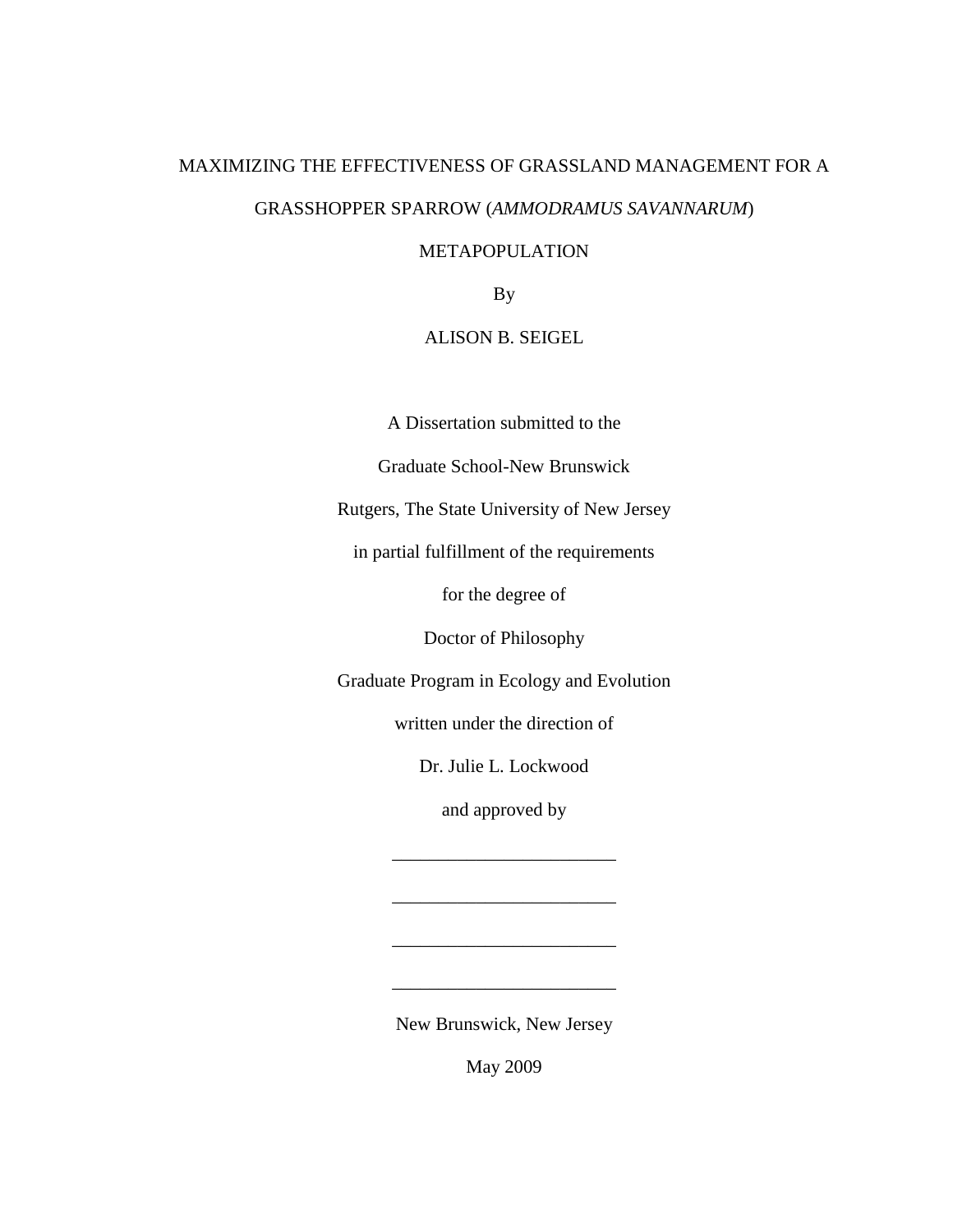#### **ABSTRACT OF THE DISSERTATION**

# Maximizing the effectiveness of grassland management for a grasshopper sparrow (*Ammodramus savannarum*) metapopulation

by ALISON B. SEIGEL

Dissertation Director: Dr. Julie L. Lockwood

Grassland bird population declines have been attributed to habitat loss and fragmentation and the intensification of agricultural practices. Hayfields are being cut earlier and more frequently during the breeding season resulting in low reproductive success. Grassland bird conservation efforts generally focus on enrolling farmland into landowner incentive programs that require mowing to be delayed until after July 15. Delayed mowing improves grassland bird reproductive success by enabling breeding pairs to fledge at least one brood during the breeding season. This dissertation examines the effect of hayfield management on population viability of a grasshopper sparrow metapopulation in a fragmented landscape in New Jersey and uses statistical power analysis to assess the costeffectiveness of grasshopper sparrow metapopulation monitoring programs.

I built a spatially-explicit, stage-structured, stochastic model of a grasshopper sparrow metapopulation to determine how probability of extinction (POE) is affected by: (1) total hayfield area enrolled, (2) size of enrolled hayfields, (3) number of hayfield patches enrolled, and (4) isolation of enrolled hayfields. I found that POE decreased quickly with increasing amounts of enrolled hayfield area. After 31 to 48% of hayfield area in the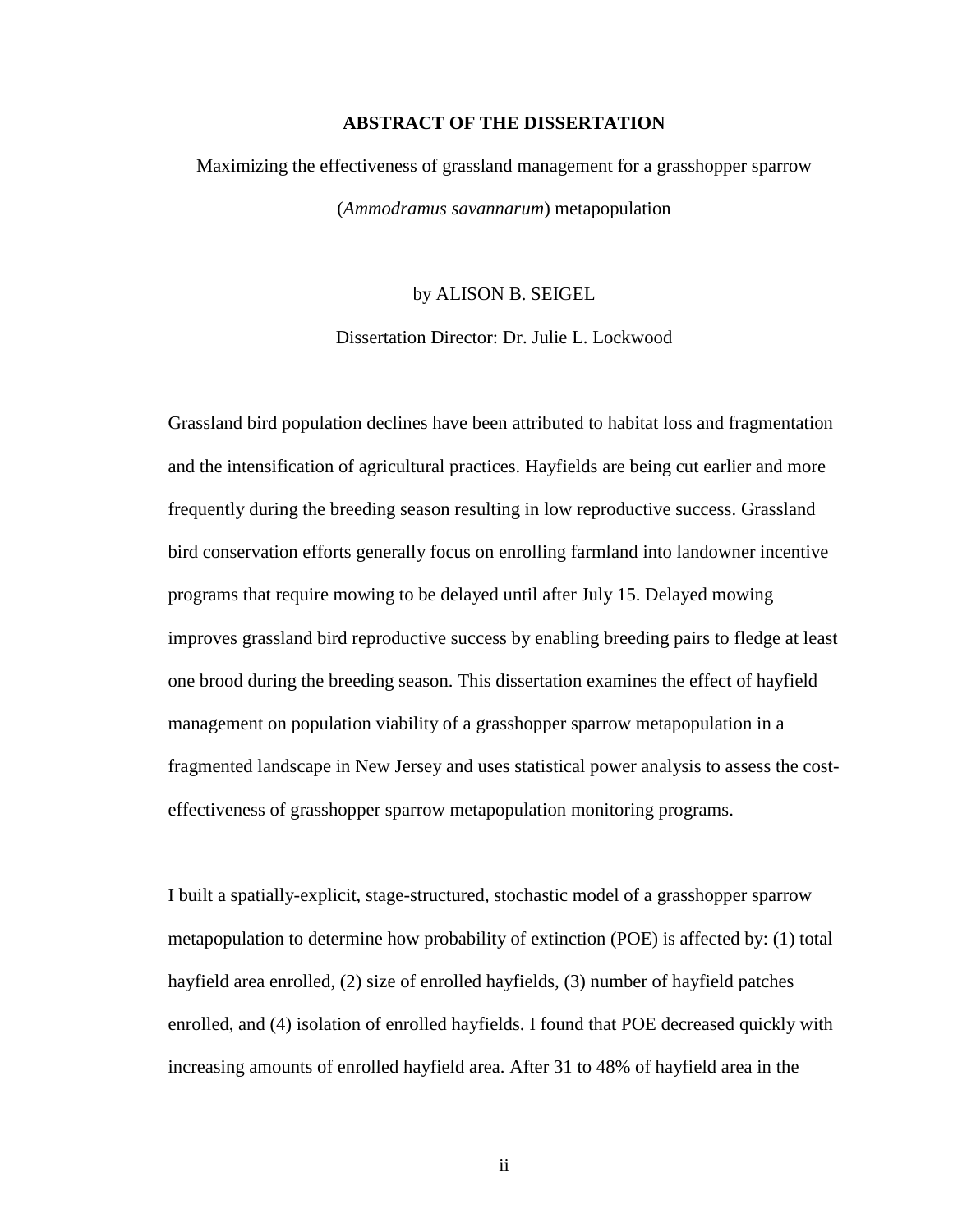landscape was enrolled, POE decreased minimally with further enrollment. The number of grassland parcels enrolled was also negatively related to POE. When I incorporated a patch size effect (fecundity was directly related to hayfield size) into the model, POE increased within each enrollment category but still decreased with increasing amounts of enrolled grassland (Chapter 2). POE was directly related to the degree of isolation of enrolled hayfields.

Of the monitoring programs we evaluated, the most cost-effective program to detect a 7% population decline included 18 hayfields surveyed six times annually over five years. Additional survey effort would be necessary to detect a smaller population decline and to overcome observer variability in density estimates due to sampling error.

Hayfield management for grassland birds will be most effective when there is not only a focus on the amount of managed habitat, but also on local and landscape scale variables such as patch size and configuration. Cost-effective population monitoring is critical to evaluating the success of management decisions.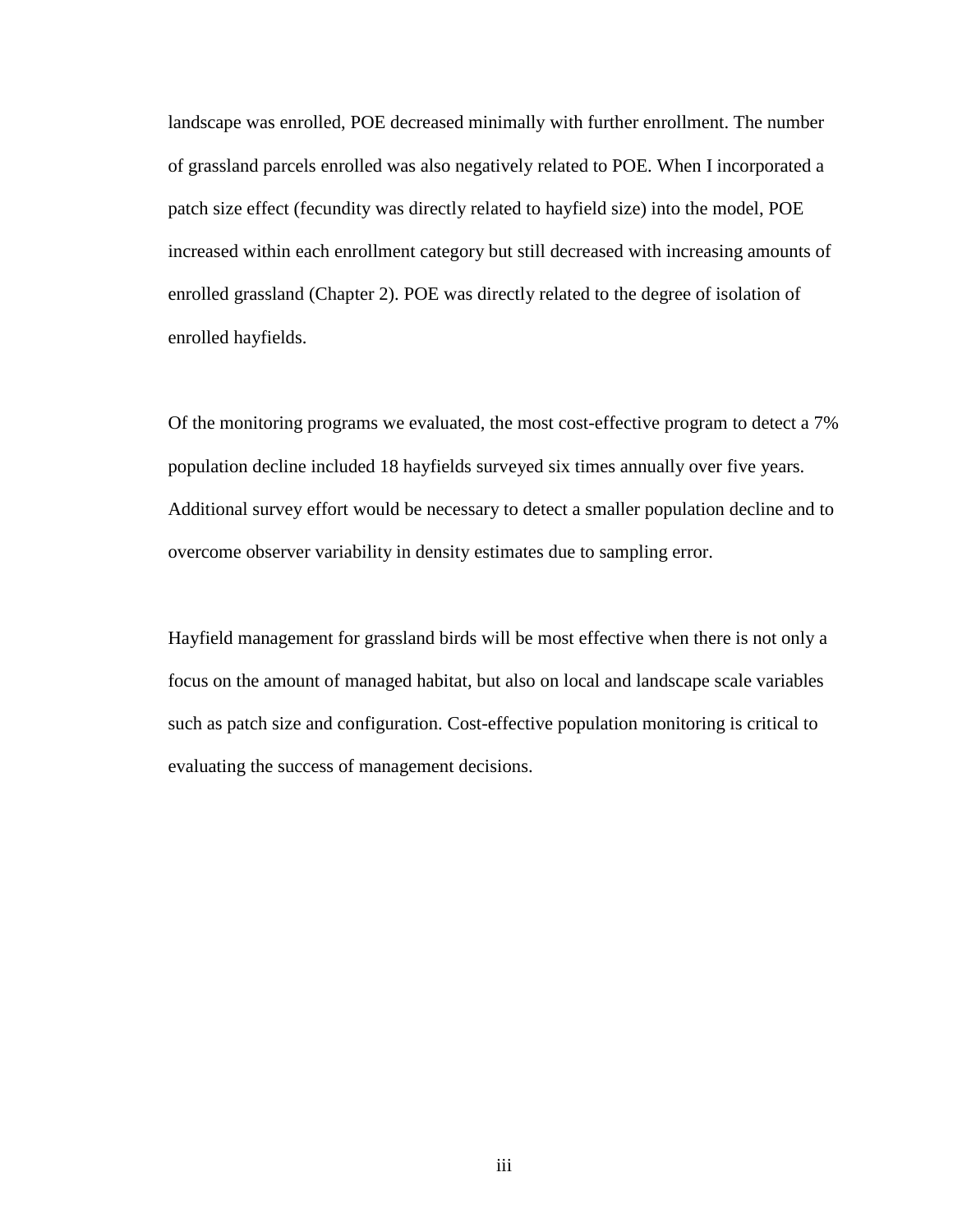#### **ACKNOWLEDGEMENTS**

I would like to express my sincere gratitude to my advisor, Julie Lockwood, for being so incredibly helpful and involved throughout this journey. Her support and constant encouragement has had a profound influence on my experience as a graduate student. I cannot thank her enough. I would also like to thank my committee members, David Drake, Rebecca Jordan, and Rick Lathrop for their advice, time, and expertise since I began my graduate career many years ago. This has been a truly positive experience because of the interactions I have shared with my committee members.

Thank you to Tabby Fenn, Ryan Sklar, Thom Almendinger, and Brian Clough for their participation in field data collection. A very special thanks goes to Matt Sileo not only for his excellent work conducting bird surveys and searching for nests, but also for his companionship in the field. Troy Ettel provided extremely helpful insights into grassland bird conservation and grassland management. Financial support came from the Duke Farms Foundation and The Rutgers School of Environmental and Biological Sciences.

I am grateful for the constant and immeasurable support and love from my family and friends. I feel very lucky to have them by my side now and always. And finally, thank you to my best friend and fiancé, Saul, for always being there for me.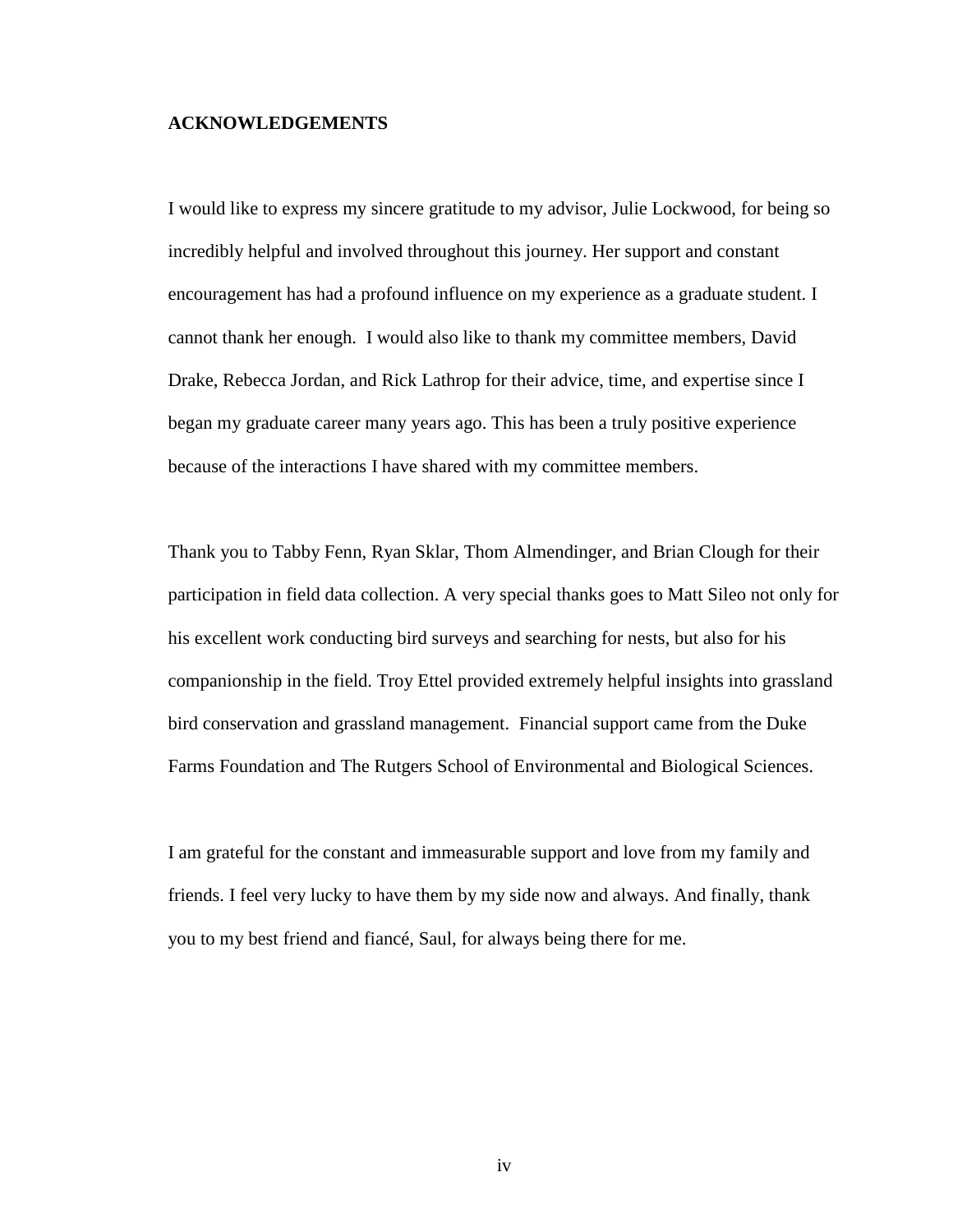# **TABLE OF CONTENTS**

| <b>Title Page</b>                                                           |               |
|-----------------------------------------------------------------------------|---------------|
| Abstract of the dissertation                                                | $\mathbf{ii}$ |
| Acknowledgements                                                            | iv            |
| Table of Contents                                                           | V             |
| List of Tables                                                              | vi            |
| List of Figures                                                             | viii          |
| Introduction                                                                | $\mathbf{1}$  |
| Chapter 1: How increasing levels of private land enrollment in conservation | 8             |
| agreements affect the population viability of grassland birds               |               |
| Chapter 2: The effects of patch size and configuration on persistence of a  | 37            |
| grasshopper sparrow metapopulation                                          |               |
| Chapter 3: Finding an efficient monitoring scheme to determine the response | 62            |
| of a grassland bird metapopulation to conservation actions                  |               |
| <b>Concluding Remarks</b>                                                   | 86            |
| Curriculum Vitae                                                            | 91            |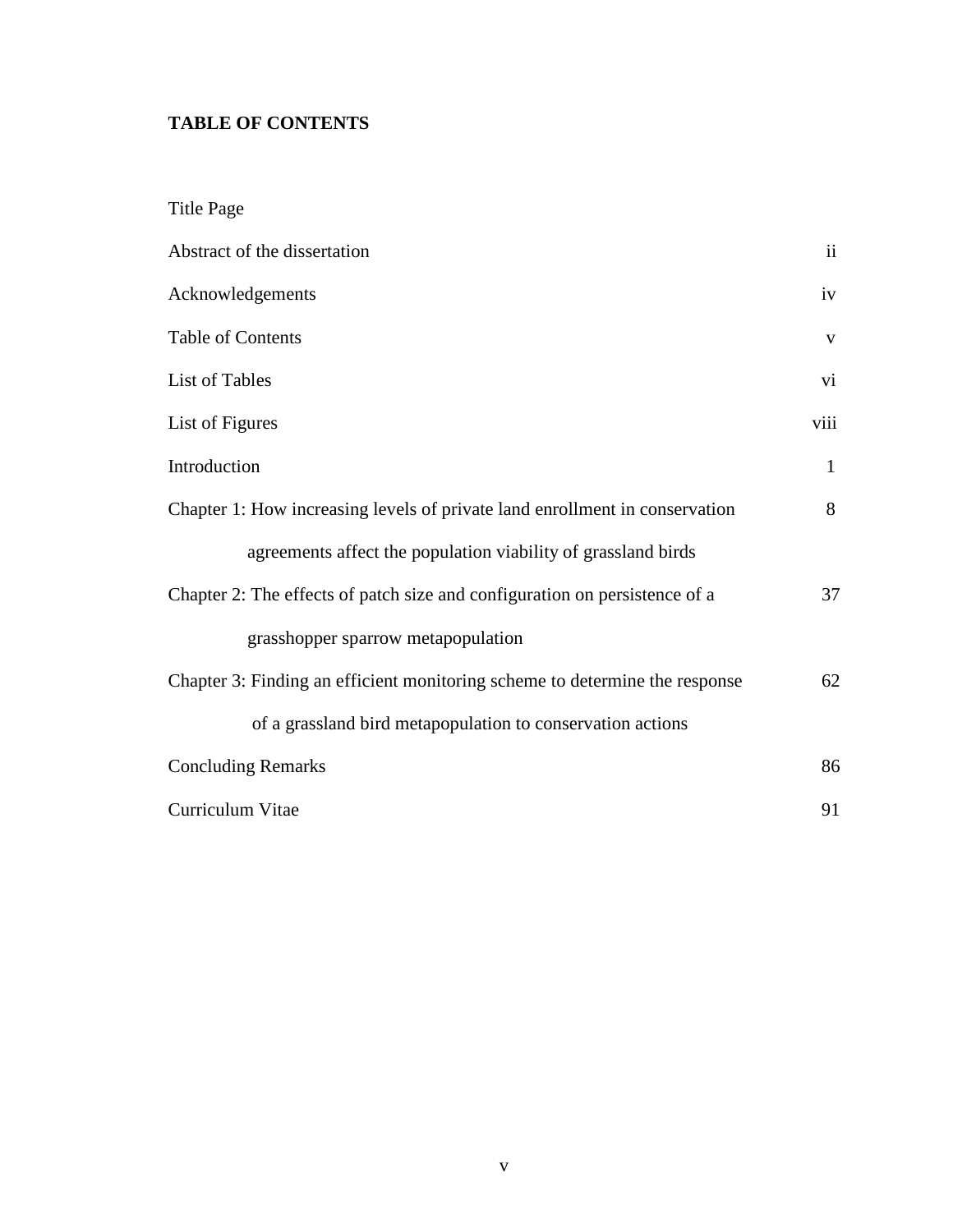## **LIST OF TABLES**

| <b>CHAPTER 1</b>                                                                   | Page |
|------------------------------------------------------------------------------------|------|
| Table 1. Mean and standard deviation of stage matrix parameters.                   | 31   |
| Maternity ( <i>M</i> ), adult survival $(S_a)$ , juvenile survival $(S_i)$ , adult |      |
| fecundity ( $F_a = M \cdot S_a$ ), and juvenile fecundity ( $F_i = M \cdot S_i$ ). |      |

| Table 2. Elasticity analysis results for the Mow and No Mow stage        | 31 |
|--------------------------------------------------------------------------|----|
| matrices. Elasticities are measures of the contribution that each matrix |    |
| element makes toward lambda.                                             |    |

# CHAPTER 2

Table 1. Mean and standard deviation of stage matrix parameters. 56 Maternity (*M*), adult survival  $(S_a)$ , juvenile survival  $(S_i)$ , adult fecundity ( $F_a = M \cdot S_a$ ), and juvenile fecundity ( $F_j = M \cdot S_j$ ).

Table 2. Lambda ( $\lambda$ ) values for the six stage matrices, where  $\lambda > 1$  indicates an 57 increasing population and  $\lambda$  < 1 indicates a declining population. Matrices are divided between those where a no-mow management regime is in place and those where mowing happens early in the grasshopper sparrow breeding season. In addition, matrices were divided based on whether they included only small hayfields ( $<$  30 ha), medium hayfields (30 – 70 ha), and large hayfields ( $>$ 70 ha). Fecundity was reduced according to hayfield size category (see text for details).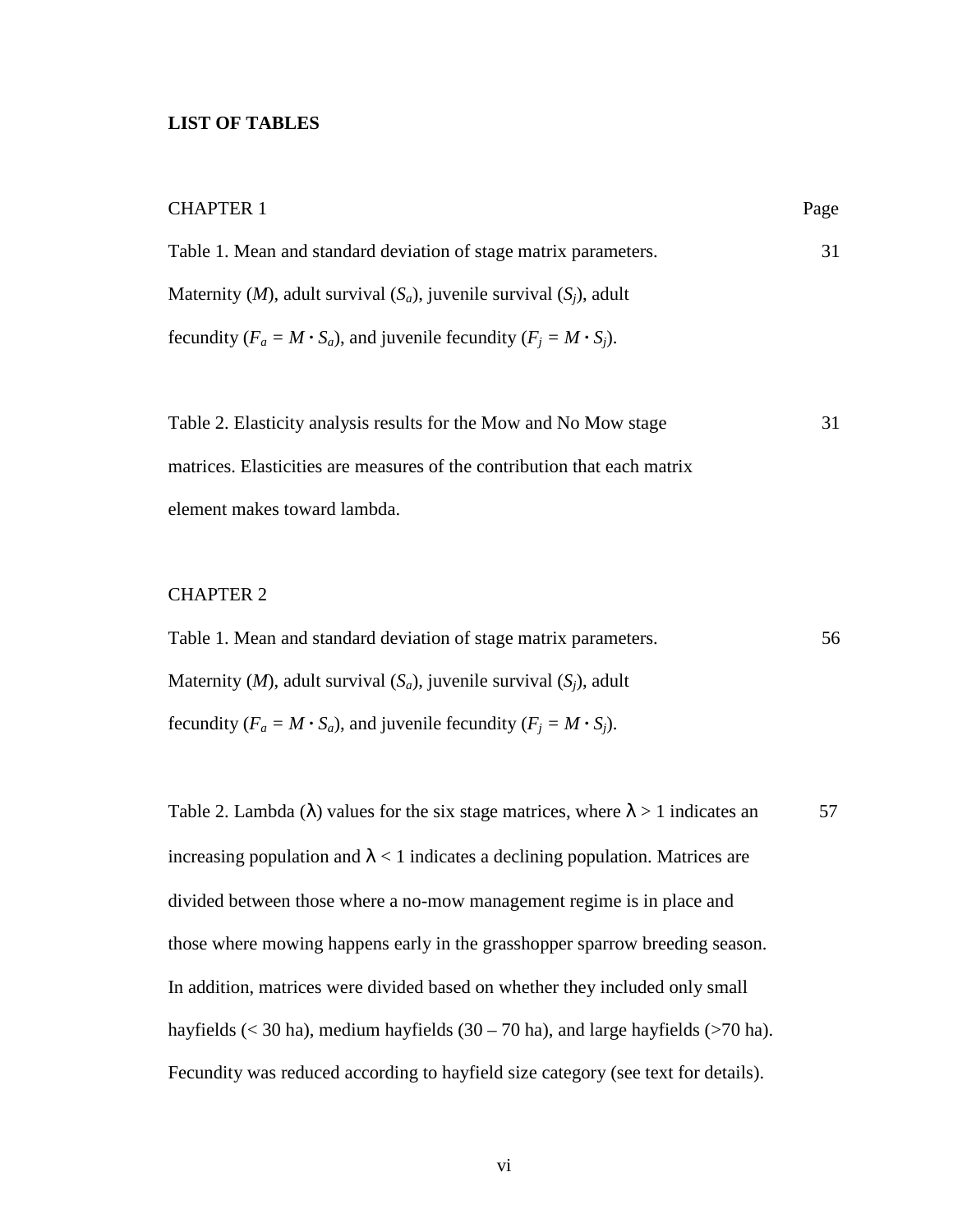## CHAPTER 3

Table 1. Estimated density (males per hectare) and population size of 80 grasshopper sparrows in a medium-sized agricultural field within the focal metapopulation for four observers. Population size is the number of individuals estimated to be in this field based on its area (70 ha) and the density estimate.

Table 2. Attributes of three monitoring programs that achieve a power of 0.90 81 to detect a 7% population decline in the CP Plains grasshopper sparrow metapopulation, and attributes of another three monitoring programs that achieve a power of 0.90 to detect a 2% decline. Attributes varied between monitoring programs include: duration of monitoring in years, number of survey occasions, number of hayfields surveyed with percent of total number of hayfields in the metapopulation in parentheses, and time in hours required for completion of entire monitoring program.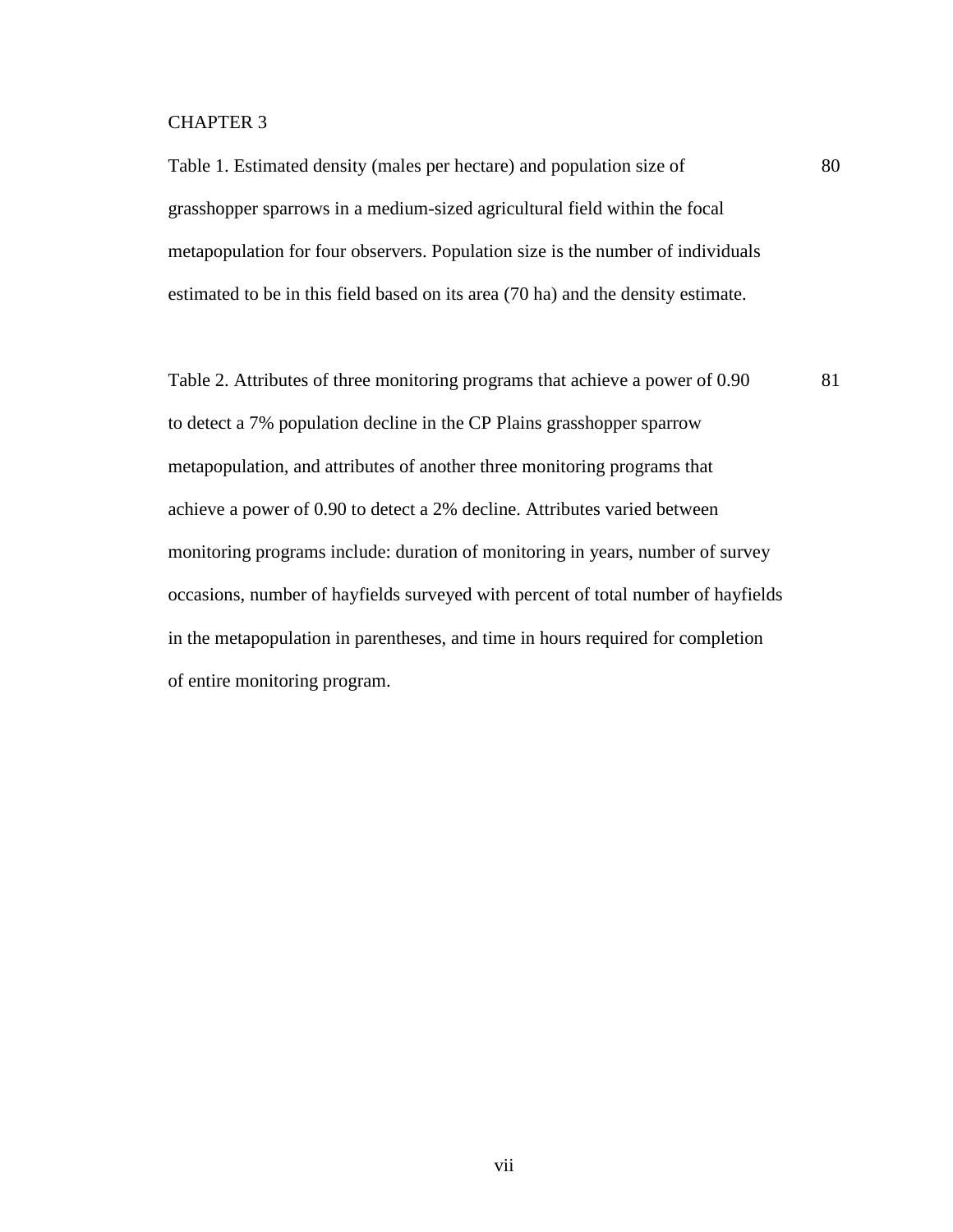# **LIST OF FIGURES**

| <b>CHAPTER 1</b>                                                              | Page |
|-------------------------------------------------------------------------------|------|
| Figure 1. Map of New Jersey Central Piedmont Plains grasshopper               | 33   |
| metapopulation. Metapopulation patches were delineated using New Jersey       |      |
| Landscape Project grassland habitat maps, designation of habitat suitability  |      |
| thresholds, and a 40 m neighborhood distance. There are 96 patches totaling   |      |
| 4,694ha of suitable hayfield habitat.                                         |      |
|                                                                               |      |
| Figure 2. Probability of extinction of the New Jersey Central Piedmont Plains | 34   |
| grasshopper sparrow metapopulation under four hayfield enrollment             |      |
| scenarios: 7 to 12 % of total hayfield area enrolled, 19 to 24% enrolled,     |      |
| 31 to 36% enrolled, and 43 to 48% enrolled.                                   |      |
|                                                                               |      |
| FIG. 3. Probability of extinction and number of patches for a total of 43     | 35   |
| simulations of the New Jersey Central Piedmont Plains grasshopper sparrow     |      |
| metapopulation. Ten simulations were run in each of 4 hayfield enrollment     |      |
| categories. Three simulations (the larger data labels) show the effect of low |      |
| percentage enrollment combined with large number of patches and high          |      |

enrollment combined with small number of patches.

FIG. 4. Probability of extinction of the grasshopper sparrow metapopulation 36 in response to three scenarios of ecological trap habitat removal: 10% of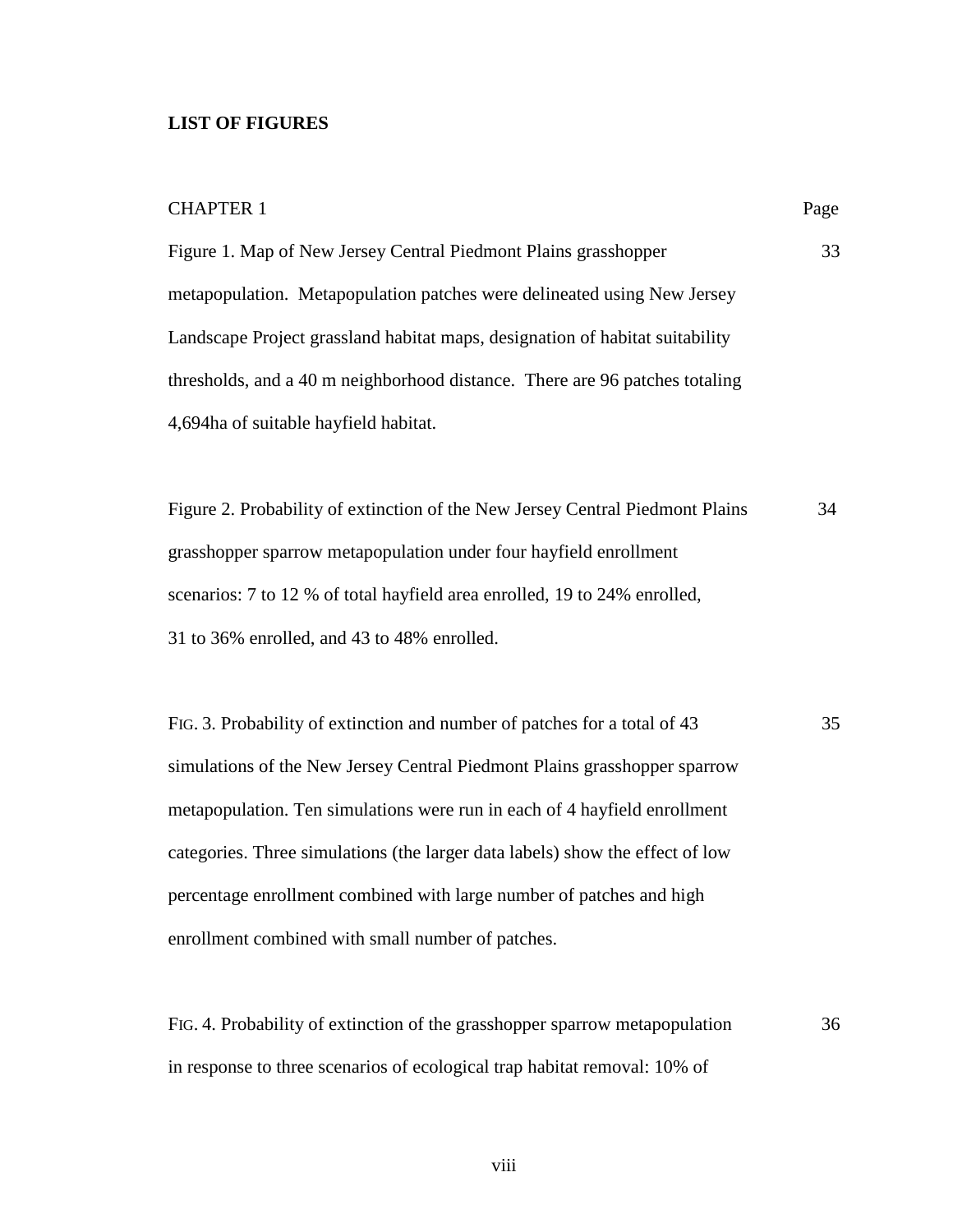trap area removed, 25% removed, and 40% removed (original simulations from Fig. 3). Trap removal scenarios were simulated separately within each enrollment category.

# CHAPTER 2

Figure 1. Mean  $(\pm SE)$  relative proportions of small, medium, and large  $59$ hayfields enrolled in no-mow management in low (7 to 12%), medium (19 to 24%), and high (31 to 36%) enrollment categories.

Figure 2. Probability of extinction of the New Jersey Central Piedmont 60 Plains grasshopper sparrow metapopulation under three hayfield enrollment scenarios: low (7 to 12 %), medium (19 to 24%), and high (31 to 36%), without and with the effect of patch size on fecundity.

Figure 3. Probability of extinction of the New Jersey Central Piedmont 61 Plains grasshopper sparrow metapopulation plotted as a function of number of patches included in within three hayfield enrollment categories, where enrollment means no-mow management is in place: low  $(7 \text{ to } 12 \%)$ , medium (19 to 24%), and high (31 to 36%). These results reflect a reduction in fecundity based on patch size.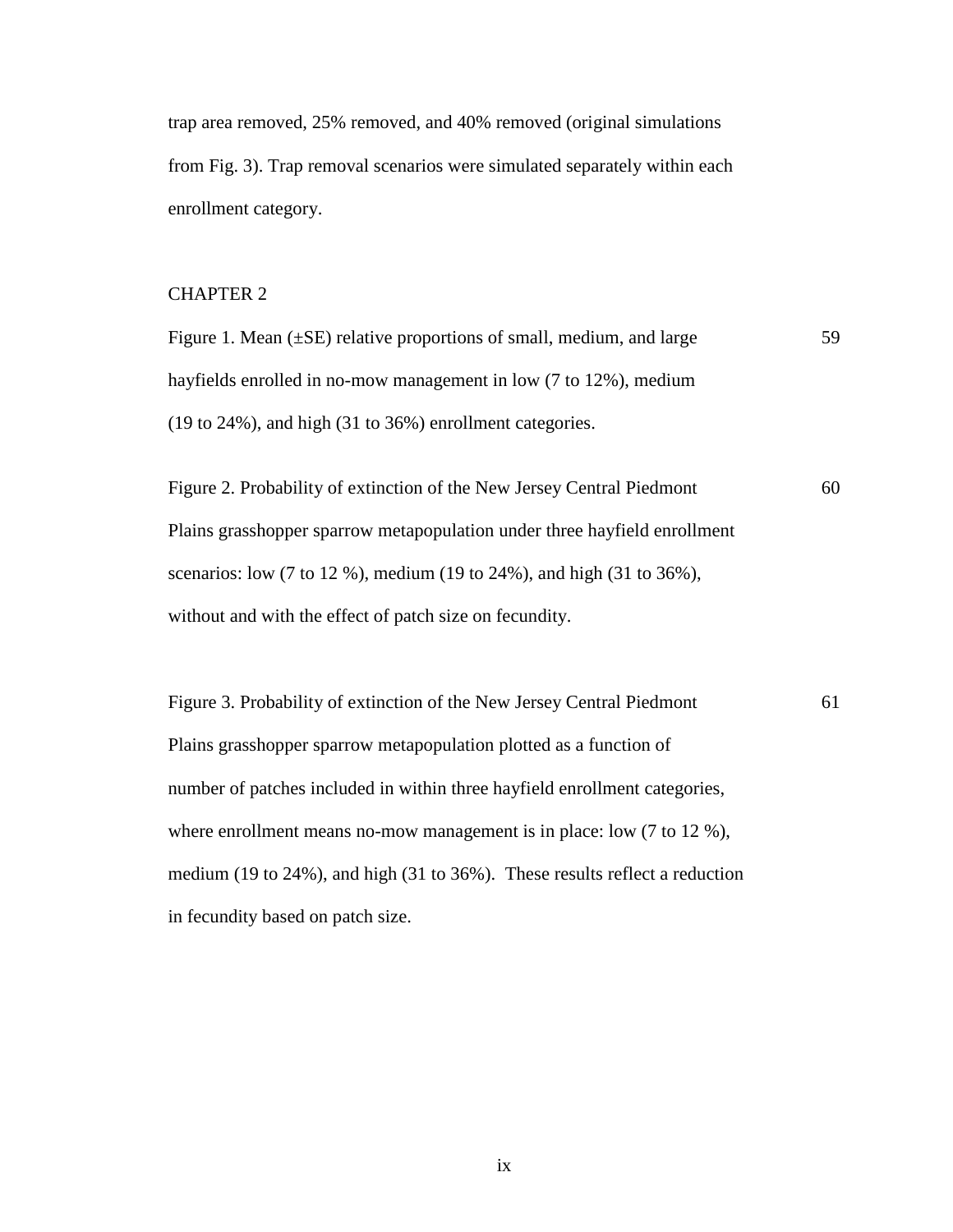### CHAPTER 3

Figure 1. Power analysis of two monitoring programs for a grasshopper 83 sparrow metapopulation with a low-enrollment of hayfield in delayed mowing management. Lines indicate the power of 4-year (5 survey occasions) and 5-year (6 survey occasions) monitoring programs with increasing numbers of annually surveyed hayfields to detect a 7% decrease in sparrow abundance. Horizontal line indicates power of 0.90.

Figure 2. Power analysis of two monitoring programs for a grasshopper 84 sparrow metapopulation with a high-enrollment of hayfield in delayed mowing management. Lines indicate the power of 7-year (8 survey occasions) and 8-year (9 survey occasions) monitoring programs with increasing numbers of annually surveyed hayfields to detect a 2% decrease in sparrow abundance. Horizontal line indicates power of 0.90.

Figure 3. Effect of a 20% increase in interannual variation due to sampling 85 error on power to detect declining population trends (dark bars) and the number of survey hours necessary to reach a power of 0.90 (light bars). Monitoring Programs 1 and 2 were designed to detect a 7% population decrease in the low enrollment management scenario. Monitoring Programs 4 and 5 were designed to detect a 2% population decrease in the mid-enrollment management scenario.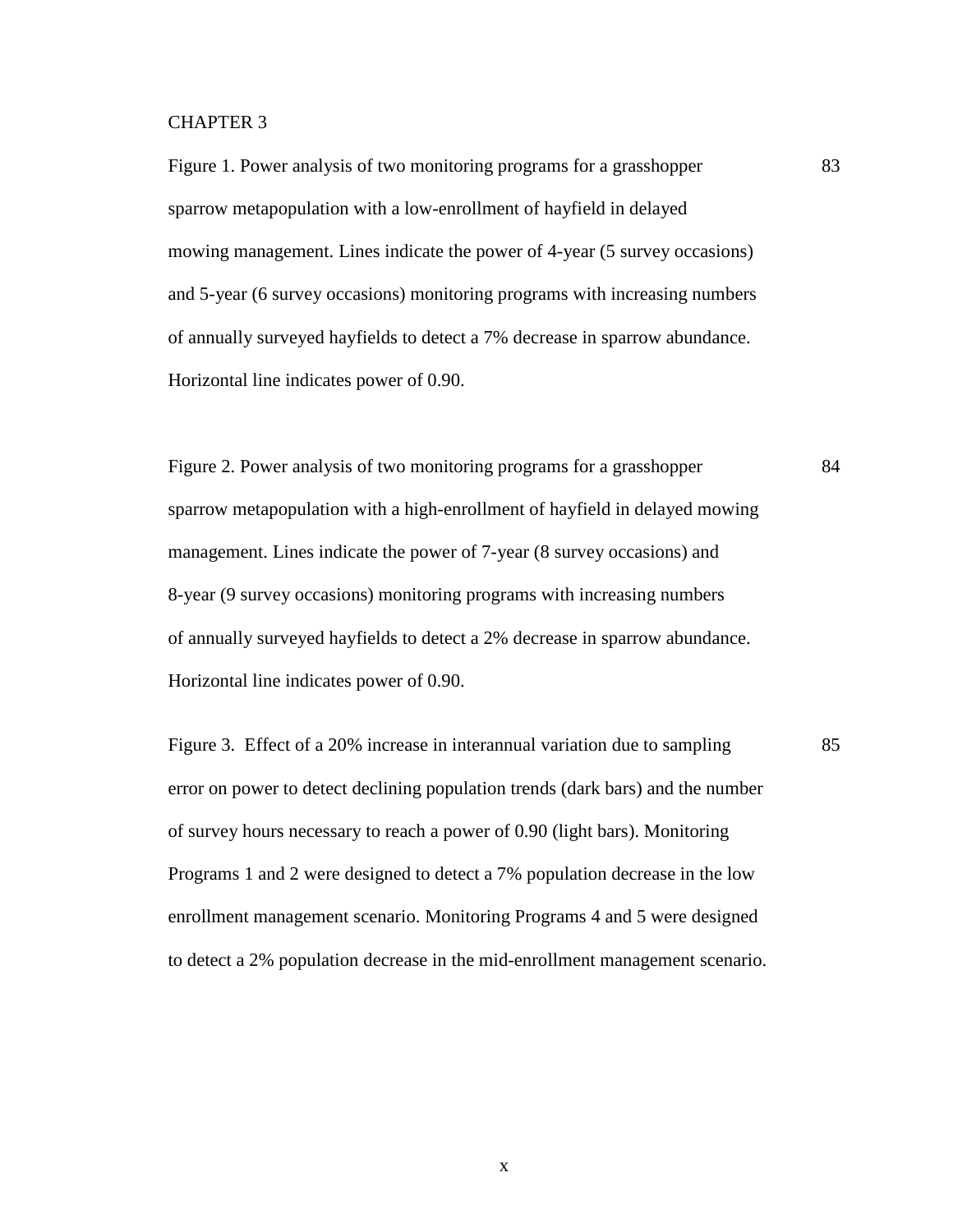### **INTRODUCTION**

North American grassland birds are habitat specialists, breeding exclusively in native grassland habitats such as short and tallgrass prairie or agricultural grasslands such as hayfields and pasture. In recent decades, populations of most grassland bird species have declined significantly (Askins 1993, Peterjohn and Sauer 1999, Murphy 2003). For example, between 1966 and 1996, the grasshopper sparrow experienced a range-wide, annual population decline of 3.6% and several grassland bird species are currently listed as threatened or endangered in multiple states. Population declines have been attributed to habitat loss and fragmentation and the intensification of agricultural practices (Bollinger et al. 1990, Herkert 1994, Murphy 2003). In regions such as the northeastern United States where grassland birds breed almost entirely in agricultural grasslands, changes in agricultural practices may be particularly influential on population dynamics (Bollinger et al. 1990). Hayfields are cut earlier and more frequently during the breeding season leading to a reduction in annual fecundity of birds nesting in these fields (Kershner and Bollinger 1996). Mowing hayfields during the breeding season has been shown to reduce nest success by 96% in bobolinks and 61% in savannah sparrows (Bollinger et al. 1990, Perlut et al. 2006).

One form of hayfield management for grassland bird conservation focuses on improving reproductive success by delaying the first harvest date until after July 15. This allows breeding grassland birds to successfully fledge at least one brood during the breeding season. To minimize monetary losses incurred by forgoing a harvest in May or June,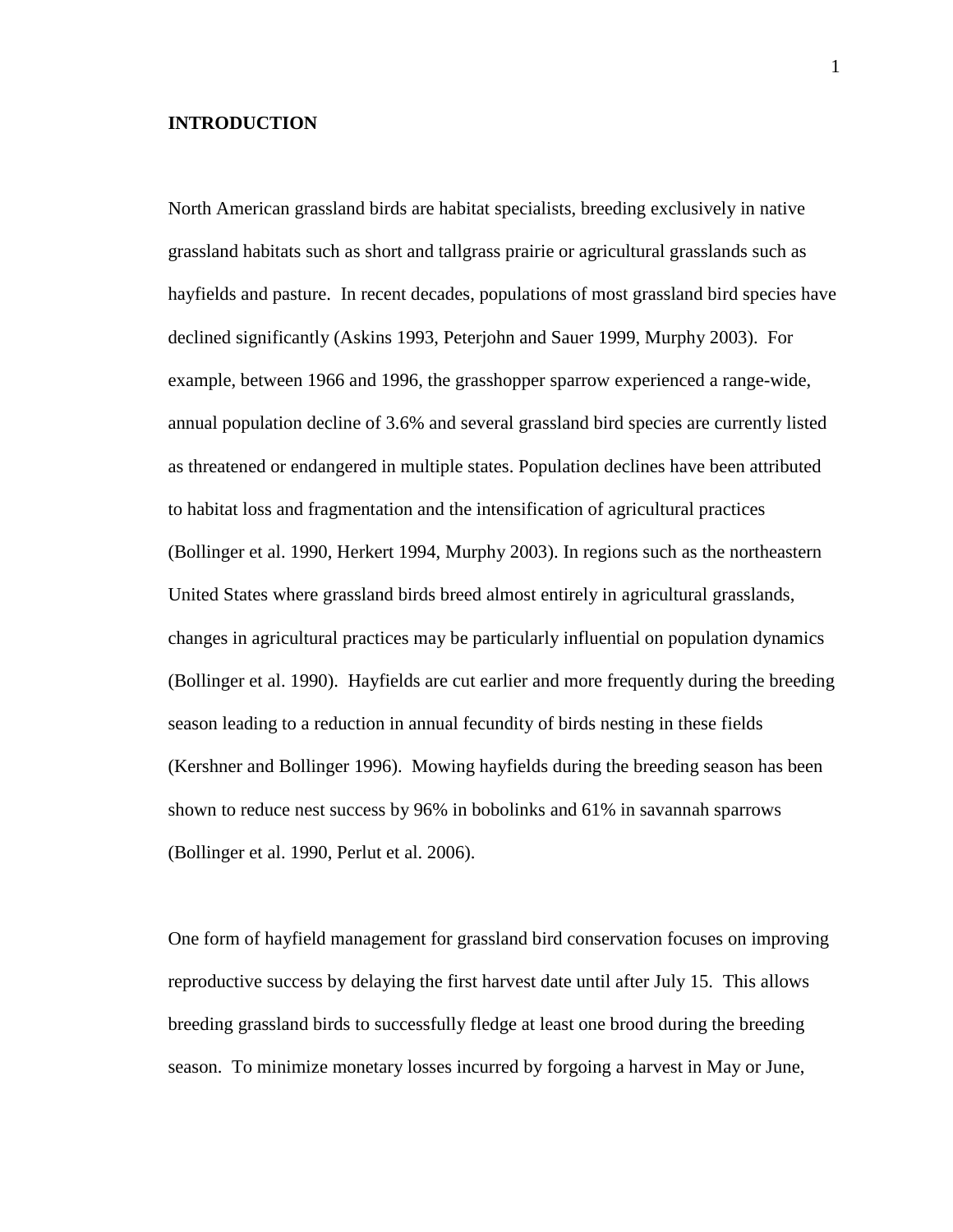farmers can enroll their land in government-administered conservation incentive programs such as the Wildlife Habitat Incentive Program (WHIP) and the Conservation Reserve Program (CRP). These programs offer financial compensation to landowners who manage their hayfields to support grassland birds.

Many studies have demonstrated the conservation value of grasslands enrolled in incentive programs. CRP grasslands generally have higher grassland bird densities than other types of agricultural land (Johnson and Schwartz 1993, Johnson and Igl 1995) and function as source habitat (McCoy et al. 1999). Most studies of grassland bird response to grassland management thus far have focused on correlations between local-scale habitat characteristics and one or two grassland bird response variables (e.g. density, reproductive success). For example, Ribic et al. (2009) found that patch vegetation type (e.g. CRP land, row crop) was highly correlated with grassland bird density in that patch. However, in fragmented agricultural landscapes, grassland birds frequently exist as metapopulations; suitable breeding habitat (i.e. managed hayfields) is scattered within a diverse matrix of row crop agriculture, residential development, and other land uses (Balent and Norment 2003). Therefore, in addition to focusing on local-scale factors that affect grassland bird populations, an effective conservation plan must also consider landscape-scale variables (e.g. hayfield configuration) and how they affect metapopulation dynamics. My research examines hayfield management for a grassland bird metapopulation in a fragmented agricultural landscape in New Jersey. I explore multiple factors at both the local and landscape scale, which contribute to the effectiveness of hayfield management.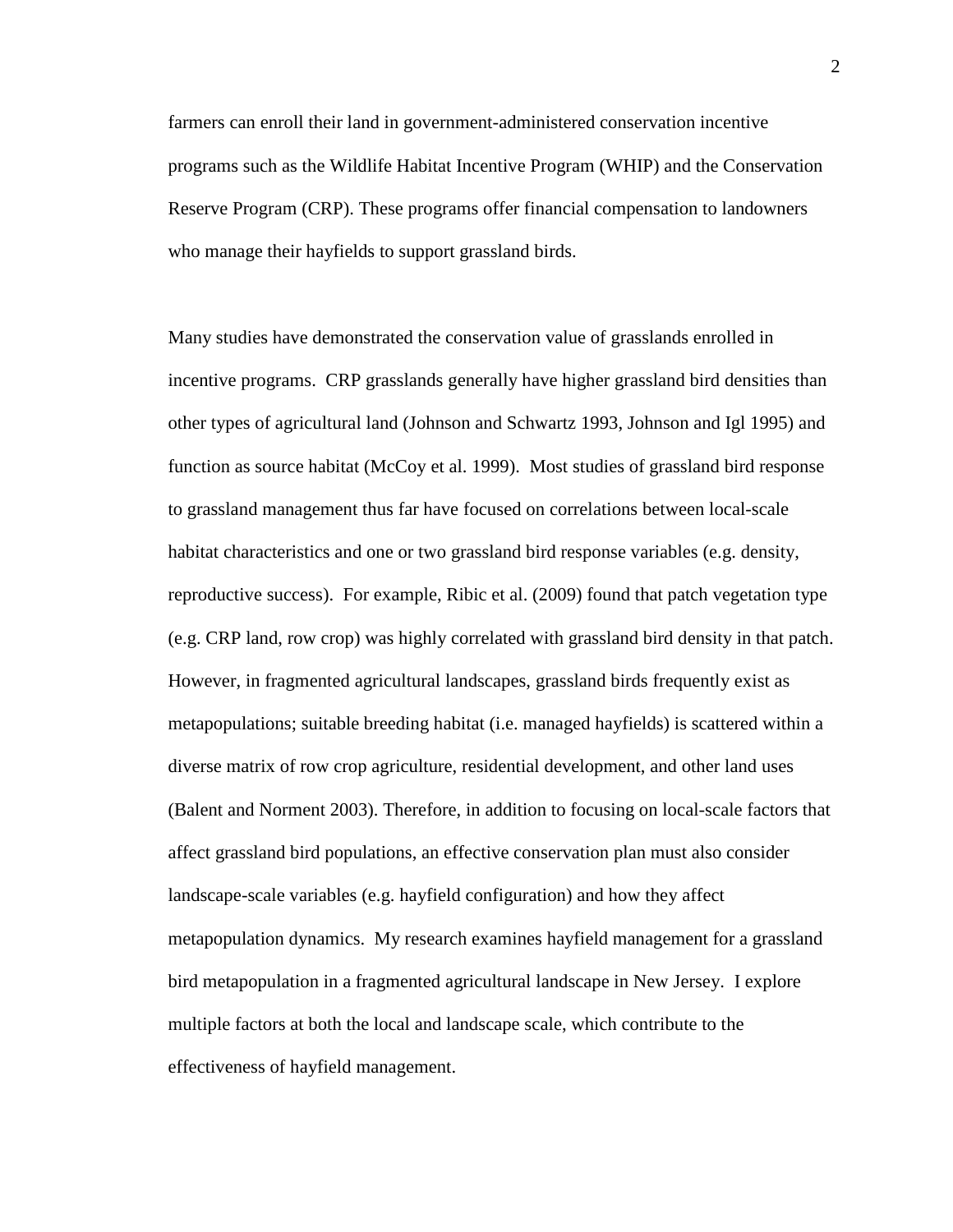I chose to use the grasshopper sparrow as a model grassland bird species in my research. Between 1966 and 2007 this species declined at an annual rate of 3.6% range-wide and 5.6% in the eastern United States (Sauer et al. 2008). The grasshopper sparrow's geographic range extends across much of temperate North America but it is frequently locally distributed and even uncommon in parts of its range (Vickery 1996). Females build well-hidden nests at the base of tufts of grass and prefer breeding in grasslands with patchy, bare ground (Whitmore 1981, Dieni and Jones 2003). In the northeast, grasshopper sparrows depend on agricultural grasslands (e.g. hayfields) for breeding as other types of grasslands are limited in availability (Askins 2007). As a result, grasshopper sparrow populations are vulnerable to habitat loss and agricultural intensification that continue to occur in the region (Askins 1999, Murphy 2003). Because of its reliance on fragmented agricultural grasslands in the northeast and status as a declining grassland bird species, the grasshopper sparrow is an ideal species for use in exploring hayfield management within a landscape context.

I used a metapopulation model to conduct a population viability analysis (PVA) for the grasshopper sparrow under multiple hayfield management scenarios. PVA predicts the probability of population extinction during a particular time period based on user-defined vital rates and ecological conditions and enables a comparison of the effectiveness of different management scenarios (Boyce 1992). It is a valuable tool for conservation as it can provide data to support management recommendations for threatened and endangered species and it is a rigorous analysis method that can be replicated by different researchers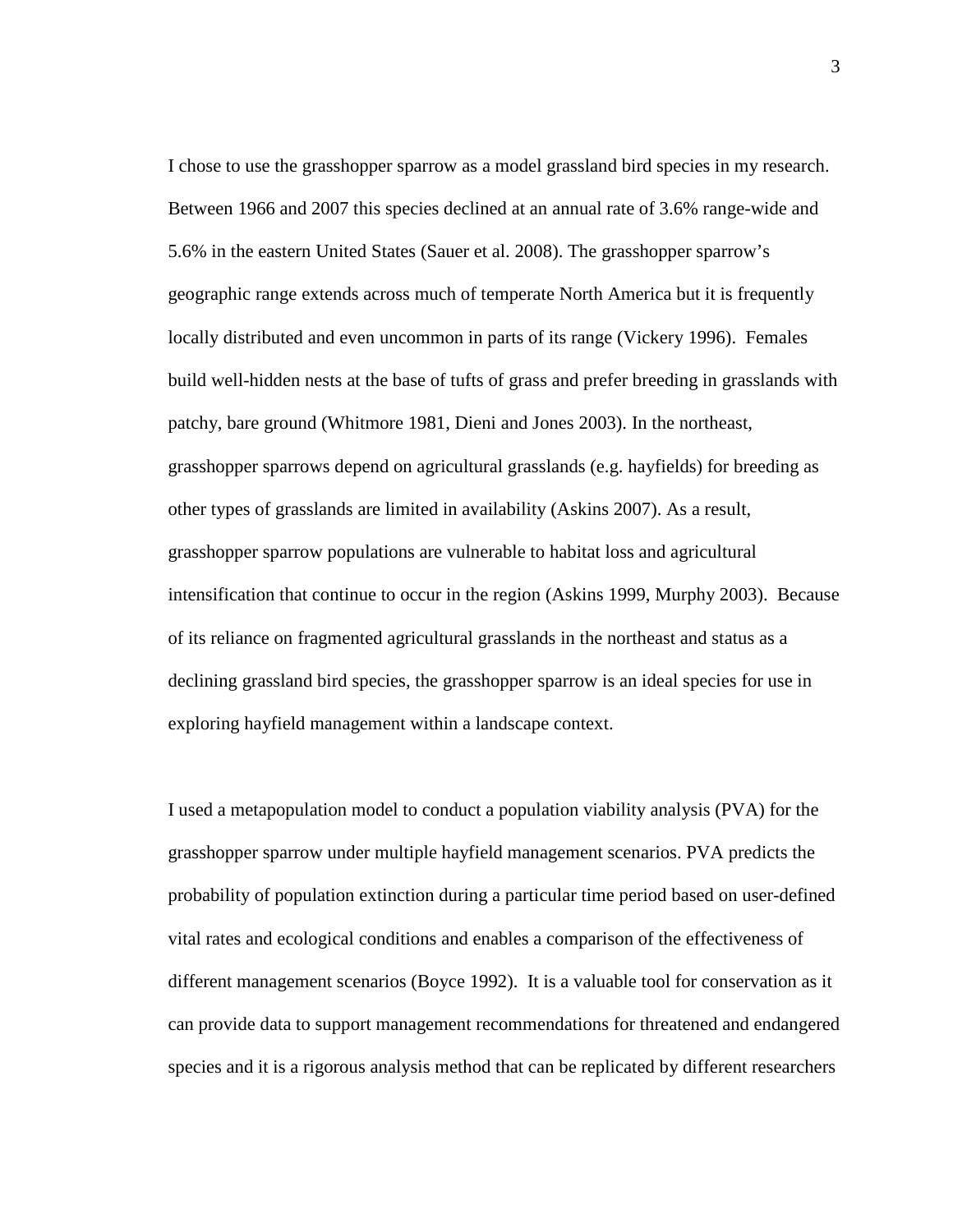(Akcakaya and Sjogren-Gulve 2000). PVA can incorporate multiple data types such as GIS and it can incorporate uncertainty due to factors such as environmental stochasticity. Population viability analysis has been criticized for its single-species focus; however, because the grasshopper sparrow functions as an indicator species for many other declining grassland birds, I contend my use of PVA to evaluate hayfield management options is of significant value to conservation (Akcakaya and Sjogren-Gulve 2000). A second criticism lies in the predictive accuracy of population viability analyses, which require large amounts of data, some of which may not be available (e.g. juvenile survival rates). However, the main goal of my PVA was to evaluate the relative effectiveness of multiple hayfield management scenarios rather than to make predictions regarding absolute numbers of sparrows many years into the future. Moreover, PVA predictions were shown to be surprisingly accurate when validated retrospectively (Brook et al. 2000).

Models can provide a way to obtain valuable data relatively quickly; however, to fully understand how well they are performing they must be validated. In the context of my research, this meant conducting annual surveys of the grasshopper sparrow metapopulation to determine if it is increasing or decreasing as predicted by my model. Adaptive management can be achieved by incorporating data gained through model validation back into the model, running the model again, and then using the output to improve on-the-ground management (i.e. hayfield enrollment). This type of back and forth interaction between model and reality is a powerful tool that can be used to improve the effectiveness of grassland bird management.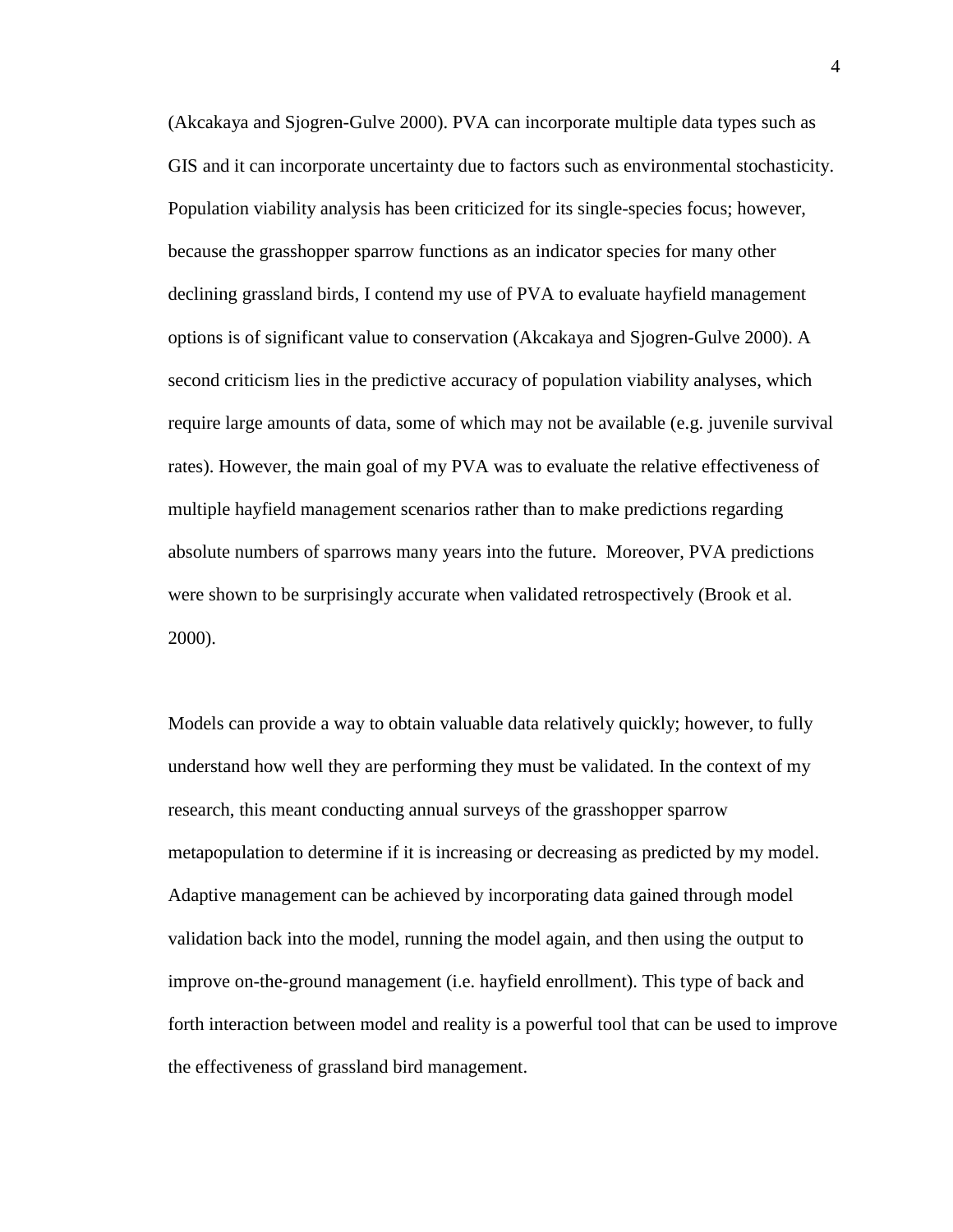In the first chapter of my dissertation, "How increasing levels of private land enrollment in conservation agreements affect the population viability of grassland birds," I use a spatially-explicit, stage-structured, stochastic metapopulation model to determine how delayed mowing of hayfields affects grasshopper sparrow metapopulation persistence in an agricultural landscape in New Jersey. I build on that model in the second chapter, "The Effects of Patch Size and Configuration on Persistence of a Grasshopper Sparrow Metapopulation." Here I take a landscape scale perspective to hayfield management by evaluating the effect of hayfield isolation and patch size on metapopulation persistence. In the third chapter, "Finding an efficient monitoring scheme to determine the response of a grassland bird metapopulation to conservation actions,**"** I use power analysis to explore the trade-offs between survey cost and statistical power when monitoring the grasshopper sparrow metapopulation.

Each of the main chapters of my dissertation was written as a stand-alone manuscript, formatted according to a target journal. I wrote the manuscripts with my dissertation advisor, Julie L. Lockwood; they are therefore narrated in the first-person plural. The target journals are as follows: Chapter 1 – Ecological Applications, Chapter 2 – Biodiversity and Conservation, and Chapter 3 – Journal of Field Ornithology.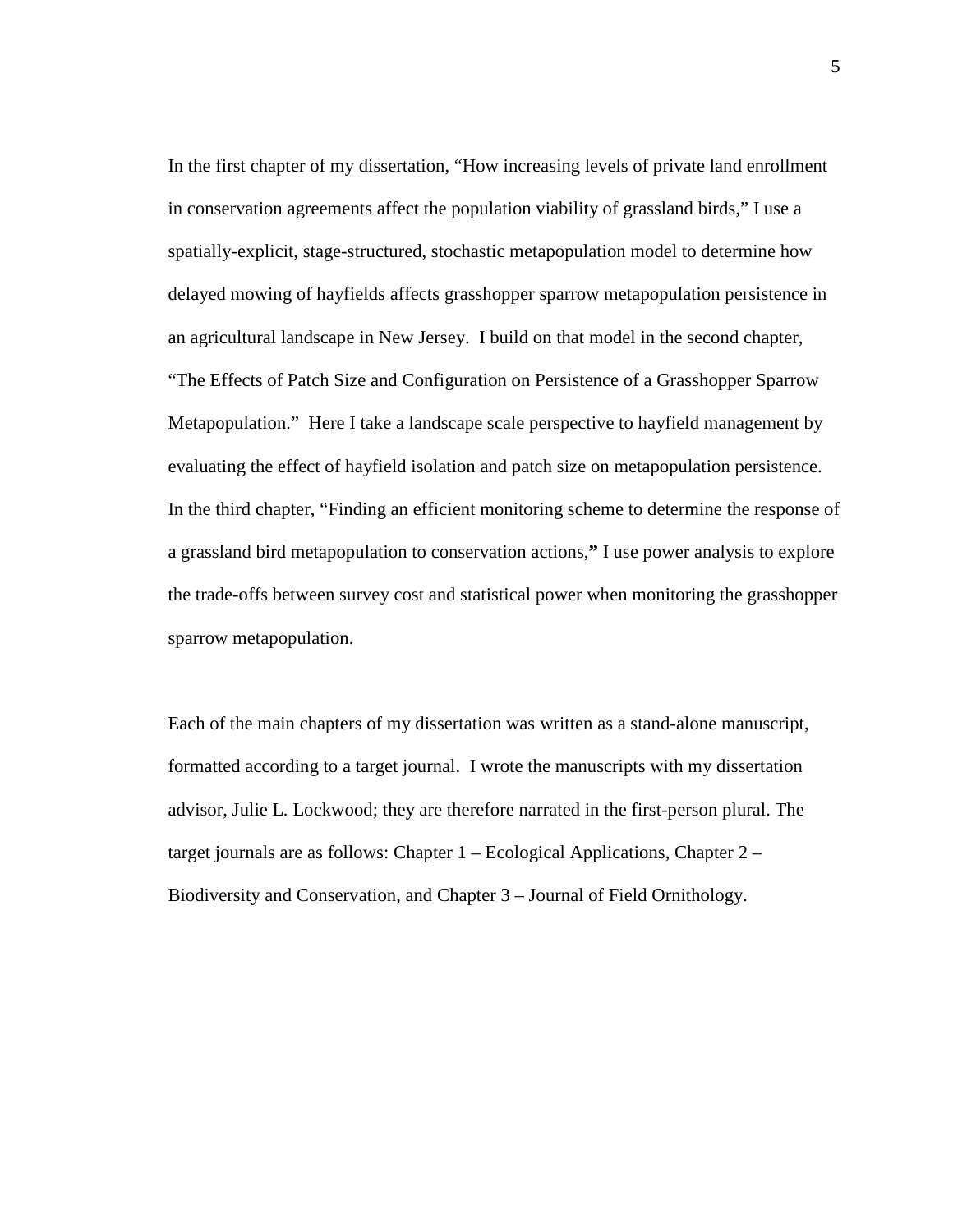### **LITERATURE CITED**

- Akcakaya, H. R. and P. Sjogren-Gulve. 2000. Population viability analysis in conservation planning: an overview. Ecological Bulletins 48: 9-21
- Askins, R. A. 1993. Population trends of grassland, shrubland, and forest birds in eastern North America. Current Ornithology 11: 1-34
- Askins, R. A. 1999. History of grassland birds in eastern North America. Studies in Avian Biology 19: 60-71
- Askins, R. A., F. Chavez-Ramirez, B. C. Dale, C. A. Haas, J. R. Herkert, F. L. Knopf, and P. D. Vickery. 2007. Conservation of grassland birds in North America: Understanding ecological processes in different regions. Ornithological Monographs 64: 1-46
- Balent, K. L. and C. J. Norment. 2003. Demographic characteristics of a grasshopper sparrow population in a highly fragmented landscape of western New York state. Journal of Field Ornithology 74: 341-348
- Bollinger, E. K., P. B. Bollinger, and T. A. Gavin. 1990. Effects of hay-cropping on eastern populations of the bobolink. Wildlife Society Bulletin 18: 142-150
- Boyce, M. S. 1992. Population viability analysis. Annual Review of Ecological Systematics 23: 481-506
- Brook, B. W., J. J. O'Grady, A. P. Chapman, M. A. Burgman, H. R. Akcakaya, and R. Frankham. 2000. Nature 23: 385-387
- Dieni, J. S. and S. L. Jones. 2003. Grassland songbird nest site selection patterns in northcentral Montana. Wilson Bulletin 115: 388-396
- Herkert, J.R. 1994. The effects of habitat fragmentation on Midwestern grassland bird communities. Ecological Applications 4:461-471
- Johnson, D. H. and L. D. Igl. 1995. Contributions of the Conservation Reserve Program to populations of breeding birds in North Dakota. Wilson Bulletin 107: 709-718
- Johnson, D. H. and M. D. Schwartz. 1993. The Conservation Reserve Program and grassland birds. Conservation Biology 7: 934-937
- Kershner, E. L. and E. K. Bollinger. 1996. Reproductive success of grassland birds at east-central Illinois airports. American Midland Naturalist 136: 358-366
- McCoy, T. D., M. R. Ryan, E. W. Kurzejeski, and L. W. Burger, Jr. 1999. Conservation Reserve Program: Source or sink habitat for grassland birds in Missouri? Journal of Wildlife Management 63: 530-538
- Murphy, M. T. 2003. Avian population trends within the evolving agricultural landscape of eastern and central United States. Auk 120: 20-34
- Perlut, N. G., A. M. Strong, T. M. Donovan, and N. J. Buckley. 2006. Grassland songbirds in a dynamic management landscape: behavioral responses and management strategies. Ecological Applications **16**:2235-2247
- Peterjohn, B. G. and J. R. Sauer. 1999. Population status of North American grassland birds from the North American Breeding Bird Survey, 1966-1996. Studies in Avian Biology 19: 27-44
- Ribic, C. A., M. J. Guzy, and D. W. Sample. 2009. Grassland bird use of remnant prairie and Conservation Reserve Program fields in an agricultural landscape in Wisconsin. American Midland Naturalist 161: 110-122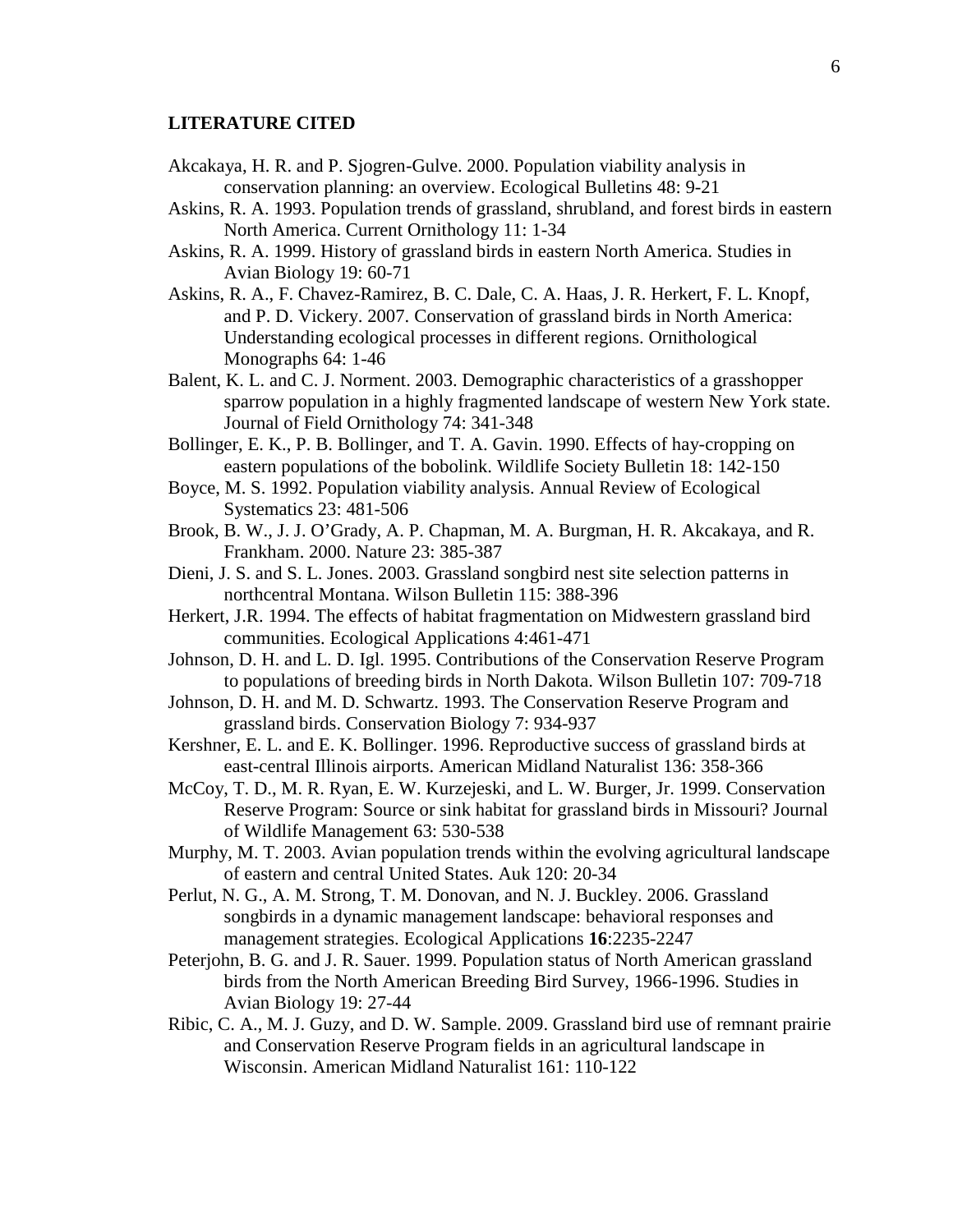- Sauer, J. R., J. E. Hines, and J. Fallon. 2008. The North American Breeding Bird Survey, Results and Analysis 1966 - 2007. Version 5.15.2008. *USGS Patuxent Wildlife Research Center*, Laurel, MD
- Vickery, P. D. 1996. Grasshopper Sparrow (Ammodramus savannarum). In The Birds of North America, No. 239 (A. Poole and F. Gill, eds.). The Academy of Natural Sciences, Philadelphia, PA, and The American Ornithologists' Union, Washington, D.C.
- Whitmore, R. C. 1981. Structural characteristics of grasshopper sparrow habitat. Journal of Wildlife Management 45: 811-814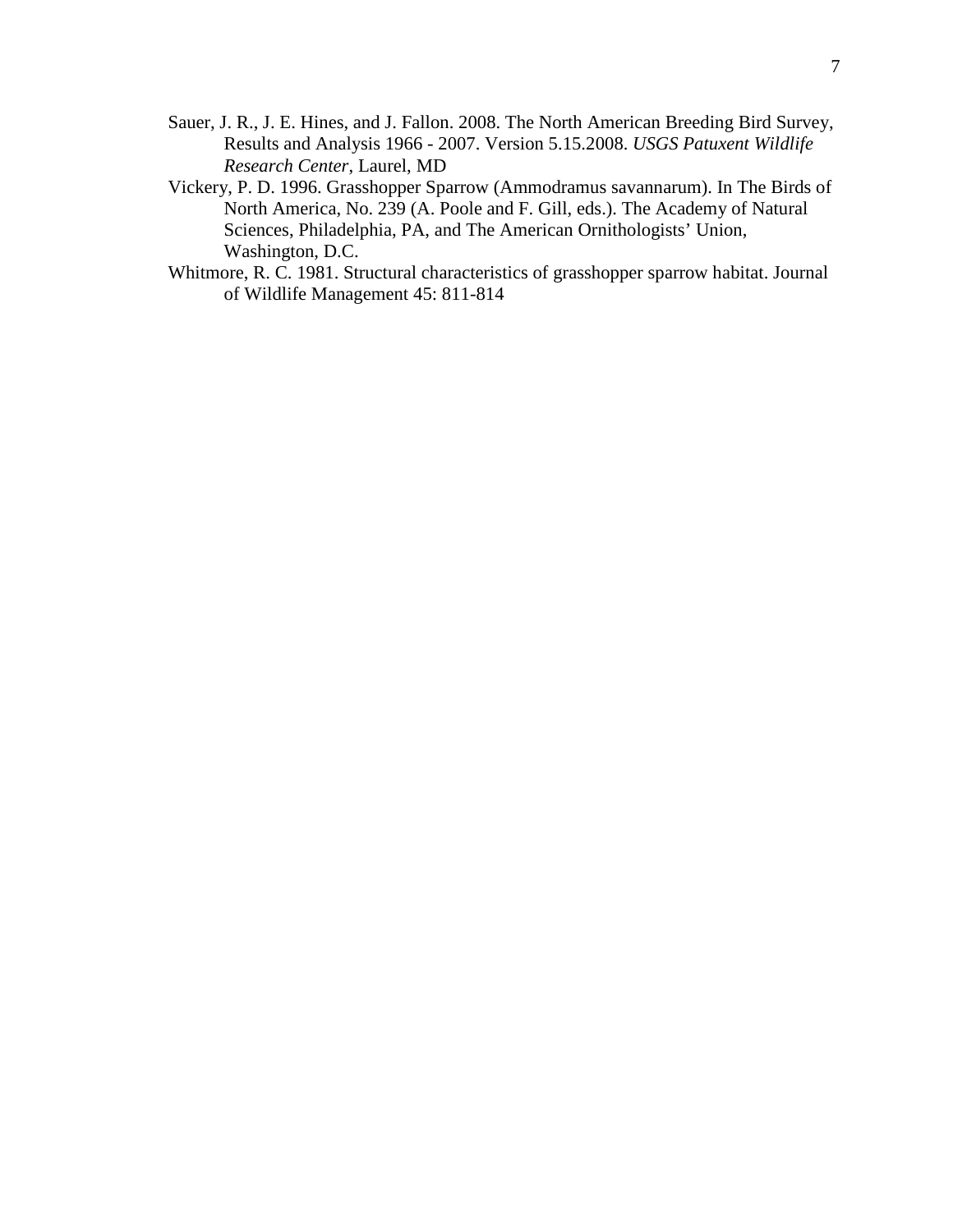# **CHAPTER 1**

How increasing levels of private land enrollment in conservation agreements

affect the population viability of grassland birds

ALISON B. SEIGEL\* AND JULIE L. LOCKWOOD

*Ecology, Evolution and Natural Resources 14 College Farm Road Rutgers University New Brunswick, NJ 08901* 

\*Corresponding author e-mail Alison.Seigel@gmail.com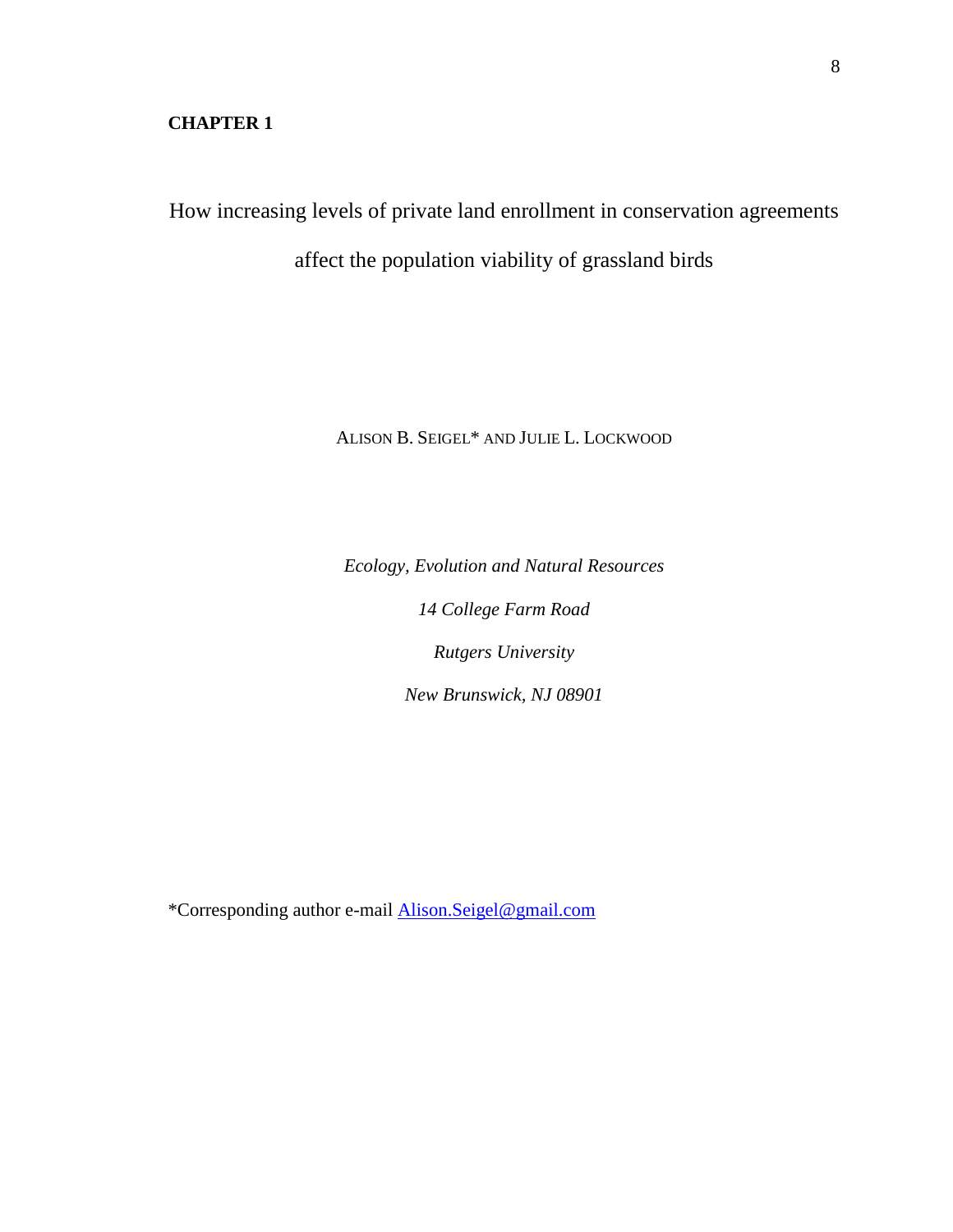#### *Abstract.*

Changes in hayfield management associated with agricultural intensification, including earlier and more frequent harvests, have a particularly severe impact on grassland birds. Government-administered conservation incentive programs benefit grassland birds by delaying harvest dates on enrolled land to allow nesting pairs to successfully fledge at least one brood during the breeding season. In contrast, hayfields that are mowed during the breeding season support sink populations and may even function as ecological traps. We examined the effect of increasing levels of hayfield enrollment on grasshopper sparrow population viability using a spatially-explicit, stage-structured, stochastic model of a grasshopper sparrow metapopulation in an urbanizing region of New Jersey. The probability of metapopulation extinction (POE) decreased quickly with increasing proportion of enrolled hayfields. We identified a threshold at 31 to 48% enrollment after which POE decreased minimally with an increase in enrollment. POE also decreased with increasing numbers of enrolled hayfields most likely because hayfield enrollment removes a sink population from the landscape in addition to creating a source population. This effect diminished with increasing enrollment. Our results are encouraging as they demonstrate that extinction risk can be reduced without having to protect or manage all remaining grassland habitat in the landscape.

*Key words:* Ammodramus savannarum; *conservation incentive programs; grasshopper sparrow; grassland birds; grassland management; metapopulation; population viability analysis*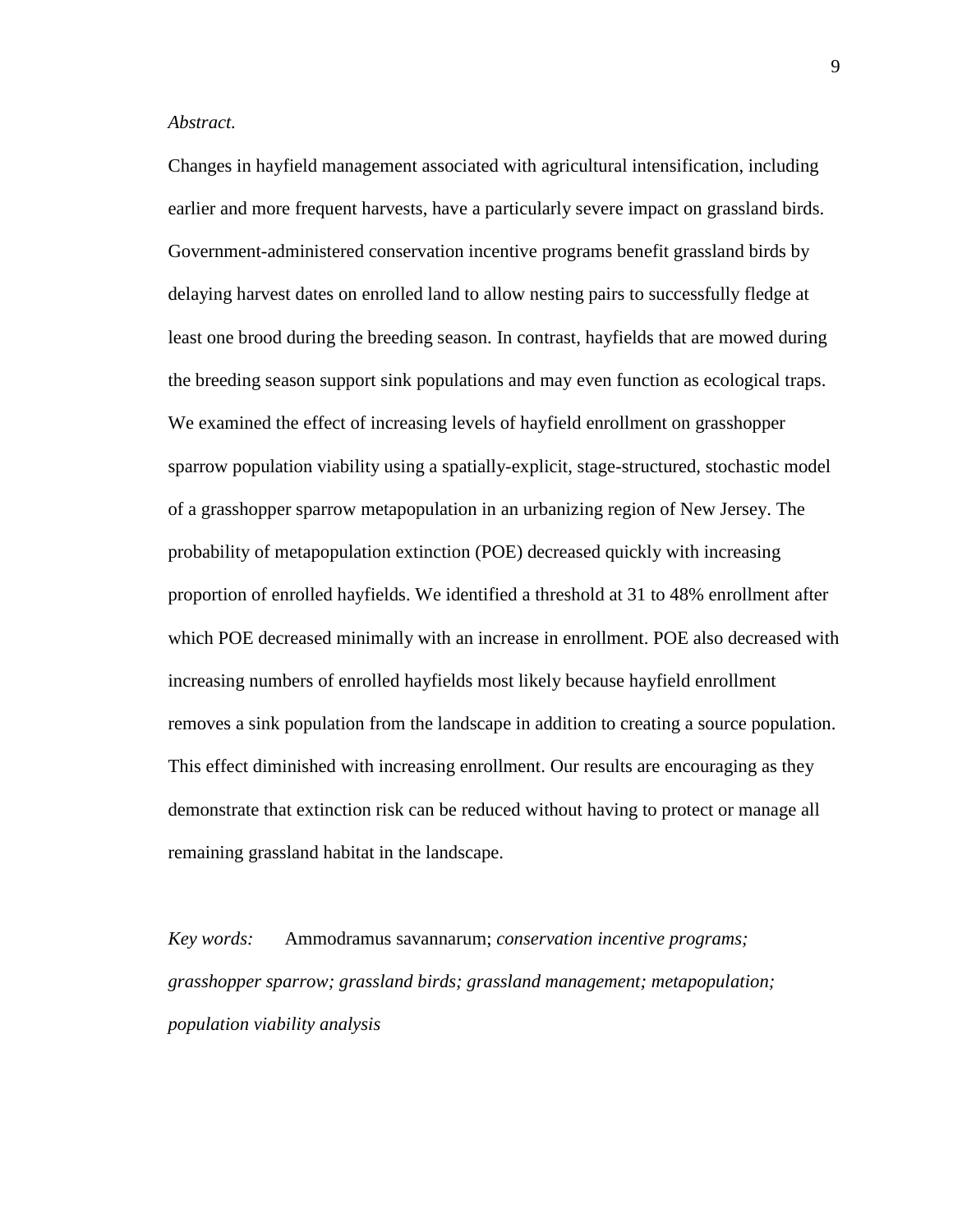#### **INTRODUCTION**

The need to consider the conservation of biodiversity through the lens of private land ownership is critical because private lands house a large number of imperiled species (Knight 1999, Robles et al. 2008) and dominate land uses in many countries (Mattison and Norris 2005). Agricultural lands have been particularly attractive targets for integrating conservation and production goals (Pejchar and Press 2006, Mattison and Norris 2005, Van Buskirk and Willi 2004). The loss of agricultural landscapes via residential and industrial development is rapid and thus citizens see these lands as opportunities to preserve open space (Ernst and Wallace 2008). In addition, governments and conservation organizations have found a receptive audience in farmers that would like to de-intensify their production practices and instead adopt biodiversity friendly management in exchange for payments (Kabii and Horwitz 2006). The effectiveness of these land enrollment programs has recently been evaluated in terms of their ability to support a diverse set of species (e.g., Van Buskirk and Willi 2004). However, there are far fewer studies that view effectiveness through the lens of metapopulation ecology, thereby recognizing that each enrolled farm will serve as a subpopulation for a threatened or endangered species. From this perspective, effectiveness is a product of the number of farms enrolled in a region, the proximity of these farms relative to one another, and the biological impact of the farms that are not enrolled. Here we explore these issues within the context of the conservation of North American grassland birds, however the methods we develop and the conclusions we draw should be applicable to any private land setaside program.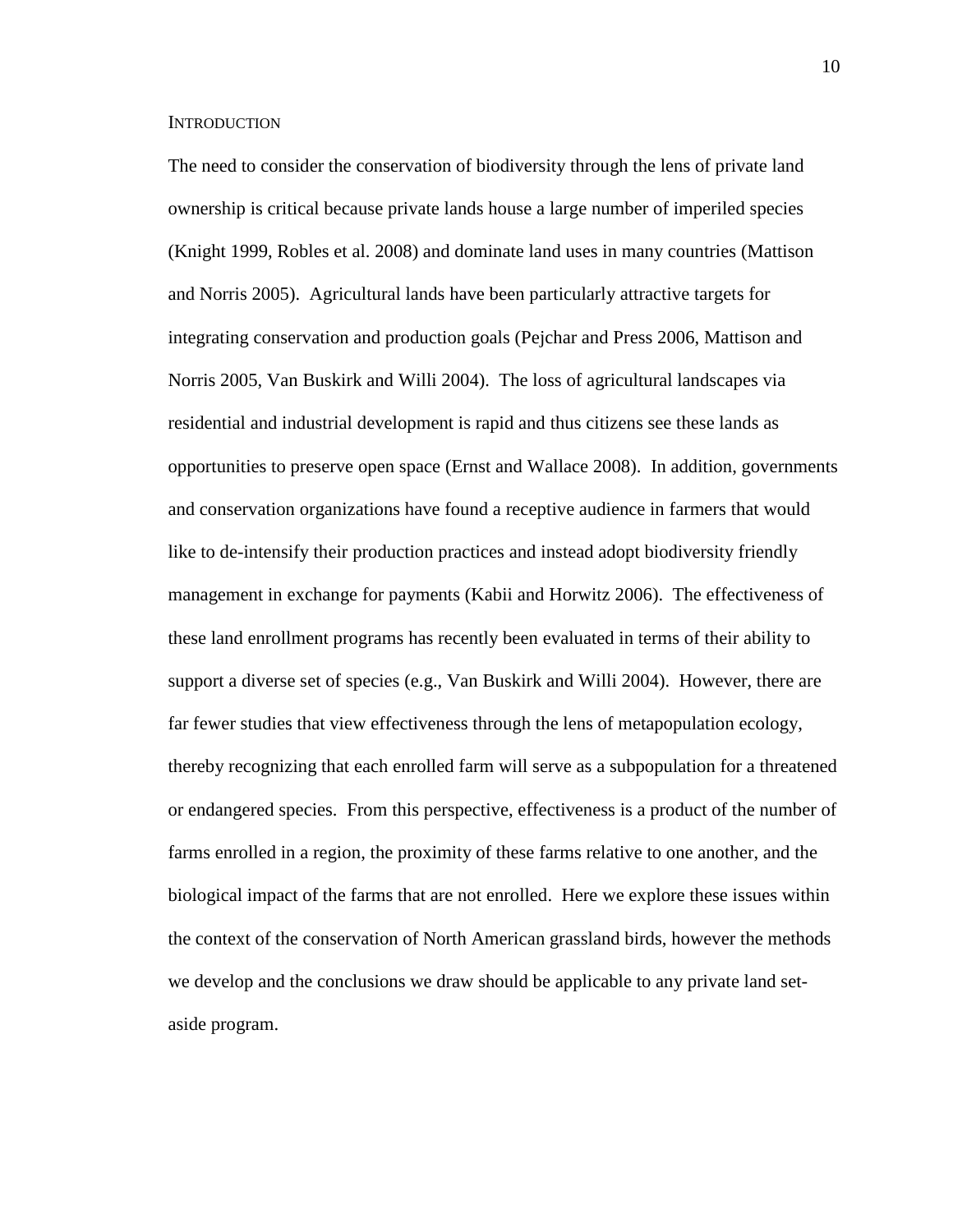For several decades North American grassland birds have been experiencing continental-scale population declines so consistent that they constitute a conservation crisis (Peterjohn and Sauer 1999, Brennan and Kuvlesky 2005, Sauer et al. 2008). A variety of factors have contributed to these declines including habitat loss and fragmentation, brood parasitism, and reforestation (Peterjohn and Sauer 1999, Norment 2002). Because most native grassland habitat in North America has been converted to farmland, grassland birds have become highly dependent upon agricultural grasslands (hayfields) for breeding habitat throughout their ranges. Consequently, changes in hayfield management associated with agricultural intensification have a particularly severe impact on grassland birds (Bollinger et al. 1990, Murphy 2003, Perlut et al. 2006, Askins et al 2007). Farmers are harvesting hay earlier and more frequently during the breeding cycle of grassland birds causing a reduction in productivity and survival (Bollinger et al. 1990, Troy et al. 2005, Perlut et al. 2006, Perlut et al. 2008). Hayfields undergoing such intensified management function as ecological traps for grassland birds because they appear to be suitable, high quality nesting habitat at the onset of the breeding season despite acting as population sinks during the breeding season (Gates and Gysel 1978, Kershner and Bollinger 1996, Perlut et al. 2006).

 The United States Department of Agriculture (USDA) administers several voluntary private land enrollment programs that offer financial incentives to convert environmentally sensitive cropland to hayfield. Enrollment conditions typically call for delayed mowing of the hayfields such that grassland birds can successfully fledge their first, or sometimes their only, broods for the year. Thus, these enrollment programs provide conservation benefits while also providing the farmer with a commercially viable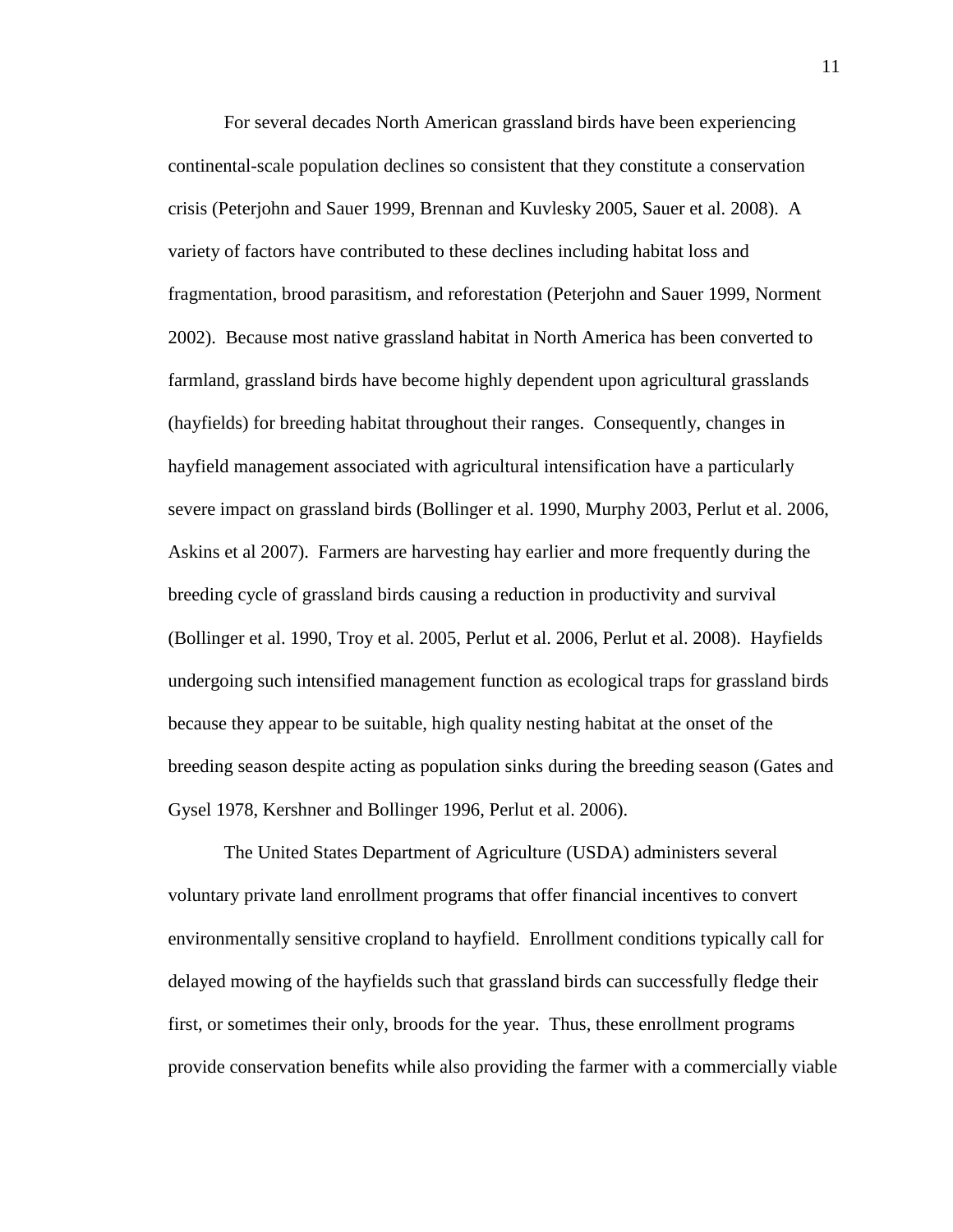product. The Conservation Reserve Program (CRP) is the largest of the private lands conservation programs in the United States with over 11 million ha enrolled in various types of grassland in 2007 (Barbarika 2007). Landowners typically enroll for 10 to 15 years and receive annual rental payments based on the value of the land and cost-share assistance to establish approved conservation practices. While CRP grasslands have been primarily concentrated in the central United States, the Wildlife Habitat Incentives Program (WHIP) allocates a large portion of its funding to the New England states and New Jersey (Natural Resources Conservation Service 2008). WHIP promotes the creation of high quality wildlife habitat by offering technical assistance and up to 75 percent cost-share to landowners to establish and improve wildlife habitat during a five to ten year contract.

 In New Jersey, landowner incentive programs play a vital role in the grassland bird conservation effort. New Jersey is one of the most rapidly urbanizing states in the country. Over 6,000 ha of open space were converted to urban development annually between 1995 and 2002, increasing the total proportion of urbanized land in the state to 30% by the end of this period. During that time, agricultural land experienced greater losses than any other land use (22,000 ha), and more specifically, grasslands/hayfields were impacted most severely with an almost five percent reduction in total area (Hasse and Lathrop 2008). This trend has made the remaining parcels essential to the future success of grassland bird conservation in the state.

 The Central Piedmont Plains (CP Plains), a sub-section of the 20-30 mile belt of piedmont plains running through the center of New Jersey, contains some of the most extensive agricultural complexes left in the state. There are 36,000 ha of agricultural land,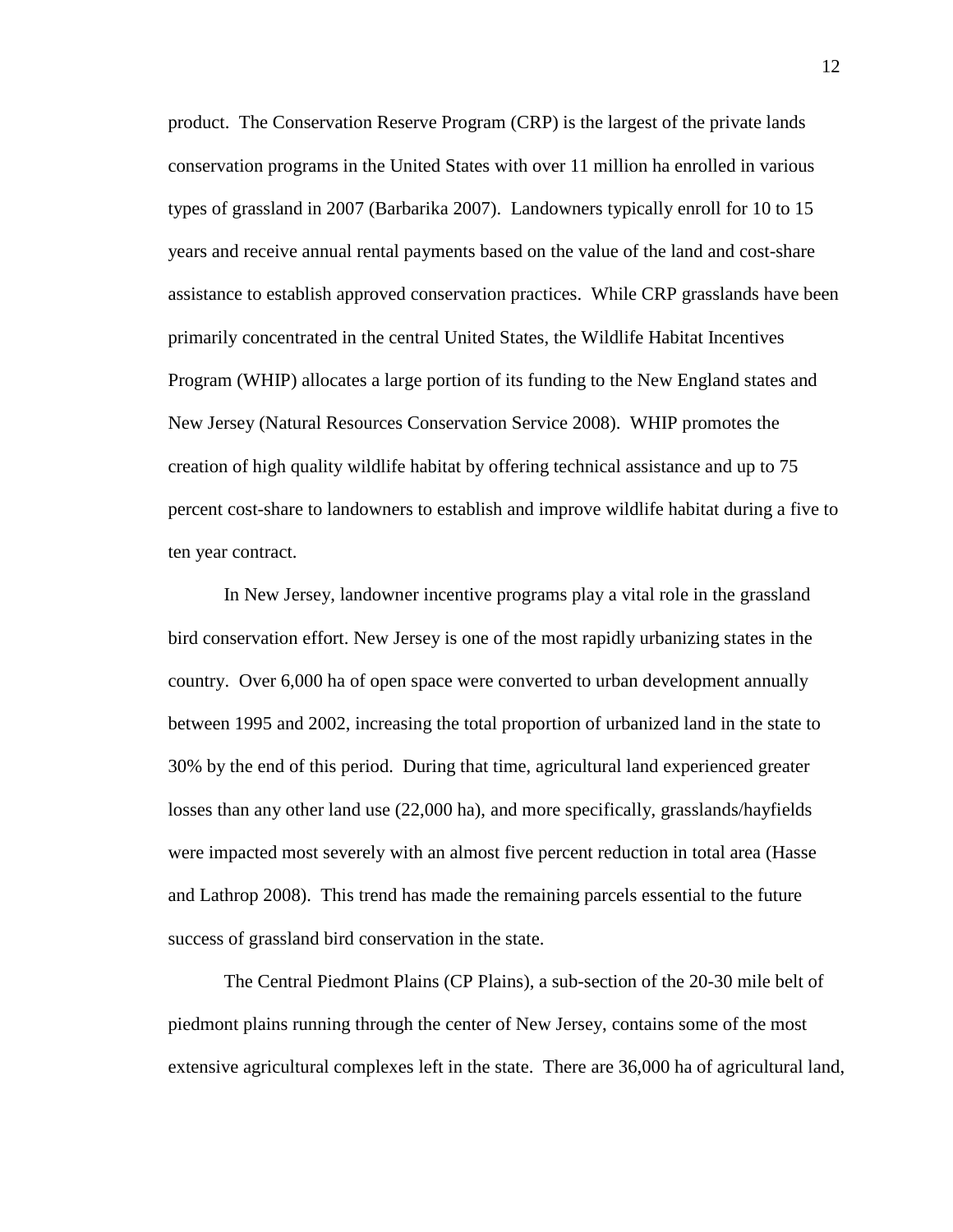including hayfields, in this region providing critical breeding habitat for the state's threatened and endangered grassland birds. Management of the remaining grasslands however, may be equally as important as their presence. Hayfields that persist in the landscape, but where early mowing still takes place, may be detrimental to the persistence of grassland bird populations if they are functioning as ecological traps. In this case, it is necessary to document the effectiveness of conservation incentive programs within a metapopulation context because all hayfields are not created equal in terms of their benefit to grassland bird population persistence.

 Using the population viability analysis software, RAMAS GIS, we developed a spatially-explicit, stage-structured, stochastic model of the grasshopper sparrow metapopulation in the Central Piedmont Plains of New Jersey. We used the grasshopper sparrow as a model species because it is a ground-nesting, grassland obligate that breeds from 20 May through 30 July (Vickery 1996). Between 1966 and 2007 the grasshopper sparrow experienced a range-wide population decline of 3.54% per year (Sauer et al. 2008). A considerably higher rate of decline, 15.8%, occurred within the state of New Jersey where it is listed as threatened. Thus, the success of grassland bird conservation in New Jersey and similarly urbanizing landscapes depends heavily on the success of private land incentive programs in sustaining threatened species.

#### **METHODS**

#### *Metapopulation spatial structure*

To build our metapopulation, we imported the New Jersey Landscape Project grassland layer into the Spatial Data program of RAMAS GIS. This remotely sensed dataset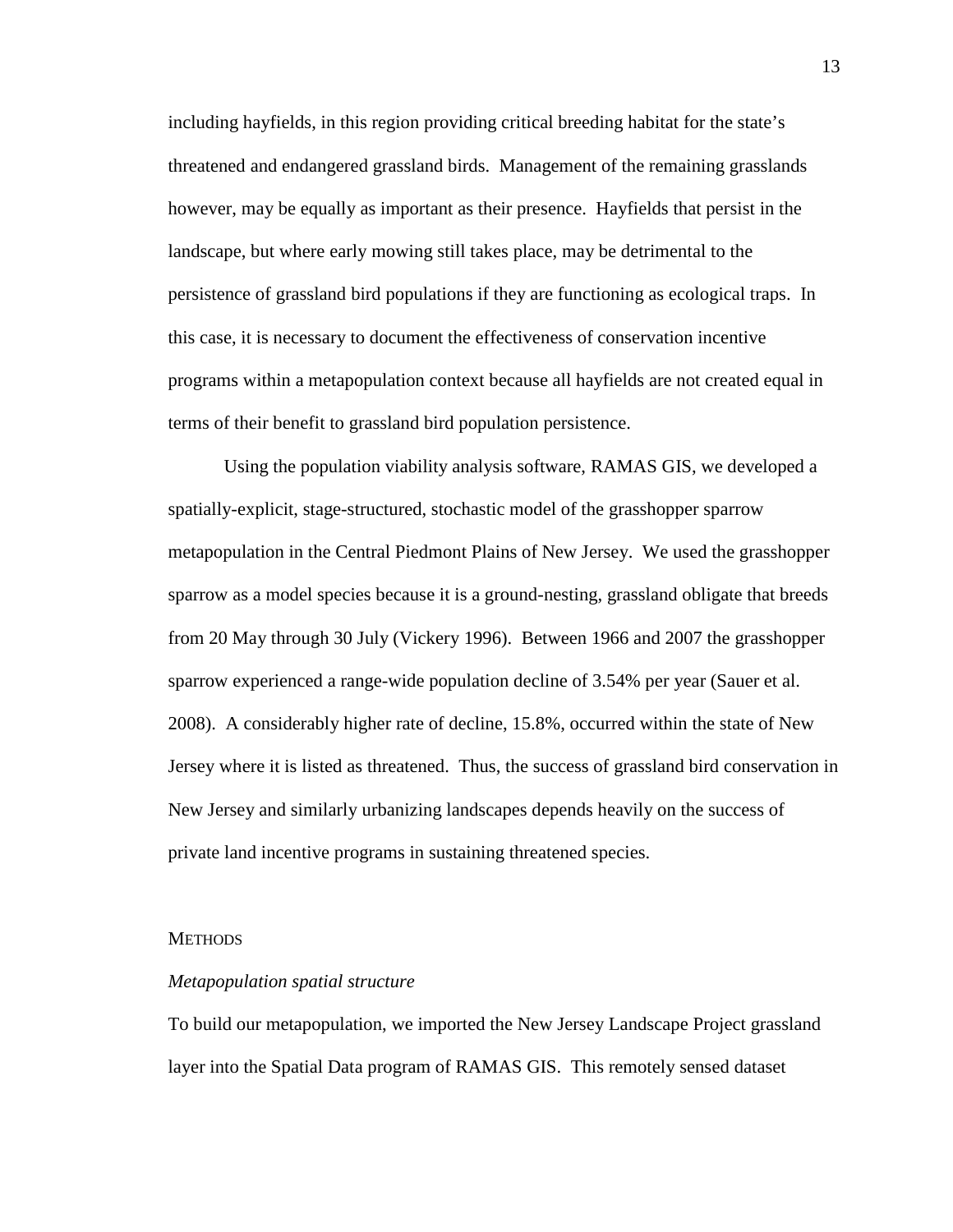contained 11,700 hectares of agricultural 'grasslands' within our study area representing 126 patches ranging in size from 11 to 2,209 ha (Figure 1). Some of these 126 patches lie very close to one another and thus could be considered the same subpopulation within the full grasshopper sparrow metapopulation. Thus we used the Spatial Data program to clump close patches into one subpopulation. This program merges two or more patches if they are separated by a distance less than or equal to a user-specified neighborhood distance. We chose a neighborhood distance of 40m based on our knowledge of grasshopper sparrow behavior and on-the-ground surveys of hayfield locations. After the Spatial Data program identified the patch structure of the metapopulation, we removed any resultant patches smaller than 10 ha. Minimum area requirements for grasshopper sparrows vary substantially by region (Herkert 1994, Vickery et al. 1994, Johnson and Igl 2001) and we found this value to be a conservative minimum based on our observations of hayfields in the CP plains. Our final estimate of total metapopulation extent was 4,694 ha, which included 96 subpopulations (patches).

 From on-the-ground surveys of these patches, we found that they frequently contained a mosaic of cropland, pasture, and hayfield. Grasshopper sparrows do not breed in cropland or horse pasture, and thus, based on our ground survey, we estimated the proportion of each of the 96 patches that were currently suitable for sparrow breeding (i.e. hayfields). We reduced the carrying capacity of each patch based on the observed proportion of each patch that was determined to be hayfield.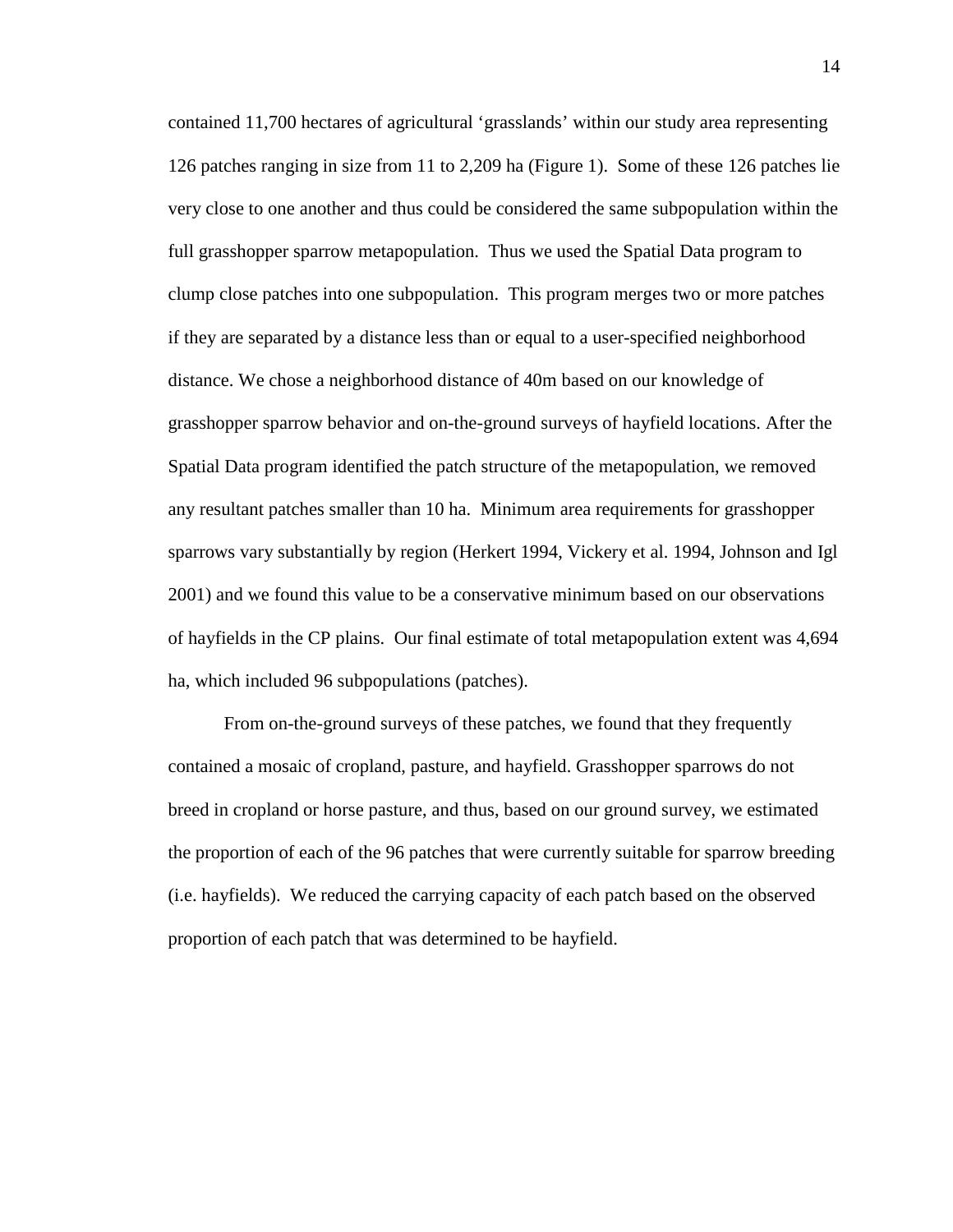*Stage matrix. –* We modeled grasshopper sparrow population dynamics within each patch using a stage-structured, stochastic, (Leslie) matrix model with juvenile and adult stages. We considered birds to be juveniles from the time they fledged through the end of their first breeding season. The matrix was built under the following assumptions: 1) all reproduction occurred in a relatively short breeding season ("birth-pulse"), 2) the population was censused directly after each breeding season, 3) there was no mortality between the onset of breeding and the census, 4) the maternity rate (number of offspring per breeder) is the same for returning juveniles and adults, 5) vital rates are the same for all adults regardless of age. Thus, our general stage matrix took the following form,

|       | $S_i \cdot M$ $S_a \cdot M$ |
|-------|-----------------------------|
| $S_i$ | $S_a$                       |

where  $S_i$  is the survival rate of juveniles;  $S_a$  is the survival rate of adults; and *M* is maternity or the number of total offspring per breeder. In the top row,  $S_j \cdot M$  is the returning juvenile fecundity and  $S_a \cdot M$  is adult fecundity. We built two stage matrices to simulate population dynamics within hayfield patches that were mowed mid-breeding season (Mow) and patches that were mowed after the breeding season had concluded (No Mow) (Table 1). We estimated survival and maternity rates based on data we collected within a 70 ha field in the CP Plains study area (Skeet Shoot Field) that was not mowed until after the breeding season, and from published sources (McCoy et al. 1999, Jones 2000, Gill et al. 2006).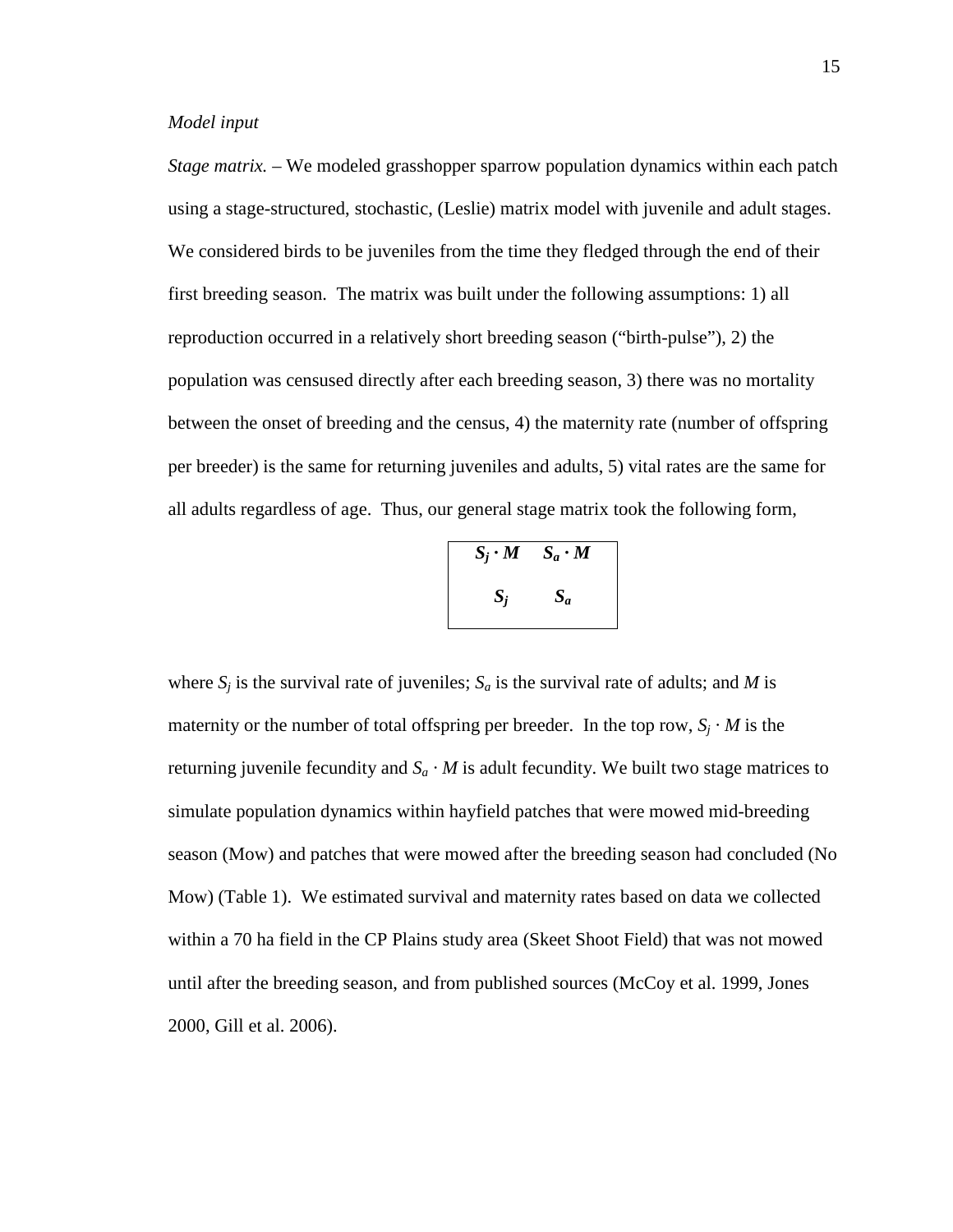The maternity estimate in the No Mow matrix was derived by averaging the maternity estimate from our field observation at Skeet Shoot Field with three published values of grasshopper sparrow maternity taken within fields that were not mowed during the breeding season (McCoy et al. 1999 and Jones 2000). Using the Mayfield Method for determining nest success, we calculated 84% overall nest success based on our observations from Skeet Shoot Field (*n*=16, SE=0.16; Mayfield 1975, White and Burnham 1999, Rotella et al. 2004). This value is high relative to other published estimates, which range from  $0.41$  (SE = 0.09) (McCoy et al. 1999) to 0.62 (Jones 2000). We observed an average of 2 broods per season, which is in agreement with other published observations (Vickery 1996). Finally, we observed an average of 3.71 young per successful clutch ( $SE = 0.7$ ), with published estimates ranging from 3.78 ( $SE = 0.09$ ) (McCoy et al. 1999) to 4.37 ( $SE = 0.13$ ) (Wray et al. 1982). Following the method used in Donovan et al. (1995) and McCoy et al. (1999), we combined the average number of broods per season, nest survival rates, and average number of young per successful clutch to produce a maternity value of  $3.35$  (SE = 0.55). Published estimates of grasshopper sparrow maternity within no-mow fields using the same, or very similar methods, ranged from 1.66 ( $SE = 0.08$ ) (Jones 2000) to 2.61 ( $SE = 0.36$ ) (McCoy et al. 1999). Thus, when we averaged published estimates of maternity with our estimate we calculated an average maternity estimate of 2.41 (Table 1).

 We calculated the survival rate of grasshopper sparrows in the No Mow matrix using both our field observations from Skeet Shoot Field and from published literature (Jones 2000 and Gill et al. 2006). During two breeding seasons (2005 - 2006) we captured adult male sparrows in mist nets using song playbacks in known territories. We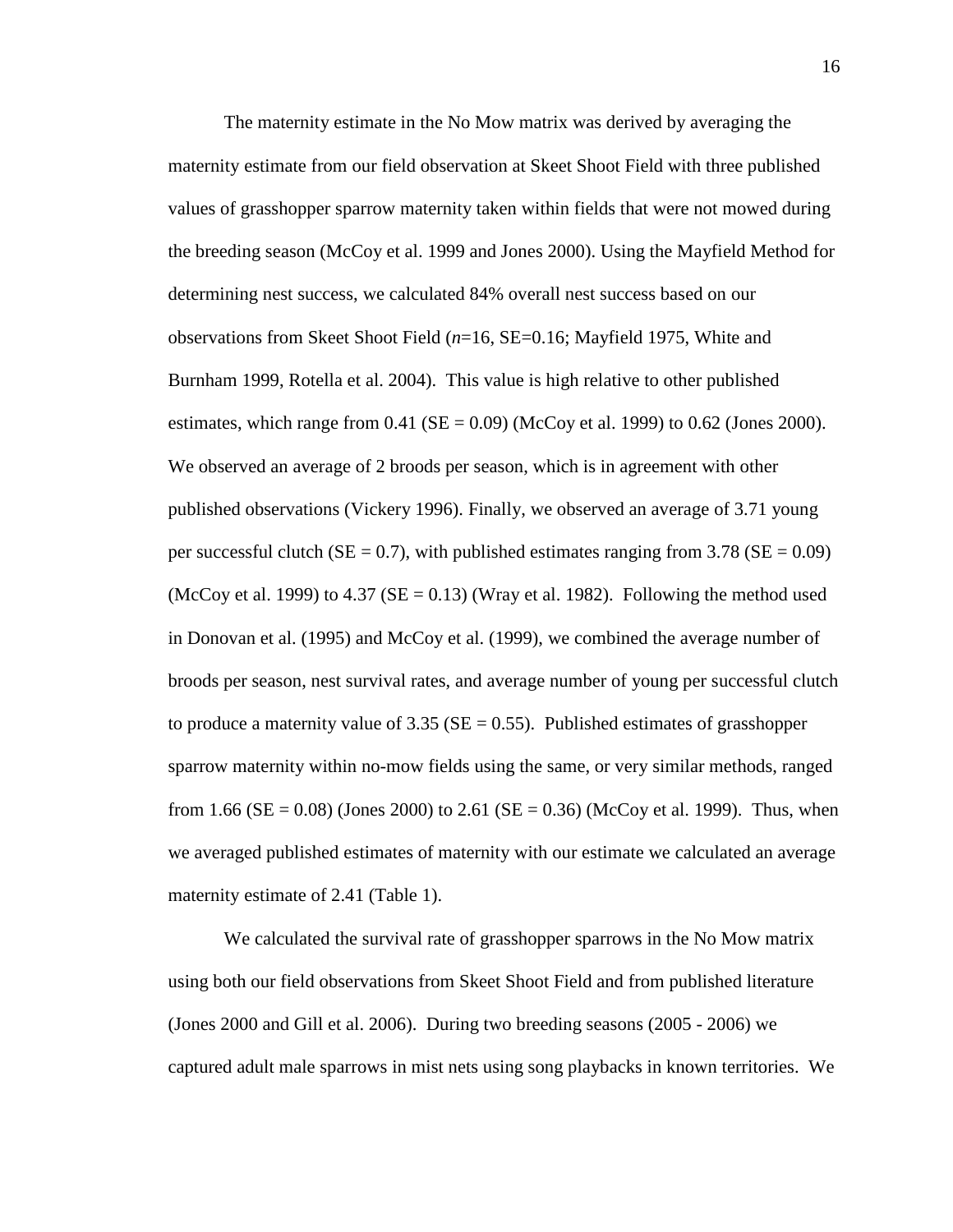fitted each individual with a unique combination of color bands and an aluminum band issued by the US Fish and Wildlife Service. In 2006 and 2007 we re-sighted any banded individuals that returned to Skeet Shoot Field. Based on three years of banding-resight data, we calculated male adult survivorship as 0.58 (SE=0.14) using standard Cormack-Jolly-Seber models within program MARK (White and Burnham 1999). Published survival estimates for grasshopper sparrows produced using similar methodologies range from 0.56 ( $SE = 0.09$ ) (Gill et al. 2006) to 0.77 ( $SE = 0.07$ ) (Jones 2000), and thus our average estimate for adult survival is 0.64 (Table 1). We could not calculate juvenile survival using our field data because too few juveniles were banded and re-sighted. The difficulty in directly estimating juvenile survival within passerines is well known, and thus our review of published literature resulted in no other estimates of juvenile survival of grasshopper sparrows. We thus set juvenile survival as half that of adults (Table 1; Donovan et al. 1995, McCoy et al. 1999).

 To construct our Mow matrix, we decreased the grasshopper sparrow adult and juvenile maternity estimates used in our No Mow matrix by 62% to simulate the effects of mid-breeding season mowing (Table 1). Perlut et al. (2006) found that in Vermont hayfields that were mowed early in the breeding season (between 27 May and 11 June), and then mowed a second time in early to mid-July, savannah sparrow (*Passerculus sandwichensis*) fecundity was 62% lower than within fields mowed only once in the latebreeding season. We could not find similar information for grasshopper sparrows, however, both savannah and grasshopper sparrows typically produce two broods of similar clutch sizes during a breeding season (Wheelwright et al. 1992, Vickery 1996). Because the savannah sparrow's breeding season extends two weeks later into August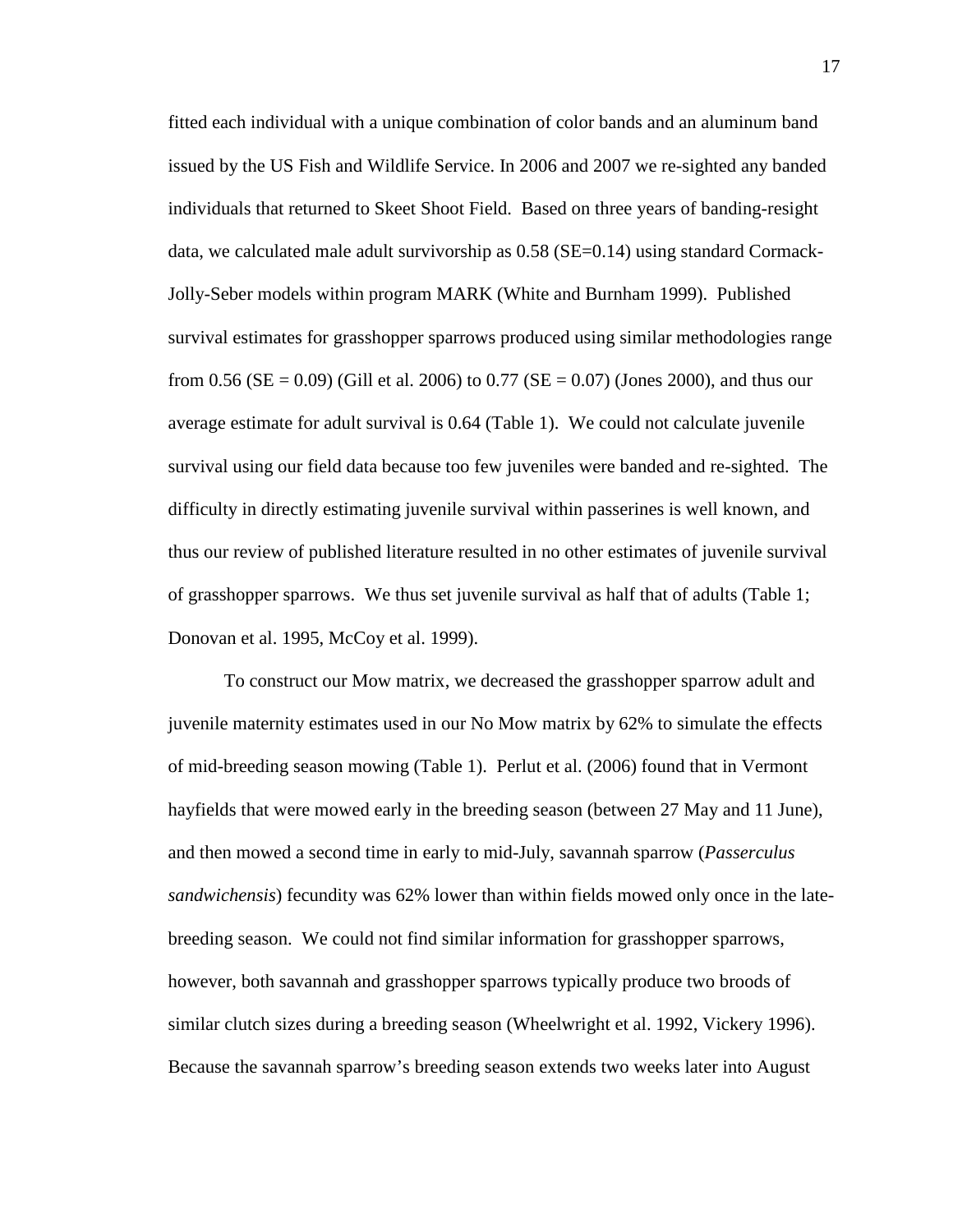than the grasshopper sparrow's breeding season, savannah sparrows likely have a better chance for successful re-nesting after mowing. Consequently, we believe a reduction of 62% in grasshopper sparrow maternity due to mowing in the mid- to late-season is a conservative estimate of the negative impact mowing has on their fecundity. We did not reduce adult or juvenile survivorship in the Mow matrix, thus assuming no significant effect of mid- to late-season mowing on survival rate of savannah or grasshopper sparrows. Again, this assumption is conservative as assuming a reduction in survival would increase the rate at which subpopulations subjected to mid-season mowing would decline through time.

*Density dependence. –* We assigned the ceiling-type density dependence to all subpopulations with the carrying capacity serving as the ceiling. Thus, populations fluctuate according to the stage matrix and its variation. If the population rises above the ceiling then it is brought down to the carrying capacity within the next time step.

*Carrying capacity*. – We based carrying capacity on the area (ha) of hayfield present in each patch. We used 2 ha as a reasonable and conservative estimate of grasshopper sparrow territory size, making carrying capacity equal to the number of 2 ha territories that could be packed into the hayfield in each patch (Vickery 1996).

*Environmental and demographic stochasticity.* – For each of the two stage matrices, we built a standard deviation matrix based on the average interannual variation in fecundities and survival rates caused by environmental changes (Table 2). We obtained standard deviation estimates for each matrix element by combining our observed variance estimates of maternity and survival generated from program MARK with published variance estimates using the delta method (Akcakaya and Raphael 1998). To model the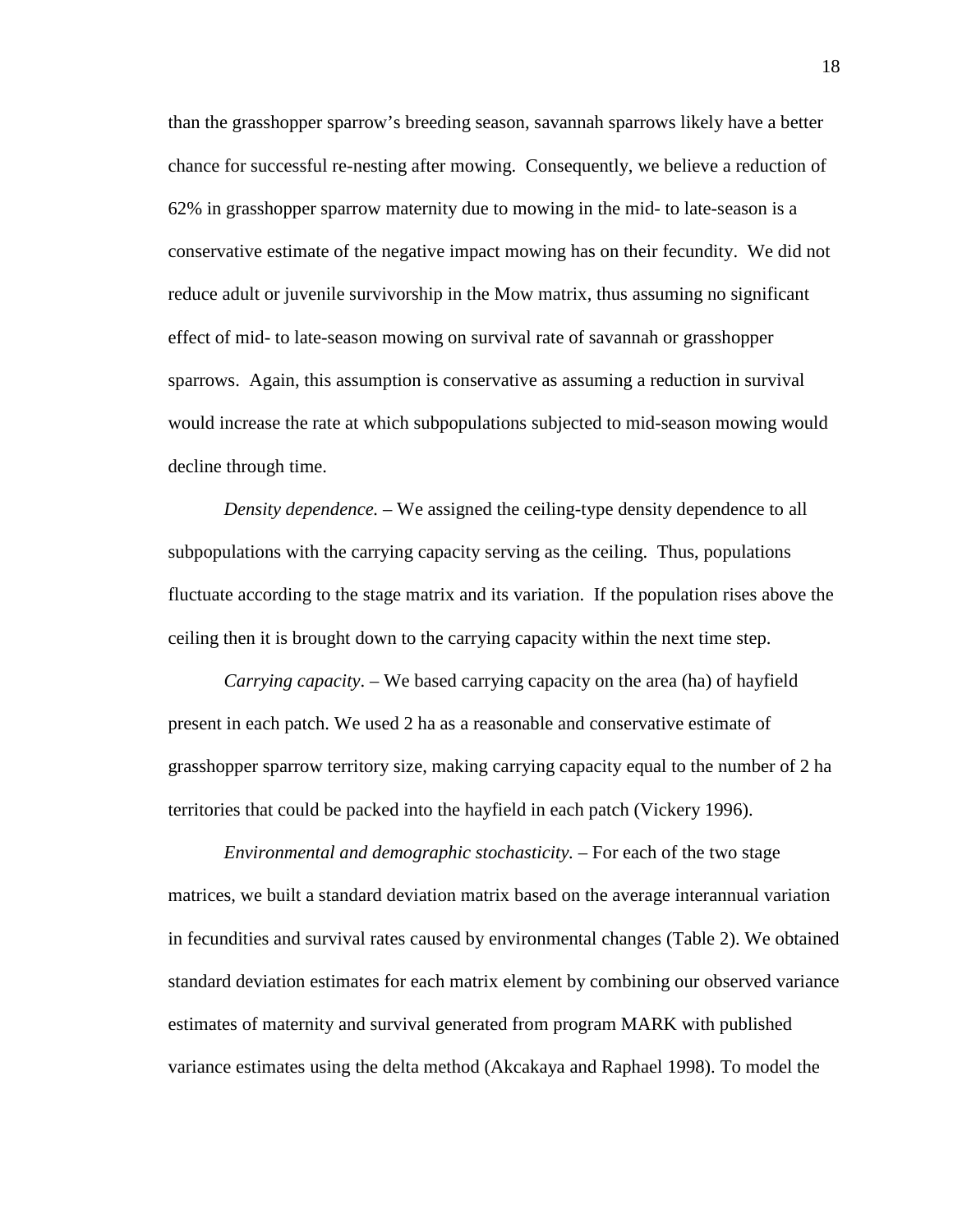effects of interannual environmental variation on the vital rates for each population, we sampled fecundity and survival rates from random, lognormal distributions of the means in the stage matrix and the standard deviations in a standard deviation matrix. We also incorporated demographic stochasticity into the model by drawing the number of survivors at each time step from a binomial distribution and the number of offspring from a Poisson distribution (Akcakaya 1991).

*Correlation-distance function. –* The correlation of environmental variation experienced by populations within a metapopulation is inversely related to the distance between them (LaHaye et al. 1994). RAMAS GIS allowed us to specify correlations among growth rates of populations through a correlation-distance function, *C =* exp(*-*  $D/b$ , where *C* is the coefficient of correlation between the vital rates of two populations, *D* is the distance between the two populations, and *b* describes the rate at which correlation declines with increasing distance between populations. In our study area, the maximum distance between two populations was 38km, which is a relatively short distance in terms of the spatial autocorrelation of environmental conditions. We detected high spatial autocorrelation of historical monthly rainfall amounts for June (National Weather Service 2008). Consequently, we used a high value of *b* (100) to simulate relatively high correlation of environmental variation among patches (LaHaye et al. 1994, Akcakaya and Atwood 1997). We ran metapopulation simulations with lower values of *b* to determine how sensitive the model was to the correlation-distance function. Lower values of *b* had little effect on simulation outcomes so we report only on simulations with  $b = 100$ .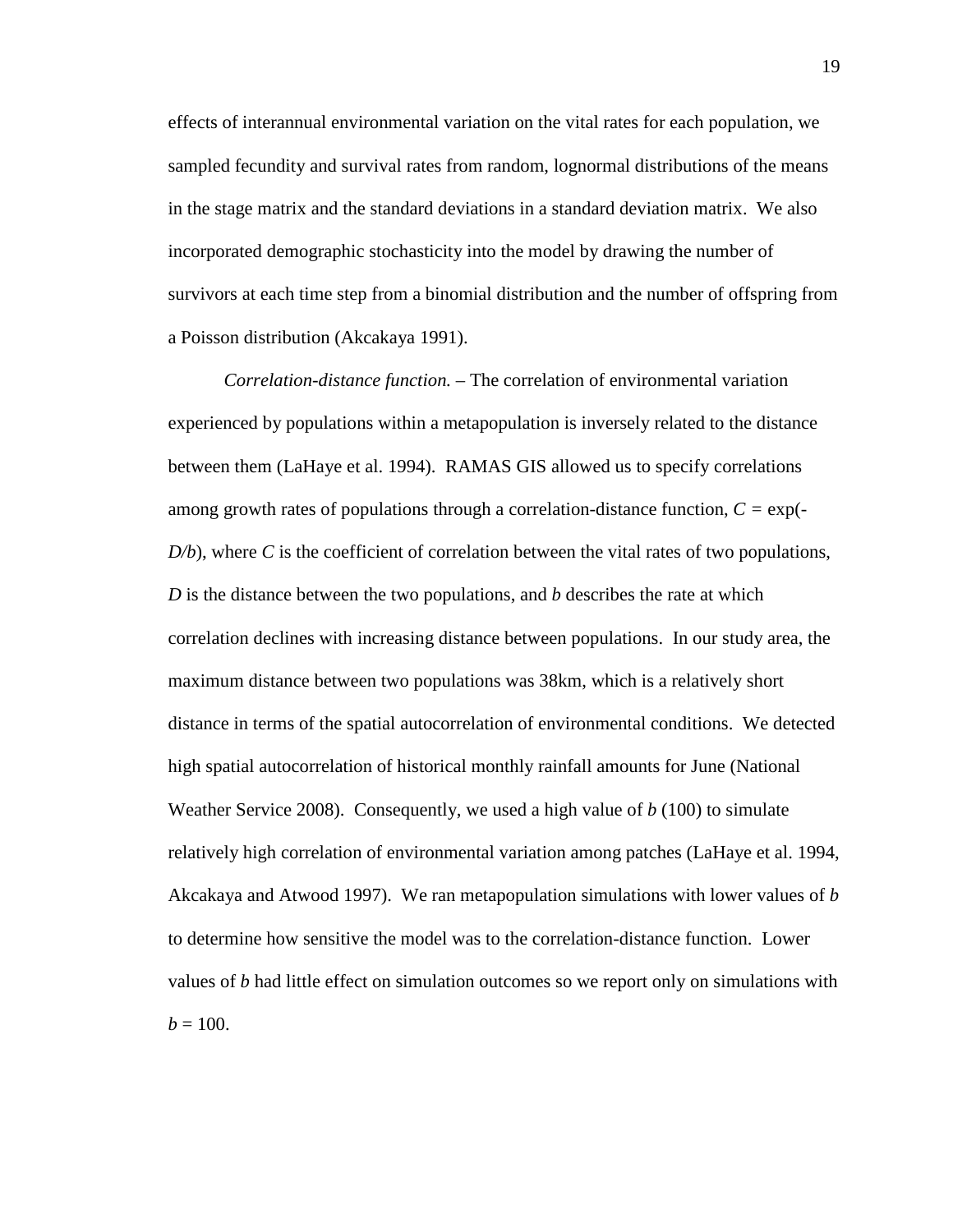*Dispersal. –* Dispersal refers to individuals moving from one population to breed within another and tends to occur at a higher rate between populations that are geographically close (Wolfenbarger 1949, Hill et al. 1996). We used a dispersal-distance function that defined dispersal rates as a function of the distance between populations with the maximum dispersal distance being greater than the maximum distance between patches in our study area. Dispersal rate of grasshopper sparrows was also a function of age. Adults exhibit high site fidelity among years while almost all juveniles disperse, thus we defined adult dispersal rate as only 10% of the juvenile dispersal rate (Jones 2000). In general, grasshopper sparrows appear to be highly breeding-site fidelic (Jones 2000), however birds can move great distances between or within breeding seasons. To determine the sensitivity of probability of metapopulation extinction to the dispersaldistance function, we ran simulations in which we increased and decreased the value of the variables in the dispersal function by 25%. Our results did not differ between simulations across the full range of dispersal functions we explored, and thus all results are presented using our original dispersal function,  $y = 0.2 \cdot exp(-x/10)$ .

#### *Modeling hayfield enrollment scenarios*

To determine how increasing the amount of hayfield enrolled in no-mow management affects sparrow metapopulation viability, we simulated the CP Plains grasshopper sparrow metapopulation under four hayfield enrollment percentages: (1) 7 to 12% of all hayfield in our study area enrolled in no-mow management, (2) 19 to 24%, (3) 31 to 36%, and (4) 43 to 48%. Within each enrollment category, we ran ten simulations. For each simulation, we randomly chose patches in the study area to be enrolled in no-mow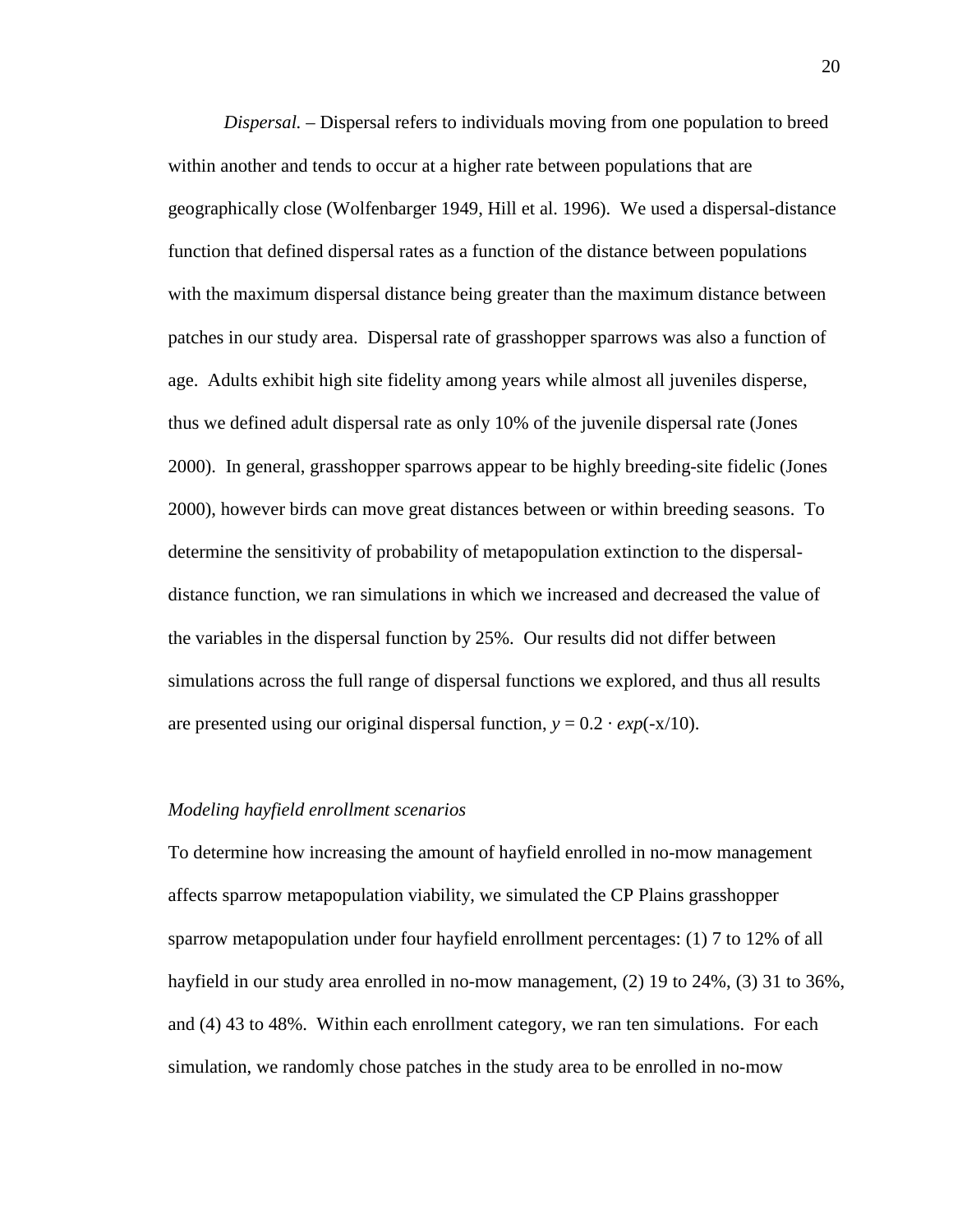management until we reached the desired proportion of enrolled hayfield. We assigned the No Mow matrix to each of the enrolled patches and the Mow matrix to the remaining patches. While total area of hayfield enrolled remained constant within each enrollment category, the number of hayfield patches enrolled varied. Each simulation projected metapopulation abundance and extinction risk at yearly increments for 50 years and was replicated 1,000 times. We used a quasi-extinction threshold of 100 individuals. We calculated the finite rate of increase  $(\lambda)$  and elasticities for each stage matrix.

#### *Modeling ecological trap removal scenarios*

To determine the effect of the non-enrolled (mowed) hayfield patches on grasshopper sparrow metapopulation persistence, we randomly selected one simulation out of the ten from each enrollment category and re-ran it with 10, 25, and 40% of mowed hayfield area removed. Prior to running each simulation, we randomly deleted hayfield patches that were not enrolled in no-mow management until the amount of area removed reached the desired proportion (10, 25, or 40%). All other parameters in each simulation remained the same.

To isolate the effects of increasing enrollment and trap removal on metapopulation persistence, we ran model simulations under the following assumptions: 1) habitat quality was equal among enrolled hayfields and equal among non-enrolled hayfields, 2) the enrollment status (enrolled or non-enrolled) of a hayfield did not change at any time during the 50 year simulation period, 3) the composition of the surrounding matrix did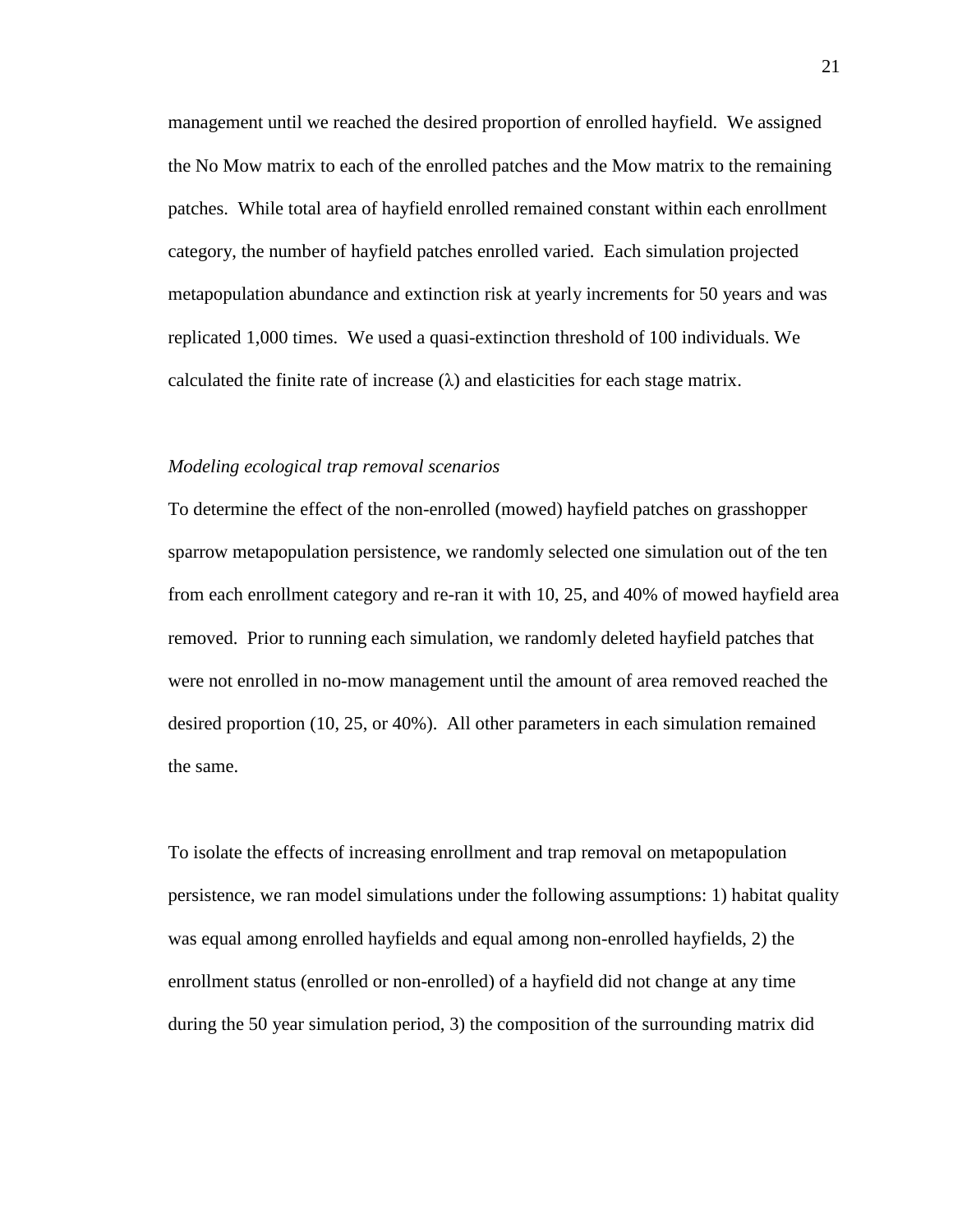not change during the 50 year simulation period, and 4) the matrix consisted of only one habitat type and that habitat was unsuitable for grasshopper sparrow breeding.

#### RESULTS

The finite rate of increase  $(\lambda)$  for the Mow matrix was 0.9334, thus indicating a steadily declining metapopulation. Elasticity analysis indicated that survival rate of adults made the largest contribution to  $\lambda$  (Table 2). Lambda for the No Mow matrix was 1.41 indicating a rapidly expanding metapopulation, with returning juvenile fecundity having the largest elasticity (Table 2).

 Using these values as the basis for evaluating the effects of enrolling larger percentages of land in grassland conservation programs, we evaluated the effect of increasing enrollment on probability of metapopulation extinction. The probability of extinction (POE) decreased quickly with increasing proportion of hayfield enrolled in nomow management (Figure 2). However, there was a threshold at 31 to 48% enrollment after which POE decreased minimally with an increase in hayfield area enrolled (Figure 2).

 Probability of metapopulation extinction also decreased with increasing numbers of patches enrolled in no-mow management (Figure 3). As the amount of land in each enrollment category increased, the average number of enrolled patches per simulation within each category increased as well and thus the trends shown in Figures 2 and 3 are naturally very similar to each other. Despite this relationship, the number of patches enrolled in no-mow management had a distinct effect on POE. To illustrate this we ran three additional simulations. In the first simulation, to simulate many small patches, we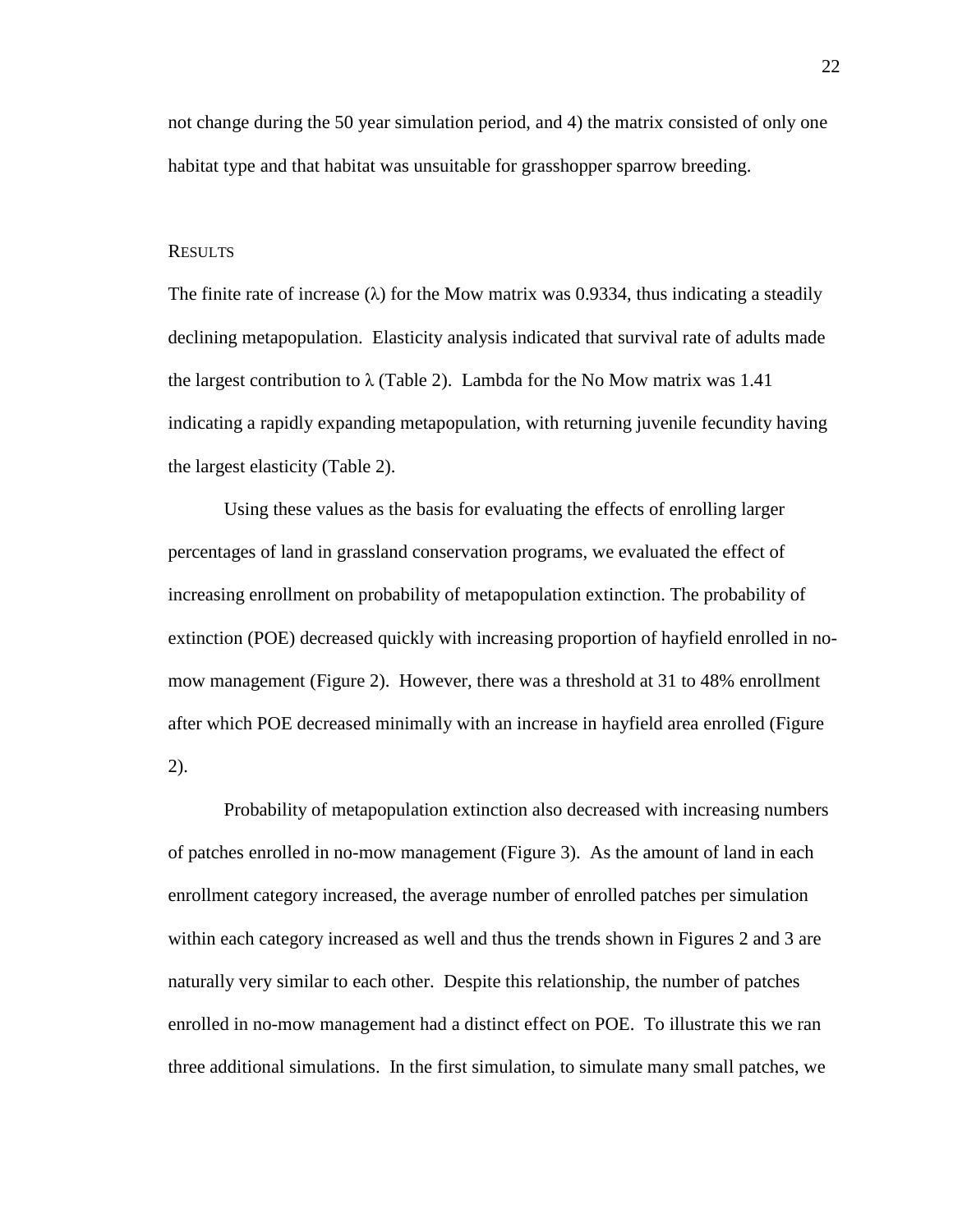included as many hayfield patches as possible in no-mow management while keeping the percent enrollment at the lowest level (7 to 12%). The POE associated with this simulation was low relative to the other simulations in this category, and was only slightly higher than the POE for simulations with the same number of patches but in higher enrollment categories (Figure 3). In the second and third simulations we produced the opposite effect by including the fewest patches possible in no-mow management while keeping the percent enrollment high (31 to 36% or 43 to 48%). The POE associated with these simulations were high despite their being within the higher enrollment categories (Figure 2), and indeed were near the high POE simulations that resulted from having low percentage enrollment.

#### *Ecological trap removal*

Within each enrollment category, probability of extinction of the CP Plains grasshopper sparrow metapopulation decreased as more ecological trap habitat (mowed hayfield) was removed from the metapopulation (Figure 4). The effect of removing trap habitat was highest in the lowest percentage enrollment categories, with decreasing influence as enrollment percentages increased. At the highest enrollment levels (43 to 48%), the removal of trap habitat essentially had no effect on POE because the initial POE was very low.

#### **CONCLUSION**

Our results clearly indicate a positive effect on grasshopper sparrow metapopulation persistence achieved by enrolling grassland in a delayed mowing management program.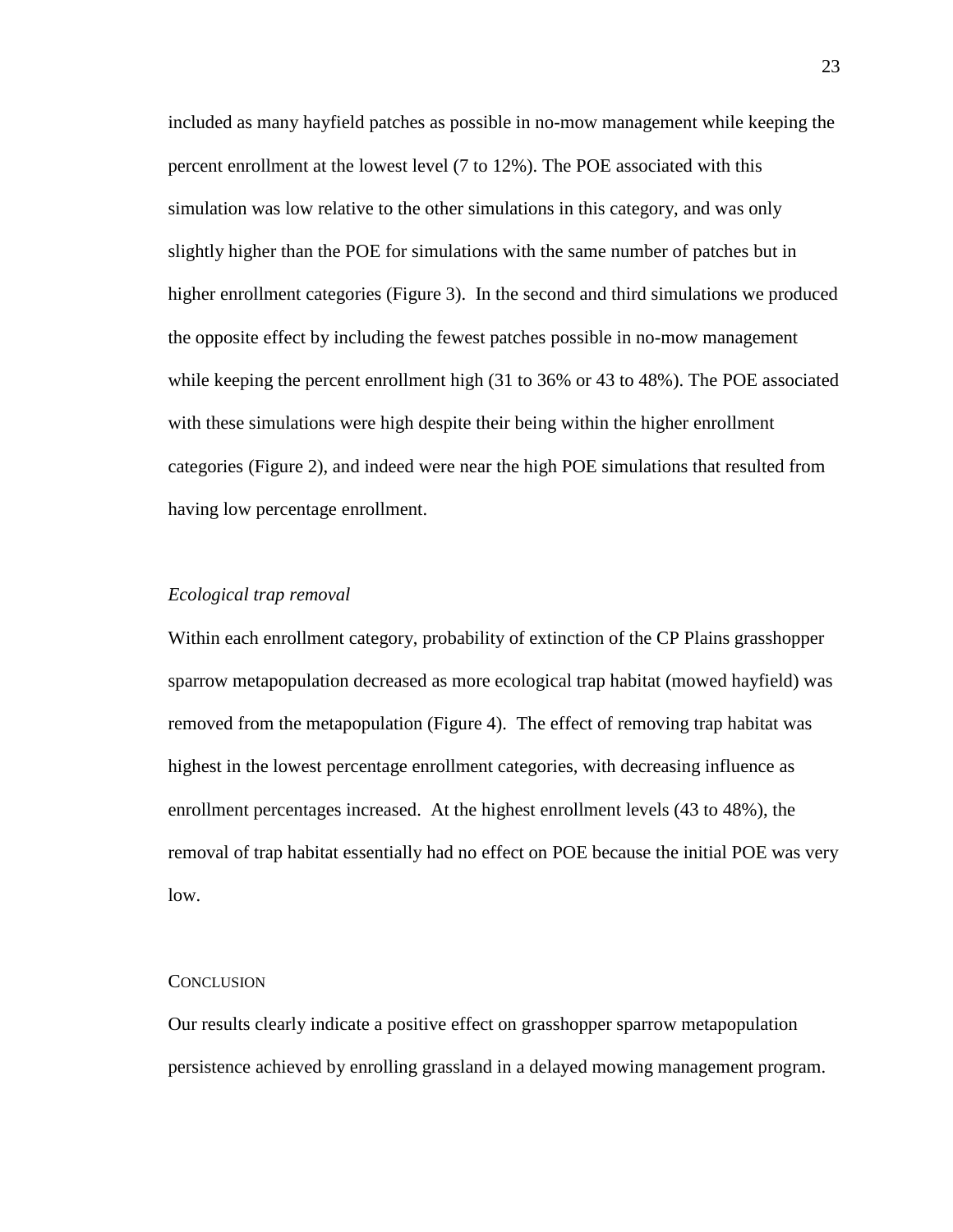Probability of extinction decreased 88% with an increase in enrollment of 10 to 15%, beyond which, additional enrollment would yield only a minimal decrease in extinction risk. Where conservation funds are limited and landowners are not always willing to participate in set-aside programs, this relationship is encouraging as it demonstrates that extinction risk can be reduced without having to protect or manage all remaining grassland habitat in the landscape.

 Grasshopper sparrow metapopulation persistence was not strictly a function of the total amount of land enrolled as we also found an inverse relationship between the number of patches enrolled and probability of extinction. This relationship is a result of the non-enrolled hayfields acting as "equal-preference" ecological traps (Robertson and Hutto 2006). Sparrow population growth  $(\lambda)$  for non-enrolled hayfields is less than one (therefore functioning as a sink) and our model assumes that all hayfields (enrolled or non-enrolled) appear equally suitable to grasshopper sparrows when they are selecting breeding sites. Hayfield enrollment does not only create a source population, it also removes a sink population from the metapopulation. Thus, it is not surprising that removing non-enrolled hayfields (ecological traps) increases grasshopper sparrow persistence. Of greater import is our observation that this effect diminished with increasing enrollment. In addition, we found that the threshold of persistence was reduced by 10% when 40% of the traps were removed. These trends suggest that metapopulation persistence can be achieved at a lower level of enrollment if non-enrolled hayfields are removed from the landscape. Put another way, our results suggest that conservationists can get more 'biological bang for their buck' by enrolling a smaller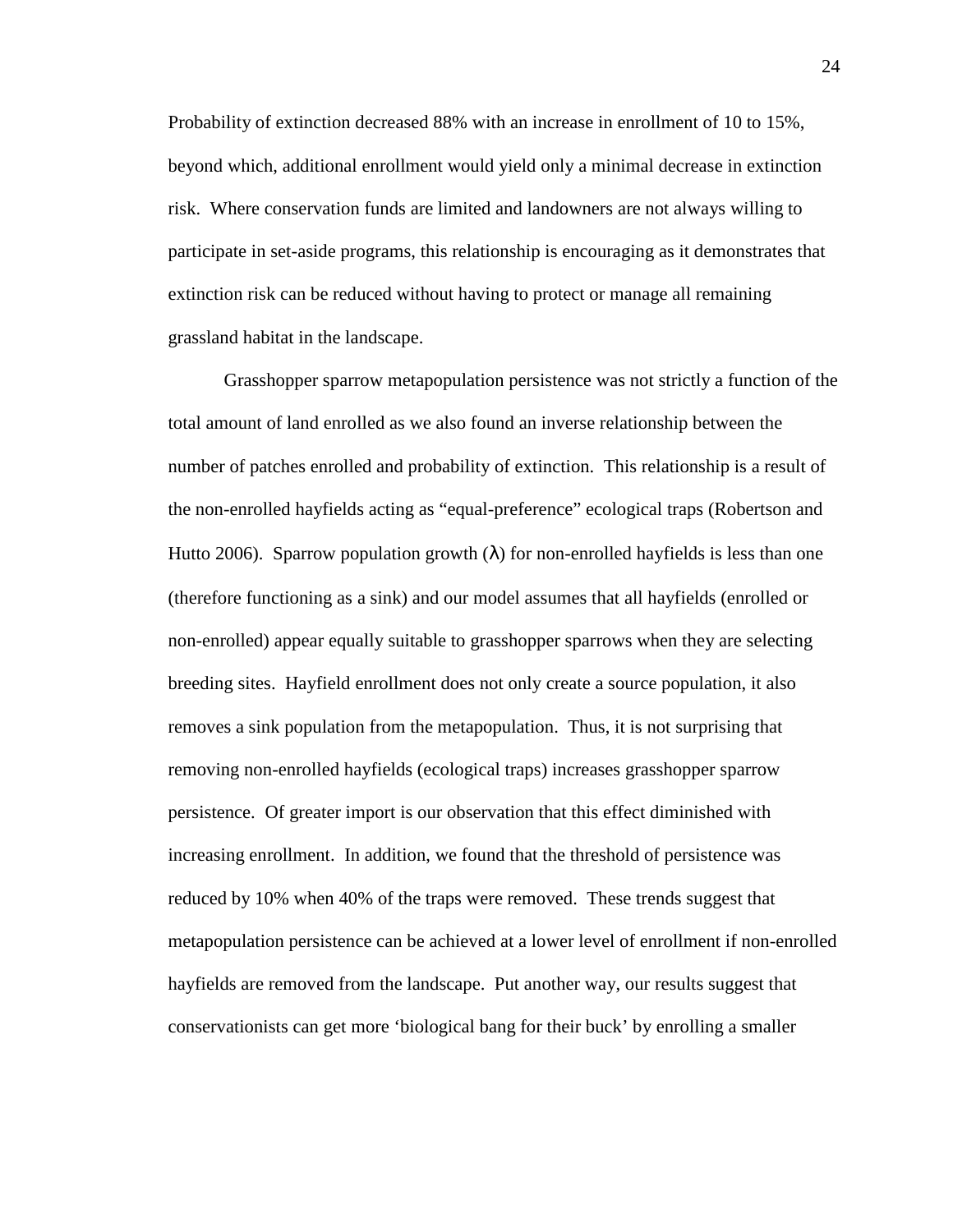percentage of the total hayfield in a landscape while also removing non-enrolled hayfields functioning as ecological traps.

 One way in which a trap hayfield can be removed is to convert it to a non-hayfield land use, such as cropland or housing. It would be premature, however, to construe these results as justification for such land conversions. Our model did not account for edge effects, which may vary according to the land use of adjacent patches (Johnson and Temple 1990). If edge effects do exist in our study area, then our model underestimated the amount of enrolled hayfield necessary to achieve grasshopper sparrow metapopulation persistence as maternity and/or survival rates may be lower in hayfields experiencing edge effects. Further, in a dynamic landscape such as the agricultural-urban one we modeled, it is essential to have a 'hayfield reserve' from which fields can be enrolled in the event that additional grassland bird habitat is necessary to maintain a metapopulation.

 Our results demonstrate the importance to grassland bird population persistence of removing or minimizing ecological trap habitat and the need to develop a means of doing so that does not involve development. Perlut et al. (2006) found that early-hayed (mid-June) fields were functioning as ecological traps in a savannah sparrow metapopulation as first-time breeders and immigrants disproportionately selected these fields over latehayed fields as breeding habitat. The authors suggested that early-hayed fields have a unique physical appearance in the spring due to fall mowing and novice breeders may perceive this appearance as indicative of high quality habitat. If this holds true for grasshopper sparrows as well, perhaps individuals would be discouraged from selecting trap habitat for breeding if there were a "pre-season" mow in mid to late April before the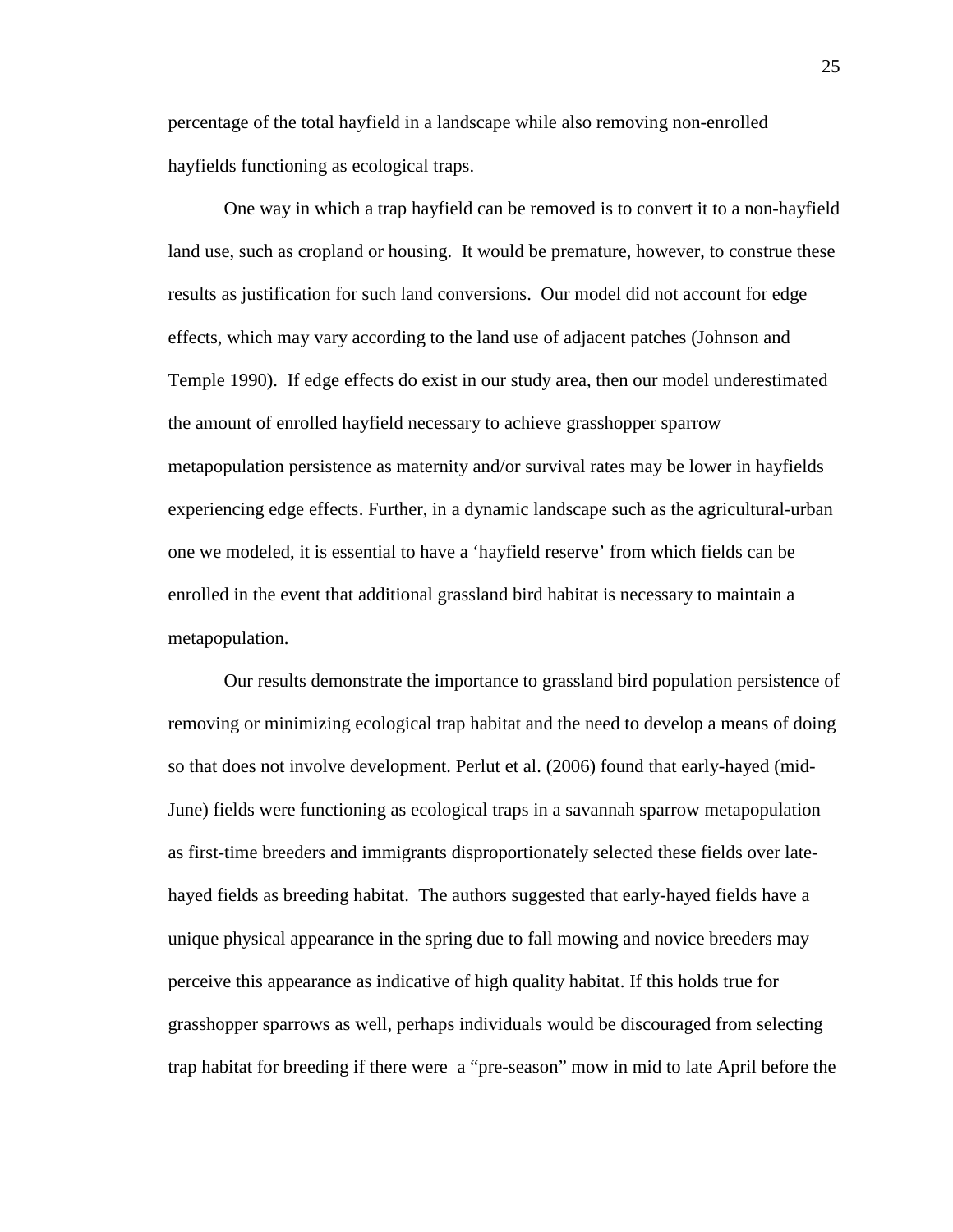traditional first harvest that usually occurs in late May and early June. Changing the physical structure of hayfields through mowing just prior to the arrival of grasshopper sparrows may affect their breeding site selection. Arrival and first egg dates of other grassland bird species in the region should be considered when planning a pre-season mowing date. We do not know if this type of management would discourage birds from nesting in hayfields which function as ecological traps, however, research exploring this and other potential ways to minimize the attractiveness of hayfields acting as population sinks will prove very beneficial to grassland bird conservation.

 Of course all conclusions from models are dependent on the assumptions made. Our model is insensitive to dispersal distances and degree of environmental stochasticity, but this is likely a consequence of modeling a relatively small spatial extent. Thus our results may not hold when considering metapopulations that function over a larger spatial scale. Our model is, however, very sensitive to adult survival (mowed fields) and returning juvenile maternity (un-mowed fields) rates. This result emphasizes the need to collect data on survival and maternity rates for grasshopper sparrow populations that exist in mowed hayfields to increase the predictive accuracy of our metapopulation model. This point is particularly relevant since we had to rely on information from a surrogate species to estimate the effects of early-season mowing on grasshopper sparrow survival and fecundity. It is unknown to what extent the effects of early-mowing on grassland bird survival and fecundity are species- or region-specific and thus it is difficult to estimate the extent to which our results are biased. However, there is no doubt that models such as ours would benefit greatly from the direct study of how grasshopper sparrows respond to different hayfield mowing regimes.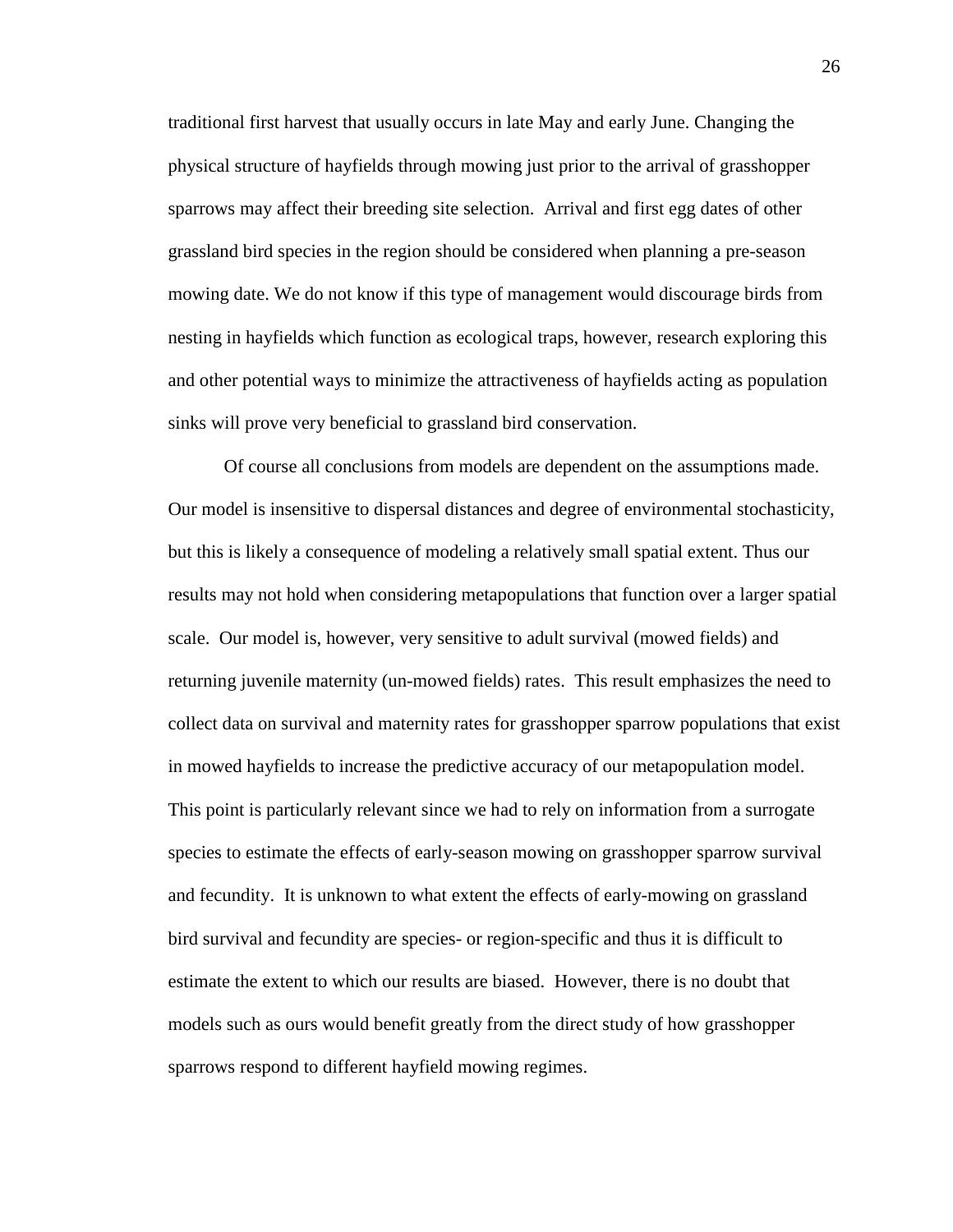Finally, we modeled the New Jersey Central Piedmont Plains as a static landscape in terms of management; enrolled patches remained so throughout the 50-year time interval of our projections, and non-enrolled hayfields consistently functioned as ecological traps. In reality, however, agricultural landscapes are quite dynamic and thus the manner in which hayfields are managed very likely changes through time (Perlut et al. 2006). For example, we have noticed that several non-enrolled hayfields are not mowed until late June or July because of other on-farm logistics that take priority over mowing. As a result, those non-enrolled hayfields likely function as source habitat in some years and traps in other years. Incorporating this temporal variability in hayfield quality into a model such as ours would be a worthwhile next step. It may also be interesting to incorporate the preference of first-time breeders and immigrants for early-hayed fields as was documented for savannah sparrows by Perlut et al. (2008) as it is closely tied to the temporal variability in hayfield quality.

 Private landowner incentive programs are a key component in the conservation of grassland birds in North America and our model provides a practical and adaptable way to assess the relative effects of management scenarios on grassland bird metapopulation persistence. We were able to determine which parameters were most influential on subpopulation dynamics and therefore warrant more study in the field. We also found our model to be extremely useful in generating new hypotheses to be tested in the field or in another model. Our next goal is to consider explicitly the spatial configuration of the enrolled hayfields on metapopulation persistence.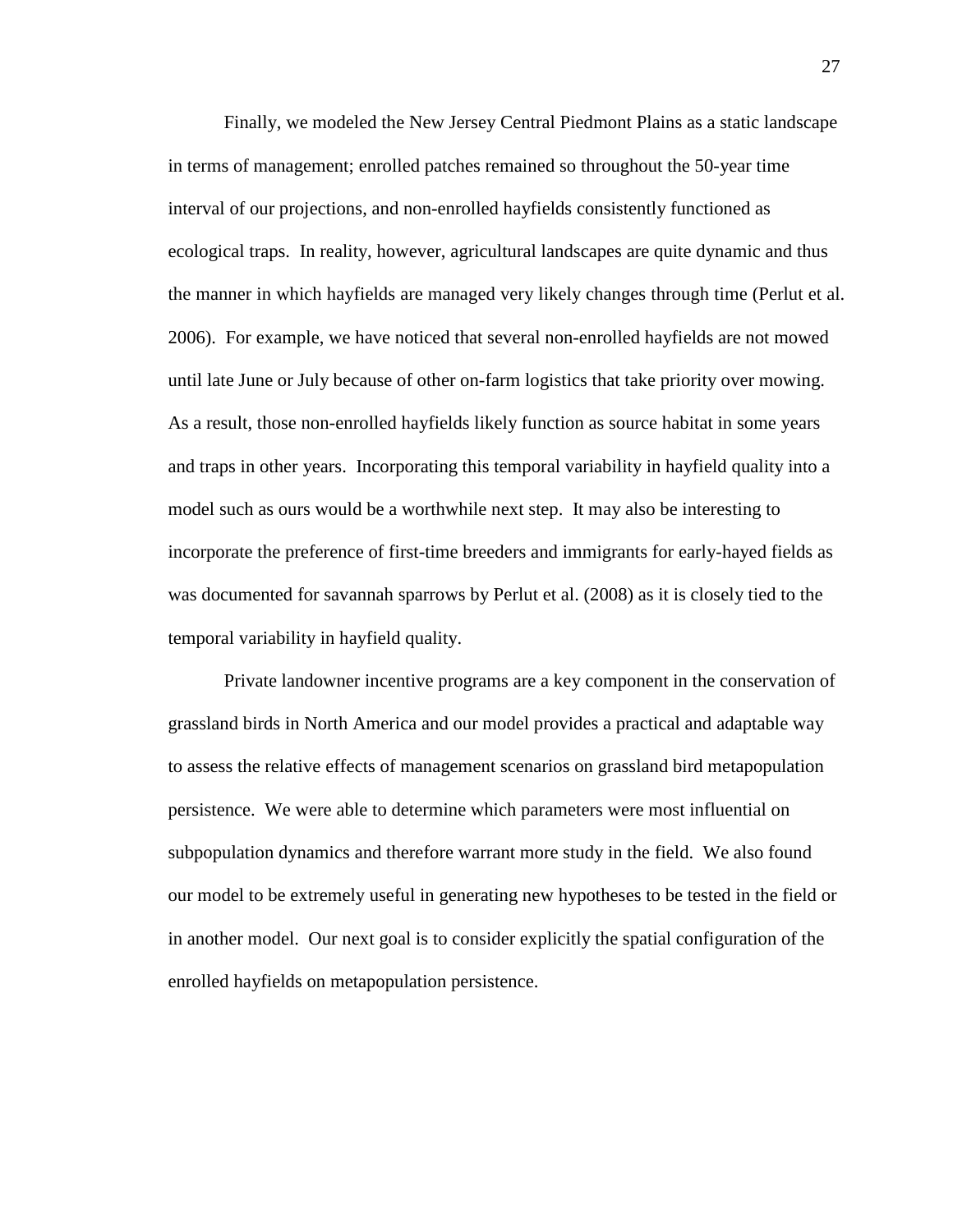#### **ACKNOWLEDGMENTS**

We thank Brian Clough, Matthew Sileo, Tabby Fenn, Thom Almendinger, and Ryan

Sklar for their participation in field data collection. We thank Troy Ettel for input on the

logistics of farm enrollment and other insights into management. Partial funding for this

work was provided by the Duke Farms Foundation and Rutgers University to JLL.

#### LITERATURE CITED

- Akcakaya, H. R. 1991. A method for simulating demographic stochasticity. Ecological Modelling **54**:133-136
- Akcakaya, H. R. and J. L. Atwood. 1997. A habitat-based metapopulation model of the California gnatcatcher. Conservation Biology **11**:422-434
- Akcakaya, H. R. and M. G. Raphael. 1998. Assessing human impact despite uncertainty: viability of the northern spotted owl metapopulation in the northwestern USA. Biodiversity and Conservation **7**:875-894
- Askins, R. A., F. Chavez-Ramirez, B. C. Dale, C. A. Haas, J. R. Herkert, F. L. Knopf, and P. D. Vickery. 2007. Conservation of grassland birds in North America: Understanding ecological processes in different regions. Ornithological Monographs **64**:1-46
- Barbarika, A. 2007. Conservation Reserve Program Summary and Enrollment Statistics, Fiscal Year 2007.

http://www.fsa.usda.gov/Internet/FSA\_File/annual\_consv\_2007.pdf

- Bollinger, E. K., P. B. Bollinger, and T. A. Gavin. 1990. Effects of hay-cropping on eastern populations of the bobolink. Wildlife Society Bulletin **18**:142-150
- Brennan, L. A. and W. P. Kuvlesky. 2005. North American grassland birds: An unfolding conservation crisis? Journal of Wildlife Management **69**:1-13
- Donovan, T. M., F. R. Thompson III, J. Faaborg, and J. R. Probst. 1995. Reproductive success of migratory birds in habitat sources and sinks. Conservation Biology **9**:1380-1395
- Ernst, T. and G. N. Wallace. 2008. Characteristics, motivations, and management actions of landowners engaged in private land conservation in Larimer County Colorado. Natural Areas Journal **28**: 109-120
- Gates, J. E. and L. W. Gysel. 1978. Avian nest dispersion and fledging success in fieldforest ecotones. Ecology **59**:871-883
- Gill, D. E., P. Blank, J. Parks, J. B. Guerard, B. Lohr, E. Schwartzman, J. G. Gruber, G. Dodge, C. A. Rewa, and H. F. Sears. 2006. Plants and breeding bird response on a managed Conservation Reserve Program grassland in Maryland. Wildlife Society Bulletin **34**:944-956
- Hasse, J. and R. G. Lathrop. 2008. Tracking New Jersey's dynamic landscape: Urban growth and open space loss 1986-1995-2002. Center for Remote Sensing and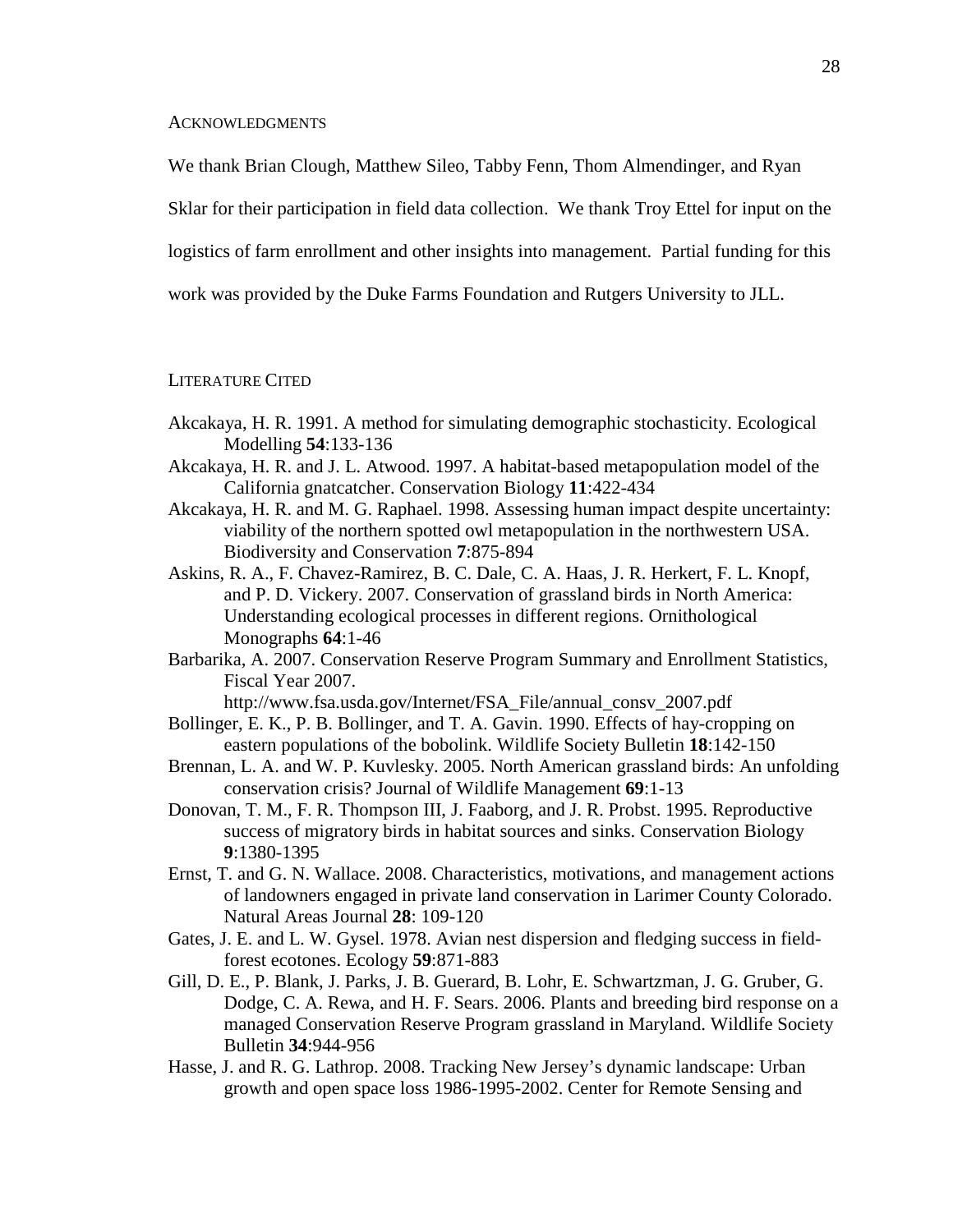Spatial Analysis, Rutgers University, New Brunswick, NJ. http://www.crssa.rutgers.edu/projects/lc/urbangrowth/

- Herkert, J. R. 1994. The effects of habitat fragmentation on Midwestern grassland bird communities. Ecological Applications **4**:461-471
- Hill, J., C. Thomas, and O. Lewis. 1996. Effects of habitat patch size and isolation on dispersal by *Hesperia comma* butterflies: Implications for metapopulation structure. Journal of Animal Ecology **65**:725-735
- Johnson, D. H. and L. D. Igl. 2001. Area requirements of grassland birds: a regional perspective. Auk **118**:24-34
- Johnson, R. G. and S. A. Temple. 1990. Nest predation and brood parasitism of tallgrass prairie birds. Journal of Wildlife Management. 54: 106-111
- Jones, A. 2000. Grasshopper sparrow (*Ammodramus savannarum*) metapopulation dynamics and conservation strategies in Massachusetts. Masters Thesis. University of Massachusetts, Amherst, MA
- Kabii, T. and P. Horwitz. 2006. A review of landholder motivations and determinants for participation in conservation covenanting programmes. Environmental Conservation **33**:11-20
- Kershner, E. L. and E. K. Bollinger. 1996. Reproductive success of grassland birds at East-Central Illinois airports. American Midland Naturalist **136**:358-366
- Knight, R.L. 1999. Private lands: the neglected geograph. Conservation Biology **13**:223- 224
- LaHaye, W. S., R. J. Gutierrez, and H. R. Akcakaya. 1994. Spotted owl metapopulation dynamics in southern California. Journal of Animal Ecology **63**:775-785
- Mattison, E. H. A.and K. Norris. 2005. Bridging the gaps between agricultural policy, land-use and biodiversity. Trends in Ecology and Evolution **20**:610-616
- Mayfield, H. F. 1975. Suggestions for calculating nest success. Wilson Bulletin **87**:456- 466
- McCoy, T. D., M. R. Ryan, E. W. Kurzejeski, and L. W. Burger. 1999. Conservation Reserve Program: Source or sink habitat for grassland birds in Missouri? Journal of Wildlife Management **63**:530-538
- Murphy, M. T. 2003. Avian population trends within the evolving agricultural landscape of eastern and central United States. Auk **120**:20-34
- National Weather Service (NWS) Cooperative Observer Program precipitation data. Obtained from the Office of the New Jersey State Climatologist, Rutgers University on September 19, 2008

http://climate.rutgers.edu/stateclim\_v1/monthlydata/index.html

- Norment, C. 2002. On grassland bird conservation in the Northeast. Auk **119**:271-279
- Pejchar, L. and D. M. Press. 2006. Achieving conservation objectives through production forestry: The case of the Acacia koa on Hawaii Island. Environmental Science and Policy **9**:439-447
- Perlut, N. G., A. M. Strong, T. M. Donovan, and N. J. Buckley. 2006. Grassland songbirds in a dynamic management landscape: behavioral responses and management strategies. Ecological Applications **16**:2235-2247
- Peterjohn, B. G. and J. R. Sauer. 1999. Population status of North American grassland birds from the North American Breeding Bird Survey, 1966-1996. Studies in Avian Biology: **19**:27-44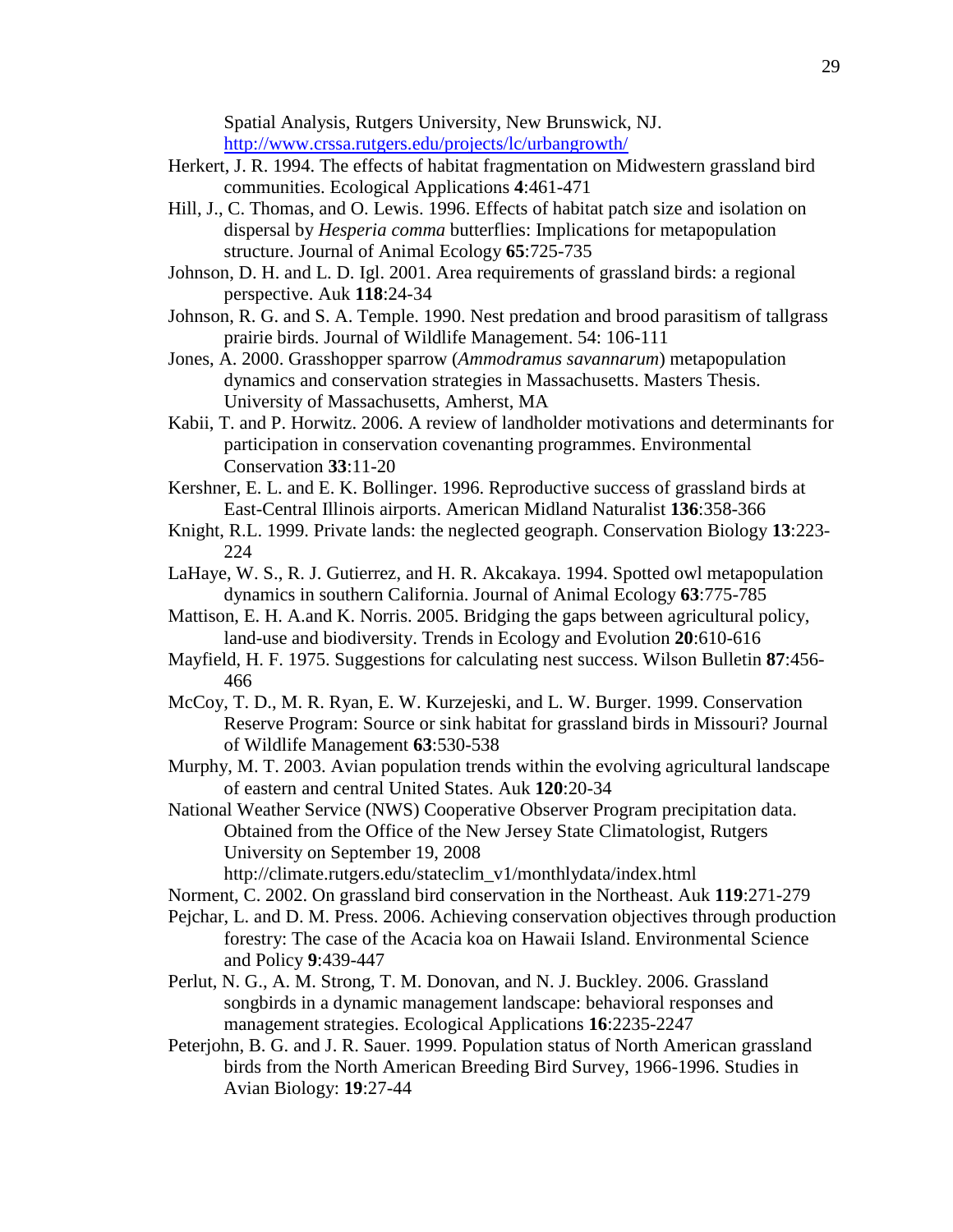- Robertson, G. A. and R. L. Hutto. 2006. A framework for understanding ecological traps and an evaluation of existing evidence. Ecology **87**:1075-1085
- Robles, M. D., C. H. Flather, S. M. Stein, M. D. Nelson, and A. Cutko 2008. The geography of private forests that support at-risk species in the conterminous United States. Frontiers in Ecology and the Environment **6**: 301-307
- Rotella, J. J., S. J. Dinsmore, and T. L. Shaffer. 2004. Modeling nest-survival data: a comparison of recently developed methods that can be implemented in MARK and SAS. Animal Biodiversity and Conservation **27**:187-205
- Sauer, J. R., J. E. Hines, and J. Fallon. 2008. The North American Breeding Bird Survey, Results and Analysis 1966 - 2007. Version 5.15.2008. USGS Patuxent Wildlife Research Center, Laurel, MD
- Troy, A. R., A. M. Strong, S. C. Bosworth, T. M. Donovan, N. J. Buckley, and M. L. Wilson. 2005. Attitudes of Vermont dairy farmers regarding adoption of management practices for grassland songbirds. Wildlife Society Bulletin **33**:528- 538
- Natural Resources Conservation Service (NRCS), United States Department of Agriculture,. 2007. FY 2007 WHIP allocations to states. http://www.nrcs.usda.gov/programs/2007\_allocations/07WHIPAlloc.pdf
- Van Buskirk, J. and Y. Willi. 2004. Enhancement of Farmland Biodiversity within Set-Aside Land. Conservation Biology **18**:987-994
- Vickery, P. D. 1996. Grasshopper sparrow (*Ammodramus savannarum*). *In* A. Poole and F. Gill, editors. The Birds of North America, No. 175. The Academy of Natural Sciences, Philadelphia, PA, and The American Ornithologists' Union, Washington, DC.
- Vickery, P. D., M. L. Hunter, Jr., and S. M. Melvin. 1994. Effects of habitat area on the distribution of grassland birds in Maine. Conservation Biology **8**:1087-1097
- Wheelwright, N. T., C. B. Schultz, and P. J. Hodum. 1992. Polygyny and male parental care in Savannah Sparrows: effects on female fitness. Behavioral Ecology and Sociobiology **31:279-289**
- White, G. C. and K. P. Burnham. 1999. Program MARK: Survival estimation from populations of marked animals. Bird Study **46:** Supplement 120-138
- Wolfenbarger, D. O. 1949. Dispersion of small organisms. American Midland Naturalist **35**:1-152
- Wray, II, T. K. A. Strait, and R. C. Whitmore. 1982. Reproductive success of grassland sparrows on a reclaimed surface mine in West Virginia. Auk **99**:157-164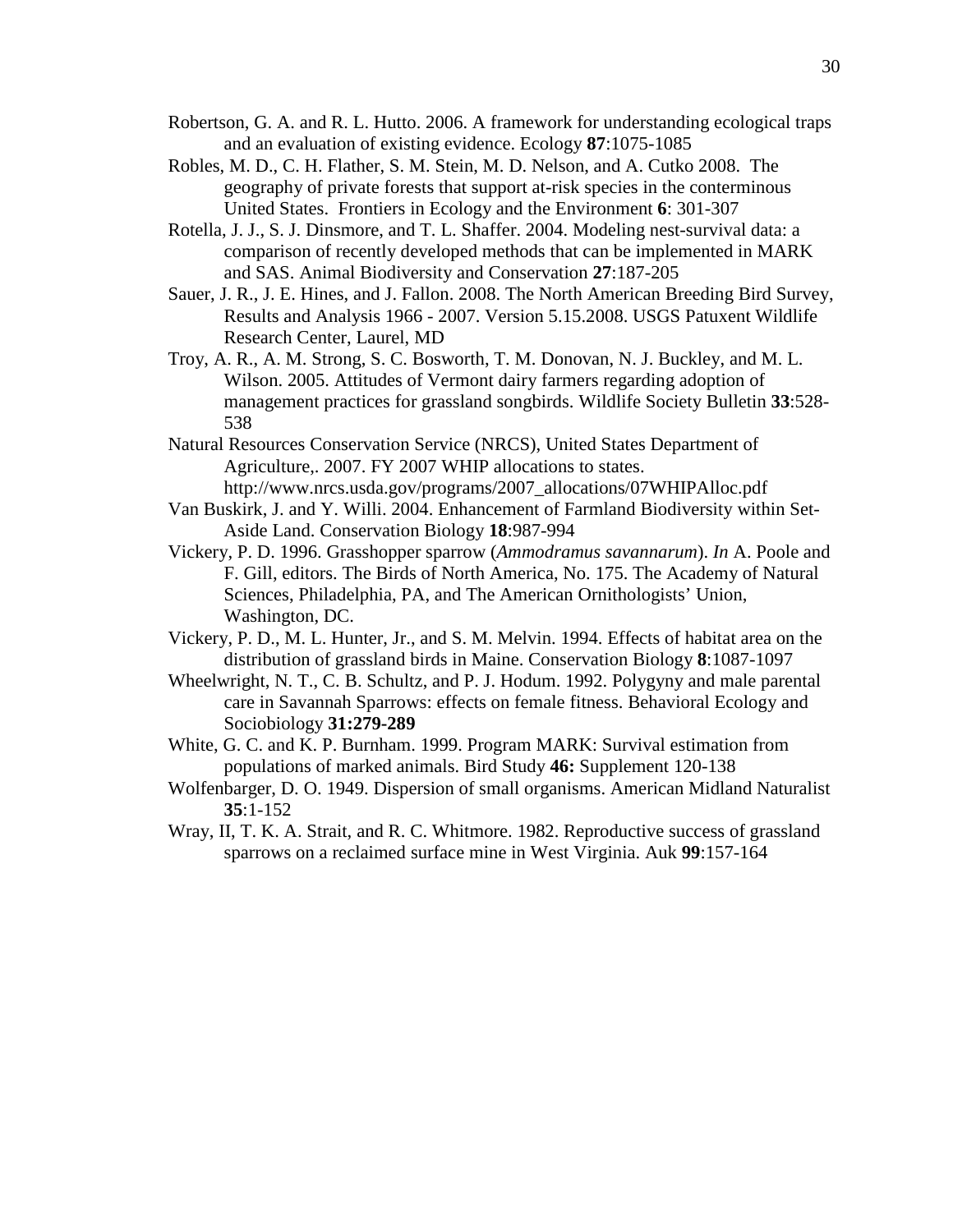TABLE 1. Mean and standard deviation of stage matrix parameters. Maternity (*M*), adult survival  $(S_a)$ , juvenile survival  $(S_j)$ , adult fecundity  $(F_a = M \cdot S_a)$ , and juvenile fecundity  $(F_j = M \cdot S_j).$ 

| Matrix |      | М    | $S_a$ | $S_i$ | $F_a$ | $F_i$ |
|--------|------|------|-------|-------|-------|-------|
| No Mow | Mean | 2.41 | 0.64  | 0.32  | 1.54  | 0.77  |
|        | SD.  | 0.44 | 0.12  | 0.06  | 0.88  | 0.39  |
| Mow    | Mean | 0.92 | 0.64  | 0.32  | 0.59  | 0.29  |
|        | SD   | 0.17 | 0.12  | 0.06  | 0.17  | 0.07  |
|        |      |      |       |       |       |       |

TABLE 2. Elasticity analysis results for the Mow and No Mow stage matrices.

Elasticities are measures of the contribution that each matrix element makes toward lambda.

|                    | Mow stage matrix | No Mow stage matrix |
|--------------------|------------------|---------------------|
| Juvenile fecundity | 0.0973           | 0.2982              |
| Adult fecundity    | 0.2159           | 0.2479              |
| Juvenile survival  | 0.2159           | 0.2479              |
| Adult survival     | 0.4709           | 0.2060              |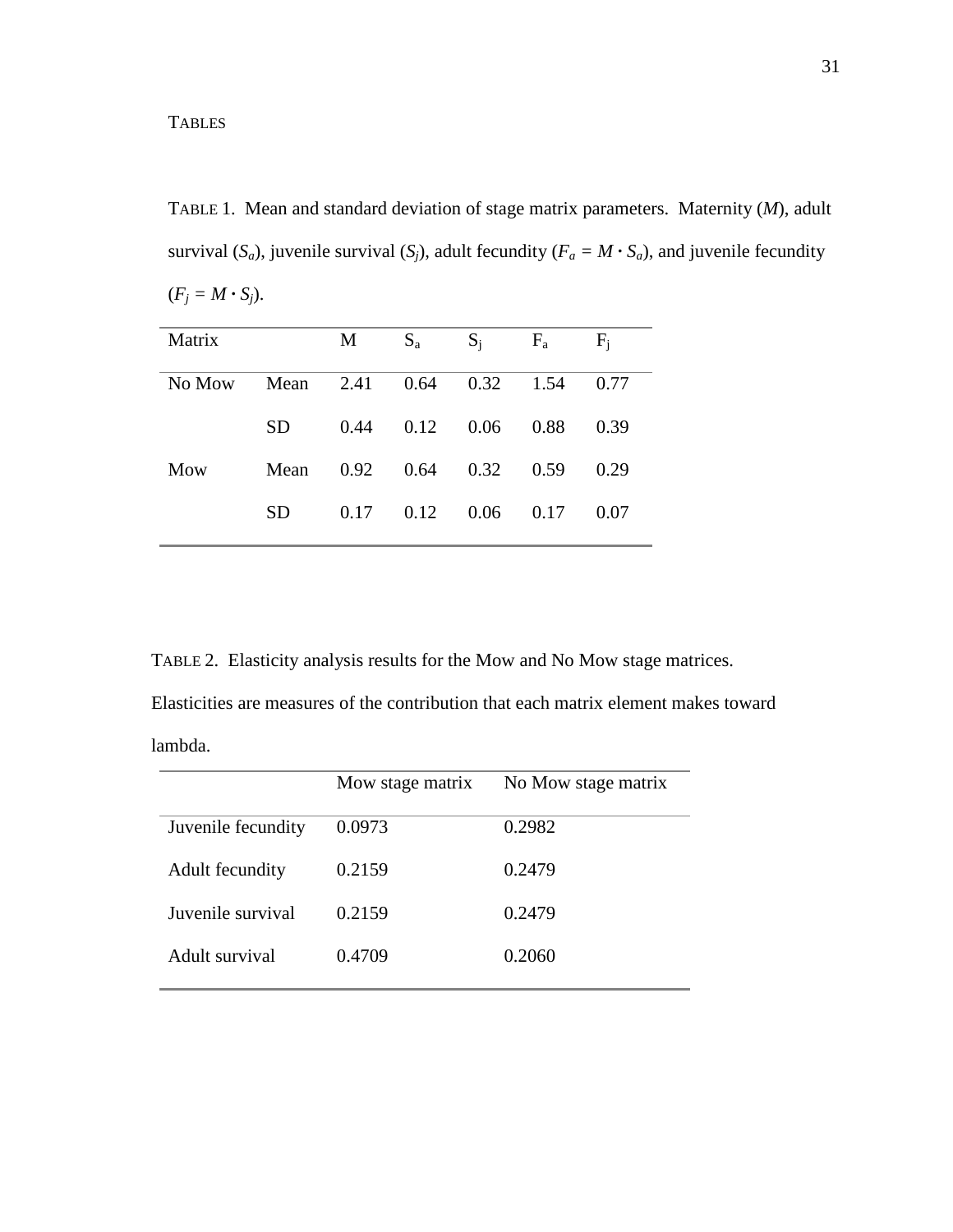#### FIGURE LEGEND

FIG. 1. Map of New Jersey Central Piedmont Plains grasshopper metapopulation. Metapopulation patches were delineated using New Jersey Landscape Project grassland habitat maps, designation of habitat suitability thresholds, and a 40m neighborhood distance. There are 96 patches totaling 4,694ha of suitable hayfield habitat.

FIG. 2. Probability of extinction of the New Jersey Central Piedmont Plains grasshopper sparrow metapopulation under four hayfield enrollment scenarios: 7 to 12 % of total hayfield area enrolled, 19 to 24% enrolled, 31 to 36% enrolled, and 43 to 48% enrolled.

FIG. 3. Probability of extinction and number of patches for a total of 43 simulations of the New Jersey Central Piedmont Plains grasshopper sparrow metapopulation. Ten simulations were run in each of 4 hayfield enrollment categories. Three simulations (the larger data labels) show the effect of low percentage enrollment combined with large number of patches and high enrollment combined with small number of patches.

FIG. 4. Probability of extinction of the grasshopper sparrow metapopulation in response to three scenarios of ecological trap habitat removal: 10% of trap area removed, 25% removed, and 40% removed (original simulations from Fig. 3). Trap removal scenarios were simulated separately within each enrollment category.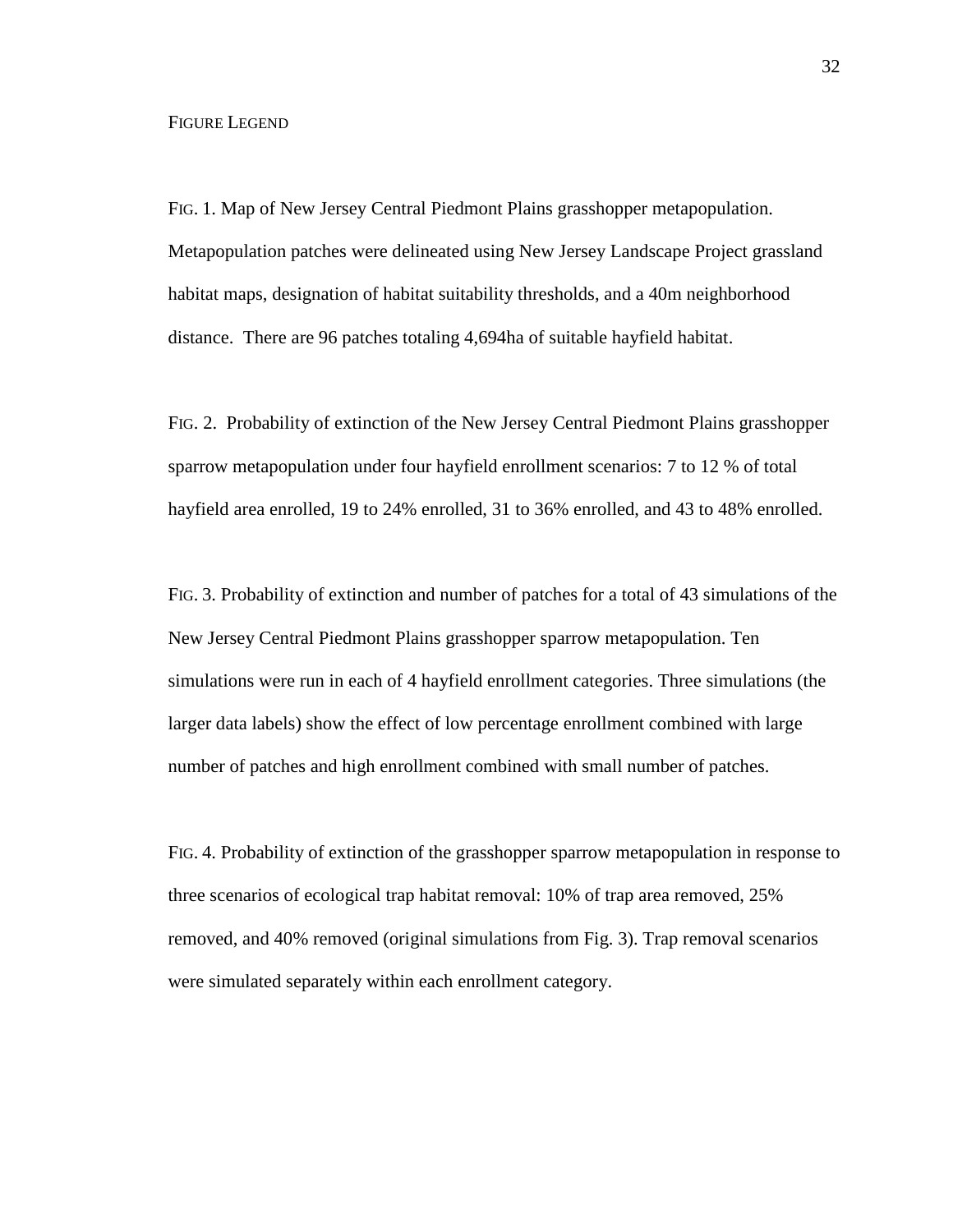# FIGURES



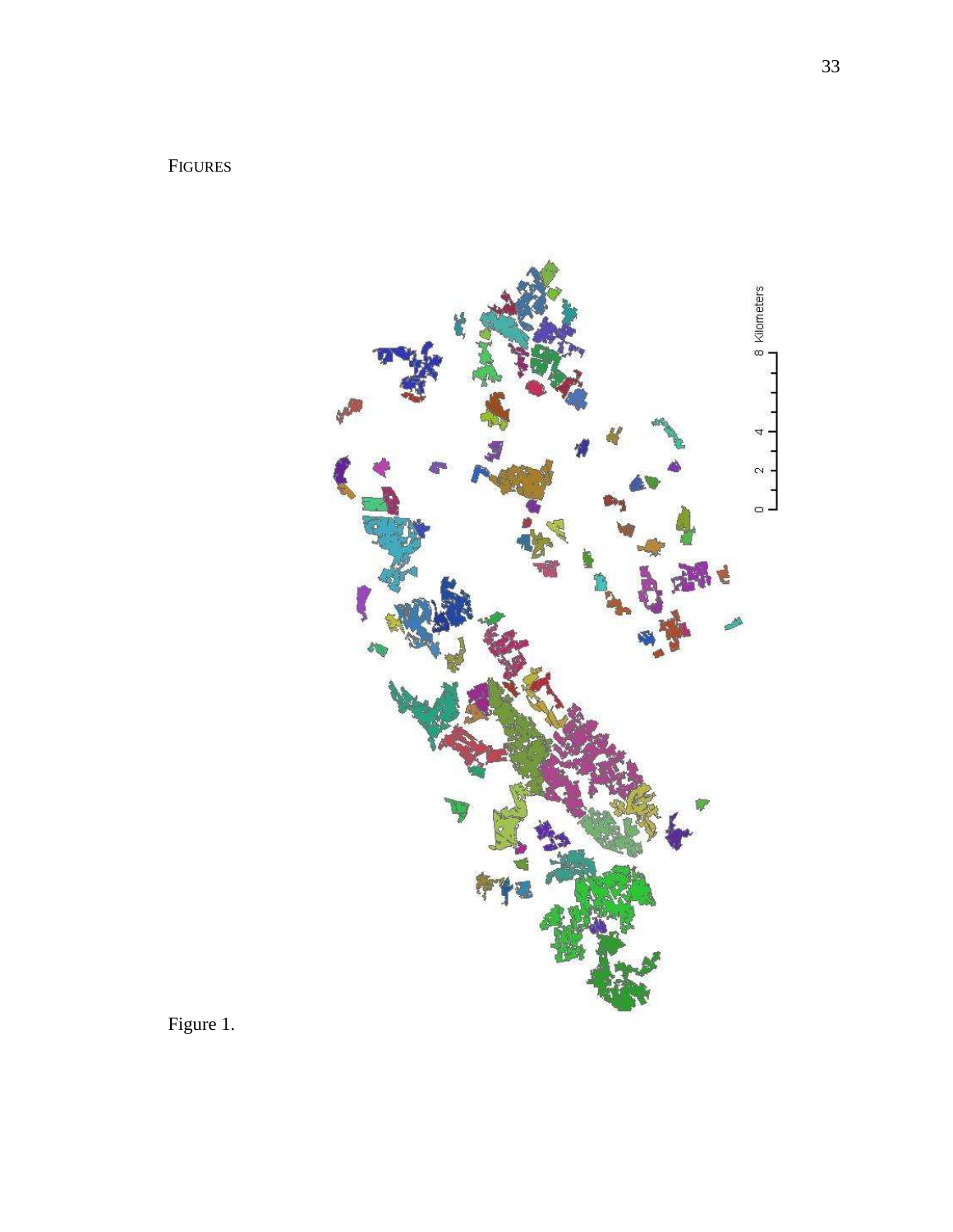

Figure 2.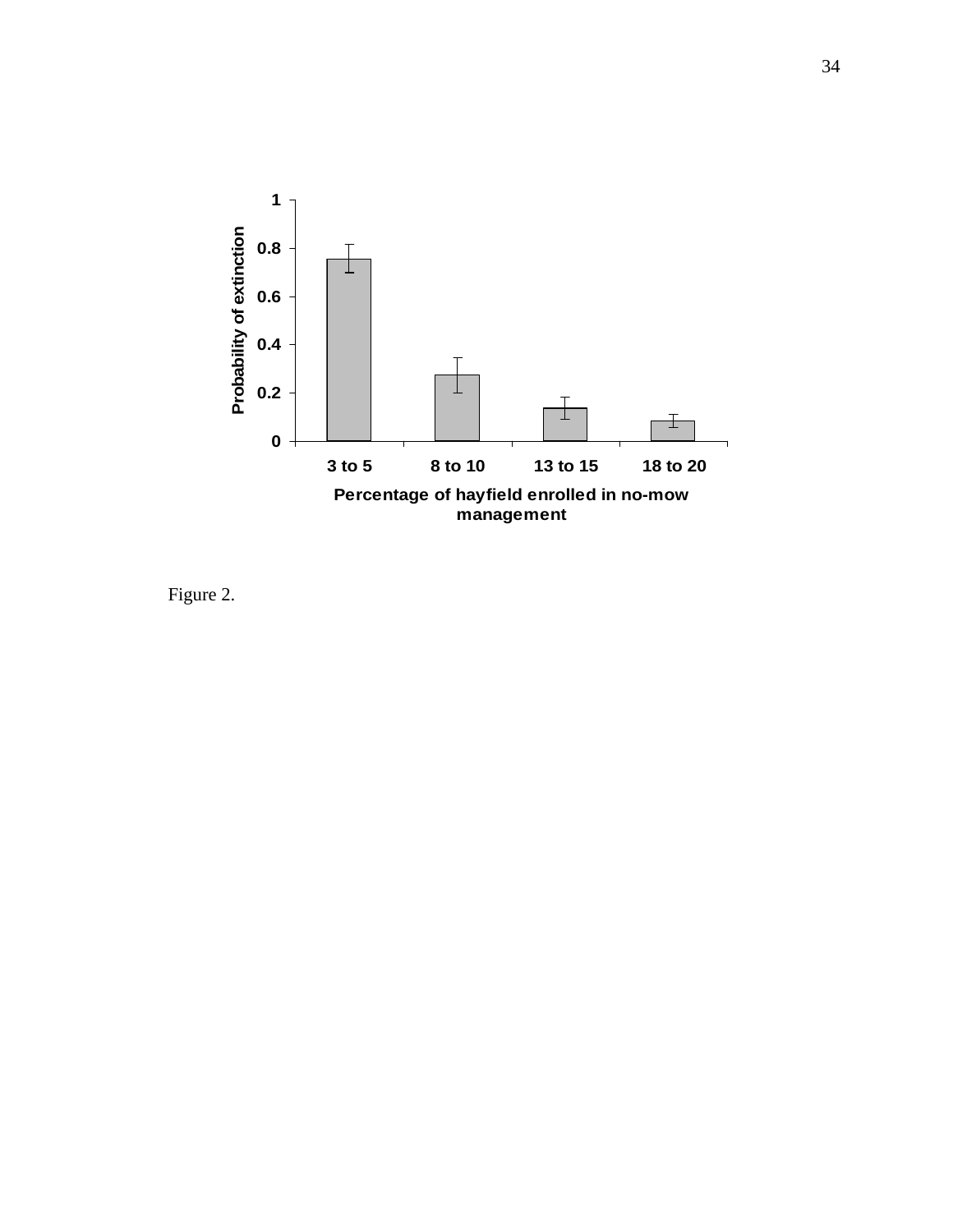

Figure 3.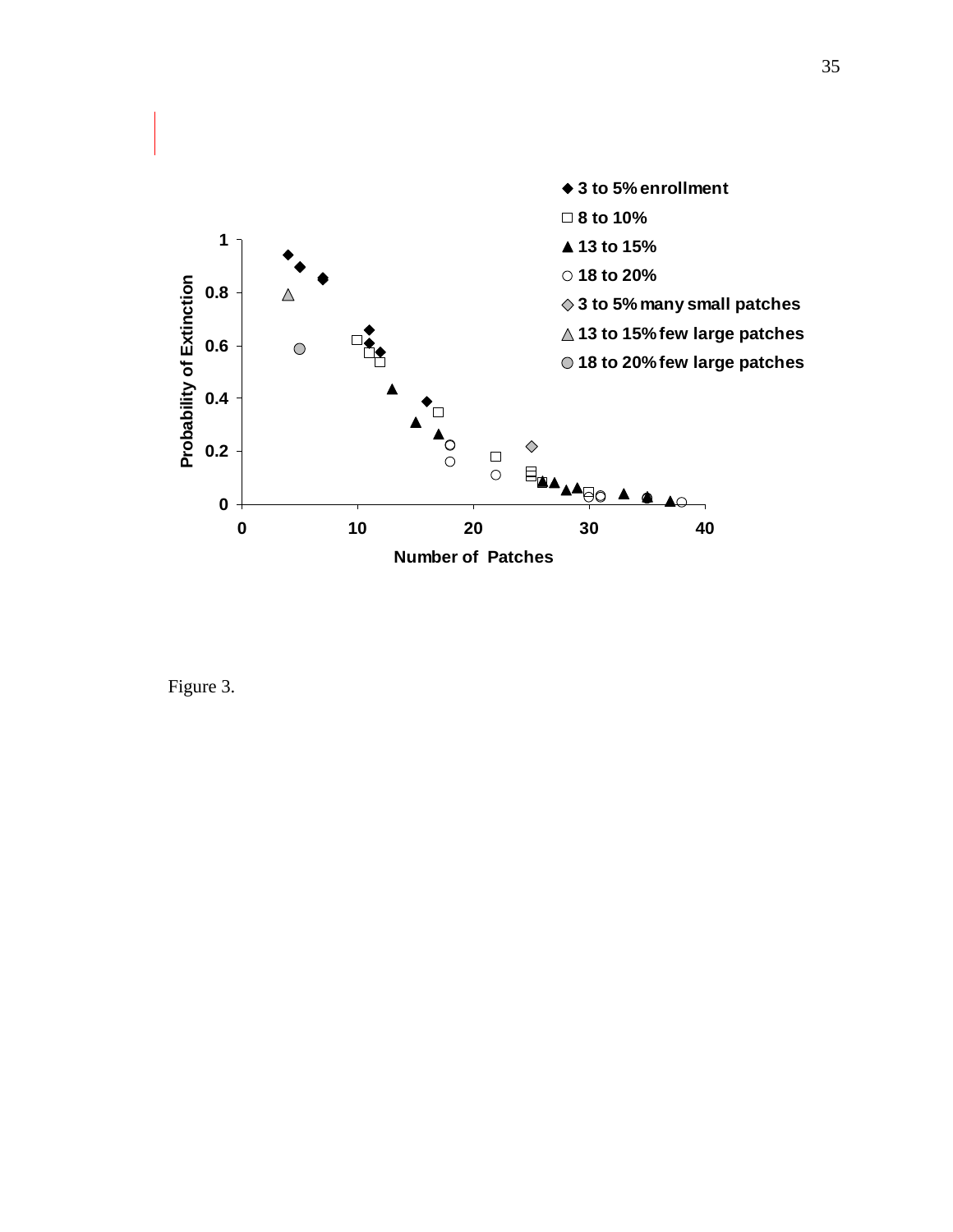

Figure 4.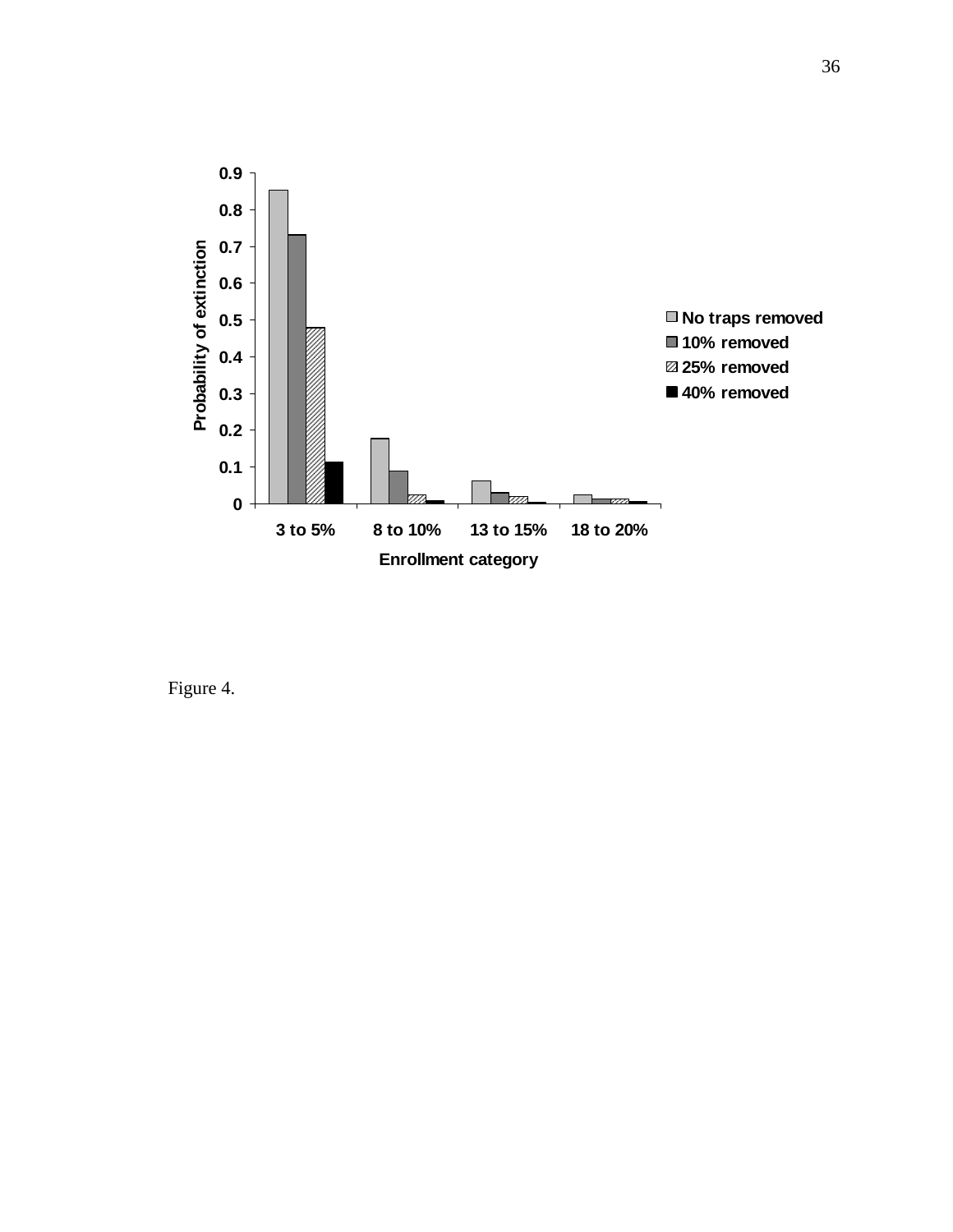## **CHAPTER 2**

# **The Effects of Patch Size and Configuration on Persistence of a Grasshopper Sparrow Metapopulation**

**Alison B. Seigel and Julie L. Lockwood** 

Ecology, Evolution and Natural Resources

14 College Farm Road

Rutgers University

New Brunswick, NJ 08901

Alison.Seigel@gmail.com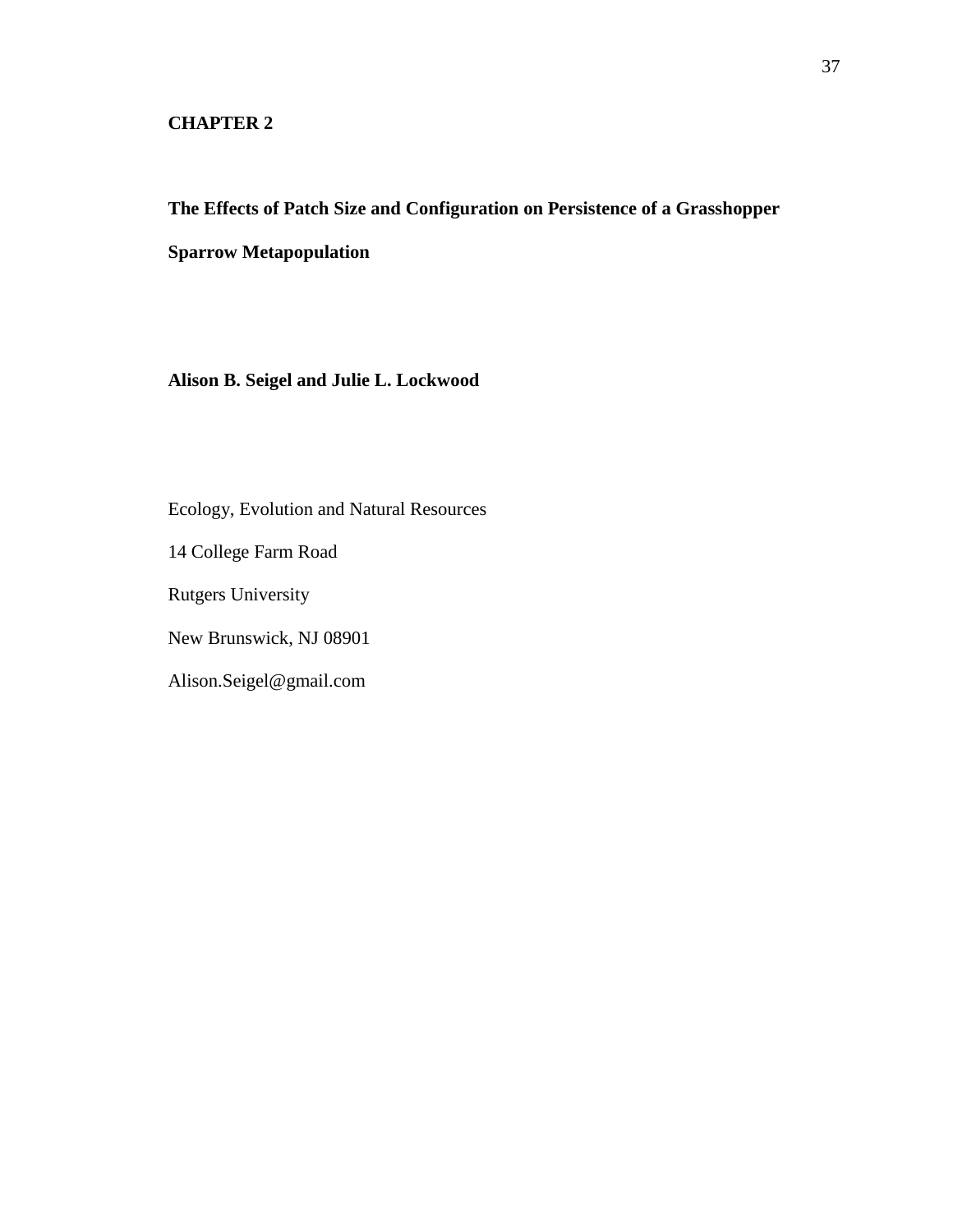**Abstract** Grassland bird declines have been attributed in part to the intensification of agricultural practices in hayfields. Grassland bird nesting success is drastically reduced as hayfields are cut earlier and more frequently during the breeding season. Grassland bird conservation efforts have focused on enrolling agricultural hayfields in landowner incentive programs that improve reproductive success by requiring mowing to be delayed during the breeding season. Our objective was to determine how size and landscape configuration of enrolled hayfields affected risk of extinction. When we incorporated a direct relationship between hayfield size and grasshopper sparrow fecundity into the model, POE decreased with increasing proportion of enrolled land. However, within each enrollment category, POE was higher than when no patch size effect was included. Because a patch size effect has the potential to increase the risk of extinction of a grassland bird metapopulation, it is critical to understand and consider how grassland bird fecundity is related to patch size in the geographic region being targeted for management. We also found that POE was higher when enrolled hayfields were isolated than when they were spatially clumped. Hayfield management for grassland birds will be most effective when there is not only a focus on the amount of managed habitat, but also on local and landscape scale variables such as patch size and configuration.

**Keywords** Ammodramus savannarum; *conservation incentive programs; grasshopper sparrow; grassland birds; grassland management; metapopulation; patch isolation; patch size, population viability analysis*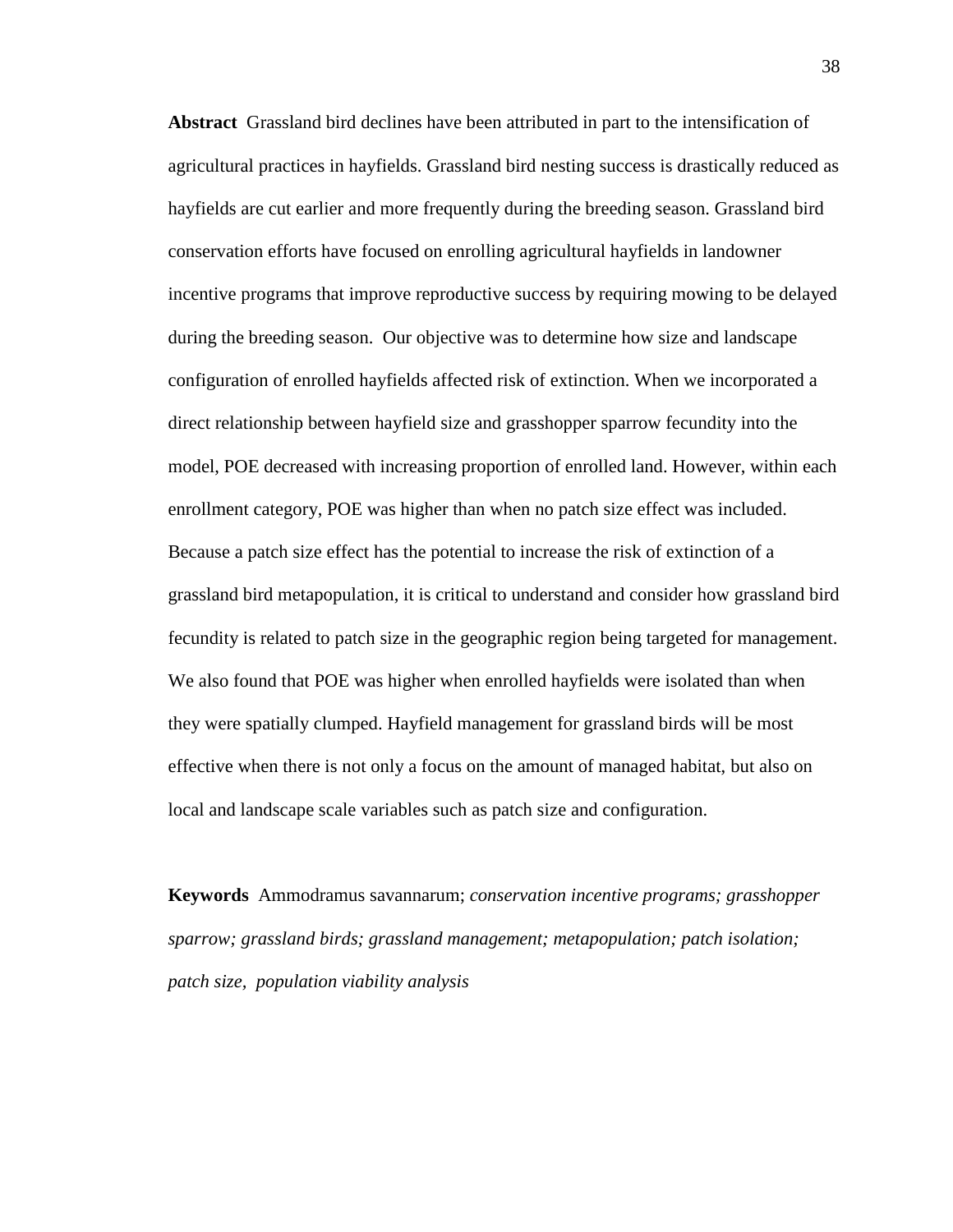#### **Introduction**

It is critical for conservation planners to make informed decisions when setting aside and managing land in order to aid the recovery of imperiled species (Noss et al. 1997). Effective conservation is achieved through an in-depth understanding of the target species' habitat requirements, and how the spatial configuration of suitable habitat drives population dynamics (Noss et al. 1997). These requirements are then overlain on the realities associated with land acquisition, or with engaging private landowners in managing their property for the benefit of the target species. Grassland bird conservation programs are a good example of the need to balance these forces. Conservation programs like the Wildlife Habitat Incentives Program frequently utilize monetary incentives to encourage landowners to delay mowing their agricultural hayfields such that target species can produce at least one successful clutch during the breeding season. This approach satisfies the first component of effective conservation planning because it explicitly ties the target species to the management of its habitat. However, it does not consider how conservation organizations should determine the spatial configuration of the entire suite of enrolled private lands. We used population viability modeling to explore how landscape-scale spatial attributes of farmland enrolled in conservation schemes affect the persistence of a grasshopper sparrow (*Ammodramus savannarum*) metapopulation.

 North American grassland birds are experiencing consistent and widespread population declines throughout their ranges (Samson and Knopf 1994, Peterjohn and Sauer 1999), and grasshopper sparrows are no exception. In the northeastern United States, grassland birds rely almost exclusively on agricultural grasslands for breeding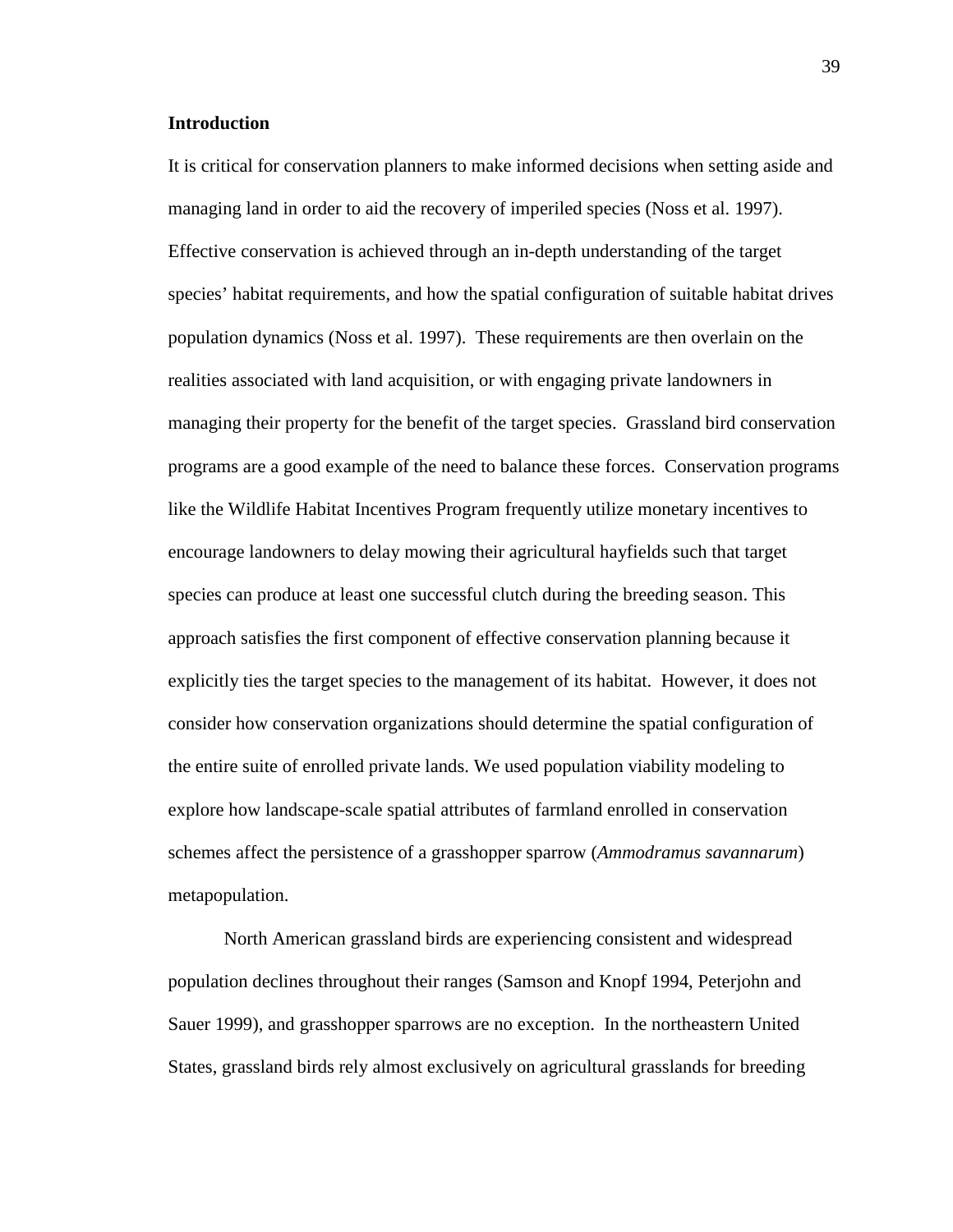habitat (Askins et al. 2007). Population declines in this region have been linked to the loss of farmland and the intensification of use within agricultural hayfields (Bollinger et al. 1990, Perlut et al. 2006, Murphy 2003, Askins et al 2007). Hayfields are cut earlier and more frequently during the growing season, which serves to substantially reduce breeding habitat quality for grassland birds as it effectively destroys all active nests and prevents re-nesting until the grasses have regrown (Bollinger and Gavin 1992, Troy et al. 2005). To ameliorate this effect, conservation incentive programs have been implemented within the United States Department of Agriculture and US state wildlife agencies to encourage farmers to manage for the benefit of imperiled grassland species. These programs require that mowing be delayed until at least July 15 to allow grassland birds to successfully fledge at least one brood per year, improving their reproductive success.

 These programs have seen considerable success in terms of convincing landowners to participate (Barbarika 2007). This success brings with it the problem of deciding which lands to enroll of those owned by individuals that have applied to the program because of limited funding. Decades of research on avian metapopulation biology have shown that population dynamics are as reliant on the size and spatial proximity of the habitat patches as on the quality of each patch itself (e.g. Verboom et al. 1991, Wilson et al. 2009). From this perspective, it is important to prioritize parcels of agricultural grassland for enrollment based on landscape-scale attributes such as grassland parcel size and distance to nearest other enrolled land. Indeed, the failure to consider these factors may lead to large inefficiencies whereby money is spent to enroll large amounts of land, but the spatial configuration of these lands is not optimal for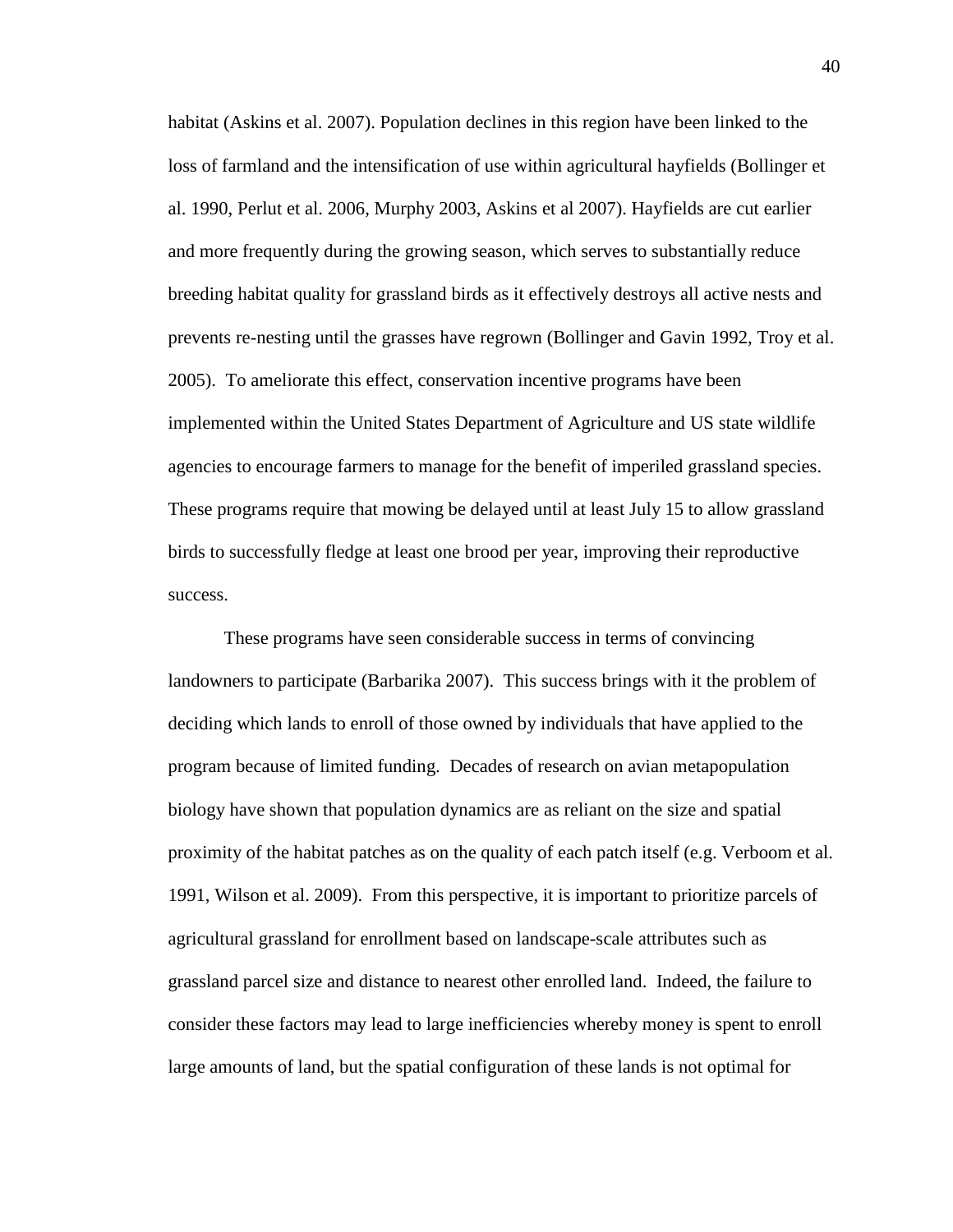maximizing grassland bird metapopulation growth rates. Do large enrolled grasslands make a greater contribution to metapopulation persistence than small grasslands? Should enrolled grasslands be dispersed across the landscape or clumped into one local area? To maximize the effectiveness of grassland bird conservation programs, it is critical for planners and managers to know the answers to these questions for the landscape they are working within.

 We build on our previous results (Seigel and Lockwood 2009) that showed an effect of farmland enrollment in delayed mowing management on grasshopper sparrow extinction risk. We developed a spatially-explicit, stage-structured, stochastic model of the grasshopper sparrow metapopulation in the Central Piedmont (CP) Plains of New Jersey (USA) using the population viability analysis software RAMAS GIS. Seigel and Lockwood (2009) found that the extinction risk for this metapopulation decreased quickly with the increasing percentage of available hayfield enrolled in no-mow management within the region. We also showed that, after a threshold percentage enrollment, extinction risk reached a plateau. In this paper, we explore the effect of patch size and spatial configuration of enrolled hayfields on probability of extinction of this same grasshopper sparrow metapopulation using a simple extension of our previous model (Seigel and Lockwood 2009).

#### **Methods**

#### Metapopulation Spatial Structure

We modeled the CP Plains grasshopper sparrow metapopulation, which consisted of 96 sparrow subpopulations (i.e. patches) inhabiting a total of 4,694 ha of agricultural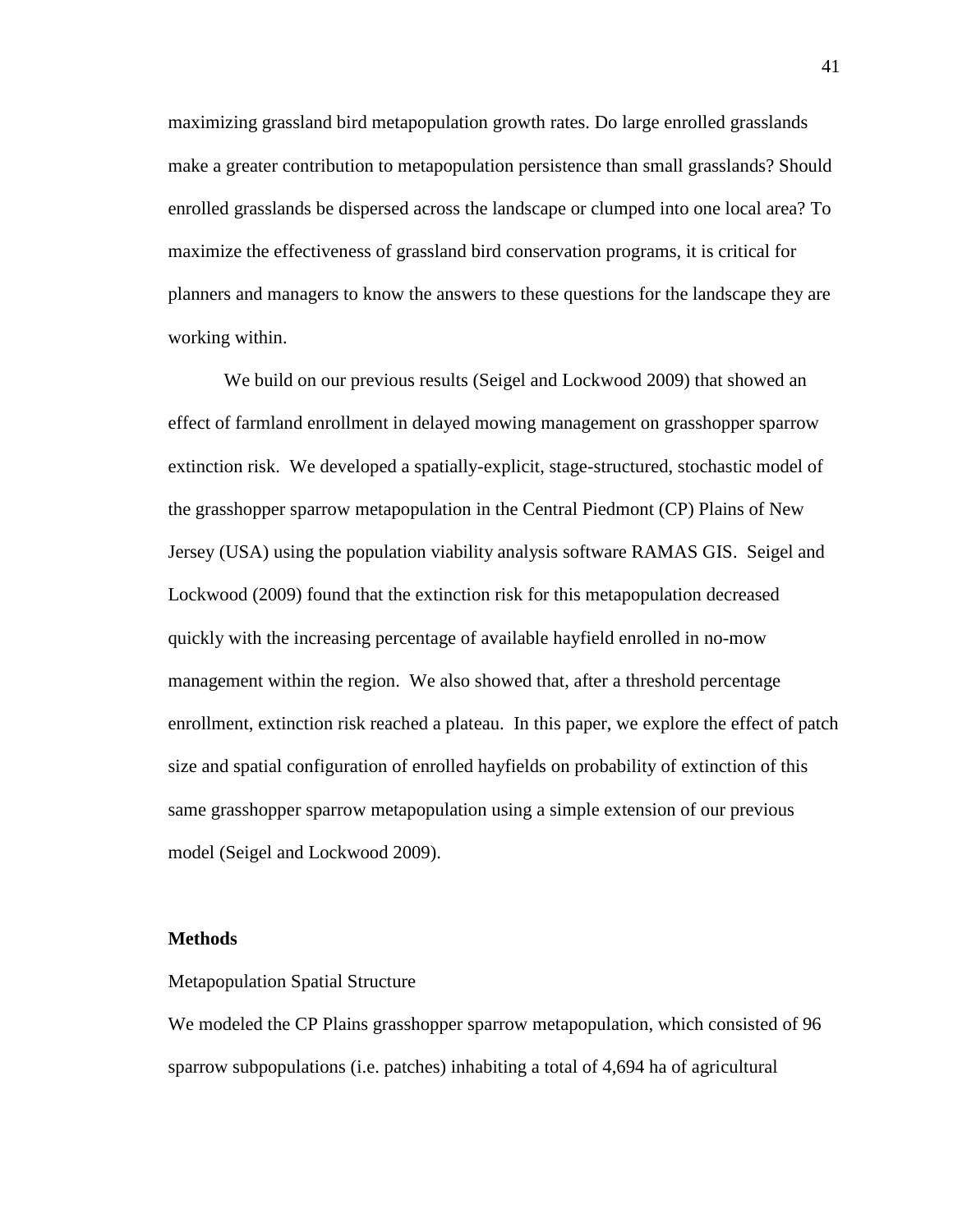hayfield. We limited the patches included in our metapopulation to only hayfields  $\geq$  10ha. This area is considered the minimum area requirement for grasshopper sparrows, although there is considerable geographic variability in this value (e.g., Herkert 1994, Vickery et al. 1994, Johnson and Igl 2001). We set carrying capacity of each subpopulation to match the proportion of each patch that consisted of hayfield as opposed to other habitat types such as row crops. For a full explanation of how we arrived at the metapopulation spatial structure, see Seigel and Lockwood (2009).

#### Model Input

 *Stage matrix.* We modeled grasshopper sparrow population dynamics within each hayfield patch using a stage-structured, stochastic, (Leslie) matrix model with juvenile and adult stages. Our general stage matrix took the following form,

$$
S_j \cdot M \qquad S_a \cdot M
$$

$$
S_j \qquad S_a
$$

where  $S_j$  is the survival rate of juveniles;  $S_a$  is the survival rate of adults; and *M* is maternity, or the number of total offspring per breeder. In the top row,  $S_j \cdot M$  is the returning juvenile fecundity and  $S_a \cdot M$  is adult fecundity. Our model assumed that population censuses occurred immediately after each breeding season, no mortality occurred between the onset of breeding and the census, adults and returning juveniles had the same maternity rate, and adult vital rates were the same regardless of age class (Seigel and Lockwood 2009).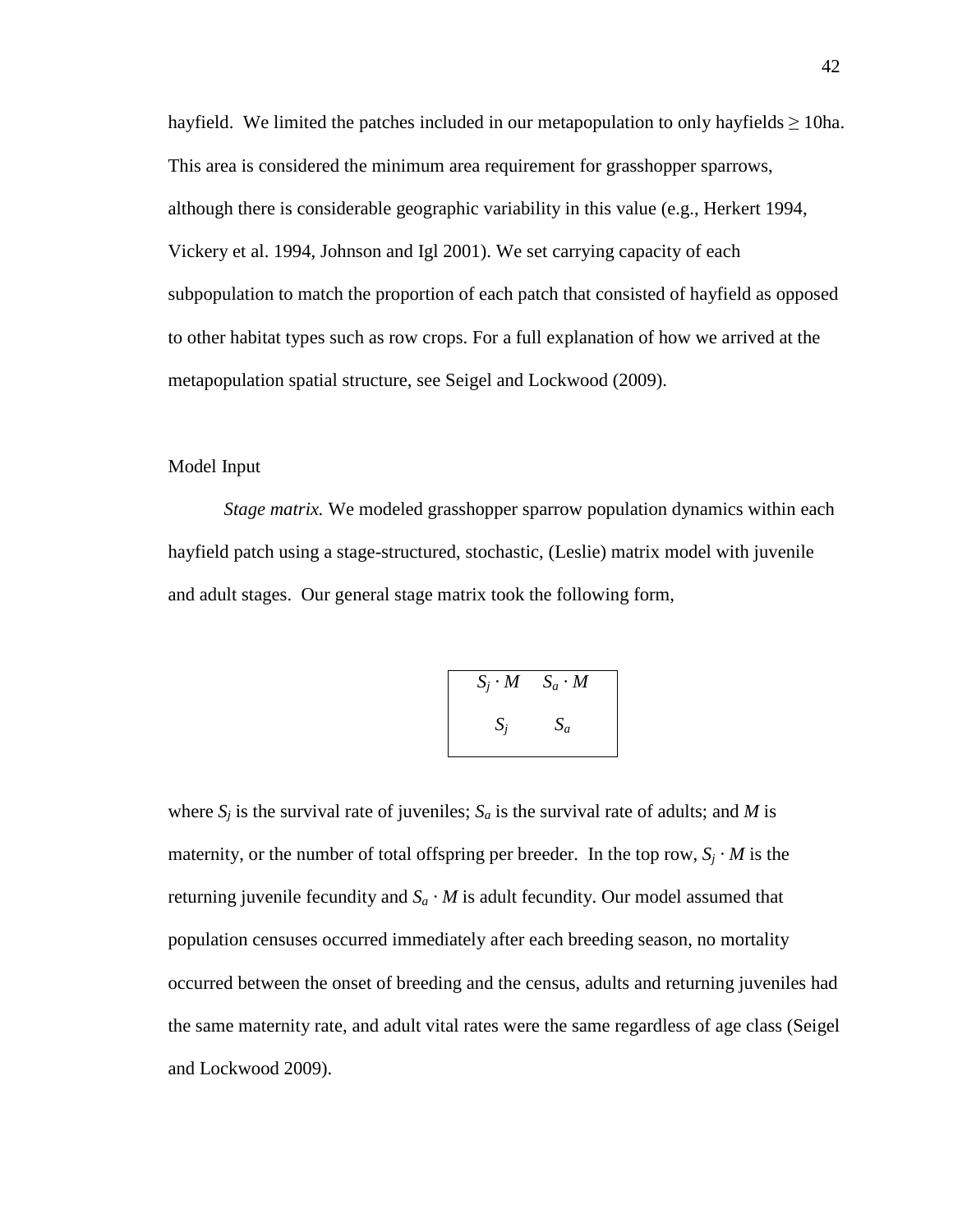We constructed two stage matrices; a No Mow and a Mow. The "No Mow" matrix represented hayfields enrolled in a delayed (after July 15) mowing program, and the "Mow" matrix represented hayfields that were mowed during the breeding season (Table 1). We derived the maternity and adult survival estimates in the No Mow matrix by averaging published values (McCoy et al. 1999, Jones 2000, Gill et al. 2006) with our estimates obtained from data collection at a 70 ha hayfield in the CP Plains study area (Seigel and Lockwood 2009). We could not obtain estimates for juvenile survival through our field data or from the literature, thus we set juvenile survival as half that of adults (Table 1; Donovan et al. 1995, McCoy et al. 1999). In the Mow matrix, we simulated the effects of mowing during the grasshopper sparrow breeding season by decreasing the grasshopper sparrow adult and juvenile maternity estimates used in the No Mow matrix by 62%. We believe this is a conservative estimate based on a study of the effects of mid-breeding season mowing on savannah sparrows (Perlut et al. 2006).

*Density dependence.* Population dynamics for all subpopulations fluctuated under ceiling-type density dependence. The ceiling for each hayfield was equal to the carrying capacity of that hayfield.

*Carrying capacity*. Carrying capacity was equal to the number of grasshopper sparrow territories that could fit within the hayfield area in each patch. We used a territory size of 2 ha (Vickery 1996).

*Demographic and environmental stochasticity.* To incorporate demographic stochasticity into the model, we drew the number of surviving grasshopper sparrows at each time step from a binomial distribution and we drew the number of offspring from a Poisson distribution (Akcakaya 1991). Environmental stochasticity was incorporated by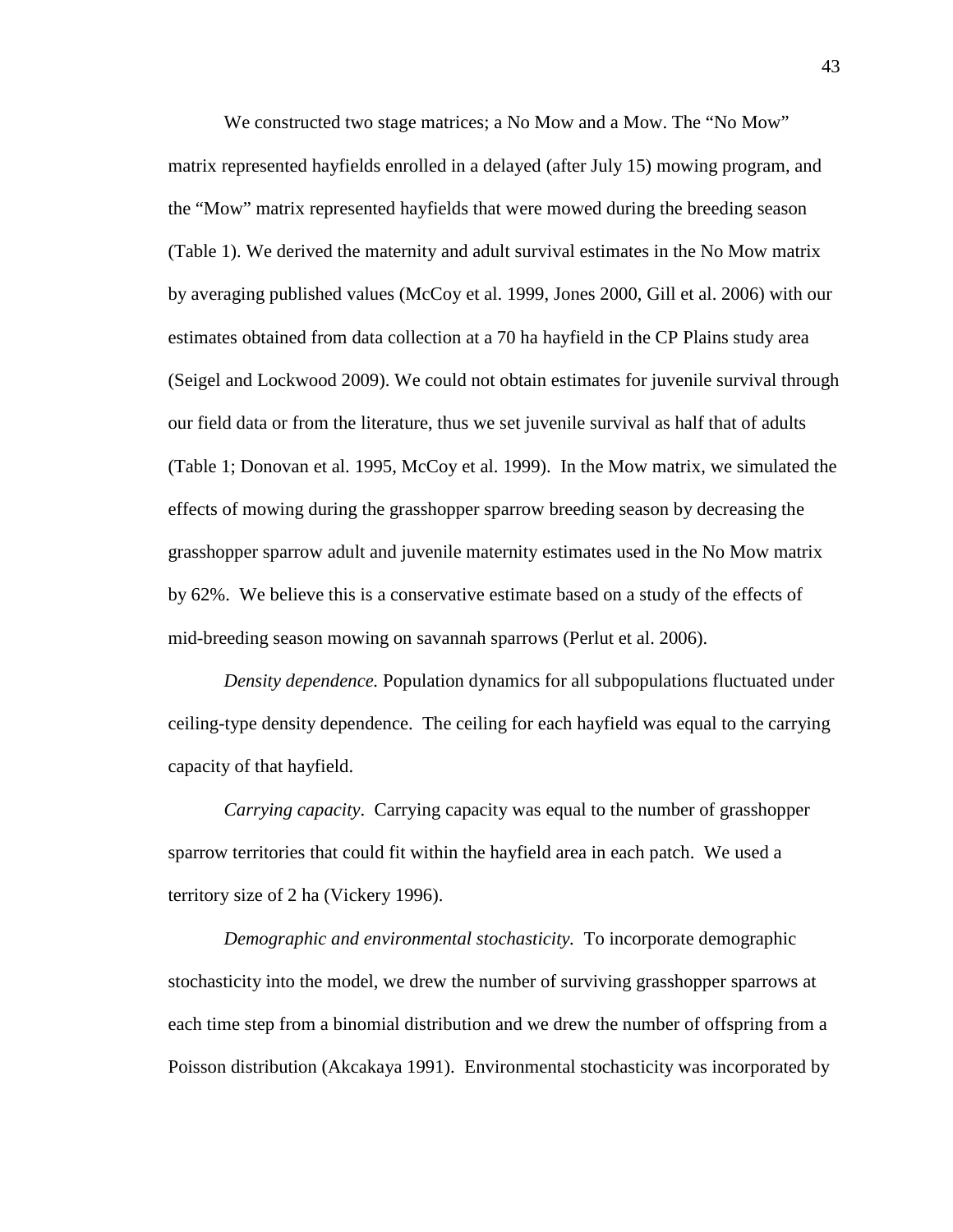sampling fecundity and survival rates at each time step from a lognormal distribution with mean from the stage matrix and standard deviation from a standard deviation (SD) matrix. We built the SD matrix for each of the two stage matrices (Mow and No Mow) by combining our observed variance in maternity and survival rates from our on-site research (Seigel and Lockwood 2009) with published variance estimates using the Delta Method (Akcakaya and Raphael 1998).

*Correlation-distance function.* The maximum distance between two hayfields in our study area was 38 km, a distance over which spatial autocorrelation of environmental conditions is relatively high (National Weather Service 2008). We simulated these conditions using the correlation-distance function,  $C = \exp(-D/100)$ , where *C* is the coefficient of correlation between the vital rates of two populations, *D* is the distance between the two populations, and *b* describes the rate at which correlation declines with increasing distance between populations.

*Dispersal.* We used the dispersal-distance function,  $y = 0.2 \cdot exp(-x/10)$ , to simulate dispersal rates as a function of the distance between populations with the maximum dispersal distance being greater than the maximum distance between patches in our study area. We also specified the relative dispersal rates of adult and juvenile grasshopper sparrows. Adults tend to be highly breeding site-fidelic, while juveniles typically move to other breeding grounds during natal dispersal (Jones 2000). Thus we defined the adult dispersal rate as 10% of the juvenile dispersal rate (Jones 2000).

Modeling the Effect of Patch Size on Probability of Extinction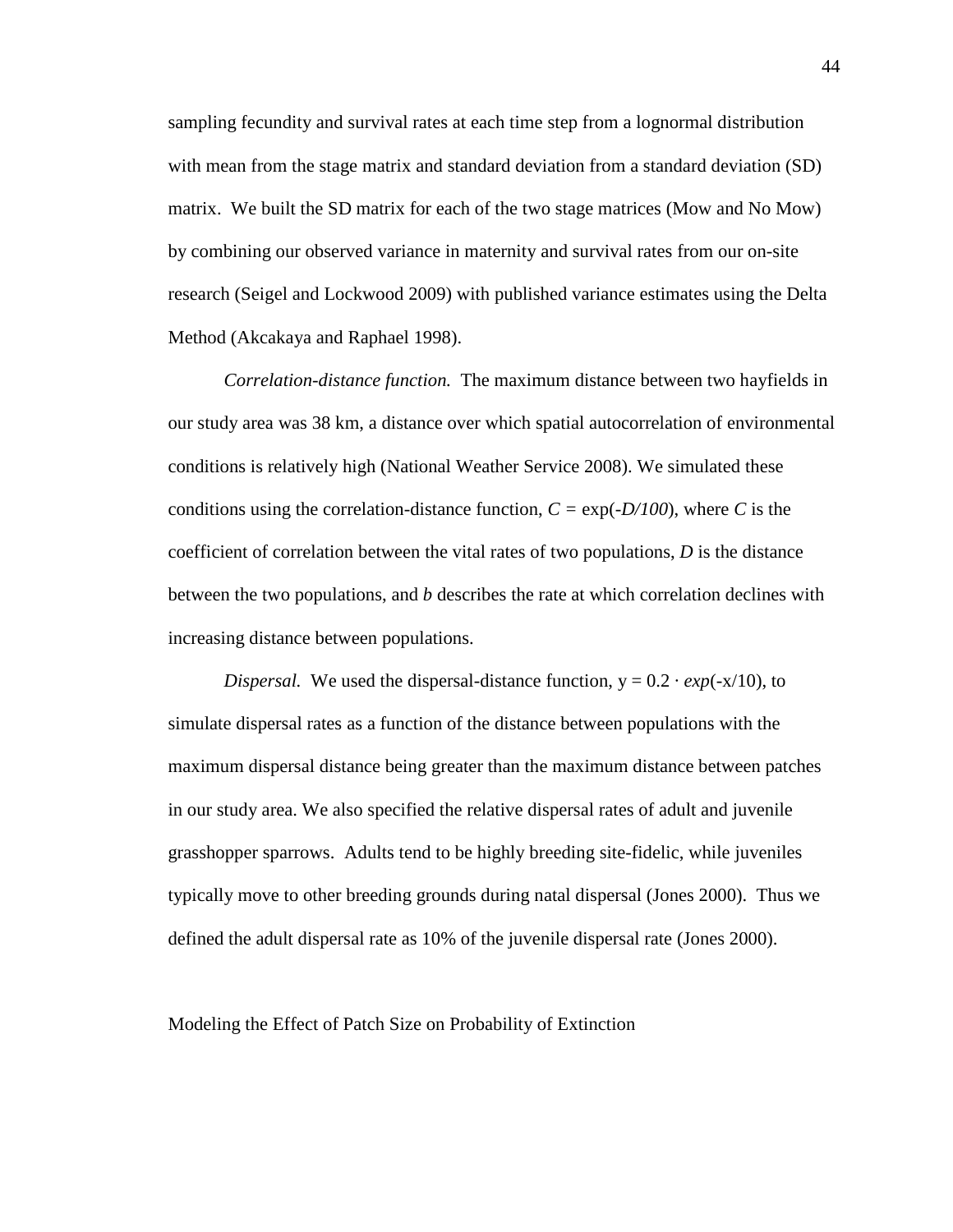We assigned stage matrices to hayfields based on three patch sizes: small < 30 ha, medium  $30 - 70$  ha, and large  $> 70$  ha. We reduced fecundity by 30% in small hayfields and 15% in medium hayfields and did not reduce fecundity in large hayfields. These values lie within the range of values published by authors that directly measured reductions in nesting success due to grassland area (e.g., Winter and Faaborg 1999, Balent and Norment 2003, Herkert et al. 2003, Skagen et al. 2005). This assignment created six stage matrices; three in which mowing occurred and three in which mowing did not occur. The three matrices within each mowing category represented fecundity values associated with small, medium and large hayfields. We calculated the deterministic growth rate  $(\lambda)$  for each matrix in order to evaluate whether each represents an increasing or decreasing population.

 To determine how the size of hayfields affected grasshopper sparrow metapopulation viability relative to delayed mowing programs, we ran ten simulations in each of three enrollment categories (low, medium, and high) where fecundity was scaled to patch size. Small hayfields were more common than medium or large hayfields in all three enrollment categories (Fig. 1). We ran each simulation for 50 years and determined the probability of extinction (POE) as the probability that metapopulation abundance will fall below 100 individuals at least once during that time period. We kept all other parameters as they were in Seigel and Lockwood (2009) so that our calculations of POE here are directly comparable to those previously reported. We used MANOVA to evaluate whether percentage of land enrolled had an effect on mean POE once the patch size effect is accounted for, and whether this effect was the same as when no patch size effect was incorporated. The latter values were taken from Seigel and Lockwood (2009).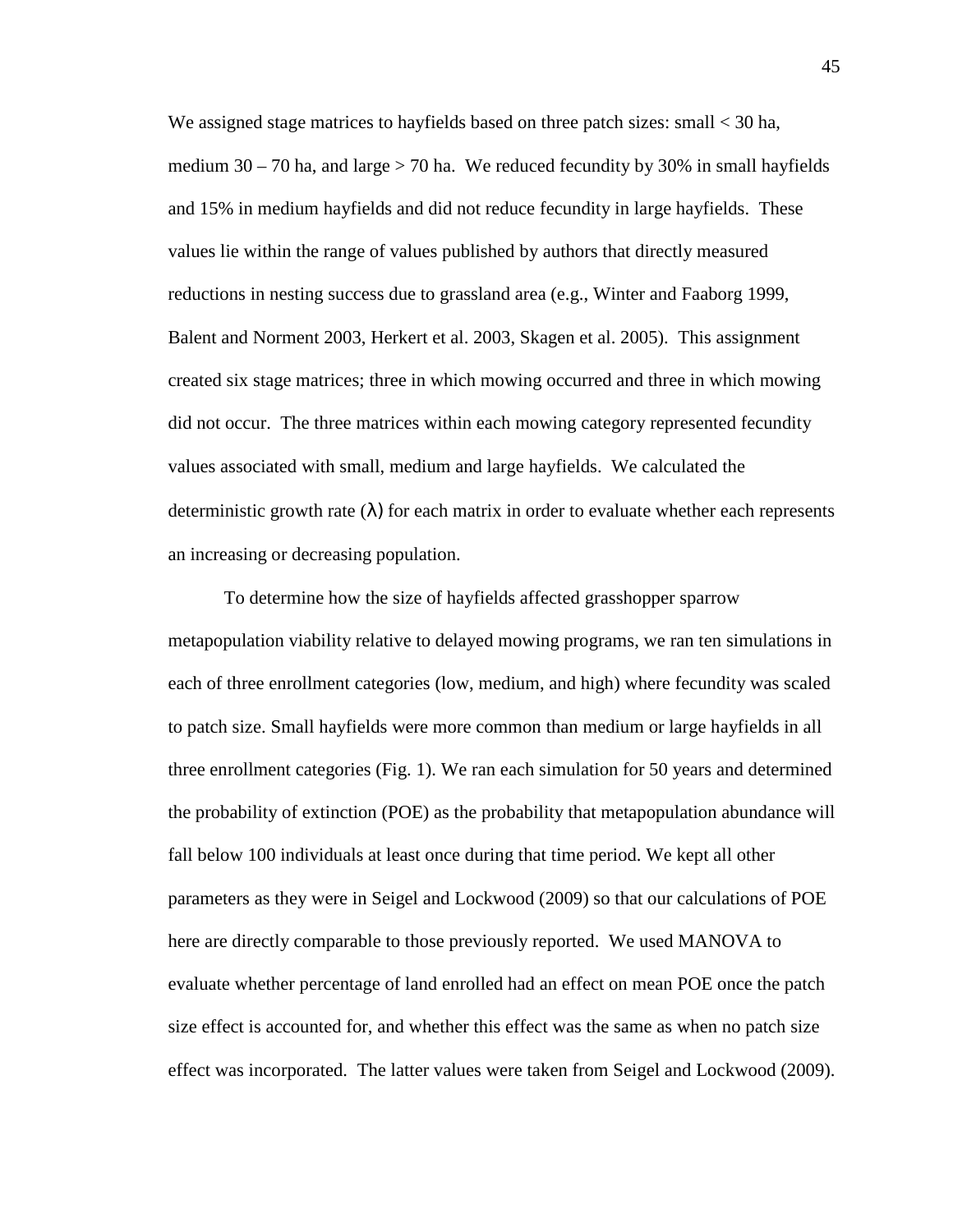Finally, we recorded the number of patches enrolled across the 10 simulations within each enrollment category and related this number to the associated POE where patch size effects were included. We used ANCOVA to test for an overall effect of patch number on POE, and to determine if the effect size (i.e. the slope of the relationship between patch number and POE) changed according to enrollment category. We were interested in examining if, once patch size effects are included, incorporating more hayfield patches within any one enrollment category decreases POE as is the case when patch size effects are not included (Seigel and Lockwood 2009).

Modeling the Effect of Landscape Configuration on Probability of Extinction To determine if the degree of isolation of enrolled hayfields affected grasshopper sparrow metapopulation persistence, we ran ten simulations in which enrolled hayfields were highly clumped in the landscape and ten simulations in which enrolled hayfields were highly dispersed. In all simulations, we held the number of hayfields enrolled constant at seven and we held the mean total enrolled hayfield area constant at 388 ha (SD=4.7 ha). We calculated the degree of isolation of enrolled hayfields in each simulation by summing the total pairwise distances (TPD) in km between all enrolled hayfields. Small values of TPD directly equate to a low degree of isolation, and vice versa. We compared the mean POE for each dispersion category (i.e. clumped or dispersed) using a t-test. We report here only the results for the low enrollment category. Preliminary analyses indicated that the effect of spatial configuration diminishes with increasing enrollment, and thus spatial configuration had the largest effect in this enrollment category.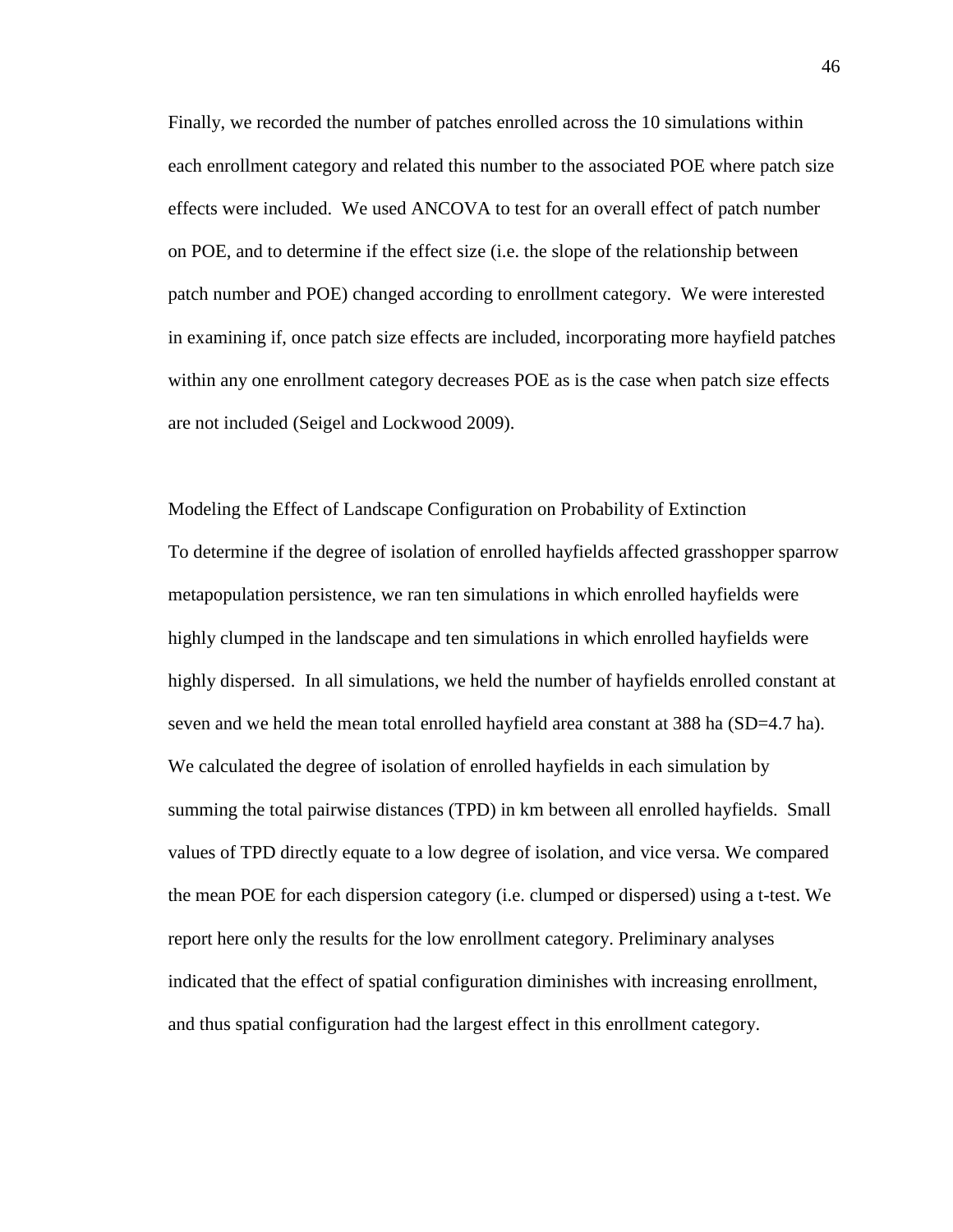To isolate the effects of patch size and landscape configuration on metapopulation persistence, we ran model simulations under the following assumptions: 1) the enrollment status (enrolled or non-enrolled) of a hayfield did not change at any time during the 50 year simulation period, 2) the composition of the surrounding matrix did not change during the 50 year simulation period, and 3) the matrix consisted of only one habitat type and that habitat was unsuitable for grasshopper sparrow breeding.

#### **Results**

The three No Mow matrices had  $\lambda > 1$ , indicating positive population growth rates, whereas the three Mow matrices had  $\lambda < 1$ , indicating declining populations (Table 2). Thus, the reduction in grasshopper sparrow fecundity associated with even the smallest hayfields does not outweigh the negative effect of mowing on fecundity.

 Probability of extinction (POE) declined at a lower rate when patch size effects were incorporated (Fig. 2; F=69.7,  $p<0.0001$ ). In addition, POE significantly increased in all enrollment categories when we incorporated a patch size effect  $(F=104.4,$ p<0.0001). Within each enrollment category and with patch size effect incorporated, we found that the number of patches enrolled in delayed mowing management significantly negatively influenced POE (low:  $R^2$ =0.81, p<0.0004, n=10; medium:  $R^2$ =0.97, p<0.0001, n=10;  $R^2$ =0.97, p<0.0001, n=10) (Fig. 3). However, the three slopes relating patch number to POE were significantly different  $(F=25.5, p<0.0001)$ . The slopes for POE in medium and high enrollment categories (0.026 and 0.031) were notably higher than the slope for POE in the low enrollment category (0.006).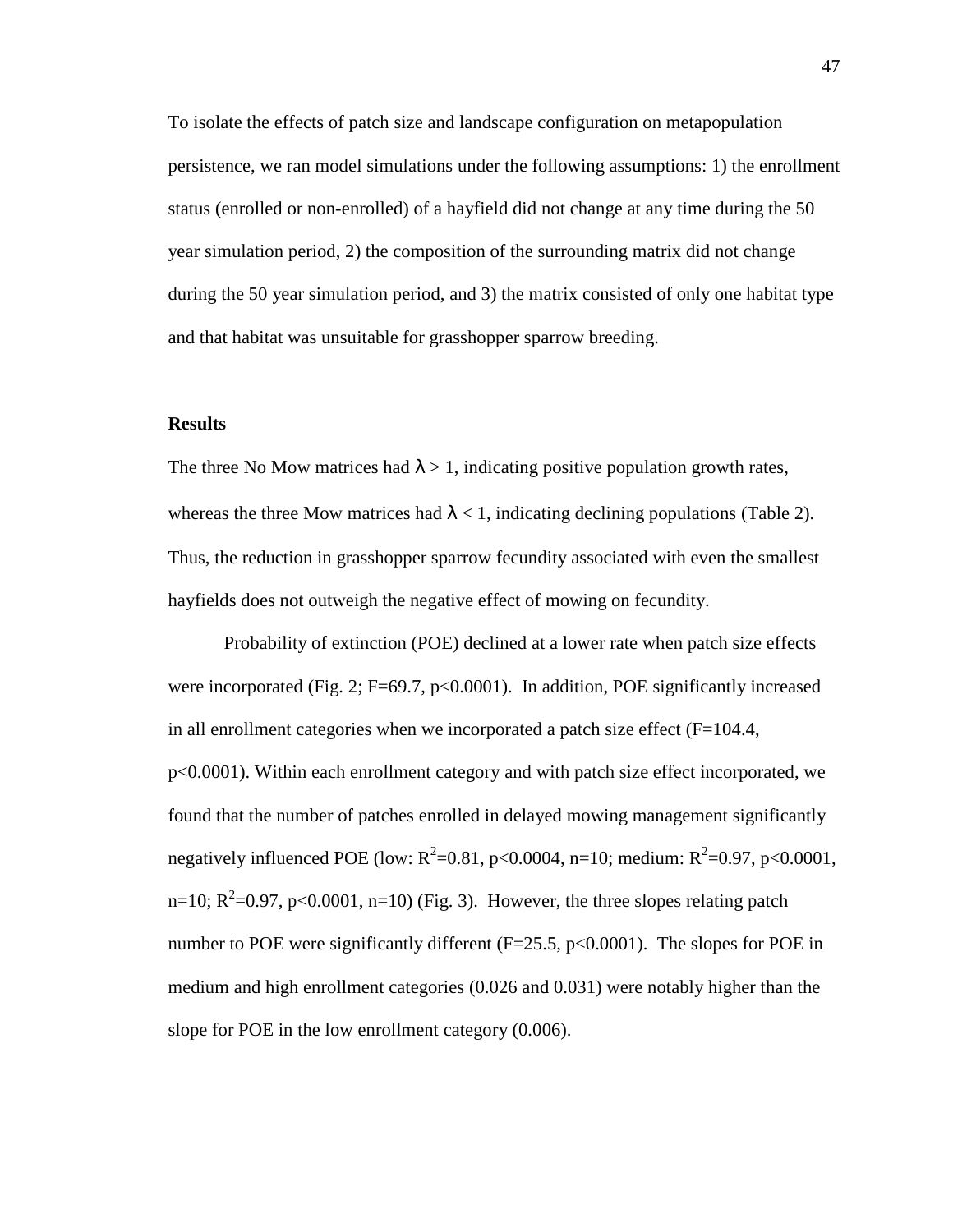In the low enrollment category, mean total pairwise distances of enrolled hayfields was 48.5 km ( $SD = 3.5$ , n=10) in simulations where hayfields were clumped and 288.6 km ( $SD = 5.5$ , n=10) in simulations where hayfields were isolated. The POE for the populations that were clumped was significantly lower than the POE for populations where dispersed (t =  $-9.5$ , p $< 0.0001$ ).

#### **Discussion**

As in Seigel and Lockwood (2009), we found that enrolling hayfields in delayed mowing management increases the probability of grasshopper sparrow metapopulation persistence. Within each enrollment category, however, POE increased as a result of the reduction in fecundity (and hence  $\lambda$ ) for grasshopper sparrows breeding in small and medium sized hayfields. This reduction had a significant effect on POE because small and medium sized hayfields accounted for an average of 75% (SE=3) of the hayfields enrolled in delayed mowing management in the low, medium, and high enrollment categories. Small hayfields are likely to be relatively common in other highly fragmented agricultural landscapes. Thus, it is important to determine the relationship between patch size and fecundity in the targeted geographic region prior to making management decisions regarding the amount of land necessary to sustain a grasshopper sparrow metapopulation.

 Because fecundity is one of the drivers of population growth, the relationship between patch size and fecundity is an important consideration in both modeling grassland bird population dynamics and also in landscape-scale grassland bird conservation planning. The effect of patch size on fecundity, however, is not well understood; patch size had no effect on grassland bird fecundity in some studies (Winter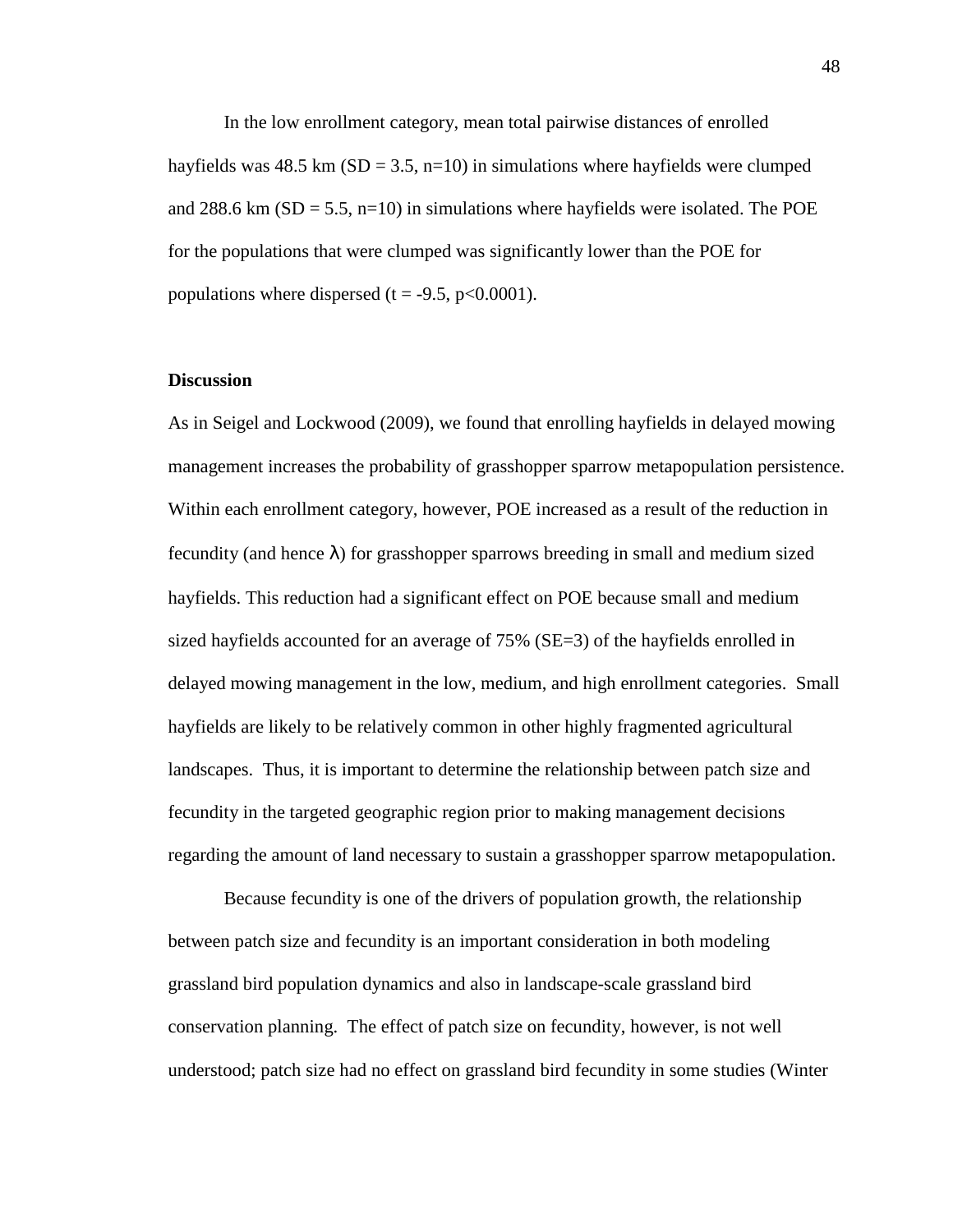2006) while in other studies the effect was pronounced (Johnson and Temple 1990, Herkert et al. 2003). This variation may be a result of the differences in landscape composition and nest predator community composition in different geographic regions. In prairie fragments in five states in the Midwest, Herkert et al. (2003) found that nest success of four grassland bird species increased with increasing fragment size as a result of higher nest predation rates in smaller fragments. Winter et al. (2000) found proximity to woody habitat (and not agricultural fields) explained more variation in nest success than did grassland size. These authors suggested that edge habitat type rather than patch size may be more important in determining fecundity because predator communities varied according to edge type. Because the relationship between patch size and fecundity is not well understood and varies geographically, and we show that patch size has a relatively large role to play in determining population persistence, it would be of great benefit to conservation planning to study grassland bird fecundity in a wide range of patch sizes in the region being targeted.

 Within each hayfield enrollment category, the number of hayfield parcels enrolled in delayed mowing management had a notable influence on probability of extinction for our grasshopper sparrow metapopulation. Extinction risk decreased as number of patches increased. The effect was strongest, however, in the medium and high enrollment categories, while number of hayfields enrolled only had a marginal effect on probability of extinction in the low enrollment category. This result stemmed from the fact that low hayfield enrollment outweighed the effect of number of patches in terms of their effects on extinction risk. Thus, under the simulated conditions we specified, when a relatively low proportion of hayfield in a landscape is enrolled in delayed mowing management, the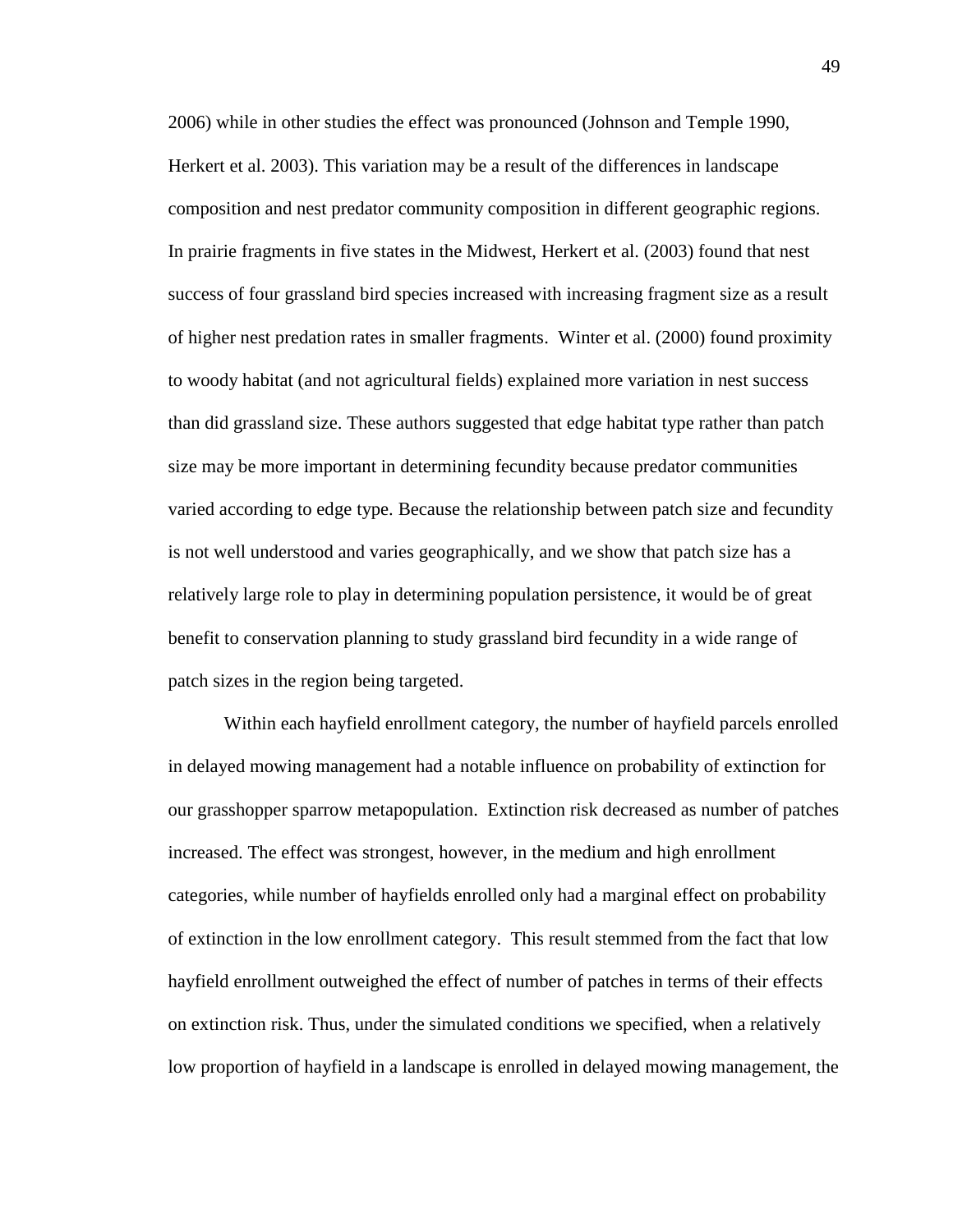key to improving grasshopper sparrow metapopulation persistence is to make further enrollment of land a priority, regardless of whether it is added as one large patch or many smaller patches. However, once at least 8% of the total area of grassland in the landscape is enrolled in delayed mowing management, further enrollment should be spread across as many grassland parcels as possible. For example, enrolling 300 ha of grassland in the form of three parcels of land would produce a greater reduction in the risk of extinction than enrolling one large, 300 ha grassland parcel.

 The metapopulation model in Seigel and Lockwood (2009) did not include an effect of patch size on fecundity. As a result, we were able to examine how incorporating a patch size effect altered the relationship between percentage of land enrolled and extinction risk. We found that higher enrollment decreased extinction risk just as is the case when patch size effects are not included. However, the rate of decrease was substantially lower when the patch size effect was included. Finally, by including the patch size effect on fecundity, the number of enrolled hayfield parcels became less important in determining probability of extinction in the low enrollment category (i.e. extinction risk remained high regardless of number of patches included in the low enrollment scenario). In the medium enrollment category, although extinction risk was consistently higher when we included the effect of hayfield size on fecundity, the effect of number of enrolled hayfields on extinction probability remained the same. In the high enrollment category, the number of hayfields enrolled became more important in determining extinction risk when we added the hayfield size effect. However, as number of enrolled hayfields approached its maximum (37), the difference in probability of extinction with and without the patch size effect diminished, indicating that hayfield size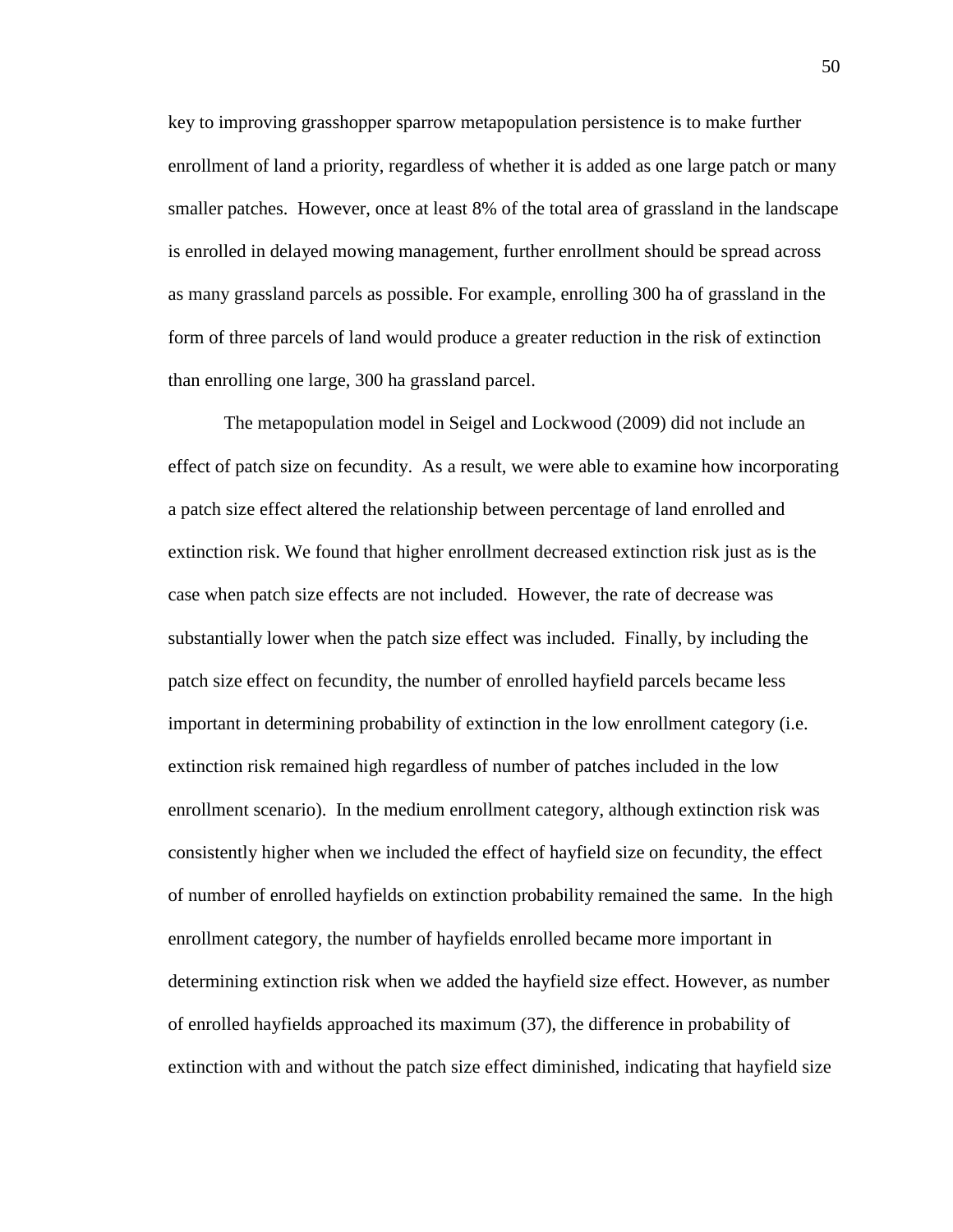became less important when a large portion of hayfield (divided into many parcels) was enrolled in delayed mowing management.

 When we arranged enrolled hayfields in a clumped spatial configuration, grasshopper sparrow metapopulation extinction risk was almost 10% lower than when enrolled hayfields were dispersed throughout the study area. In our metapopulation model, we used a dispersal function that specified an indirect relationship between probability of moving between hayfields and the distance between the hayfields. Although little is known about natal dispersal distances in grassland birds, other migratory songbirds have been found to disperse relatively short distances from their natal habitat (e.g. indigo bunting ~1km) (Payne 1991, Paradis et al. 1998, Winkler et al. 2005). Consequently, when enrolled hayfields were spatially clumped, juveniles had a greater chance of dispersing to another enrolled hayfield with positive population (source) growth than to a non-enrolled hayfield with a negative growth rate (sink). We believe this mechanism of increasing abundance in population sources most likely enabled the metapopulation abundance to grow at a faster rate than if juveniles had a greater chance of dispersing to a population sink. We are aware that in some cases, when habitat patches are spatially clumped, individuals in a metapopulation may be vulnerable to local environmental catastrophes. However, because of the relatively small scale of our study (max distance between two hayfields = 38 km), environmental conditions are highly correlated across all grasslands. Based on these results, when enrolling grassland parcels in grassland bird friendly management programs, emphasis should be put on the spatial relationship among these hayfields, in particular enrolling grasslands in close proximity to each other.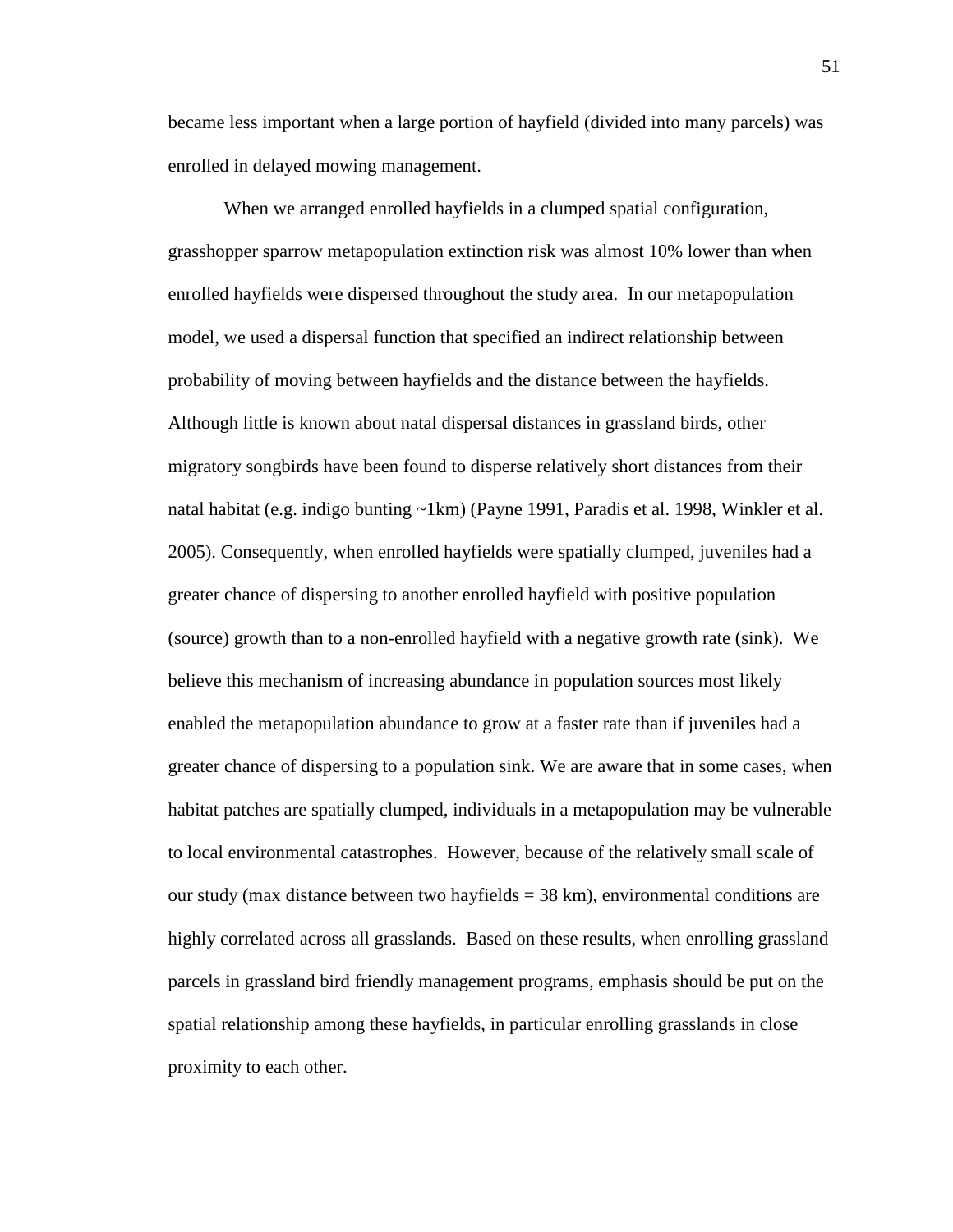### **Conclusions**

Managing grasslands for the benefit of grassland birds requires both a local and landscape-scale perspective. The most effective conservation plan should focus not only on the amount of habitat managed for breeding grassland birds, but also on the local scale patch characteristics and landscape scale spatial configuration of managed grasslands. It is important to determine whether there is a patch size effect on fecundity and then determine the amount of hayfield that needs to be enrolled to overcome that effect. Managers should focus on acquiring grasslands in close proximity to each other to maximize metapopulation persistence.

#### **Acknowledgements**

We thank the Duke Farms Foundation for funding a portion of this research. We also thank Matt Sileo and Brian Clough for their efforts in the field.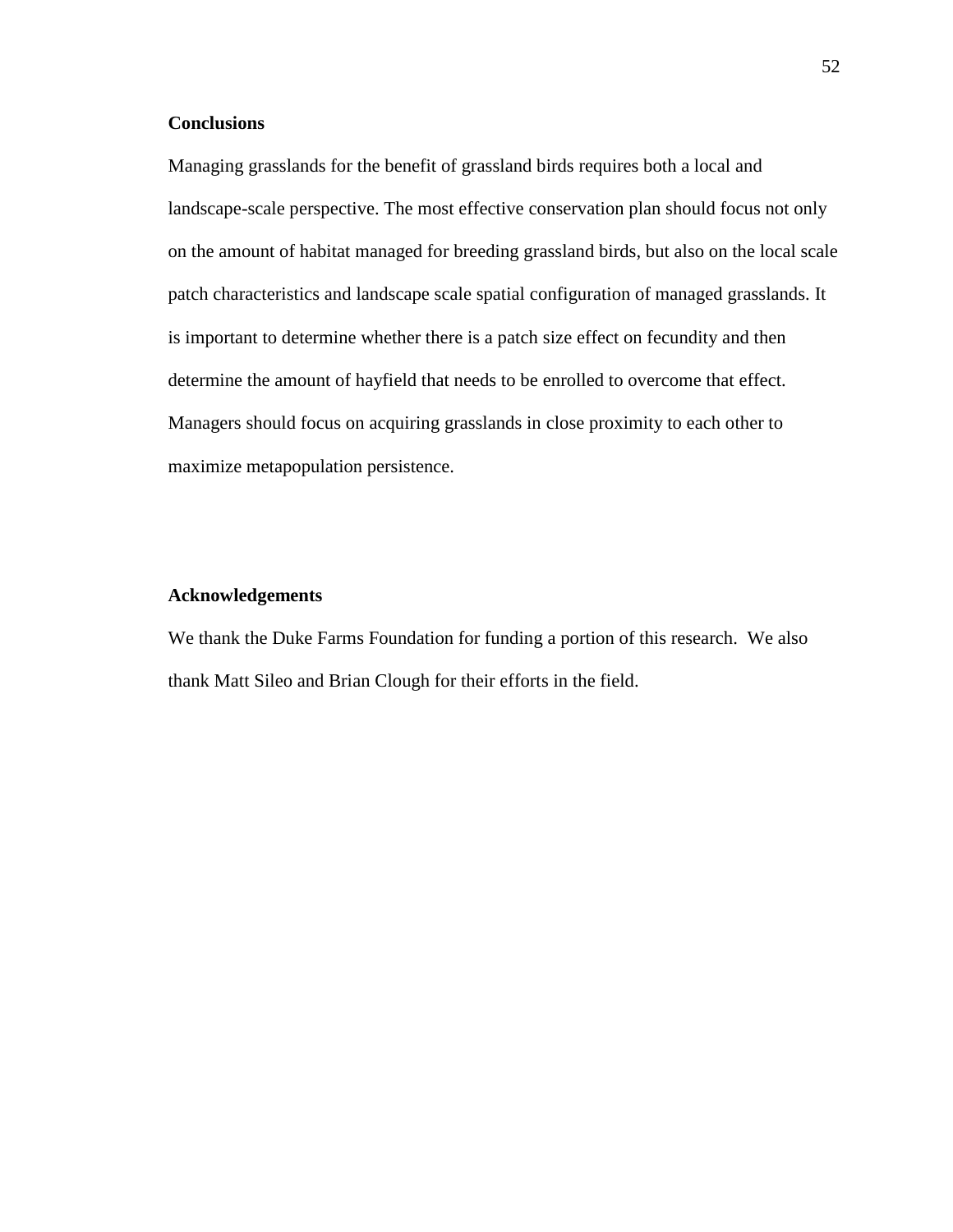#### **References**

- Akcakaya, H. R. 1991. A method for simulating demographic stochasticity. Ecological Modelling 54:133-136
- Akcakaya, H. R. and M. G. Raphael. 1998. Assessing human impact despite uncertainty: viability of the northern spotted owl metapopulation in the northwestern USA. Biodiversity and Conservation 7:875-894
- Askins, R. A., F. Chavez-Ramirez, B. C. Dale, C. A. Haas, J. R. Herkert, F. L. Knopf, and P. D. Vickery. 2007. Conservation of grassland birds in North America: Understanding ecological processes in different regions. Ornithological Monographs 64: 1-46
- Balent, K. L. and C. J. Norment. 2003. Demographic characteristics of a grasshopper sparrow population on a highly fragmented landscape of western New York state. Journal of Field Ornithology 74: 341-348
- Barbarika, A. 2007. Conservation Reserve Program Summary and Enrollment Statistics, Fiscal Year 2007.

http://www.fsa.usda.gov/Internet/FSA\_File/annual\_consv\_2007.pdf

- Bollinger, E. K., P. B. Bollinger, and T. A. Gavin. 1990. Effects of hay-cropping on eastern populations of the bobolink. Wildlife Society Bulletin 18: 142-150
- Bollinger, E. K. and T. A. Gavin. 1992. Eastern Bobolink populations: Ecology and conservation in an agricultural landscape. Pages 497–508 *in* J. M. Hagan III and D. M. Johnston, editors. Ecology and conservation of Neotropical migrant landbirds. Smithsonian Institution Press, Washington, D.C., USA.
- Donovan, T. M., F. R. Thompson III, J. Faaborg, and J. R. Probst. 1995. Reproductive success of migratory birds in habitat sources and sinks. Conservation Biology 9:1380-1395
- Gill, D. E., P. Blank, J. Parks, J. B. Guerard, B. Lohr, E. Schwartzman, J. G. Gruber, G. Dodge, C. A. Rewa, and H. F. Sears. 2006. Plants and breeding bird response on a managed Conservation Reserve Program grassland in Maryland. Wildlife Society Bulletin 34:944-956
- Herkert, J. R. 1994. The effects of habitat fragmentation on Midwestern grassland bird communities. Ecological Applications 4:461-471
- Herkert, J. R., D. L. Reinking, D. A. Wiedenfeld, M. Winter, J. L. Zimmerman, W. E. Jensen, E. J. Finck, R. R. Koford, D. H. Wolfe, S. K. Sherrod, M. A. Jenkins, J. Faaborg, and S. K. Robinson. 2003. Effects of Prairie Fragmentation on the Nest Success of Breeding Birds in the Midcontinental United States. Conservation Biology 17: 587-594
- Johnson, D. H. and L. D. Igl. 2001. Area requirements of grassland birds: a regional perspective. Auk 118:24-34
- Johnson, R. G. and S. A. Temple. 1990. Nest Predation and Brood Parasitism of Tallgrass Prairie Birds. Journal of Wildlife Management 54: 106-111
- Jones, A. 2000. Grasshopper sparrow (*Ammodramus savannarum*) metapopulation dynamics and conservation strategies in Massachusetts. Masters Thesis. University of Massachusetts, Amherst, MA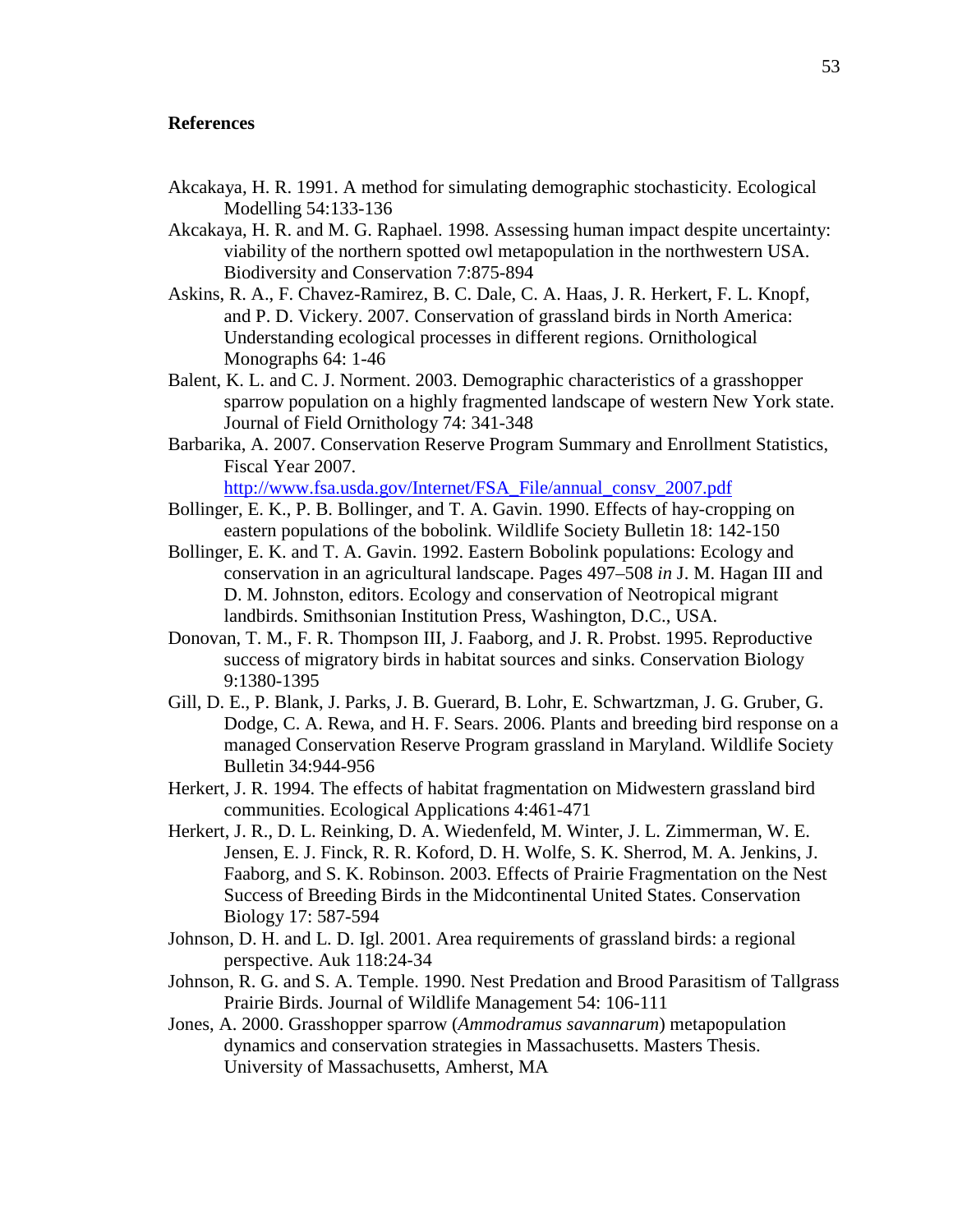- McCoy, T. D., M. R. Ryan, E. W. Kurzejeski, and L. W. Burger. 1999. Conservation Reserve Program: Source or sink habitat for grassland birds in Missouri? Journal of Wildlife Management 63:530-538
- Murphy, M. T. 2003. Avian population trends within the evolving agricultural landscape of eastern and central United States. Auk 120:20-34
- National Weather Service (NWS) Cooperative Observer Program precipitation data. Obtained from the Office of the New Jersey State Climatologist, Rutgers University on September 19, 2008 http://climate.rutgers.edu/stateclim\_v1/monthlydata/index.html
- Noss, R.F., M.A. O'Connell, and D.D. Murphy. 1997. The science of conservation planning. Island Press, Washington DC.
- Paradis, E., S. R. Baillie, W. J. Sutherland, and R. D. Gregory. 1998. Patterns of natal and breeding dispersal in birds. Journal of Animal Ecology 67: 518-536
- Payne, R. 1991. Natal dispersal and population structure in a migratory songbird, the indigo bunting. Evolution 45: 49-62
- Perlut, N. G., A. M. Strong, T. M. Donovan, and N. J. Buckley. 2006. Grassland songbirds in a dynamic management landscape: behavioral responses and management strategies. Ecological Applications 16:2235-2247
- Peterjohn, B. G. and J. R. Sauer. 1999. Population status of North American grassland birds from the North American Breeding Bird Survey, 1966-1996. Studies in Avian Biology: **19**:27-44
- Samson, F. B., and F. Knopf. 1994. Prairie conservation in North America. BioScience 44: 418-421
- Seigel, A. B. and J. L. Lockwood. 2009 How increasing levels of private land enrollment in conservation agreements affect the population viability of grassland birds. Ecological Applications *In review.*
- Skagen, S. K., A. A Yackel Adams, and R. D. Adams. 2005. Nest survival relative to patch size in a highly fragmented shortgrass prairie landscape. Wilson Bulletin 117: 23-34
- Troy, A. R., A. M. Strong, S. C. Bosworth, T. M. Donovan, N. J. Buckley, and M. L. Wilson. 2005. Attitudes of Vermont dairy farmers regarding adoption of management practices for grassland songbirds. Wildlife Society Bulletin 33:528- 538
- Verboom, J., A. Schotman, P. Opdam, J. A. J. Metz. 1991. European nuthatch metapopulations in fragmented agricultural landscape. Oikos 61: 149-156
- Vickery, P. D. 1996. Grasshopper sparrow (*Ammodramus savannarum*). *In* A. Poole and F. Gill, editors. The Birds of North America, No. 175. The Academy of Natural Sciences, Philadelphia, PA, and The American Ornithologists' Union, Washington, DC.
- Vickery, P. D., M. L. Hunter, Jr., and S. M. Melvin. 1994. Effects of habitat area on the distribution of grassland birds in Maine. Conservation Biology 8:1087-1097
- Wilson, T. L., E. J. Johnson, and J. A. Bissonette. 2009. Relative importance of habitat area and isolation for bird occurrence patterns in a naturally patchy landscape. Landscape Ecology 24: 351-360
- Winter, M. and J. Faaborg. 1999. Patterns of area sensitivity in grassland-nesting birds. Conservation Biology 13: 1424-1436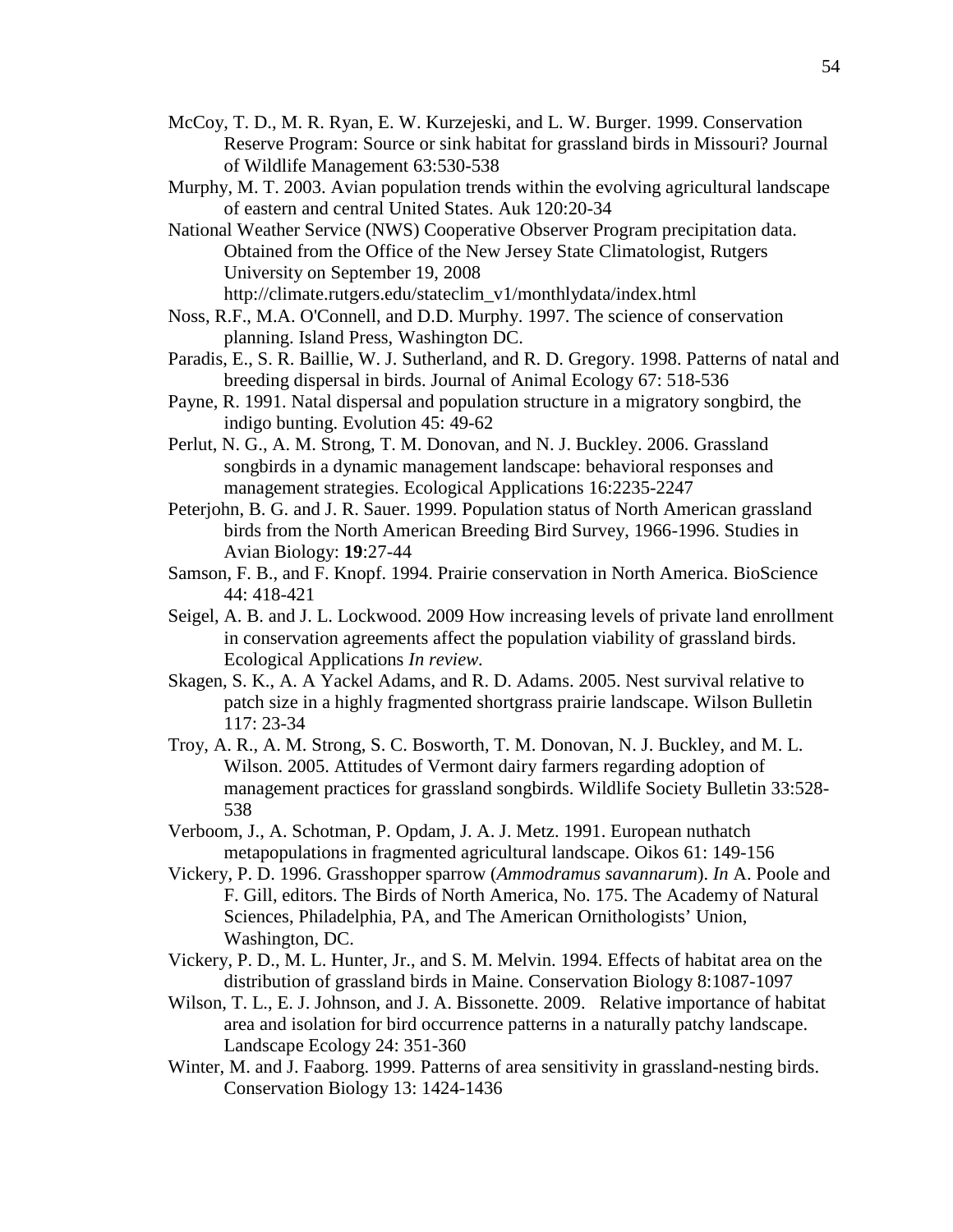- Winter, M., D. H. Johnson, and J. Faaborg. 2000. Evidence for edge effects on multiple levels in tallgrass prairie. Condor 102: 256-266
- Winter, M., D. H. Johnson, J. A. Shaffer, T. M. Donovan, and W. D. Svedarsky. 2006. Patch Size and Landscape Effects on Density and Nesting Success of Grassland Birds. Journal of Wildlife Management 70: 158-172
- Winkler, D. W., P. H. Wrege, P. E. Allen, T. L. Kast, P. Senesac, M. F. Wasson, and P. J. Sullivan. 2005. The natal dispersal of tree swallows in a continuous mainland environment. Journal of Animal Ecology 74: 1080-1090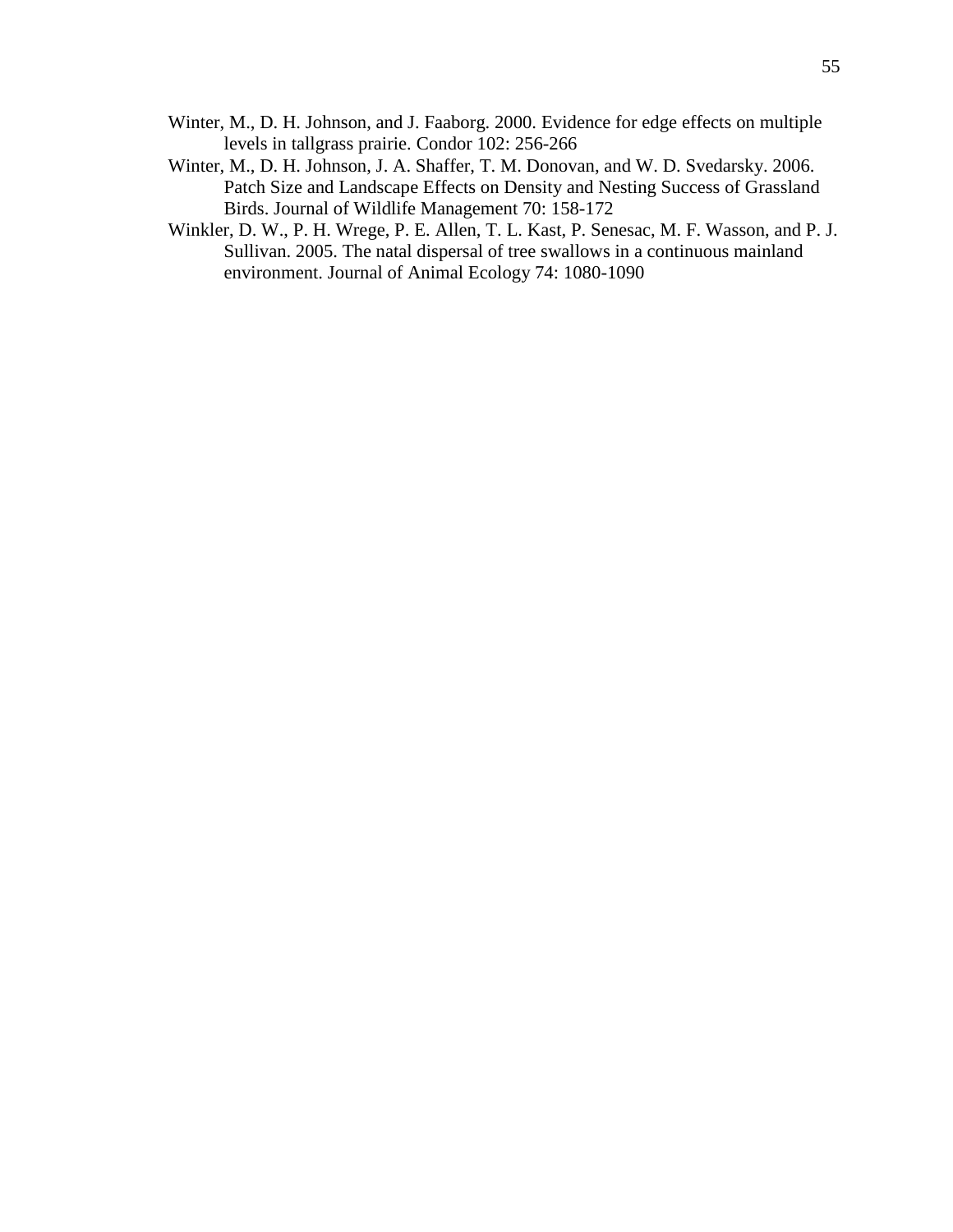# **Tables**

**Table 1.** Mean and standard deviation of stage matrix parameters. Maternity (*M*), adult survival  $(S_a)$ , juvenile survival  $(S_j)$ , adult fecundity  $(F_a = M \cdot S_a)$ , and juvenile fecundity  $(F_j = M \cdot S_j).$ 

| Matrix |      | M    | $S_a$ | $S_i$ | $F_a$ | $F_i$ |
|--------|------|------|-------|-------|-------|-------|
| No Mow | Mean | 2.41 | 0.64  | 0.32  | 1.54  | 0.77  |
|        | SD.  | 0.44 | 0.12  | 0.06  | 0.88  | 0.39  |
| Mow    | Mean | 0.92 | 0.64  | 0.32  | 0.59  | 0.29  |
|        | SD   | 0.17 | 0.12  | 0.06  | 0.17  | 0.07  |
|        |      |      |       |       |       |       |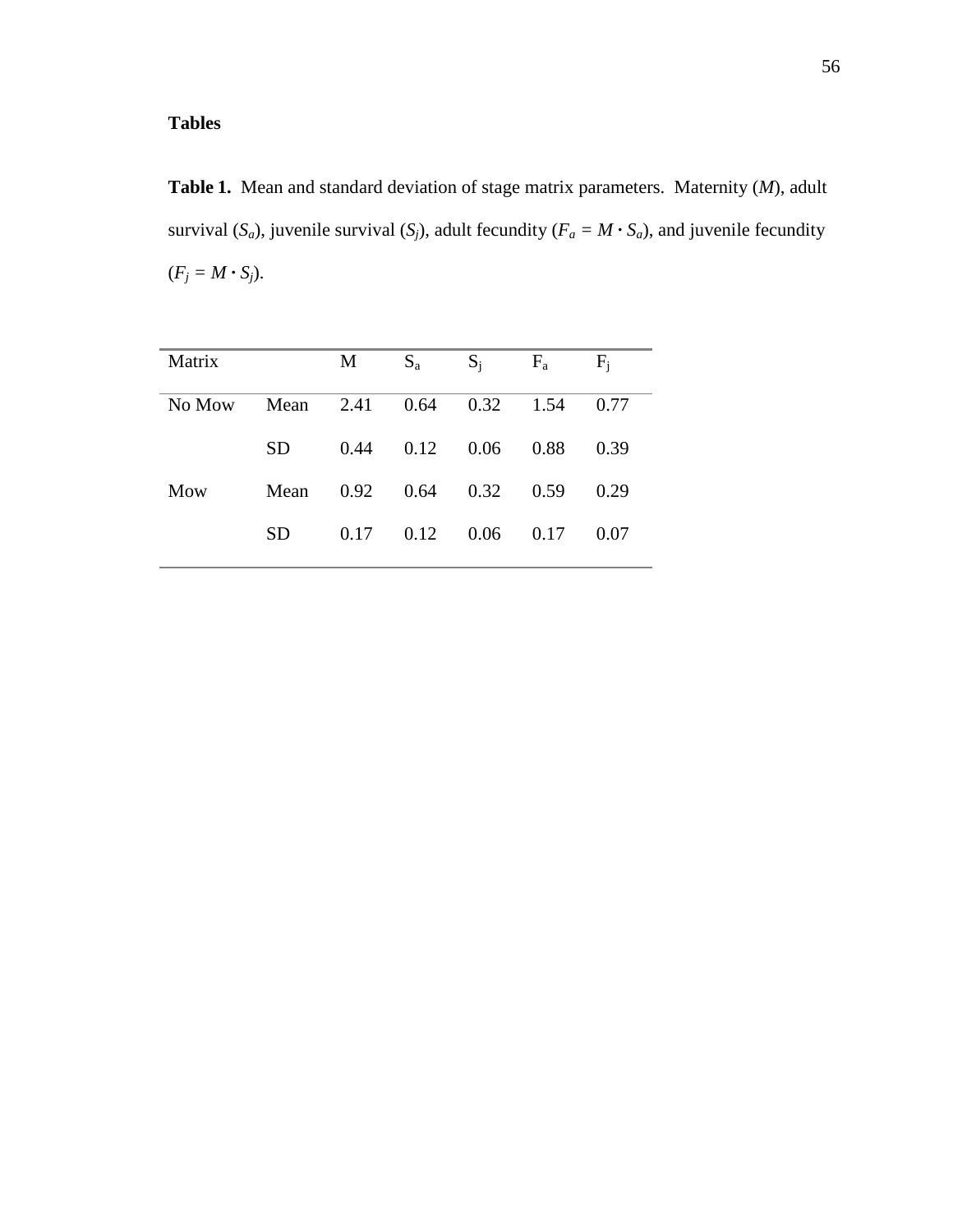**Table 2.** Lambda ( $\lambda$ )values for the six stage matrices, where  $\lambda > 1$  indicates an increasing population and  $\lambda$  < 1 indicates a declining population Matrices are divided between those where a no-mow management regime is in place and those where mowing happens early in the grasshopper sparrow breeding season. In addition, matrices were divided based on whether they included only small hayfields  $(< 30$  ha), medium hayfields  $(30 – 70$  ha), and large hayfields (>70 ha). Fecundity was reduced according to hayfield size category (see text for details).

| Matrix        | Lambda |
|---------------|--------|
| No Mow Small  | 1.18   |
| No Mow Medium | 1.3    |
| No Mow Large  | 1.41   |
| Mow Small     | 0.845  |
| Mow Medium    | 0.89   |
| Mow Large     | 0.93   |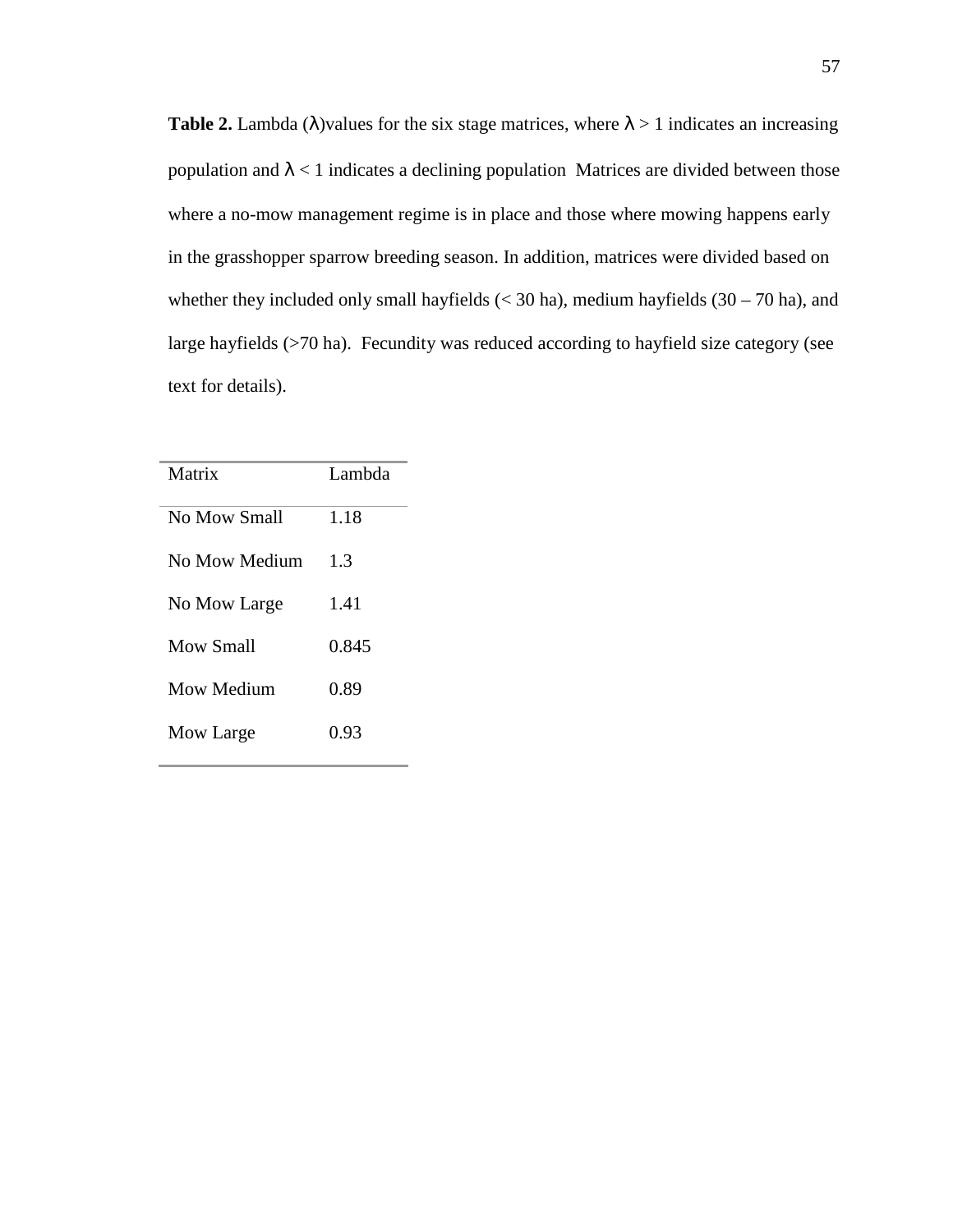#### **Figure legend**

**Fig. 1.** Mean ( $\pm$ SE) relative proportions of small, medium, and large hayfields enrolled in no-mow management in low (7 to 12%), medium (19 to 24%), and high (31 to 36%) enrollment categories.

**Fig. 2.** Probability of extinction of the New Jersey Central Piedmont Plains grasshopper sparrow metapopulation under three hayfield enrollment scenarios: low (7 to 12 %), medium (19 to 24%), and high (31 to 36%), without and with the effect of patch size on fecundity.

**Fig. 3.** Probability of extinction of the New Jersey Central Piedmont Plains grasshopper sparrow metapopulation plotted as a function of number of patches included in within three hayfield enrollment categories, where enrollment means no-mow management is in place: low (7 to 12 %), medium (19 to 24%), and high (31 to 36%). These results reflect a reduction in fecundity based on patch size.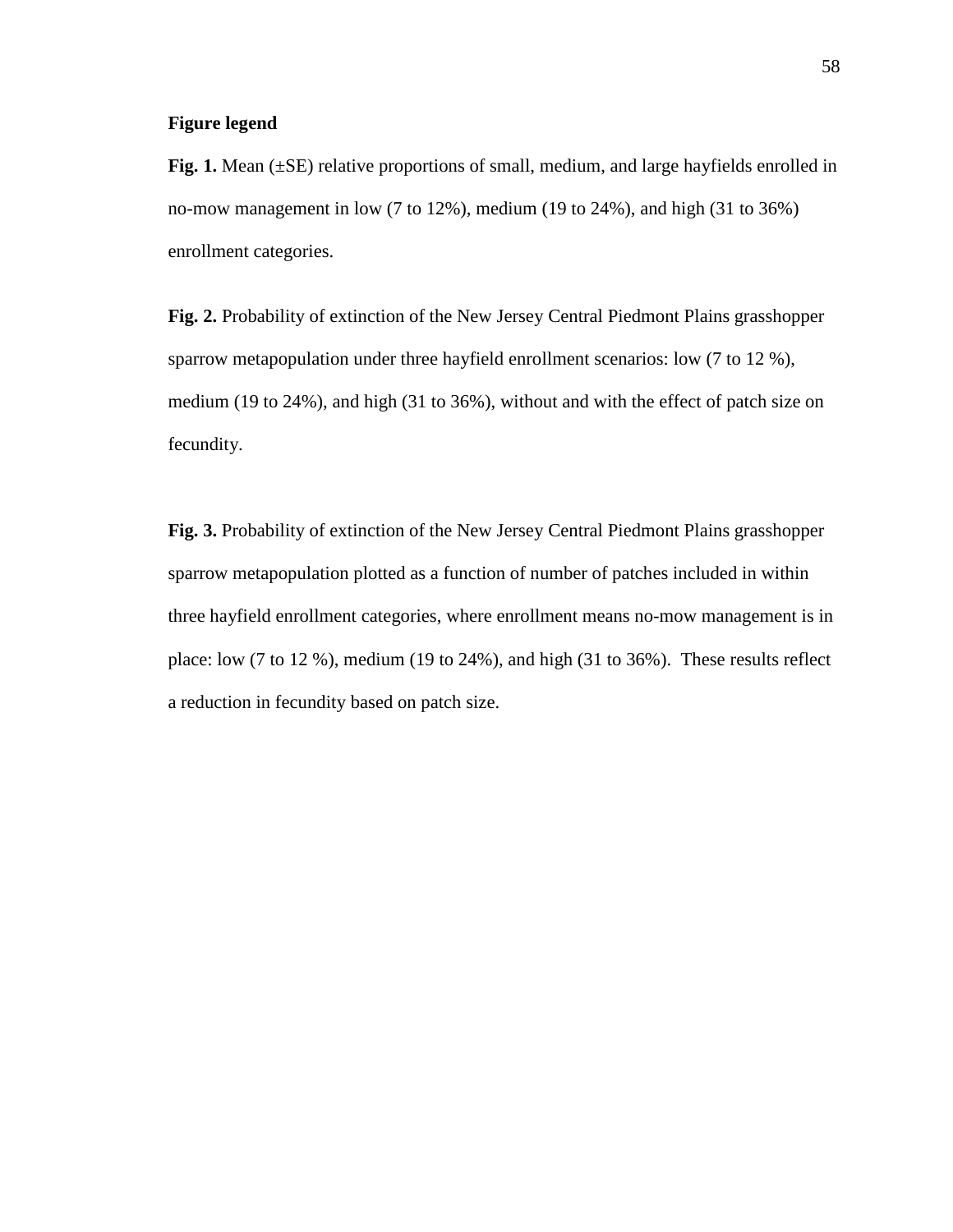

Figure 1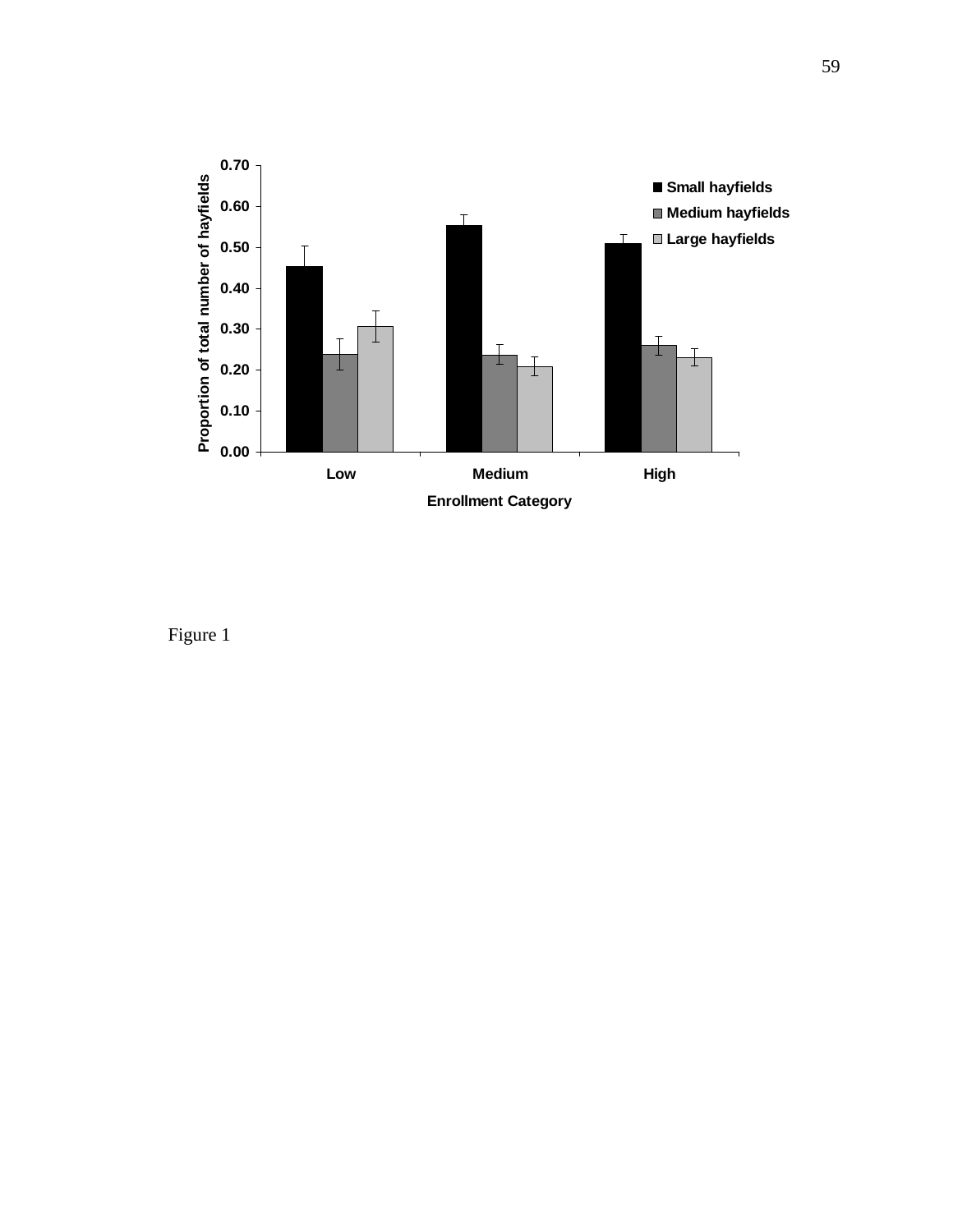

Figure 2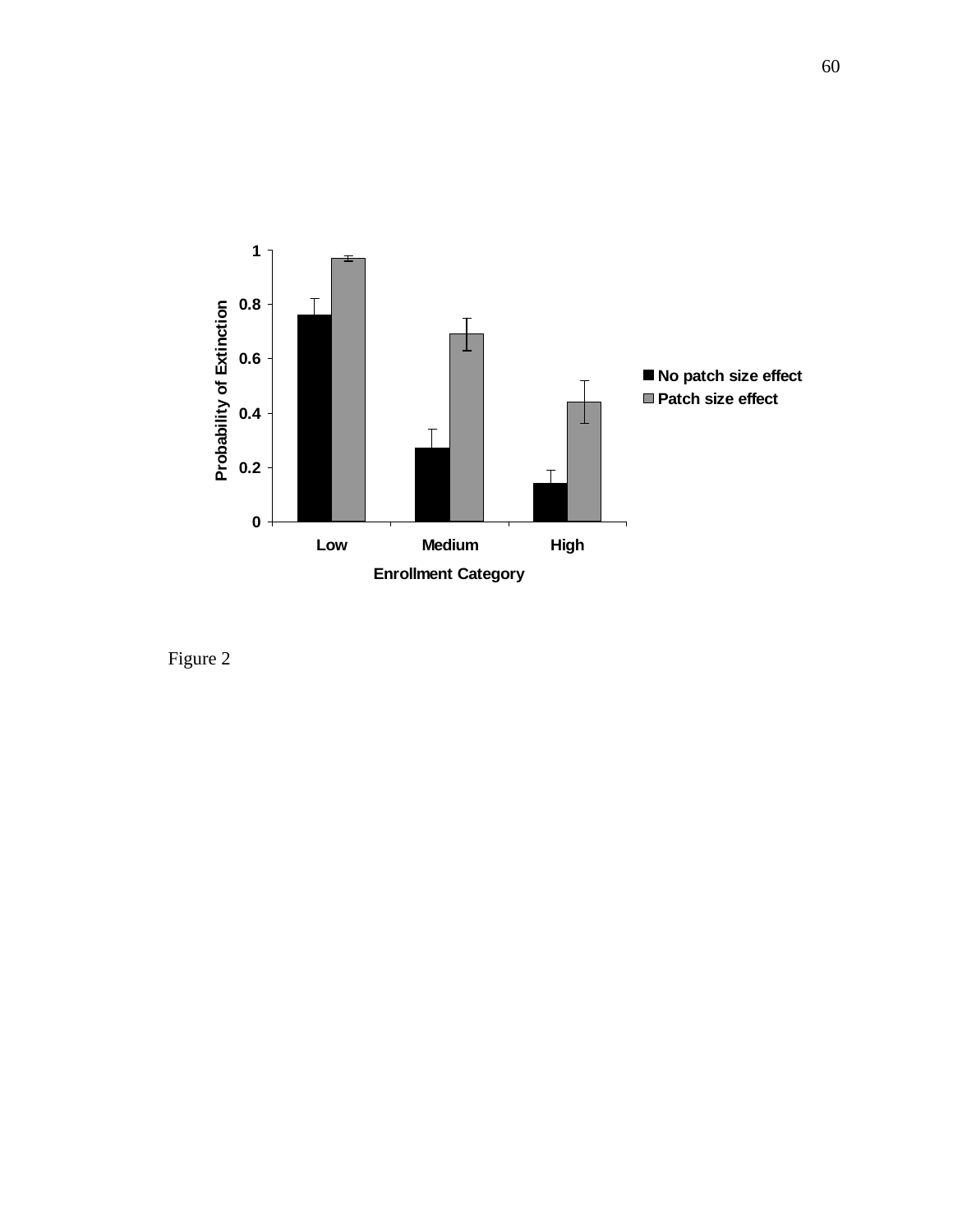

Figure 3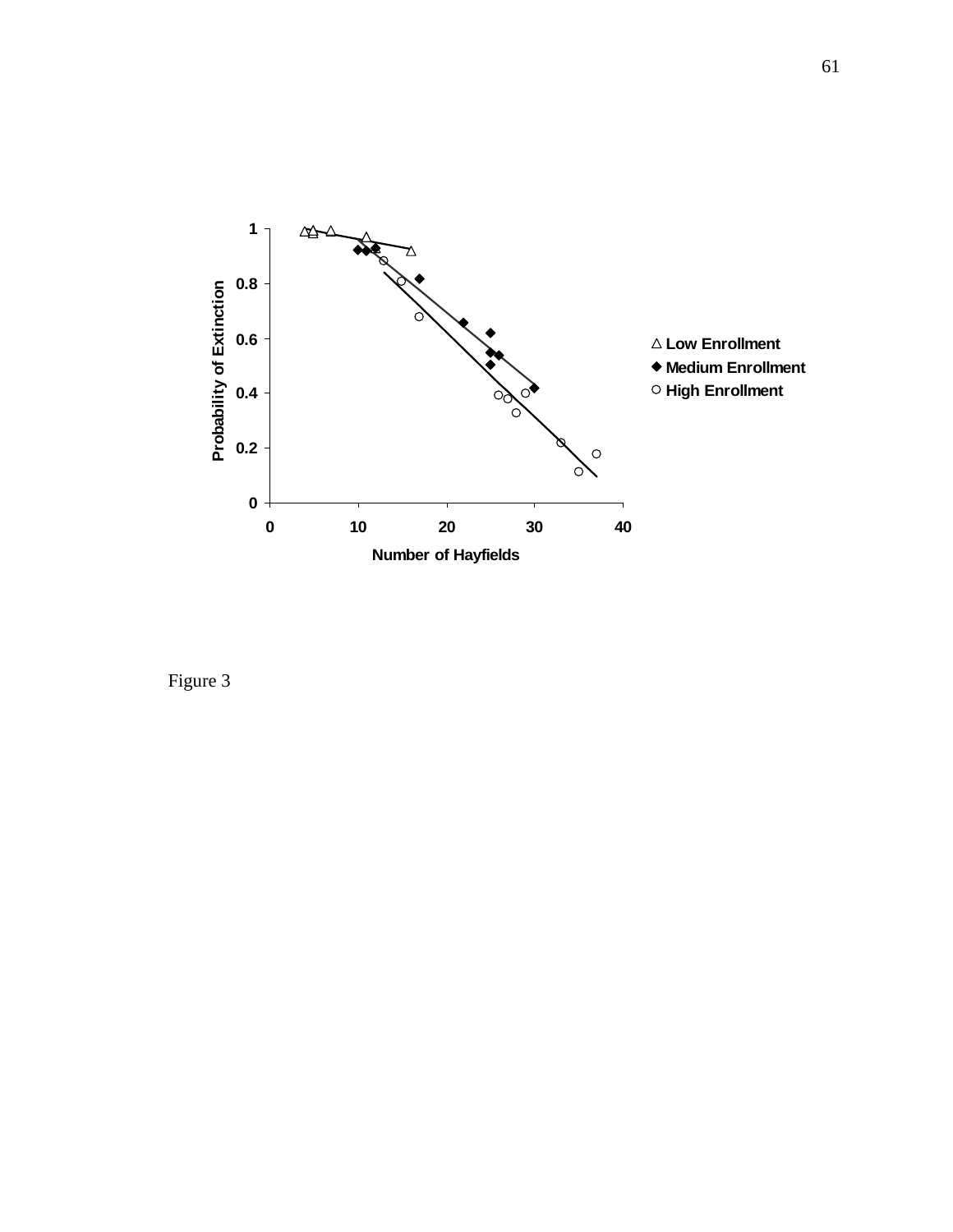### **CHAPTER 3**

**Finding an efficient monitoring scheme to determine the response of a grassland bird metapopulation to conservation actions.** 

Alison B. Seigel\* and Julie L. Lockwood

*Ecology, Evolution and Natural Resources* 

*14 College Farm Road Rutgers, The State University of New Jersey New Brunswick, NJ 08901* 

\*Corresponding author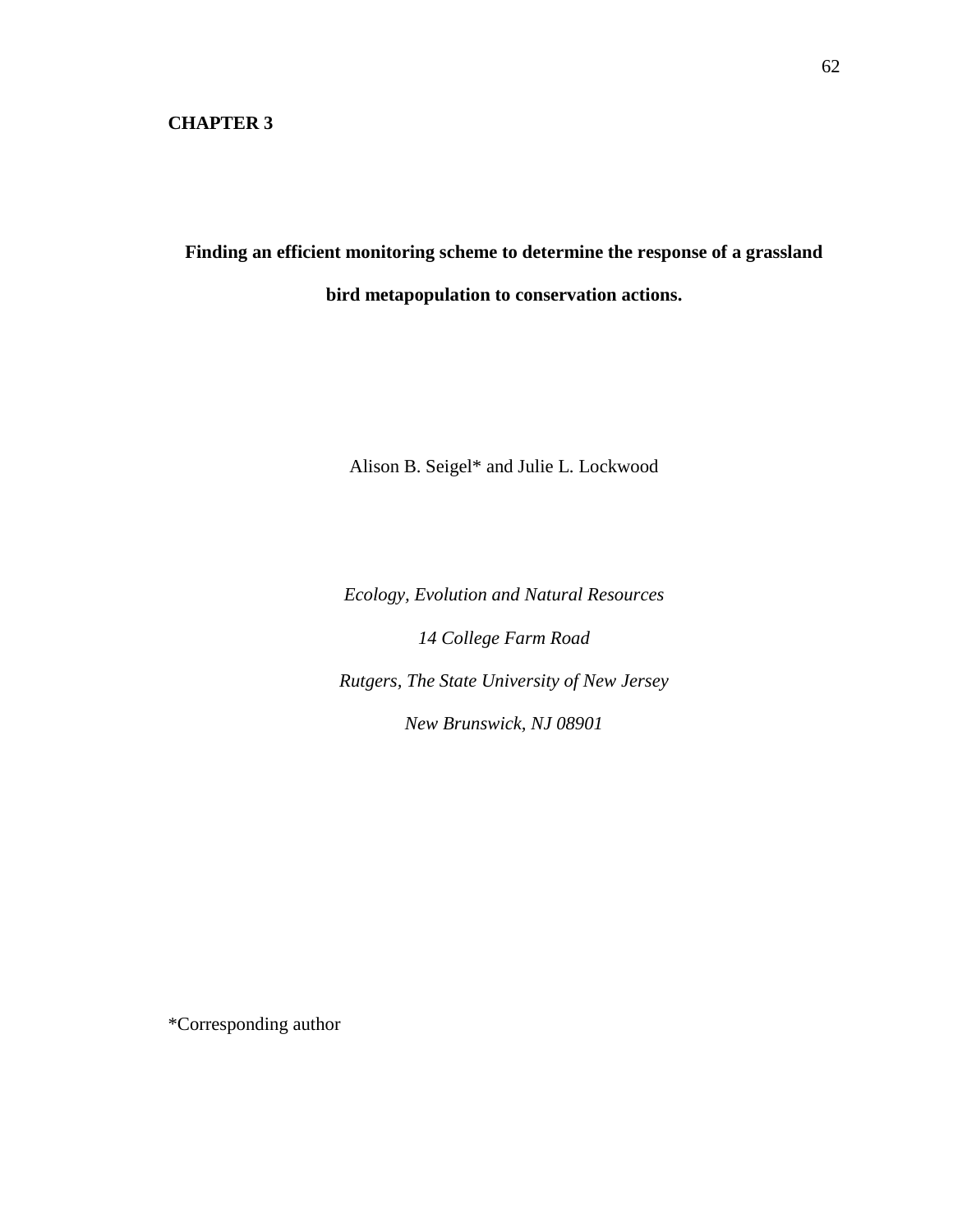## ABSTRACT.

Intensification of agricultural practices has led to grassland bird population declines. To address these population declines, hayfields may be enrolled in land owner incentive programs that require grassland bird friendly mowing regimes. Long-term population monitoring is necessary to assess the effectiveness of these avian conservation management actions. Funding for conservation is frequently limited, thus it is critical to design monitoring programs that maximize statistical power to detect population trends while minimizing monetary costs. We explored the trade-offs between survey cost and statistical power when monitoring the response of a simulated grasshopper sparrow metapopulation to enrollment of hayfields in delayed mowing programs. Of three potential monitoring programs, we found that the program most cost-effective in detecting a 7% population decline included 18 hayfields surveyed six times annually over five years. The program most cost-effective in detecting a 2% population decline consisted of 34 hayfields surveyed 8 times annually over seven years. Based on surveys of grasshopper sparrows in a hayfield in our study area conducted independently by three observers we found a high degree of inter-observer variability in density estimates. When we included that variability in our power analysis an additional year of surveying was required to reach the same power level.

*Key words:* Ammodramus savannarum; *grasshopper sparrow; grassland birds; grassland management; monitoring; observer variability; power analysis; statistical power*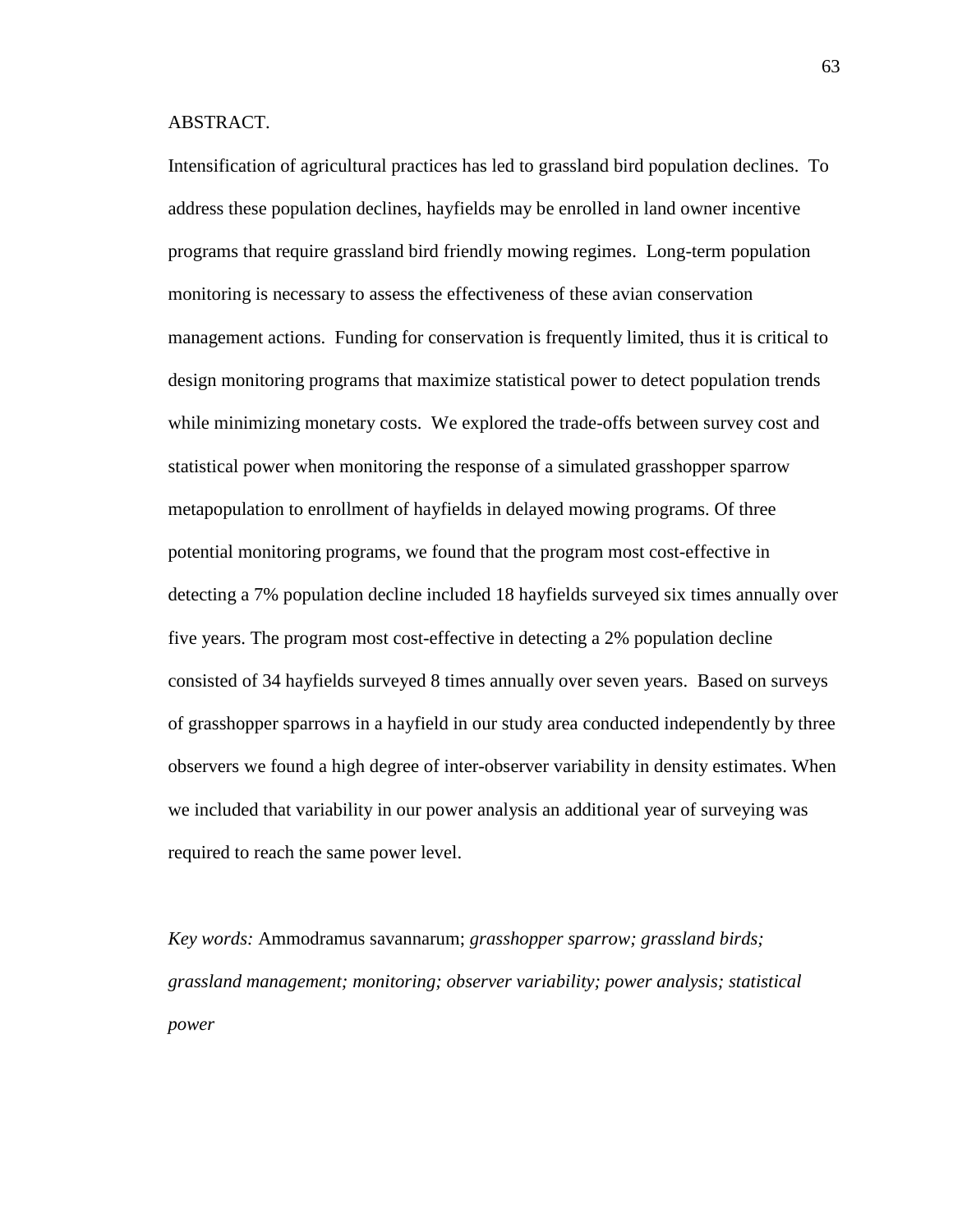A substantial amount of effort and funding have been expended on monitoring bird populations, especially those that are vulnerable to extinction (e.g. Johnson et al. 2006), resulting in the successful creation of management guidelines and conservation plans. The effectiveness of these efforts, however, can only be judged through the initiation and analysis of long-term follow-up monitoring data (Gibbs et al. 1999). The statistical aspects of monitoring efforts have been well vetted in recent works such as Buckland et al. (2001) and Elzinga et al. (2001). What has lagged is the application of these monitoring principles to specific conservation schemes. There is no single solution for maximizing power to detect population trends while minimizing monetary costs. For example, the most cost-effective monitoring scheme depends heavily on the behavior and life history of the species under management, and on the spatial configuration of areas to be sampled (Jackson et al. 2008, Witczuk et al. 2008). Here we utilize readily available statistical packages to explore the trade-offs between survey cost and statistical power when monitoring the response of grasshopper sparrows (*Ammodramus savannarum*) to enrollment of farmland in grassland conservation schemes.

 Grasshopper sparrows and other grassland obligate bird species rely solely on prairie and hayfields for breeding and foraging. In recent decades, the majority of grassland bird species have suffered significant population declines due to habitat loss and agricultural intensification (Bollinger et al. 1990, Herkert 1994, Murphy 2003). Agricultural grasslands that remain in the landscape have become less suitable for breeding as hayfields, are cut earlier in the breeding season, and cutting rotations are shortened (Bollinger and Gavin 1992, Troy et al. 2005).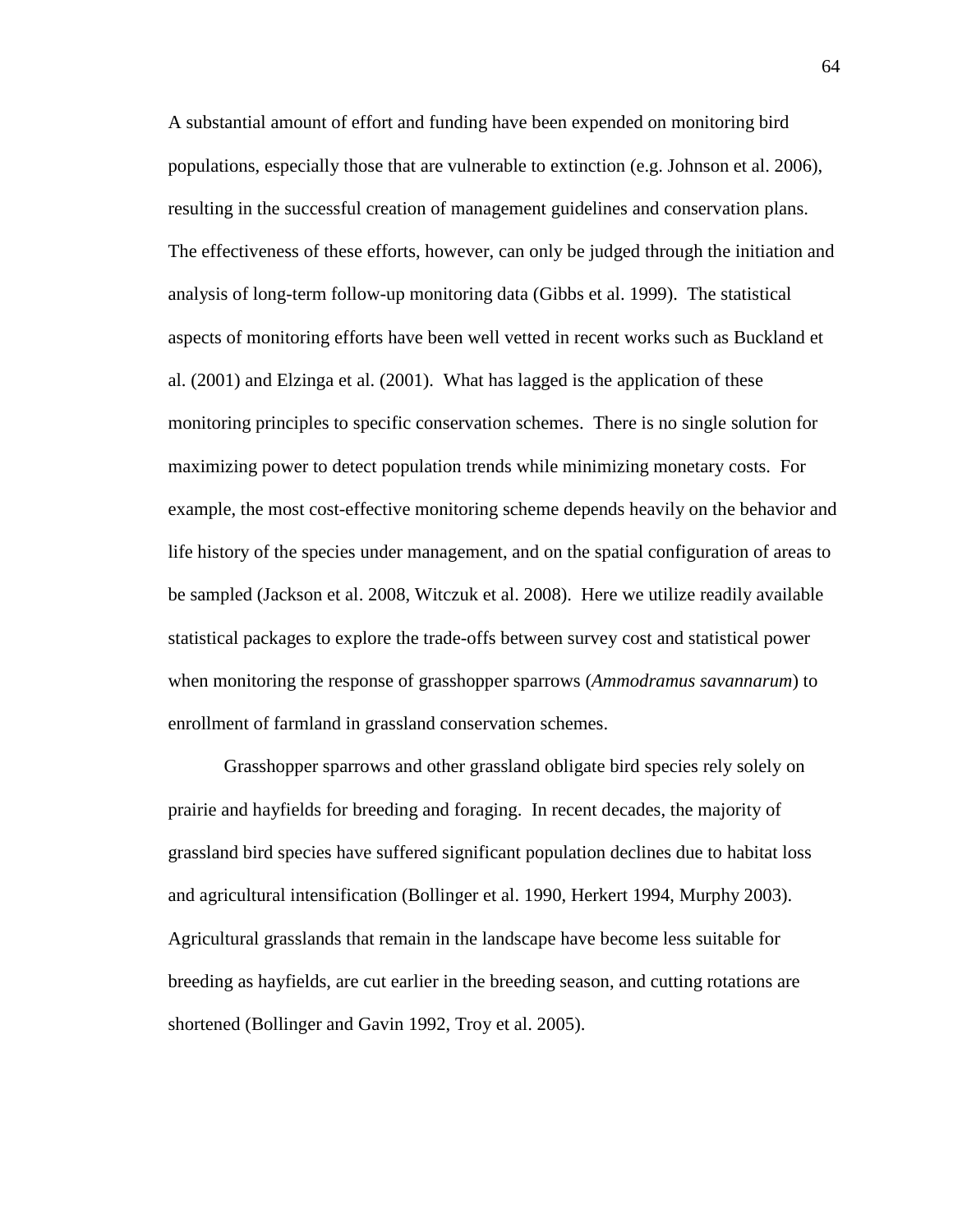The growing conservation concern for grassland bird populations has led managers and conservationists to advocate for enrollment of agricultural grasslands into programs such as the Conservation Reserve Program (CRP) and Wildlife Habitat Incentives Program (WHIP). These private land enrollment activities, administered by the United States Department of Agriculture (USDA), offer financial incentives for farmers to manage environmentally sensitive agricultural land for the benefit of grassland birds. In most instances, the farmers agree to delay mowing their hayfields until after resident breeding birds have had time enough to fledge at least one clutch of young. The CRP is the largest of the private lands conservation programs in the US with over 11 million hectares enrolled in various types of grassland in 2007 alone (Barbarika 2007).

 Despite the considerable amount of farmland enrolled in these programs and the subsequent potential benefit for grassland birds, long-term monitoring programs that evaluate the success of these programs are rare. Existing studies revealed that grassland birds were more abundant and nest densities higher in CRP farmland than in other habitat types such as cropland (Johnson and Schwartz 1993, Best et al. 1997). Other studies showed that mowing a hayfield during the breeding season reduced fecundity and survival in some grassland bird species (Bollinger et al. 1990, Perlut et al. 2006, 2008). However, these were short-term studies that did not determine the effect of farmland enrollment on grassland bird population trends. Long term studies ( $\geq$  5 years) of the effect of CRP enrollment on grassland birds exist, however they are based on Breeding Bird Survey (BBS) trend data (Reynolds et al. 1994, Herkert 1998). The BBS has known limitations in terms of its ability to accurately detect population trends for species with low abundances and a tendency to avoid edges, such as grassland birds (Fletcher and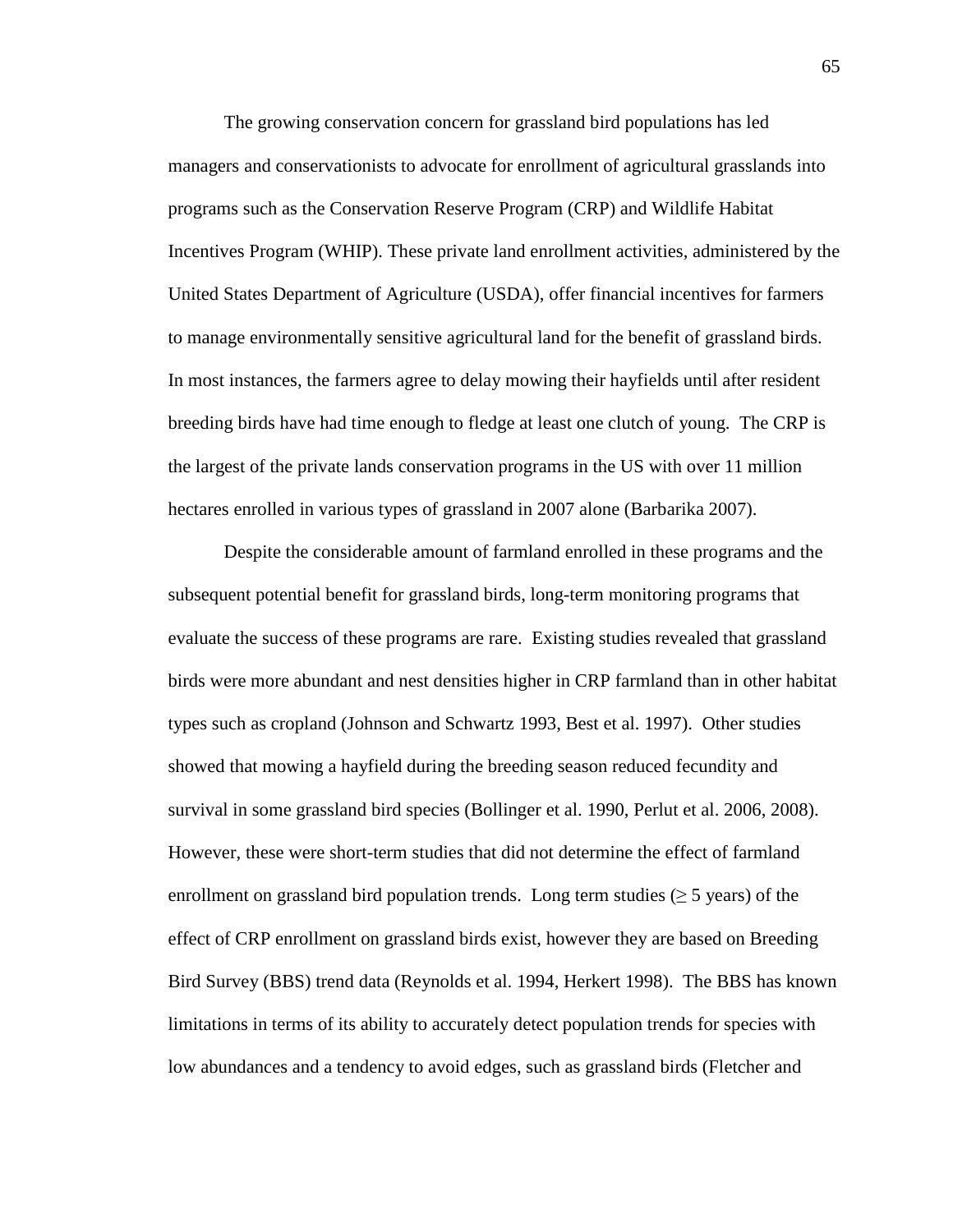Koford 2003, Sauer et al. 2003, Renfrew et al. 2005). Further, population trends occurring on the scale at which BBS surveys are conducted may not accurately represent the population trends occurring at the scale of management (Sauer et al. 2003). To gain the most benefit from our conservation efforts we need cost-effective, long term monitoring programs that are implemented at the appropriate spatial scale and with grassland bird biology in mind.

 In New Jersey, managing land for the benefit of grassland birds is particularly important as the state is experiencing rapid urbanization with losses in agricultural land greater than in any other land use type (Hasse and Lathrop 2008). The Central Piedmont (CP) Plains region of New Jersey contains some of the most extensive agricultural complexes left in the State, providing important habitat for several grassland bird species including the State-threatened grasshopper sparrow, a species that experienced a 15.8% decline in New Jersey between 1966 and 2007 (Sauer et al. 2008).

 In a previous study, we simulated a CP Plains grasshopper sparrow metapopulation (96 hayfields) under management scenarios with increasing amounts of hayfield area enrolled in delayed mowing programs. Our results indicated that enrolling between 31 and 48% of the total hayfield area (total area  $=$  ~4,700 ha) in the landscape resulted in steady population persistence for at least 50 years. Further enrollment of land above 20% only minimally improved persistence (Seigel and Lockwood 2009). Lower enrollment scenarios resulted in a decreasing population trend with an associated relatively high probability of extinction within 50 years. Here we conduct a power analysis to determine the ability of six potential monitoring programs to detect the grasshopper sparrow metapopulation declines that occurred under the low- and mid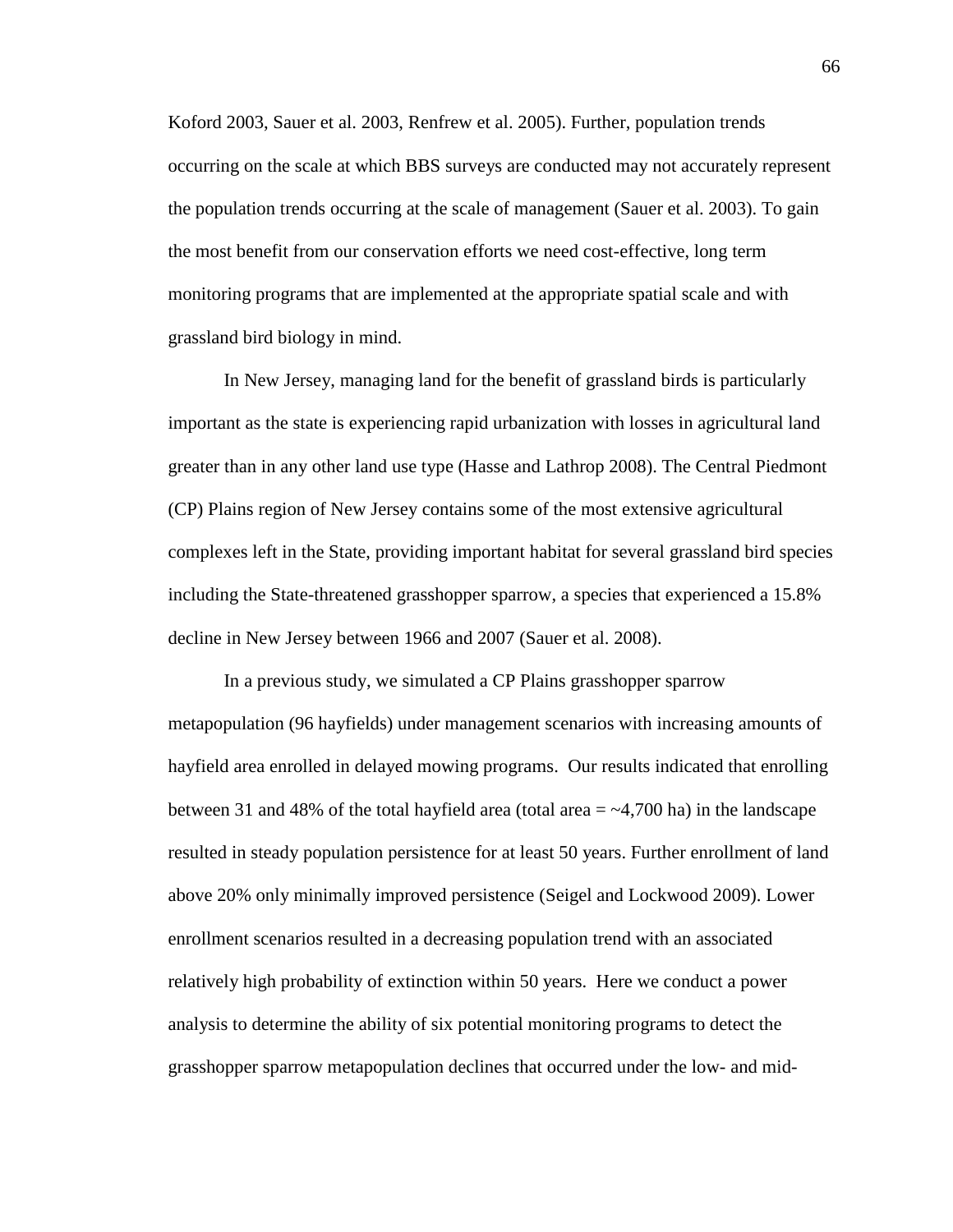enrollment scenarios. There exists an effort to enroll CP Plains farmlands into conservation programs (mostly within WHIP), with a concomitant effort to monitor the status of grasshopper sparrows and other grassland birds in the area using citizen scientists (NJ Audubon 2008). If our recommendations for effective monitoring are applied to this citizen science program, we have the opportunity to use the resulting trend analyses to fine-tune our metapopulation model and the set of lands that are targeted for enrollment.

### **METHODS**

We used MONITOR to evaluate the statistical power of our six monitoring options (Gibbs 1995). These options consider two possible hayfield enrollment scenarios (lowand mid-enrollment levels), with three possible designs within each. To calculate the power of each monitoring program, we first defined the following: (1) the number of hayfields to be monitored, (2) the mean annual grasshopper sparrow abundance in each hayfield (taken from previously published grasshopper sparrow metapopulation simulations, see below), (3) the within- and between-hayfield variation in abundance estimates, (4) the duration of monitoring, (5) the interval of monitoring, (6) the type of population trend (linear or exponential), and (7) the significance level associated with trend determination. Based on user-defined conditions, MONITOR generated many simulated sets of count data and randomly drawn sample counts and then calculated the proportion of trials in which population trends (determined by regression) differed significantly from zero. This proportion, measured from 0 (low power) to 1 (high power), was the power estimate and indicated how effective the specified monitoring program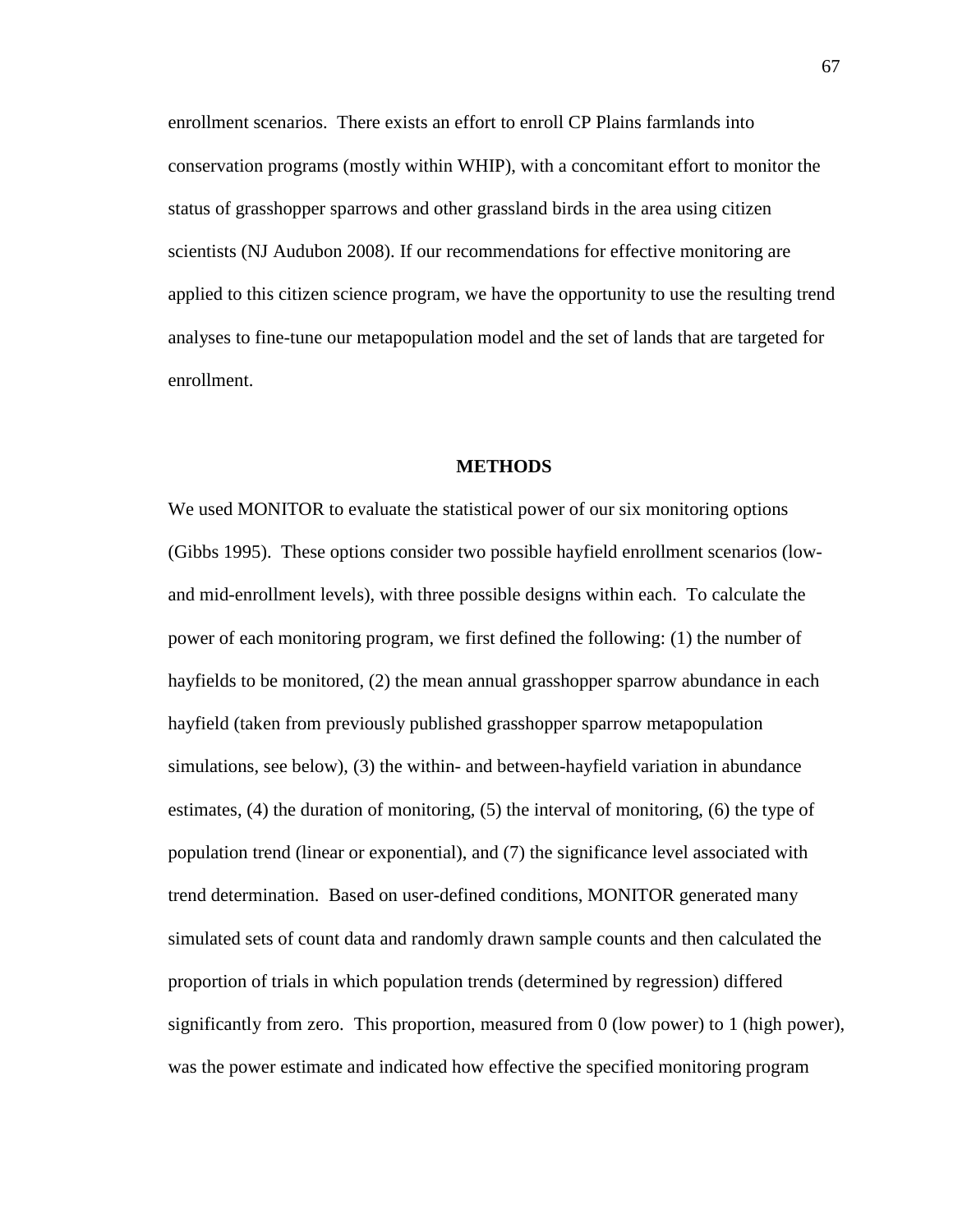was at detecting a particular trend. We considered a monitoring program as successful when the specified population trend was detected with a power of 0.90 ( $p \le 0.05$ ).

 Because the grasshopper sparrow metapopulation simulations of Seigel and Lockwood (2009) generated unique population trajectories under each of the two management scenarios (low- and mid-enrollment), we conducted two separate power analyses based on these results. We parameterized both analyses based on data from one simulation run under the respective management scenario. We randomly selected this run from ten runs reported by Seigel and Lockwood (2009) under each enrollment scenario.

 Because our goal was to design a survey that could validate the conservation actions suggested by the simulations of Seigel and Lockwood (2009), we defined the trend to be detected (or the effect size) as the average inter-annual increase or decrease in the grasshopper sparrow CP Plains metapopulation over the 50-year time span of our simulations. In the low- and mid-enrollment scenarios, the simulated grasshopper sparrow metapopulation decreased at an annual rate of 7% and 2%, respectively. Therefore, we assessed how the power to detect a 7% decrease in abundance of grasshopper sparrows under the low-enrollment scenario and a 2% decrease under the high-enrollment scenario varied across different monitoring schemes. All population trajectories were exponential in nature.

 MONITOR used interannual variation in abundance within hayfields, and also trend variation among hayfields, to calculate power. In the metapopulation simulations of Seigel and Lockwood (2009), each hayfield experienced a set degree of environmental stochasticity from year to year (within-hayfield variation), which affected the fecundity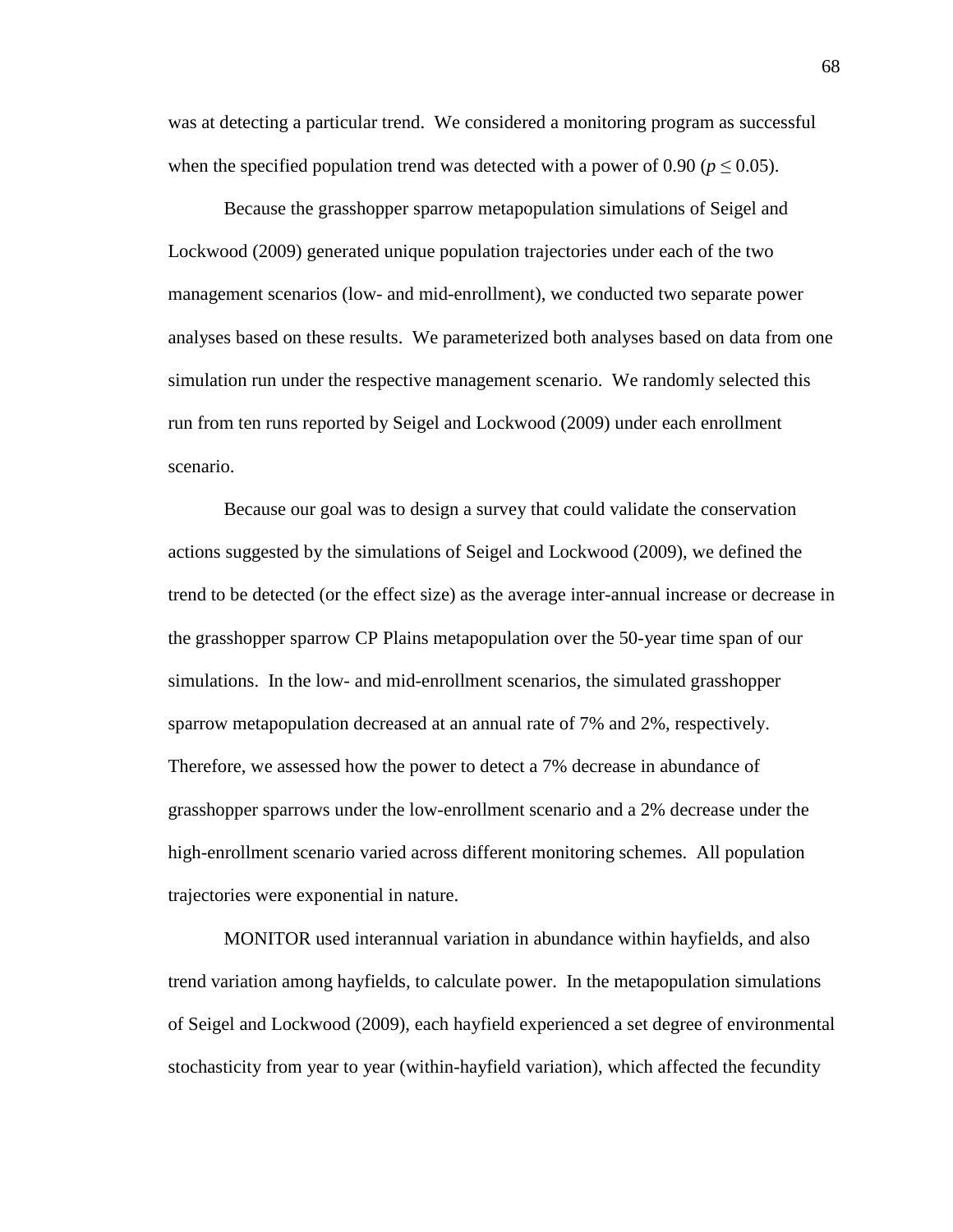and survival rates of the grasshopper sparrows occupying that field. Thus to obtain interannual variation in abundance for each hayfield, we compared the 50-year simulated population trajectory that included environmental stochasticity with a simulated trajectory (based on the same inputs) that did not include environmental stochasticity. We then calculated the standard deviation of the annual differences in abundance between the two trajectories and incorporated it into MONITOR for each hayfield (min 1.92, max 12.65). Overall population trends also differed to varying degrees among hayfields due to spatial autocorrelation in environmental conditions. We used the coefficient of variation associated with the mean population trend across hayfields as a rough estimate of inter-site variability in local population trends (min 0.07, max 0.67). Population trend data was taken from the metapopulation simulations of Seigel and Lockwood (2009) (mean annual hayfield abundance min 5, max 40).

 We varied three components of the monitoring program while holding all other variables constant to determine the minimum survey effort necessary in each case to achieve a power of 0.90: number of hayfields surveyed, duration of monitoring, and interval between surveys. For the first component, number of hayfields surveyed, we added randomly selected hayfields to the monitoring program until we reached the desired 0.90 power. Hayfields were chosen randomly regardless of their status as enrolled in a delayed mowing program or not. This decision is biologically warranted because grasshopper sparrows do not apparently distinguish between the two types of agricultural hayfields (enrolled or not) when selecting breeding habitat in the spring, and the population trends reported by Seigel and Lockwood (2009) were similar in both types of hayfields. For the second component, the duration of monitoring, we evaluated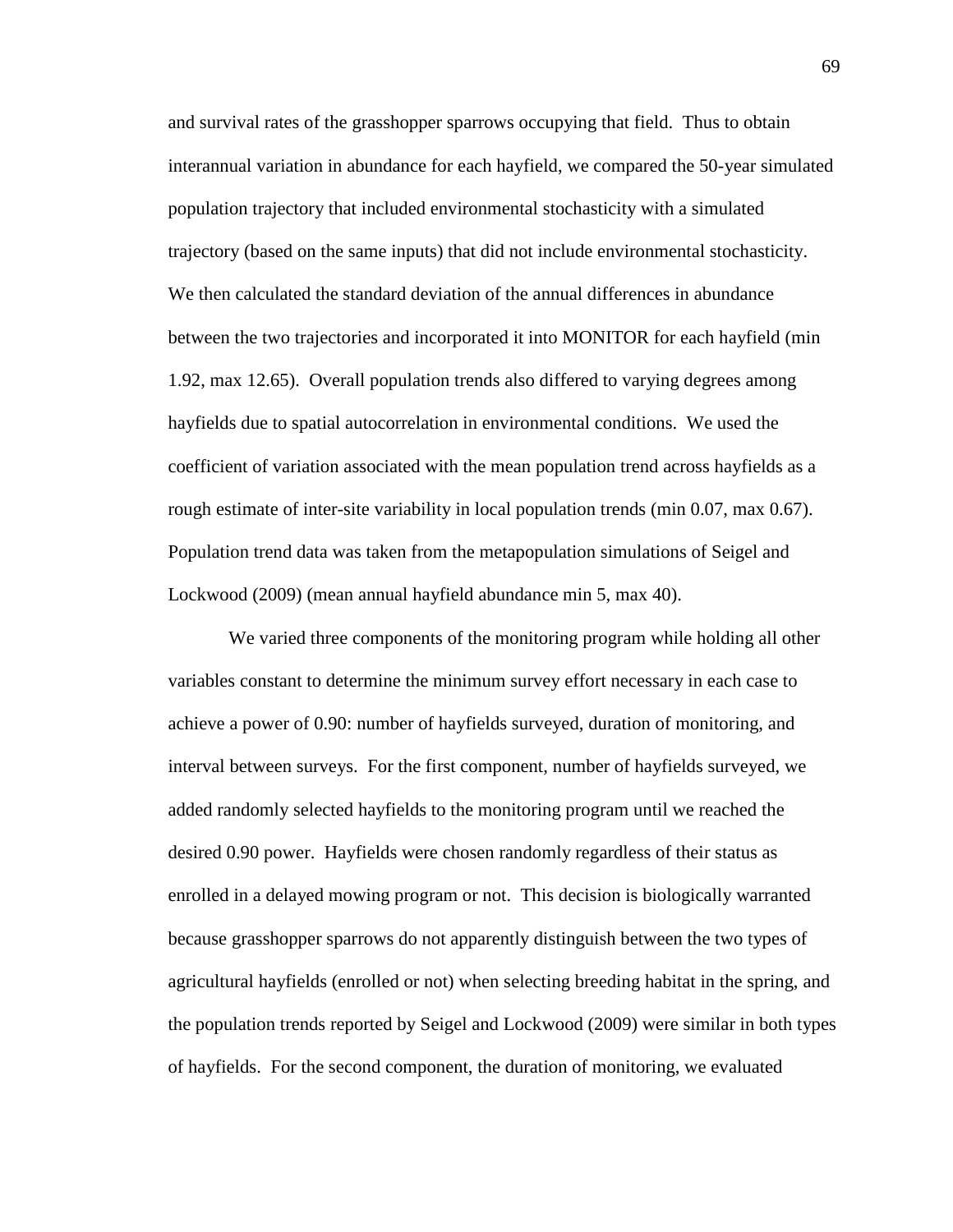monitoring programs for the low-enrollment scenario that were 4 and 5 years in duration (Monitoring Programs 1 and 2); and for the mid-enrollment scenario, we evaluated programs that were 7 and 8 years duration (Monitoring Programs 4 and 5). We chose these lengths of time based on preliminary calculations that indicated that these were the minimum annual monitoring durations necessary to achieve the desired 0.90 power level. For the third component, interval between surveys, we lengthened the interval of monitoring from annual to every other year to determine if this would increase the efficiency (i.e. lower costs to achieve the same power) of a monitoring program (Monitoring Programs 3 and 6).

 Sampling error decreases the precision of density estimates resulting in a lower probability of detecting a trend in a population (Diefenbach et al. 2003). To assess the degree that precision will vary between observers, especially for relatively untrained volunteers typical of a citizen science monitoring program, we had four observers conduct line transect distance sampling of grasshopper sparrows in one of the subpopulations of the CP Plains grasshopper sparrow metapopulation (Skeet Field) during the breeding seasons of 2004 through 2007. After the observers completed all surveys, we entered the data set into *Distance 5.0*, a program that fits detection function models to the distance sampling data to generate a density estimate (Buckland et al. 2001). We generated annual density estimates for the grasshopper sparrow population in Skeet Field based on the observers' data combined (in 2004 and 2006 when two observers counted birds) and for the individual observers that counted sparrows in 2005 and 2007.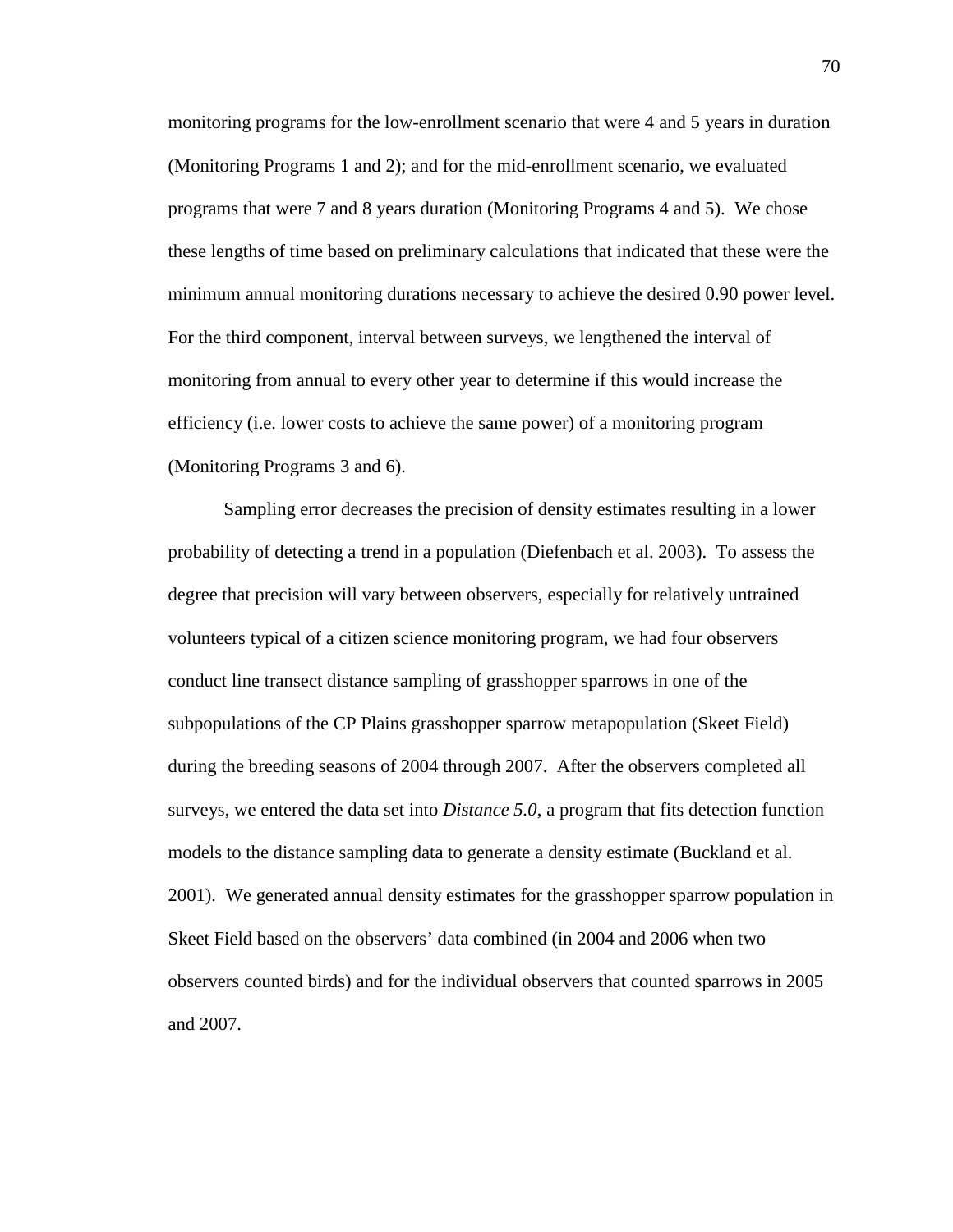Our distance sampling results revealed a high degree of variation in density estimates among observers both between-years and within-years (see below). To determine how added variation from sampling error affected the power to detect population trends, we increased the inter-annual variation associated with each hayfield by 20% in the four-year and five-year power analyses. We chose a 20% increase because this was a conservative estimate of sampling error based on the between-observer variation we detected and may represent a realistic level of variation present in monitoring programs involving multiple observers (Diefenbach 2003).

 We assessed cost-effectiveness of monitoring programs by calculating the survey time in hours required to successfully reach our desired power level. We assigned a survey time to each hayfield based on its size: small hayfields  $(0-50ha) = 3$  hours, 14 minutes; medium hayfields  $(51-100ha) = 6h$ rs, 28min; large hayfields  $(101-150ha) = 9h$ rs, 42min; and extra large hayfields  $(>150ha) = 12hrs$ , 56min. Times were calculated based on the average amount of time it took to conduct distance sampling at Skeet Field, a medium sized hayfield. Total survey time required for each monitoring program consisted of the total survey time for all fields multiplied by the number of survey occasions.

#### **RESULTS**

The estimated density of grasshopper sparrows within Skeet Field differed among observers and years (Table 1). The overall high (51 male sparrows) and low (19 males sparrows) density estimates occurred within the same year (2004). The coefficient of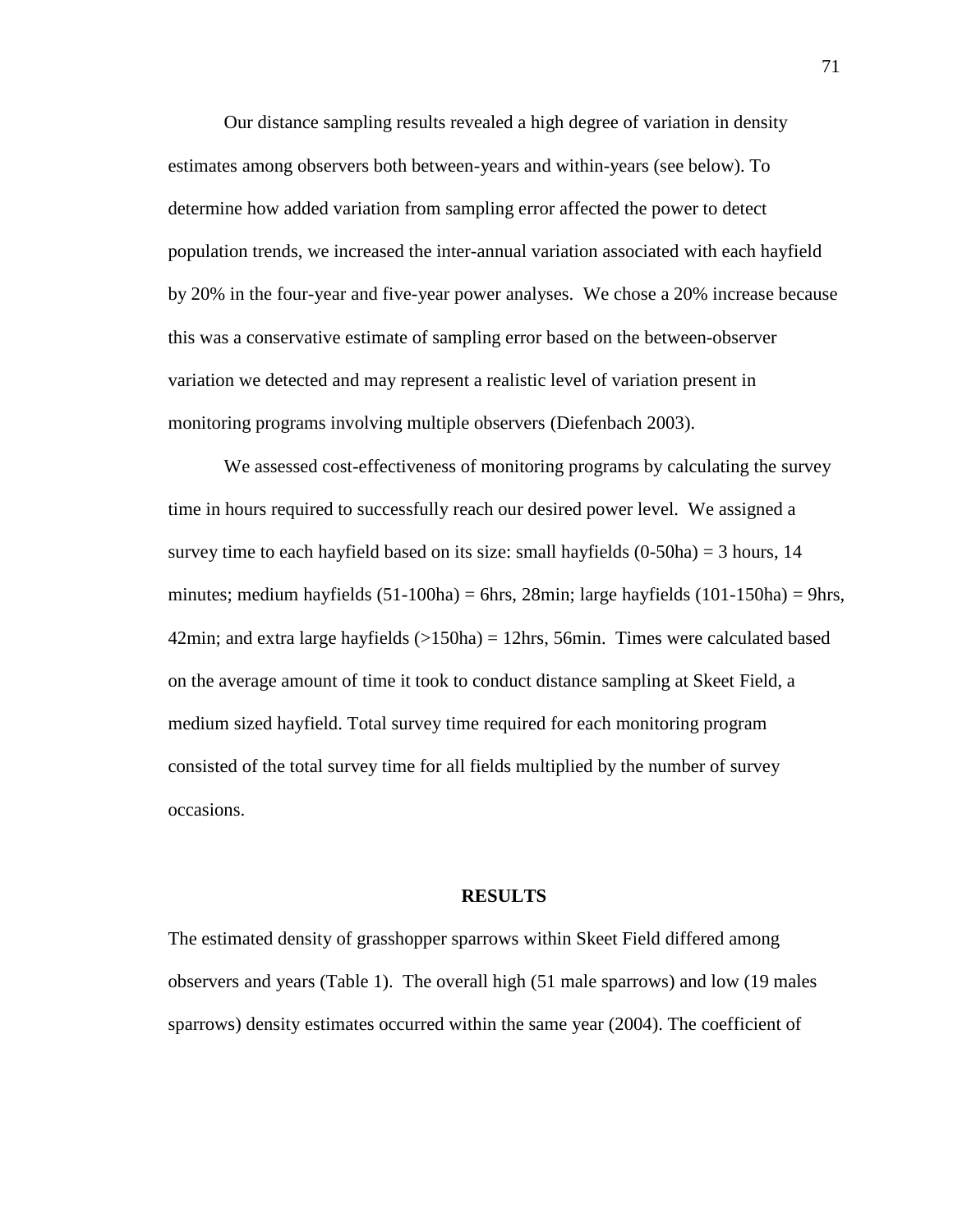variation for density estimates by Observers 1 and 2 in 2004 was 0.22, and 0.65 for density estimates by Observers 3 and 4 in 2006.

 The power to detect a 7% population decline increased with increasing numbers of hayfields surveyed in both the four and five year monitoring programs (Monitoring Programs 1 and 2; Fig. 1). We found that by decreasing the survey frequency from annual to bi-annual in Monitoring Program 1, an additional two years were necessary to reach the target power of 0.90 (Table 2). Monitoring Program 2 required the fewest time units and hayfields surveyed to reach target power.

 The power to detect a 2% population decline (mid-enrollment management scenario) increased as the number of hayfields surveyed rose in both the seven and eight year monitoring programs (Monitoring Programs 4 and 5; Fig. 2). We found that by decreasing the survey frequency from annual to bi-annual in Monitoring Program 4, an additional three years were necessary to reach a power of 0.90 (Table 2). Monitoring Program 6 required the fewest time units to reach a power of 0.90 (Table 2).

We were able to detect the 7% population decline in the low enrollment scenario with less effort and in a shorter time frame than we could detect the 2% decline in the mid-enrollment scenario. When we included an additional year of surveys in Monitoring Program 1, power to detect a 7% decline increased at a higher rate as hayfields were added to the monitoring protocol (Fig. 1). This result did not hold true for the Monitoring Programs of the mid-enrollment scenario; both programs reached 0.90 at a similar rate despite there being a difference in monitoring duration of one year (Fig. 2).

 By incorporating a 20% increase in interannual variation due to sampling error (low precision), the power to detect a 7% annual decrease (low enrollment management

72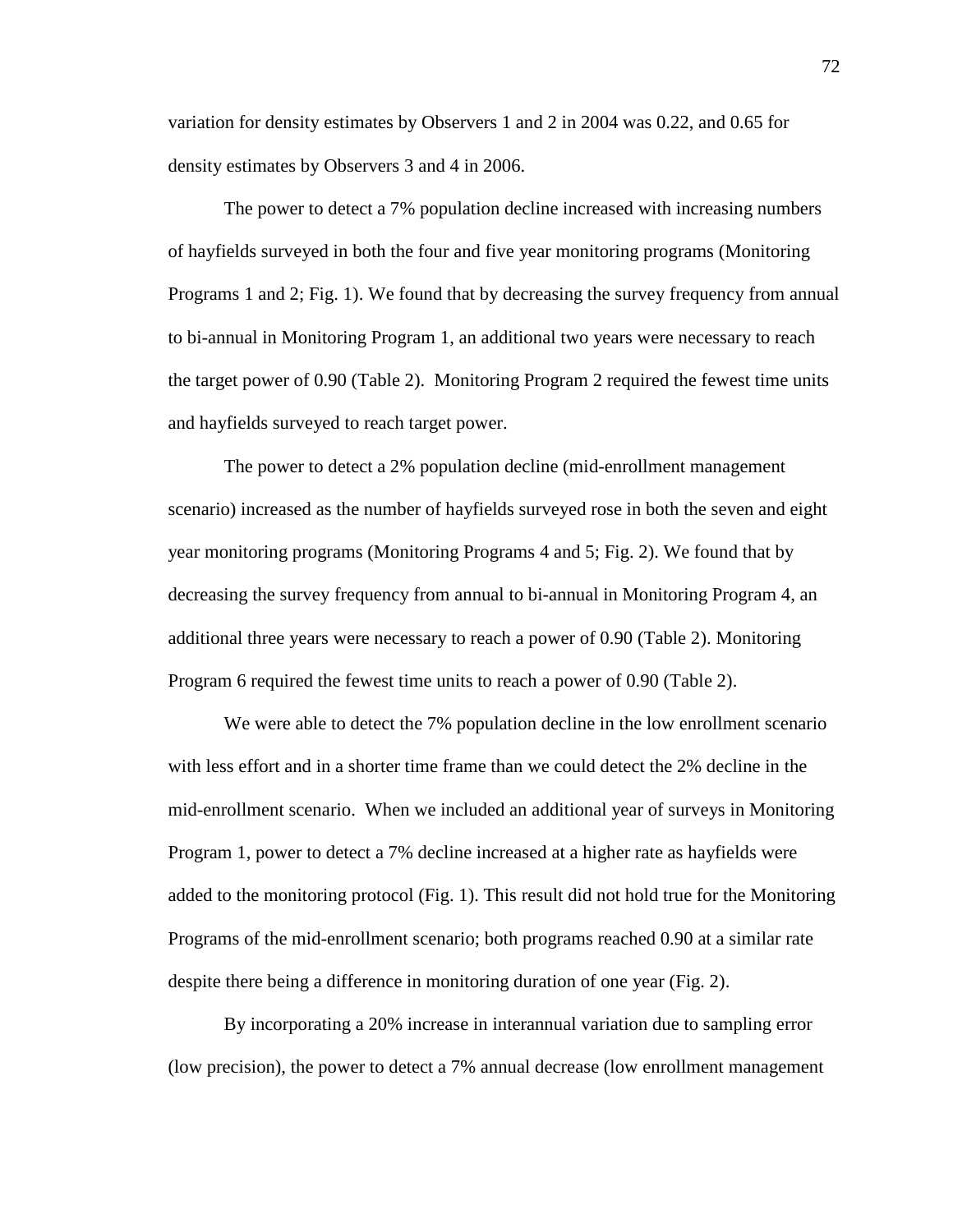scenario) in population abundance by Monitoring Program 1 decreased from 0.91 to 0.79 (Fig. 3). An additional year of surveying was necessary to reach power of 0.90 under this assumption, thereby increasing the total number of hours from 970 to 1164. In Monitoring Program 2, power decreased from 0.91 to 0.81 when interannual variation was increased by 20%. To reach the desired power of 0.90, an increase in the total hours surveyed from to 698 to 815 is required. When we increased interannual variation by 20% in Monitoring Programs 4 and 5 the power to detect a 2% population decrease fell from 0.90 to 0.81 and from 0.91 to 0.87 (Fig. 3). Although in both cases an extra year of surveys is necessary, the total hours required are less than the equivalent results when detecting a 7% decline.

#### **DISCUSSION**

Monitoring programs frequently provide the information on which management decisions are based, and as such, their ability to accurately represent population dynamics is critical to the success of conservation efforts (Gibbs et al. 1999, Field et al. 2007, Martin et al. 2007). We explored the effectiveness of a monitoring program at two scales by: (1) evaluating the accuracy of the data being collected at the level of the individual survey and (2) determining the ability of multiple monitoring designs to provide the statistical power necessary to detect a biologically significant population trend. Although we used grassland bird monitoring as an example, our approach and broad conclusions are applicable to any type of biological monitoring program.

 To avoid making inappropriate management decisions, monitoring programs should be evaluated based on their cost-effectiveness and statistical power to detect a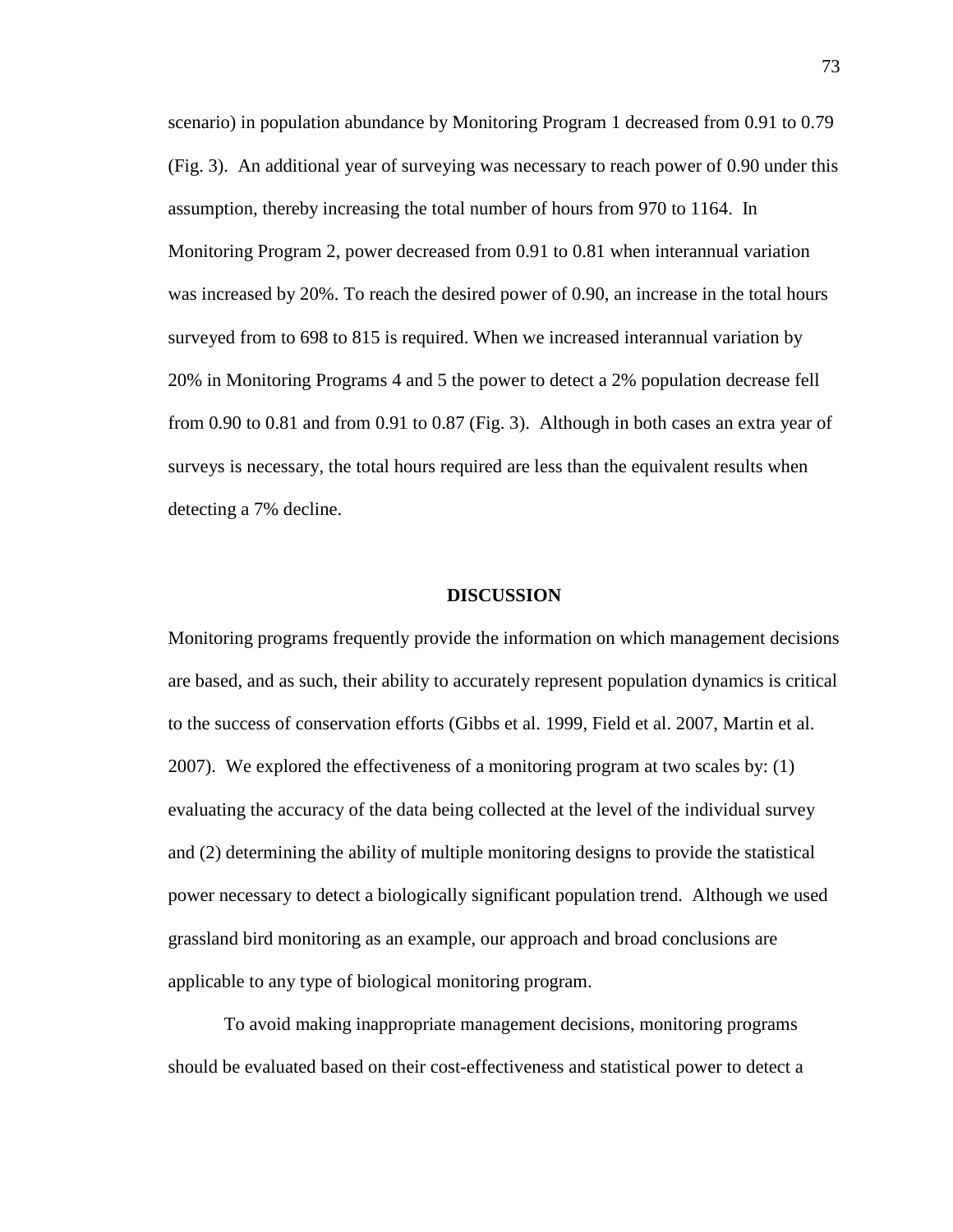population trend. Based on the Marsh and Trenham (2008) survey of over 300 people involved in monitoring, most monitoring programs last from 3 to 10 years, and over half of the people said that their monitoring program was limited by lack of money and/or time, thereby indicating the importance of cost-effectiveness. Further, if a monitoring program is not able to detect a biologically significant population trend with reasonable statistical power, the financial and human resources used for that program have been wasted and the need to implement necessary management for a species has been missed (e.g., Zorn et al. 2003).

 We found that by adding one additional year of surveys to Monitoring Program 1, we could reduce the amount of survey effort necessary to achieve 90% power by 28%. We also found that, by increasing the duration of Monitoring Program 3 by three years, we reduced the monitoring effort required to reach our power goal by 25%. The tradeoff between time and monitoring resources (i.e. money) however, is not always straightforward. Biologists and managers must decide on a case-by-case basis whether it is more important to reduce the amount of time or the amount of devoted resources necessary to detect a declining trend in a population.

 We found a considerable amount of variation in density estimates among observers. In one instance, the difference between estimates was greater than 2-fold. A high level of inter-observer variability such as that found in our study reduces the probability of detecting real trends in population numbers across space or through time. When we included a conservative estimate of inter-observer variability in our power analysis, the statistical power to detect the desired population trend decreased by as much as 13%, with a stronger effect occurring in the low enrollment management scenario.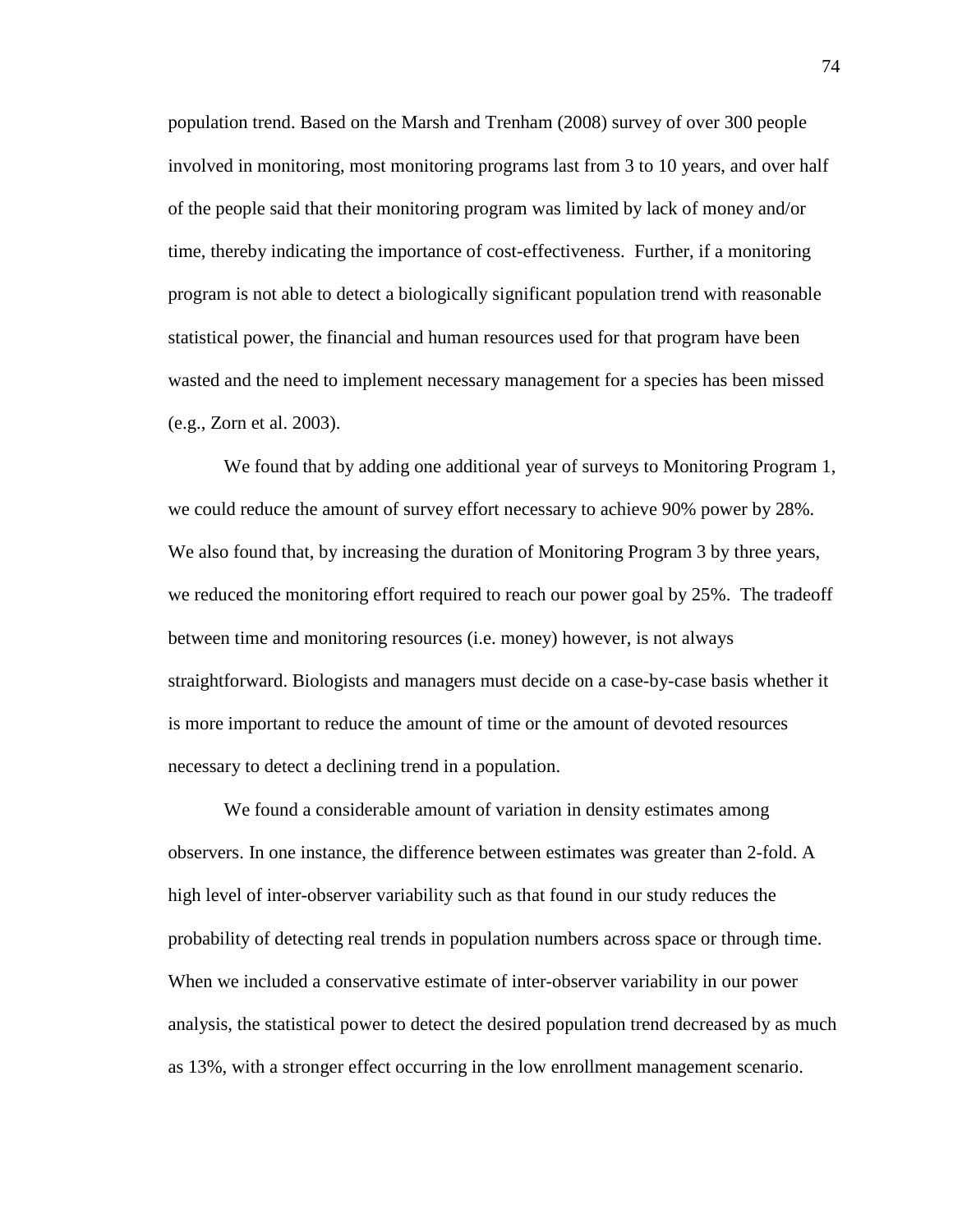This decrease is not trivial when dealing with the conservation of threatened and endangered species, such as the grasshopper sparrow. If a declining trend is not detected, appropriate management aimed at reversing or slowing the decline may not be implemented. Further, there is a tradeoff between monitoring precision and monitoring effort. Monitoring effort must be increased to overcome the effect of sampling error on the power to detect a trend, requiring more funding to obtain the necessary data. For example, for Monitoring Program 1 we estimated that an additional 194 survey hours would be necessary to overcome the effect of sampling error on power. Although the number of observers in our study was low, we believe their range of skills may be typical of differences among observers in any other grassland bird study and suggests caution when drawing conclusions from density data collected using even the best counting methodologies.

We were able to detect the 7% population decline with almost half the monitoring effort necessary to detect the 2% decline. A larger effect size is "easier" to detect because it creates more separation between the null hypothesis of zero change in population abundance and the alternative hypothesis that there is a population trend occurring. Larger effect size reduces Type I error or the probability that a significant trend will be falsely detected. This is a characteristic of monitoring that is advantageous for conservation efforts; as a population decline increases in magnitude, the time necessary to detect that decline decreases.

We used the widely accepted alpha level of 0.05 in our power analysis. However, some have argued that alpha may be relaxed in order to gain a savings in monitoring effort in cases where there is a strong *a priori* expectation that a decline is occurring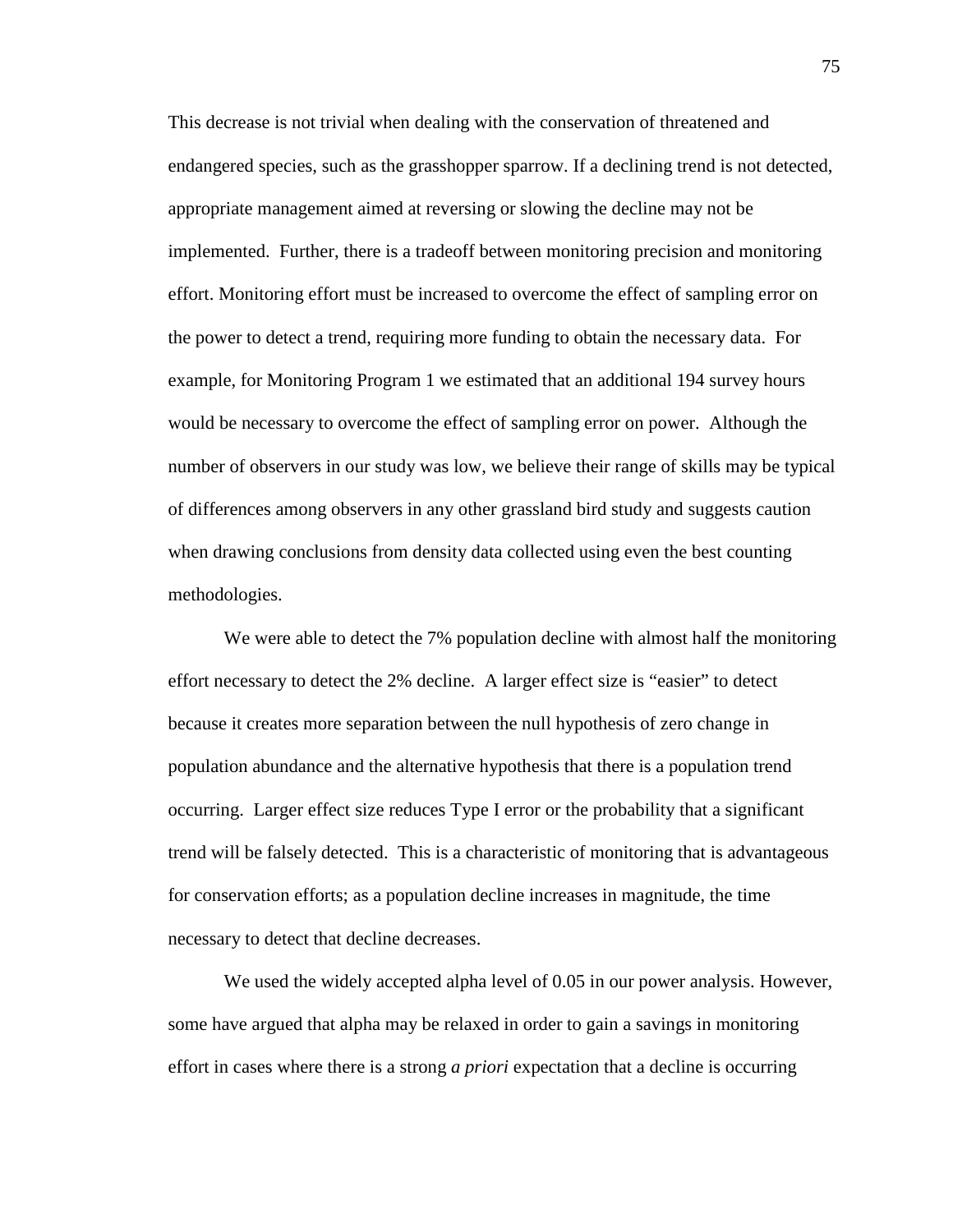(Field et al. 2007). In doing so, we are increasing the probability of Type I error, or the probability that a significant population trend would be detected when it is not actually occurring. We were conservative with what we considered to be a satisfactory power level (0.9), however, a power of 0.8 is frequently considered acceptable (Freilich et al. 2005). Reducing the power level (or increasing Beta) increases the probability of not detecting a trend when one is actually occurring, or Type II error. Alpha and Beta levels should be defined based on the potential consequences associated with making both types of errors. In our case of monitoring a grasshopper sparrow metapopulation under delayed mowing grassland management, a Type I error, or detecting a significant declining population trend when one was not occurring, could lead to further enrollment of additional hayfields into delayed mowing management. A Type II error, or not detecting a significant population trend when one was occurring in reality, would result in continued population decline because no further management actions would be taken. It is up to managers to decide on the relative importance of Type I and II errors. Simulations such as ours can provide managers with a transparent schema for balancing these concerns.

#### **ACKNOWLEDGEMENTS**

We thank Brian Clough, Matthew Sileo, Thomas Almendinger, Tabby Fenn, and Ryan Sklar for their participation in field data collection. We thank Troy Ettel for input on the logistics of farm enrollment and other insights into management. Partial funding for this work was provided by the Duke Farms Foundation and Rutgers University to JLL.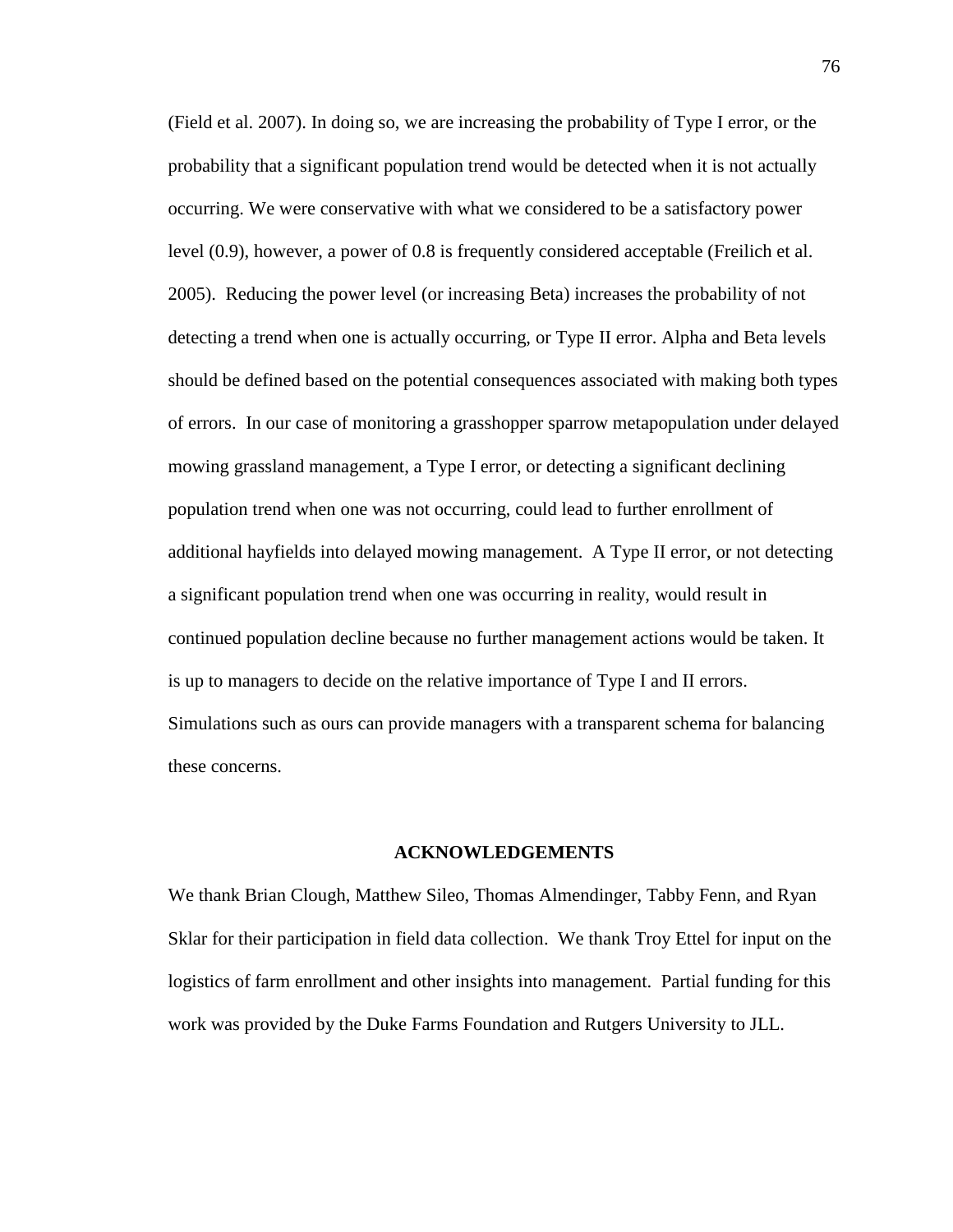# **LITERATURE CITED**

- ANDERSON, D. R., K. P. BURNHAM, B. C. LUBOW, L. THOMAS, L., P. S. CORN, P. A. MEDICA, AND R. W. MARLOW. 2001. Field trials of line transect methods applied to estimation of desert tortoise abundance. Journal of Wildlife Management 65: 583-597
- BARBARIKA, A. 2007. Conservation Reserve Program Summary and Enrollment Statistics, Fiscal Year 2007.

http://www.fsa.usda.gov/Internet/FSA\_File/annual\_consv\_2007.pdf

- BEST, L. B., H. CAMPA III, K. E. KEMP, R. J. ROBEL, M. R. RYAN, J. A. SAVIDGE, H. P. WEEKS, JR., AND S. R. WINTERSTEIN. 1997. Bird abundance and nesting in CRP fields and cropland in the Midwest: a regional approach. Wildlife Society Bulletin 25: 864-877
- BOLLINGER, E. K., P. B. BOLLINGER, AND T. A. GAVIN. 1990. Effects of hay-cropping on eastern populations of the bobolink. Wildlife Society Bulletin 18: 142-150
- BUCKLAND, S. T., D. R. ANDERSON, K. P. BURNHAM, J. L. LAAKE, D. L. BORCHERS, AND L. THOMAS. 2001. Distance Sampling: Estimating Abundance of Biological Populations. Oxford University Press, Oxford, United Kingdom.
- DIEFENBACH, D. R., D. W. BRAUNING, AND J. A. MATTICE. 2003. Variability in grassland bird counts related to observer differences and species detection rates. Auk 120: 1168-1179
- ELZINGA, C. L., D. W. SALZER, J. W. WILLOUGHBY, AND J. P. GIBBS. 2001. Monitoring Plant and Animal Populations. Blackwell Science, Inc. Malden, MA.
- FIELD, S. A., P. J. O'CONNOR, A. J. TYRE, AND H. P. POSSINGHAM. 2007. Making monitoring meaningful. Austral Ecology 32: 485-491
- FLETCHER, R. J. AND R. R. KOFORD. 2003. Spatial responses of bobolinks (*Dolichonyx oryzivorus*) near different types of edges in northern Iowa. Auk 120: 799-810
- FREILICH, J. E., R.J. CAMP, J.J. DUDA, AND A. E. KARL. 2005. Problems with sampling desert tortoises: a simulation analysis based on field data. Journal of Wildlife Management 69: 45-56
- GIBBS, J.P. 1995. MONITOR 7.0: Software for estimating the statistical power of population monitoring programs. USGS-Patuxent Wildlife Research Center, Laurel, MD. http://www.mbr-pwrc.usgs.gov/software/monitor.html
- GIBBS, J.P., H. L. SNELL, AND C. E. CAUSTON. 1999. Effective monitoring for adaptive wildlife management: Lessons from the Galapagos Islands. Journal of Wildlife Management 63: 1055-1065
- HANNAFORD, M. J., M. T. BARBOUR, AND V. H. RESH. 1997. Training reduces observer variability in visual-based assessments of stream habitat. Journal of the North American Benthological Society 16: 853-860
- HASSE, J. AND R. G. LATHROP. 2008. Tracking New Jersey's dynamic landscape: Urban growth and open space loss 1986-1995-2002. Center for Remote Sensing and Spatial Analysis, Rutgers University, New Brunswick, NJ. http://www.crssa.rutgers.edu/projects/lc/urbangrowth/
- HERKERT, J.R. 1994. The effects of habitat fragmentation on Midwestern grassland bird communities. Ecological Applications 4:461-471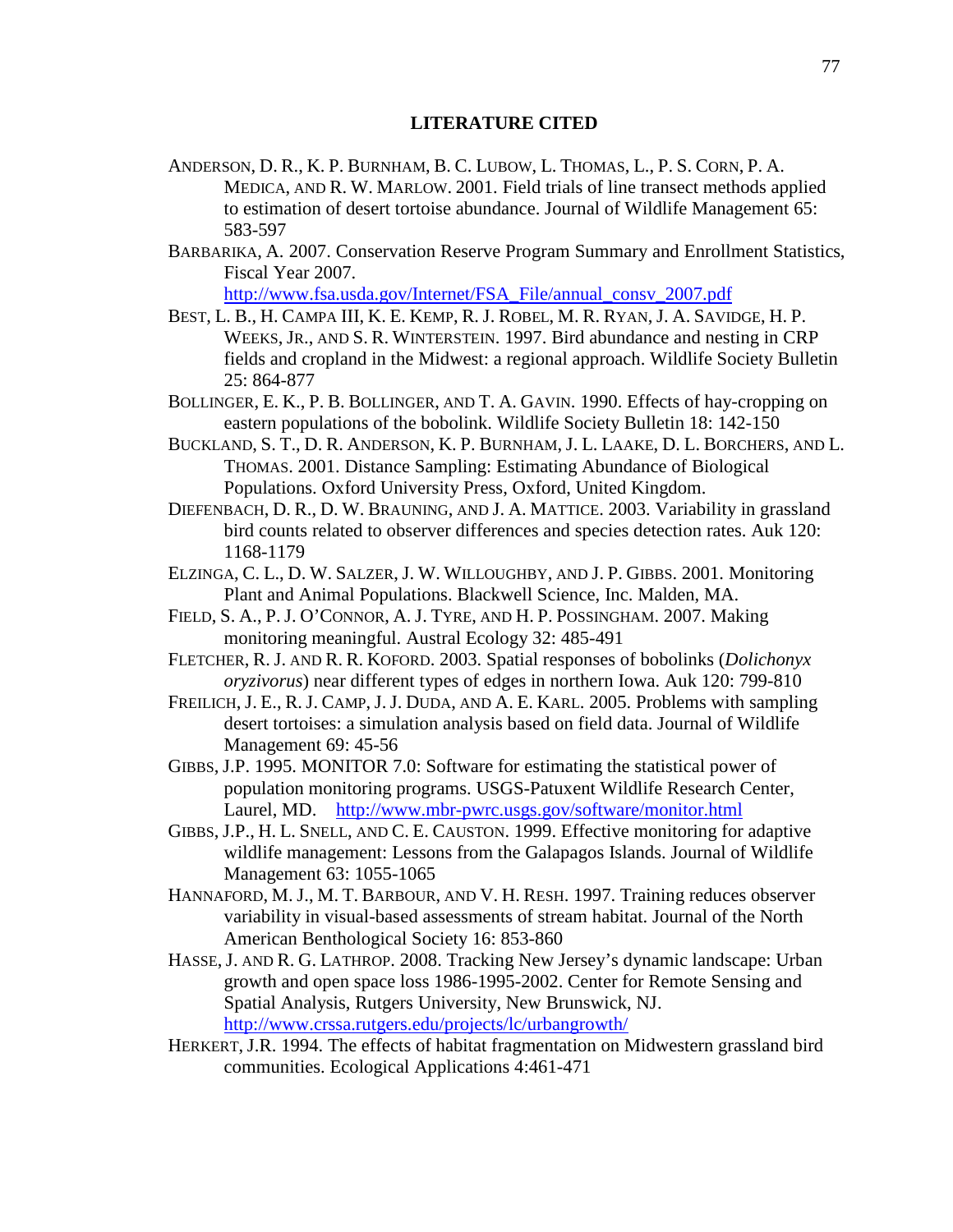- HERKERT, J. R. 1998. The influence of the CRP on grasshopper sparrow population trends in the mid-continental United States. Wildlife Society Bulletin 26: 227-231
- JACKSON, A. L, A. C. BRODERICK, W. J. FULLER, F. GLEN, G. D. RUXTON, AND B. J. GODLEY. 2008. Sampling design and its effect on population monitoring: How much monitoring do turtles really need? Biological Conservation 141: 2932-2941
- JOHNSON, L., R. J. CAMP, K. W. BRINCK, AND P. C. BANKO. 2006. Long-term population monitoring: Lessons learned from an endangered passerine in Hawaii. Wildlife Conservation 34:1055-1063
- JOHNSON, D. H. AND M. D. SCHWARTZ. 1993. The Conservation Reserve Program and grassland birds. Conservation Biology 7:934-937
- KEPLER, C. B. AND J. M. SCOTT. 1981. Reducing bird count variability by training observers. Studies in Avian Biology 6: 366-371
- MARSH, D. M, AND P. C. TRENHAM. 2008. Current trends in plant and animal population monitoring. Conservation Biology 22: 647-655
- MARTIN, J., W. M. KITCHENS, AND J. E. HINES. 2007. Importance of well-designed monitoring programs for the conservation of endangered species: Case study of the snail kite. Conservation Biology 21:472-481
- NEW JERSEY AUDUBON SOCIETY. Grassland Survey Results. http://www.njaudubon.org/Research/CitizenScience/Grass\_2005\_results.html Accessed February 23, 2008
- PERLUT, N. G., A. M. STRONG, T. M. DONOVAN, AND N. J. BUCKLEY. 2006. Grassland songbirds in a dynamic management landscape: behavioral responses and management strategies. Ecological Applications 16:2235-2247
- PERLUT, N. G., A. M. STRONG, T. M. DONOVAN, AND N. J. BUCKLEY. 2008. Grassland songbird survival and recruitment in agricultural landscapes: implications for source-sink demograpy. Ecology 89:1941-1952
- RENFREW, R.B., C. A. RIBIC, AND J. L. NACK. 2005. Edge avoidance by nesting grassland birds: A futile strategy in a fragmented landscape. Auk 122: 618-636
- REYNOLDS, R. E., T. L. SHAFFER, J. R. SAUER, AND B. G. PETERJOHN. Conservation Reserve Program: benefit for grassland birds in the Northern Plains. Transactions of the North American Wildlife Resources Conference 59: 328-336
- SAUER, J. R.,J. E. FALLON, AND R. JOHNSON. 2003. Use of North American Breeding Bird Survey data to estimate population change for Bird Conservation Regions. Journal of Wildlife Management 67: 372-389
- SAUER, J. R.,J. E. HINES, AND J. FALLON. 2008. The North American Breeding Bird Survey, Results and Analysis 1966 - 2007. Version 5.15.2008. *USGS Patuxent Wildlife Research Center*, Laurel, MD
- SEIGEL, A. B. AND J. L. LOCKWOOD. 2009. How increasing levels of private land enrollment in conservation agreements affect the population viability of grassland birds. Ecological Applications *In review*
- THOMPSON, A. A. AND B. D. MAPSTONE. 1997. Observer effects and training in underwater visual surveys of reef fishes. Marine Ecology Progress Series 154: 53- 63
- TROY, A. R., A. M. STRONG, S. C. BOSWORTH, T. M. DONOVAN, N. J. BUCKLEY, AND M. L. WILSON. 2005. Attitudes of Vermont dairy farmers regarding adoption of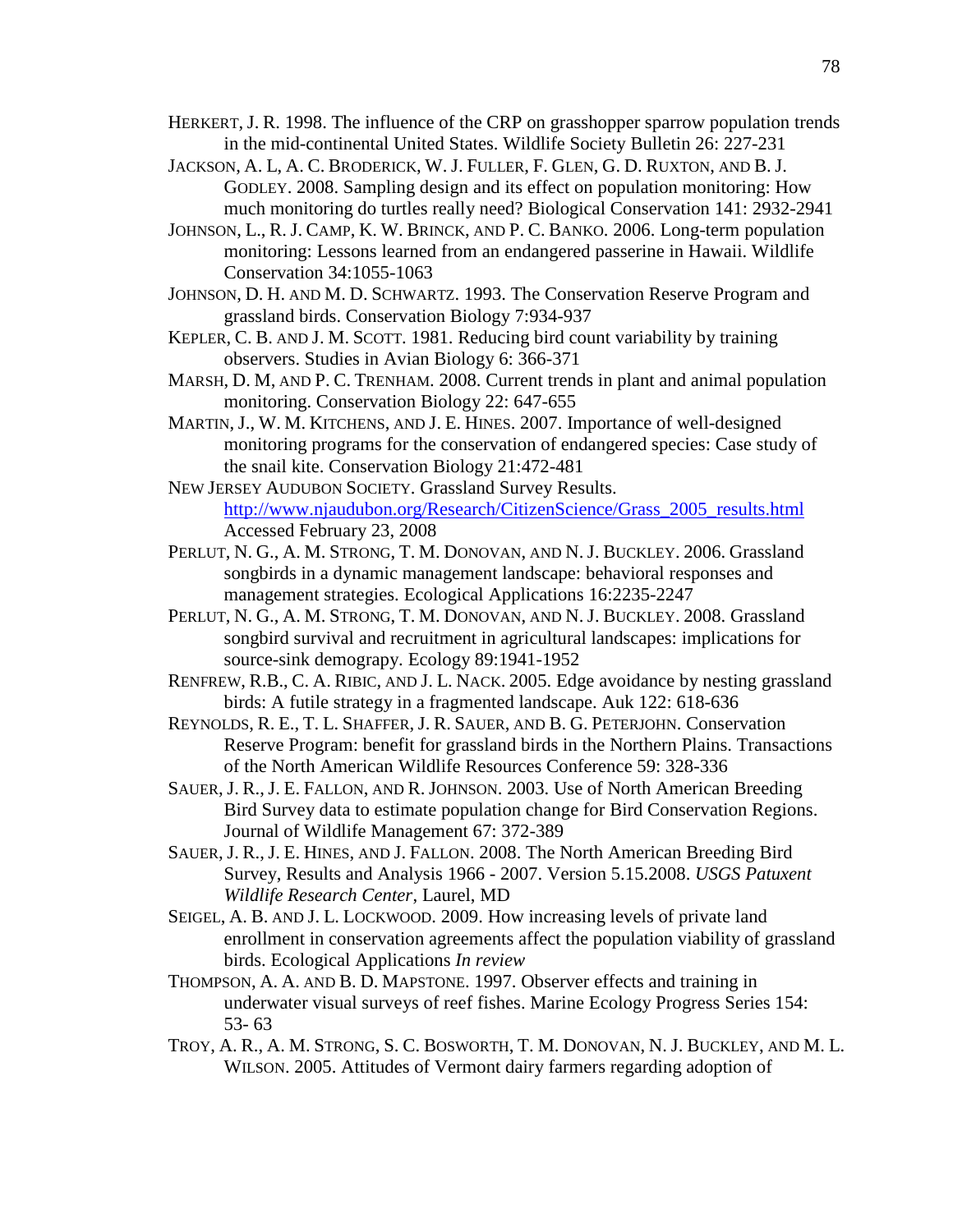management practices for grassland songbirds. Wildlife Society Bulletin 33: 528- 538

- WITCZUK, J., S. PAGACZ, AND L. S. MILLS. 2008. Optimising methods for monitoring programs: Olympic marmots as a case study. Wildlife Research 35: 788-797
- ZORN, P., T. LINKE, M. SMITH, AND V. BLAZESKI. 2003. Optimizing limited monitoring capacity: Applying power analysis as a management tool for the ecological integrity program at Point Pelee National Park. Science and Management of Protected Areas Association 5<sup>th</sup> International Conference. Victoria, British Columbia, Canada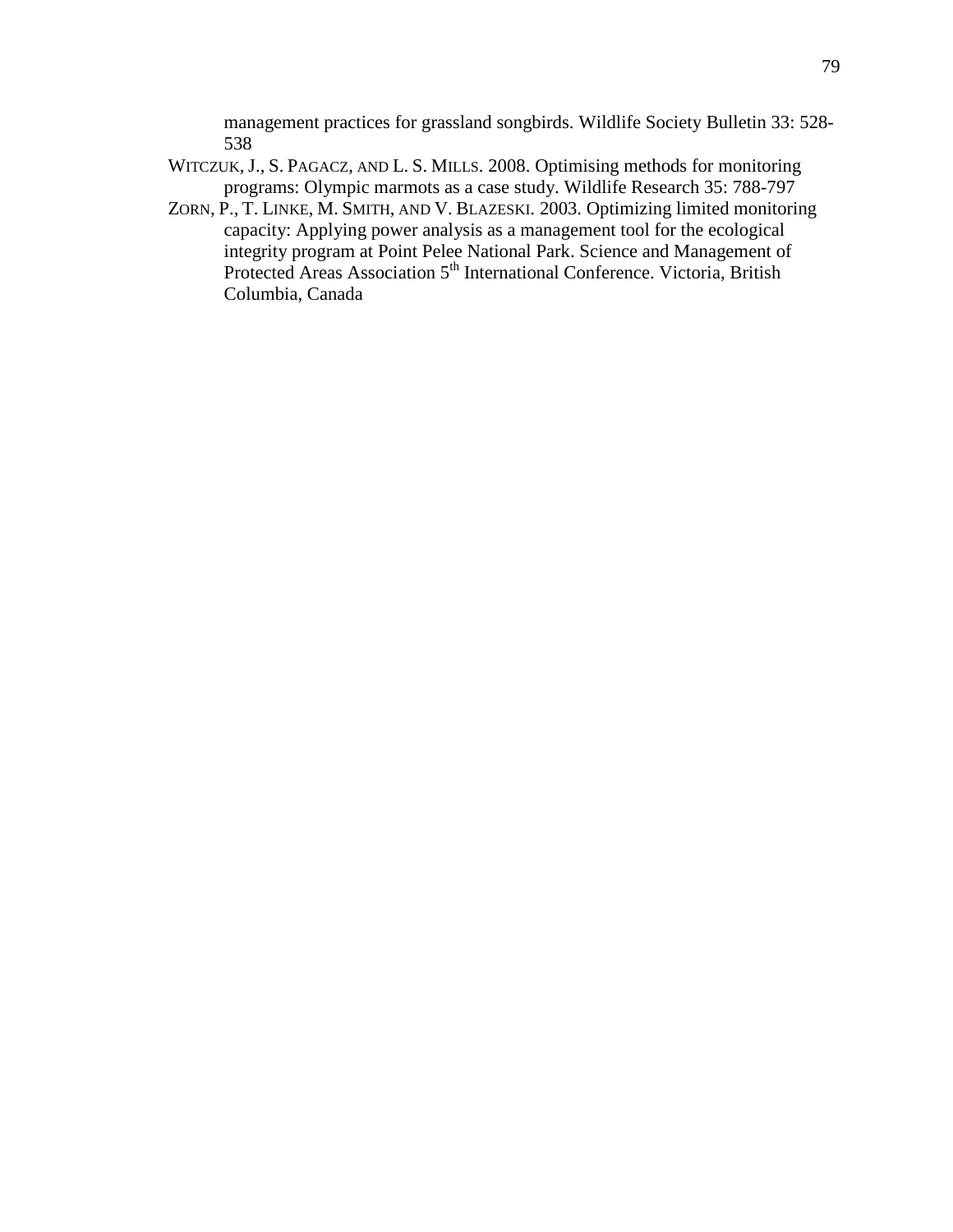Table 1. Estimated density (males per hectare) and population size of grasshopper sparrows in a medium-sized agricultural field within the focal metapopulation for four observers. Population size is the number of individuals estimated to be in this field based on its area (70 ha) and the density estimate.

| Year |                       | <b>Density (ind./ha)</b> | <b>Population size</b> |
|------|-----------------------|--------------------------|------------------------|
| 2004 | Observer 1            | 0.849                    | 51                     |
|      | Observer 2            | 0.312                    | 19                     |
|      | Observers $1+2$ 0.592 |                          | 36                     |
| 2005 | Observer 3            | 0.493                    | 30                     |
| 2006 | Observer 3            | 0.053                    | 32                     |
|      | Observer 4            | 0.072                    | 44                     |
|      | Observers $3 + 4$     | 0.656                    | 39                     |
| 2007 | Observer 4            | 0.624                    | 37                     |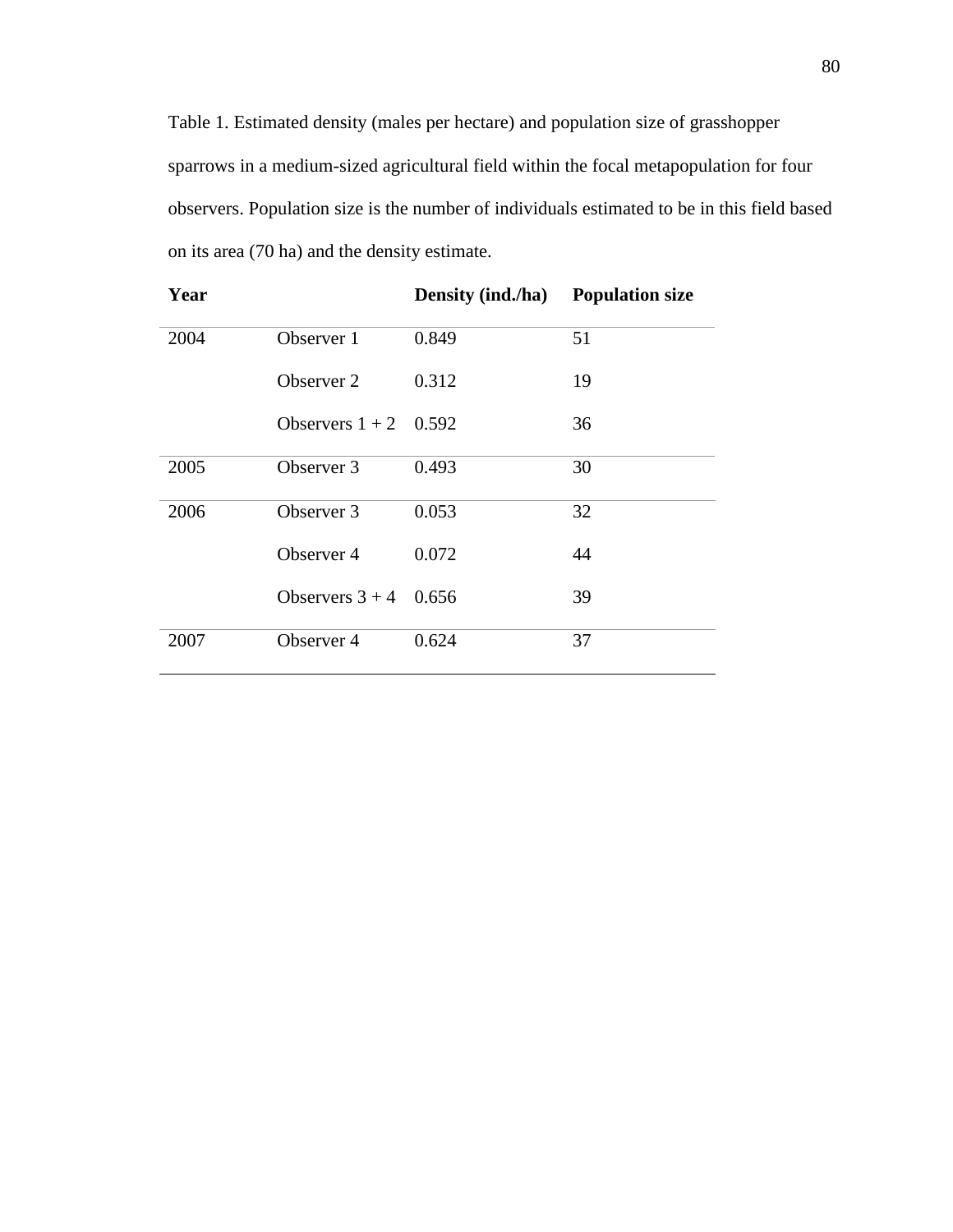Table 2. Attributes of three monitoring programs that achieve a power of 0.90 to detect a 7% population decline in the CP Plains grasshopper sparrow metapopulation, and attributes of another three monitoring programs that achieve a power of 0.90 to detect a 2% decline. Attributes varied between monitoring programs include: duration of monitoring in years, number of survey occasions, number of hayfields surveyed with percent of total number of hayfields in the metapopulation in parentheses, and time in hours required for completion of entire monitoring program.

| <b>Management</b> | <b>Monitoring</b> | <b>Duration</b> | Number of   | <b>Number of</b>   | <b>Time</b> |
|-------------------|-------------------|-----------------|-------------|--------------------|-------------|
| scenario          | Program           | (years)         | survey      | hayfields surveyed | (hrs)       |
|                   |                   |                 | occasions   |                    |             |
| Low-              | 1                 | $\overline{4}$  | 5 annual    | 29(30)             | 970         |
| enrollment        | $\overline{2}$    | 5               | 6 annual    | 18(19)             | 698         |
| $(7%$ decline)    | 3                 | 6               | 4 bi-annual | 29(30)             | 776         |
| Mid-              | $\overline{4}$    | $\overline{7}$  | 8 annual    | 34(35)             | 1630        |
| enrollment        | 5                 | 8               | 9 annual    | 28(29)             | 1659        |
| $(2%$ decline)    | 6                 | 10              | 6 bi-annual | 34(35)             | 1222        |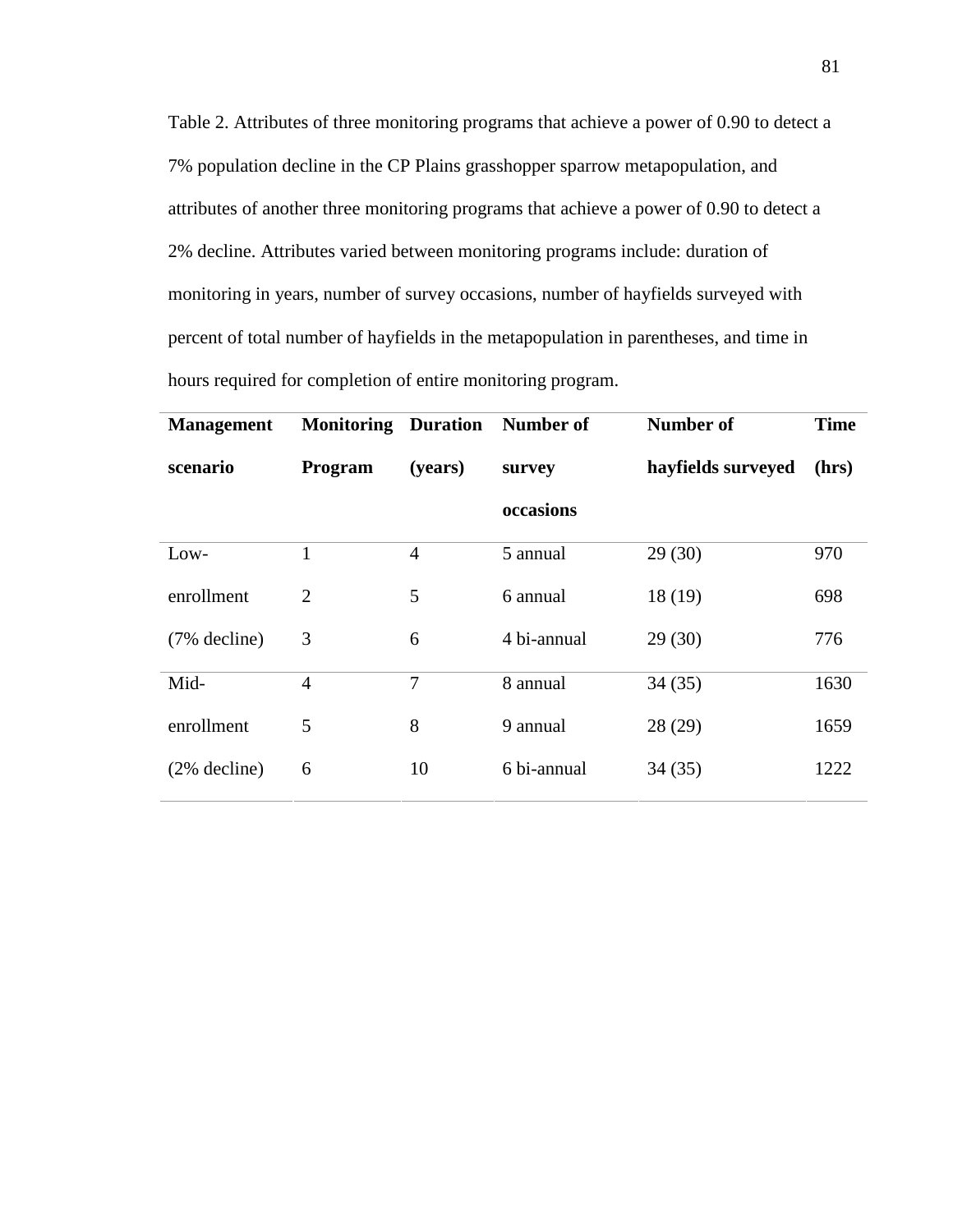### **FIGURE LEGEND**

Fig. 1. Power analysis of two monitoring programs for a grasshopper sparrow metapopulation with a low-enrollment of hayfield in delayed mowing management. Lines indicate the power of 4-year (5 survey occasions) and 5-year (6 survey occasions) monitoring programs with increasing numbers of annually surveyed hayfields to detect a 7% decrease in sparrow abundance. Horizontal line indicates power of 0.90.

Fig. 2. Power analysis of two monitoring programs for a grasshopper sparrow metapopulation with a high-enrollment of hayfield in delayed mowing management. Lines indicate the power of 7-year (8 survey occasions) and 8-year (9 survey occasions) monitoring programs with increasing numbers of annually surveyed hayfields to detect a 2% decrease in sparrow abundance. Horizontal line indicates power of 0.90.

Fig. 3. Effect of a 20% increase in interannual variation due to sampling error on power to detect declining population trends (dark bars) and the number of survey hours necessary to reach a power of 0.90 (light bars). Monitoring Programs 1 and 2 were designed to detect a 7% population decrease in the low enrollment management scenario. Monitoring Programs 4 and 5 were designed to detect a 2% population decrease in the mid-enrollment management scenario.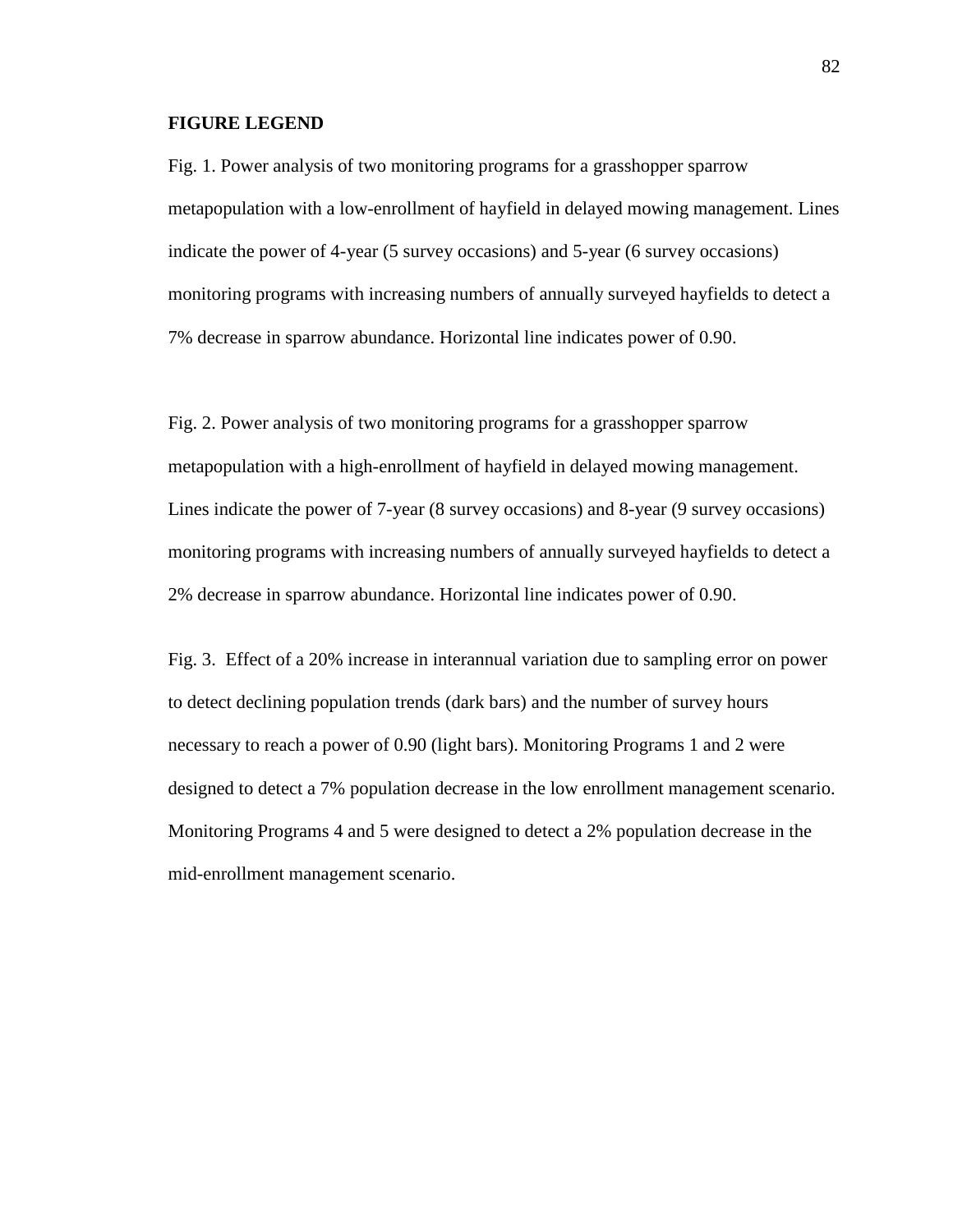

Fig. 1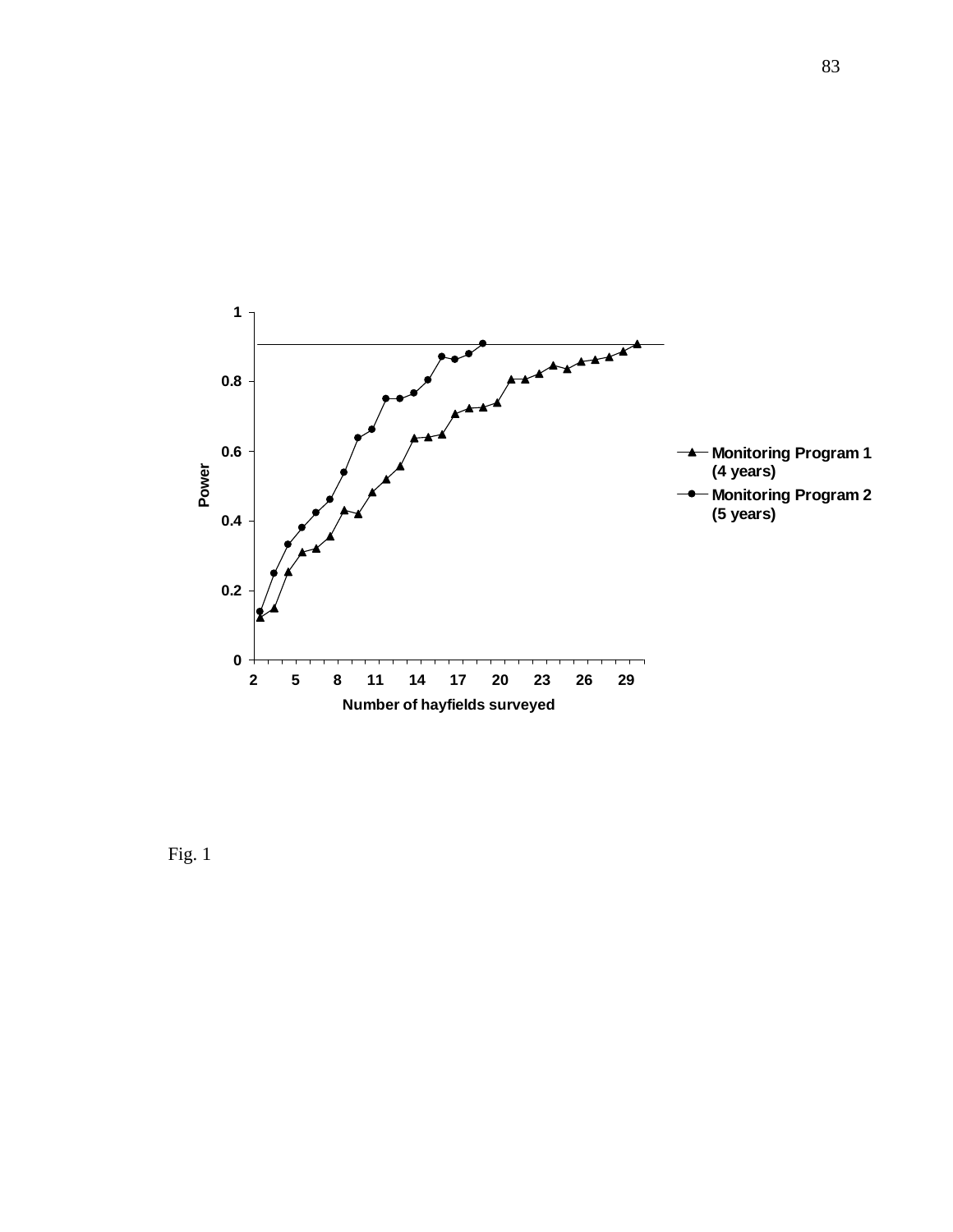

Fig. 2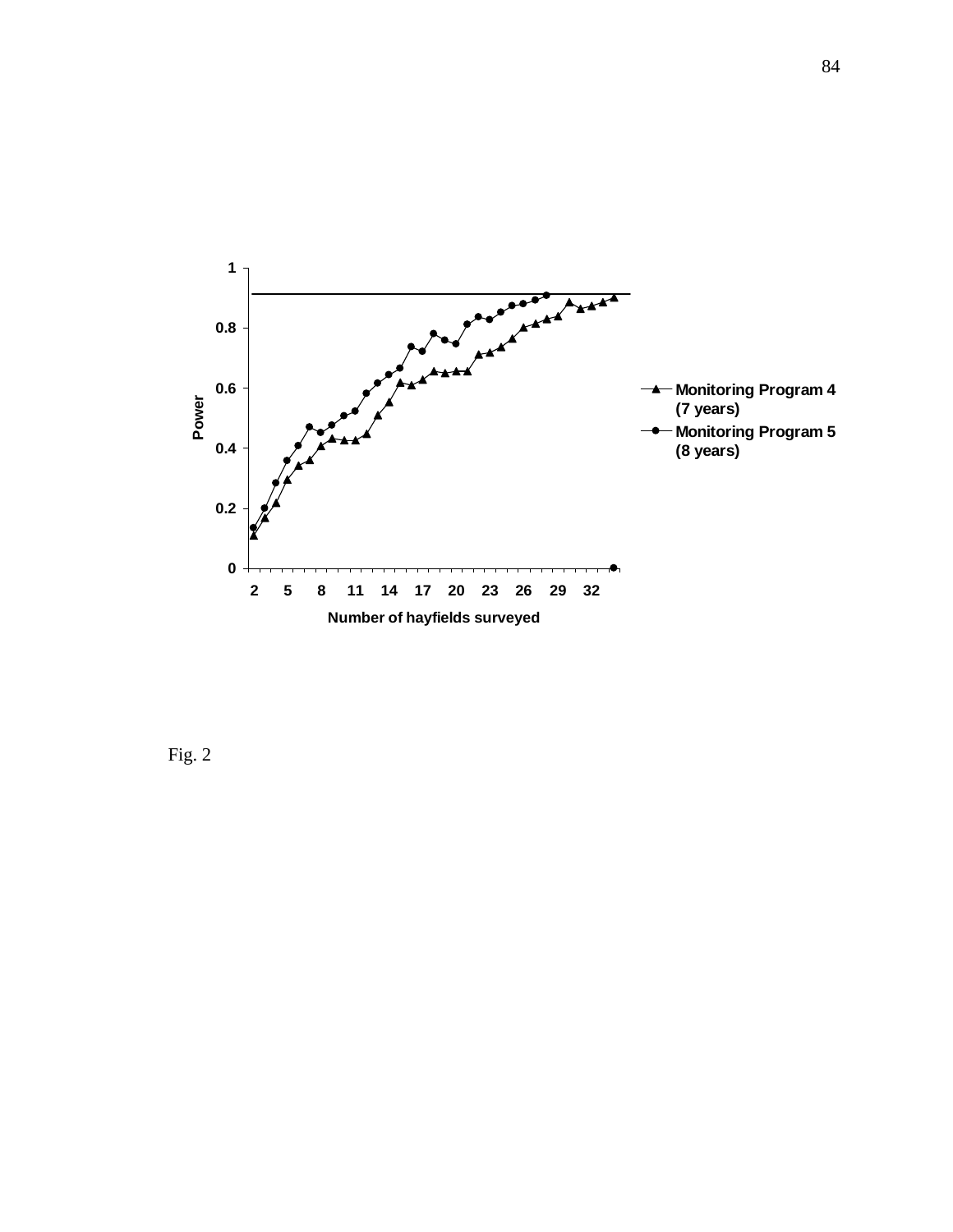

Fig. 3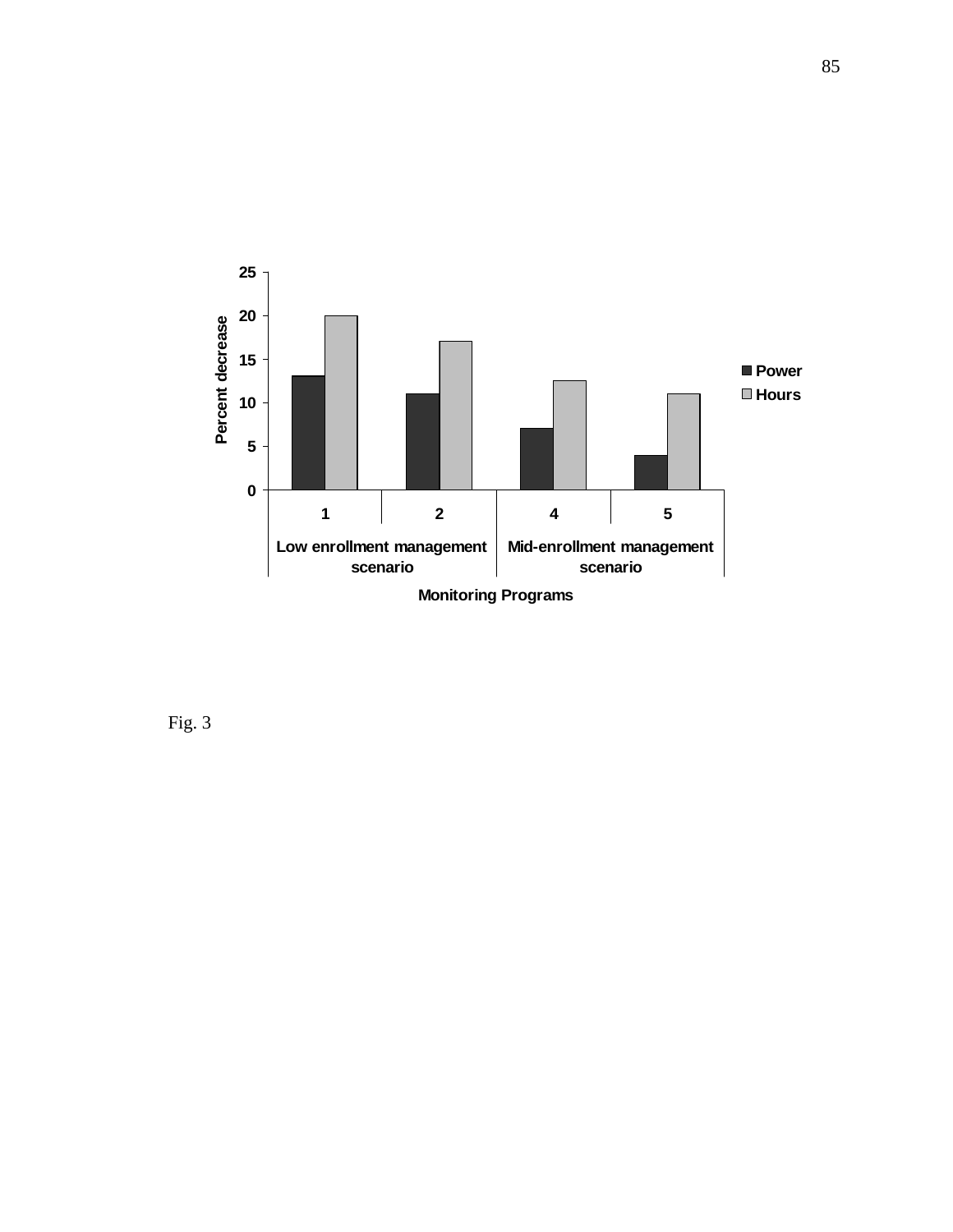## **CONCLUDING REMARKS**

The overarching goal of my research was to explore factors influencing the effectiveness of hayfield management for grassland bird conservation. There are numerous regions throughout the United States where declining grassland bird populations depend on fragmented agricultural grasslands for breeding habitat. If we are to succeed in our efforts to reverse population declines it is critical to maximize the effectiveness of grassland management in these regions by developing informed, landscape-scale conservation plans. My research specifically addressed how grasshopper sparrow metapopulation persistence was affected by the total area of managed grassland in the landscape, the number of grasslands in the landscape, and grassland size and isolation. I also emphasized the importance of developing effective monitoring programs to evaluate the response of grassland bird populations to management.

In Chapter 1, I built a spatially-explicit, stage-structured, stochastic model of a grasshopper sparrow metapopulation based on field data and published data. I used this model to study how increasing the total area of managed hayfields in a landscape affected the extinction risk of a grasshopper sparrow metapopulation. I found that the probability of extinction of the grasshopper sparrow metapopulation decreased considerably as more grassland area was enrolled in a delayed mowing management program. However, after between 31 to 48% of the total hayfield area in the landscape was under delayed mowing management, any additional enrollment only produced minimal reduction of extinction risk. This result is important in that it demonstrates that grassland bird populations can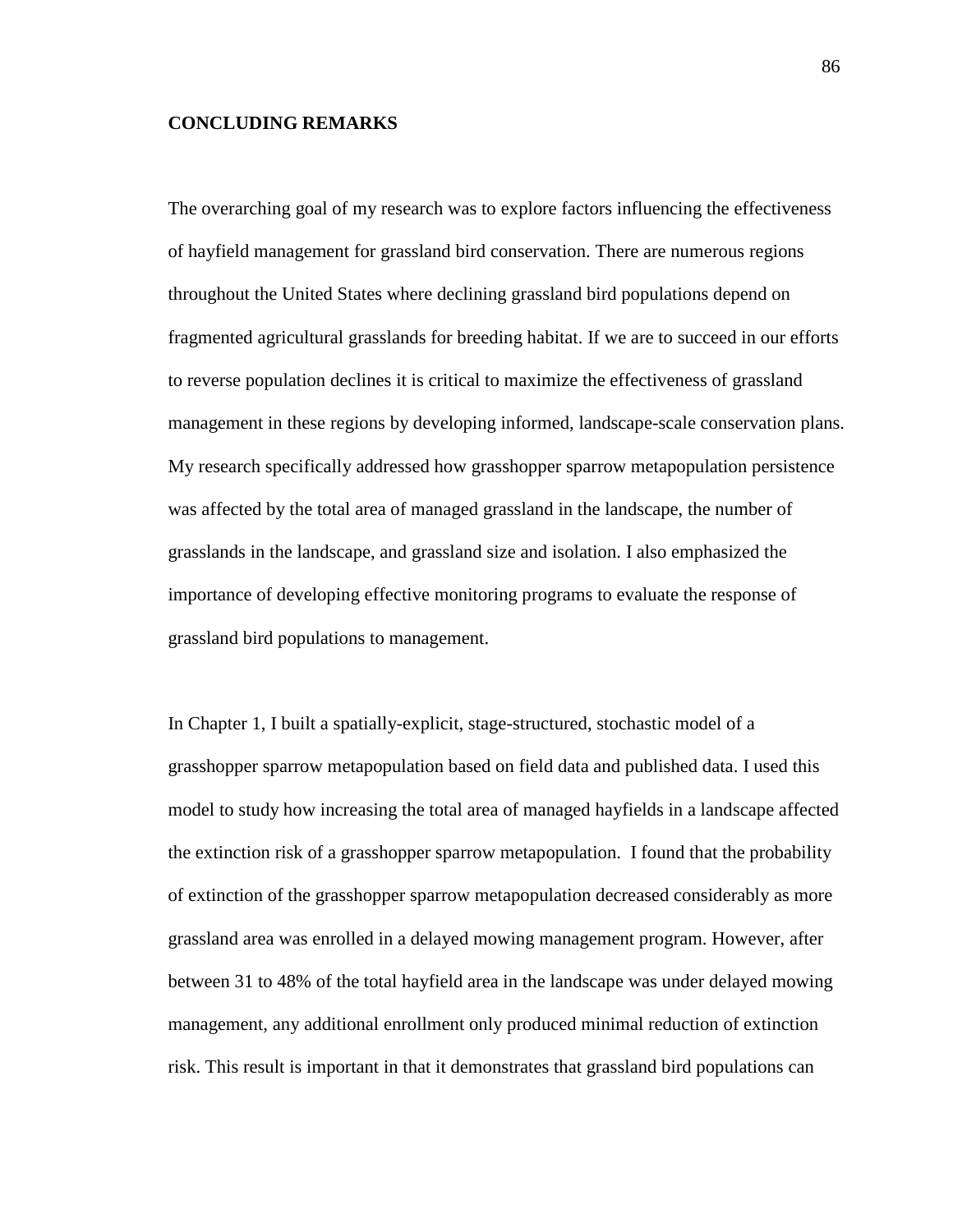persist without having to protect or manage all remaining grassland habitat in the landscape.

I also unexpectedly found that the number of enrolled grasslands in a landscape had a significant effect on metapopulation persistence; all else constant, grasshopper sparrows had a lower risk of extinction in landscapes with higher numbers of enrolled hayfields. This result directed my attention to the effect of local source and sink subpopulations on the overall persistence of the metapopulation. Hayfields that are mowed during the breeding season produce sink populations, which have a detrimental effect on metapopulation persistence. Increasing the number of enrolled hayfields (i.e. population sources) in the landscape effectively decreases the number of population sinks and therefore the probability of metapopulation extinction decreases as well.

In Chapter 2, I modified the Chapter 1 model to examine how patch size may affect grasshopper sparrow metapopulation persistence by incorporating a direct relationship between grassland size and grasshopper sparrow fecundity. I found that while probability of extinction still decreased as more hayfield was enrolled in delayed mowing management, a patch size effect increased the risk of extinction at all levels of hayfield enrollment. According to published studies, there is no universal rule regarding the effect of grassland size on grasshopper sparrow fecundity. This relationship appears to vary in its intensity and according to geographic region. Because a patch size effect has the potential to increase the risk of extinction of a grassland bird metapopulation as shown in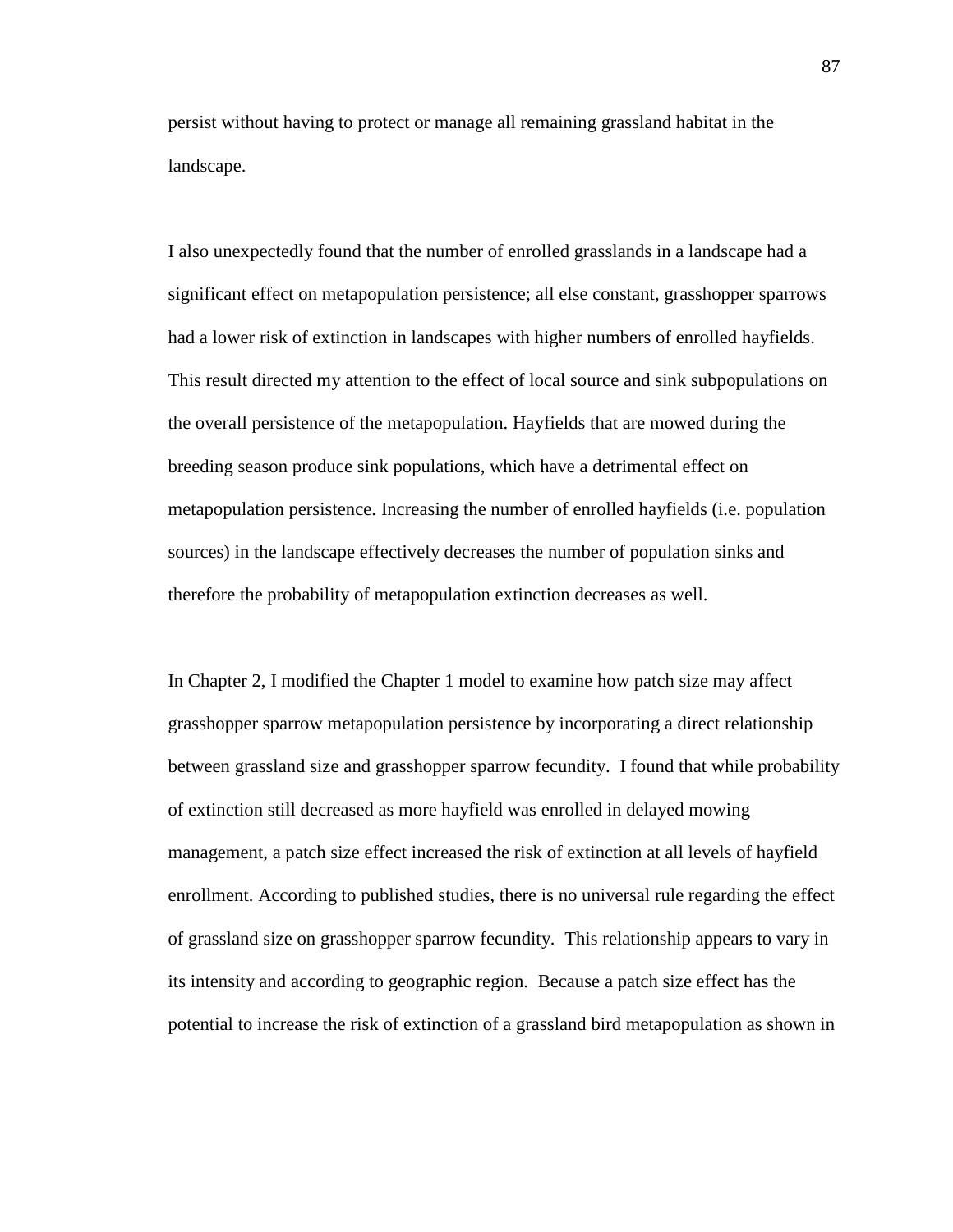my research, it is critical to understand and consider this relationship in the region being targeted for conservation.

I also took a landscape scale approach to hayfield management by testing the effect of hayfield isolation on metapopulation persistence. I found that grasshopper sparrow probability of extinction was significantly higher when managed hayfields were dispersed throughout the landscape than when they were spatially clumped. I believe clumping source populations (i.e. managed hayfields) enables greater population growth because dispersing juveniles have a higher chance of selecting another managed hayfield as breeding habitat than selecting sink habitat.

In Chapter 3, I evaluated the cost-effectiveness of potential grasshopper sparrow monitoring programs using statistical power analysis. I found that the program most costeffective in detecting a 7% population decline included 18 hayfields surveyed six times annually over five years. Monitoring programs that aimed to detect a lesser population decline were more costly. Grasshopper sparrow surveys conducted in the field by multiple observers revealed a large amount of variability in density estimates due to sampling error. At least one additional year of sampling would have to be added to a monitoring program to overcome this variability.

My research shows that it is possible to maintain viable grassland bird metapopulations in fragmented agricultural landscapes by enrolling hayfields in delayed mowing management programs. To support a grasshopper sparrow metapopulation specifically,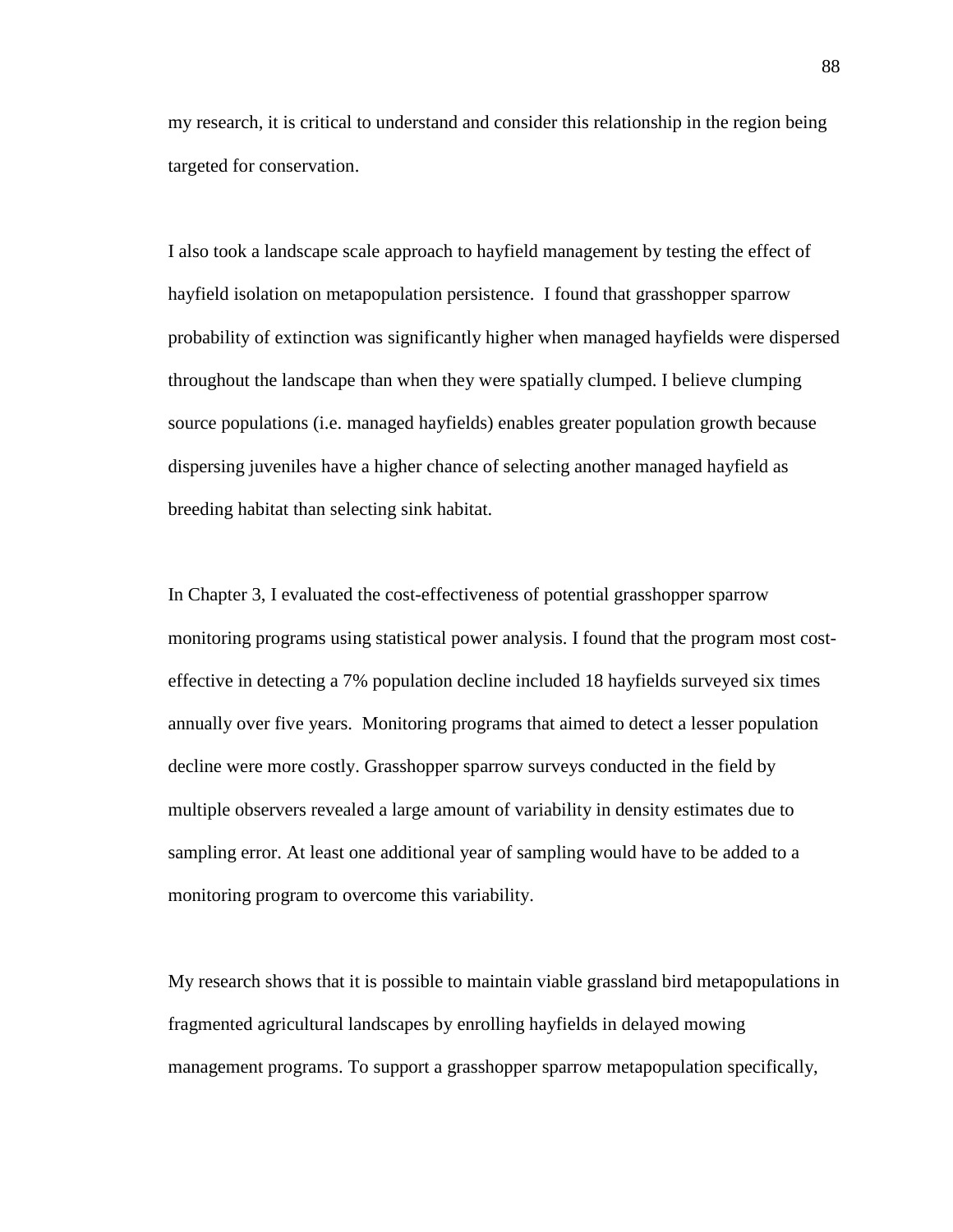31 to 48% of hayfield area should be enrolled with more area required if there is a decrease in fecundity with decreasing hayfield size. When the total enrolled grassland area in a landscape is relatively low (1 to 5% of all grassland area) priority should be placed on enrolling more land. However, when the total amount of enrolled land is closer to 8% or higher, priority should also be placed on maximizing the number of hayfield parcels enrolled. Increasing the number of enrolled hayfields decreases the number of sink habitat patches in the landscape and therefore decreases the probability of extinction. Finally, regardless of the proportion of enrolled grassland in a landscape, hayfields in close proximity to existing enrolled land should be targeted first as metapopulation persistence is highest when managed hayfields are spatially clumped.

Grassland management decisions are frequently based on metapopulation models. As a result, monitoring is a critical part of grassland bird conservation because it provides abundance data that can be used to validate and then improve upon the metapopulation models. The improved models can provide the data necessary to generate more effective management strategies and thus the goal of adaptive management is achieved. Monitoring resources (e.g. funding) are frequently limited, however, making costeffectiveness a priority. Power analysis is a valuable tool in designing a cost-effective monitoring program for grassland birds.

Population viability analysis is a powerful conservation tool for use in evaluating the effectiveness of a range of grassland management scenarios. Future research should focus on obtaining more precise vital rates of grassland birds including fecundity and